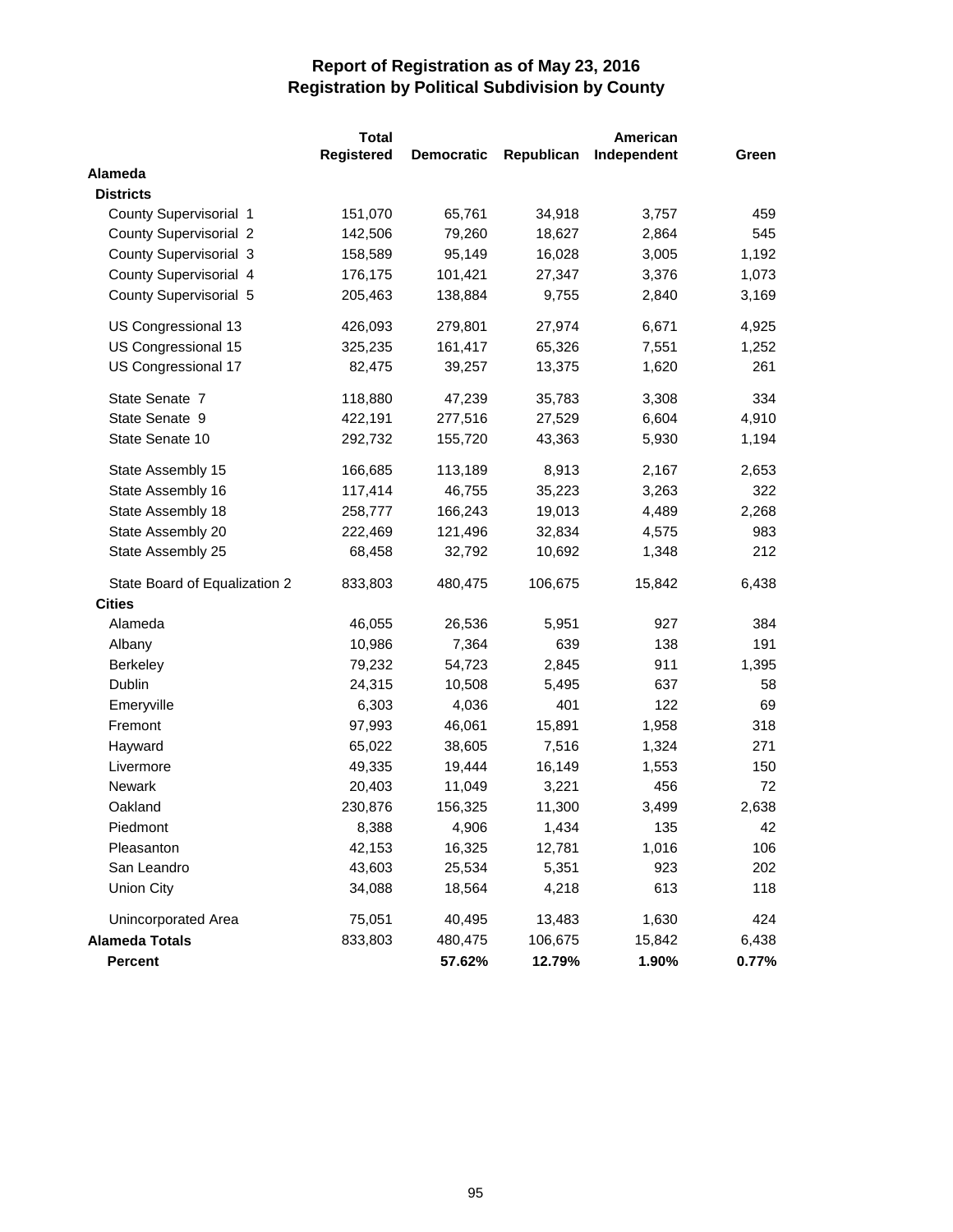|                               |             | Peace and |       | <b>No Party</b> |  |
|-------------------------------|-------------|-----------|-------|-----------------|--|
|                               | Libertarian | Freedom   | Other | Preference      |  |
| Alameda                       |             |           |       |                 |  |
| <b>Districts</b>              |             |           |       |                 |  |
| County Supervisorial 1        | 856         | 257       | 1,189 | 43,873          |  |
| <b>County Supervisorial 2</b> | 636         | 466       | 1,052 | 39,056          |  |
| County Supervisorial 3        | 717         | 561       | 1,190 | 40,747          |  |
| County Supervisorial 4        | 857         | 475       | 1,356 | 40,270          |  |
| County Supervisorial 5        | 865         | 685       | 1,521 | 47,744          |  |
| US Congressional 13           | 1,755       | 1,468     | 3,198 | 100,301         |  |
| US Congressional 15           | 1,829       | 803       | 2,460 | 84,597          |  |
| US Congressional 17           | 347         | 173       | 650   | 26,792          |  |
| State Senate 7                | 810         | 153       | 922   | 30,331          |  |
| State Senate 9                | 1,740       | 1,454     | 3,170 | 99,268          |  |
| State Senate 10               | 1,381       | 837       | 2,216 | 82,091          |  |
| State Assembly 15             | 739         | 474       | 1,130 | 37,420          |  |
| State Assembly 16             | 807         | 152       | 908   | 29,984          |  |
| State Assembly 18             | 1,011       | 991       | 2,066 | 62,696          |  |
| State Assembly 20             | 1,090       | 688       | 1,681 | 59,122          |  |
| State Assembly 25             | 284         | 139       | 523   | 22,468          |  |
| State Board of Equalization 2 | 3,931       | 2,444     | 6,308 | 211,690         |  |
| <b>Cities</b>                 |             |           |       |                 |  |
| Alameda                       | 260         | 126       | 325   | 11,546          |  |
| Albany                        | 40          | 21        | 65    | 2,528           |  |
| <b>Berkeley</b>               | 356         | 274       | 509   | 18,219          |  |
| Dublin                        | 174         | 40        | 193   | 7,210           |  |
| Emeryville                    | 44          | 11        | 59    | 1,561           |  |
| Fremont                       | 430         | 199       | 768   | 32,368          |  |
| Hayward                       | 311         | 260       | 486   | 16,249          |  |
| Livermore                     | 347         | 70        | 380   | 11,242          |  |
| <b>Newark</b>                 | 101         | 55        | 143   | 5,306           |  |
| Oakland                       | 853         | 894       | 1,879 | 53,488          |  |
| Piedmont                      | 26          | 11        | 45    | 1,789           |  |
| Pleasanton                    | 271         | 41        | 325   | 11,288          |  |
| San Leandro                   | 170         | 128       | 314   | 10,981          |  |
| <b>Union City</b>             | 111         | 97        | 253   | 10,114          |  |
| Unincorporated Area           | 437         | 217       | 564   | 17,801          |  |
| <b>Alameda Totals</b>         | 3,931       | 2,444     | 6,308 | 211,690         |  |
| Percent                       | 0.47%       | 0.29%     | 0.76% | 25.39%          |  |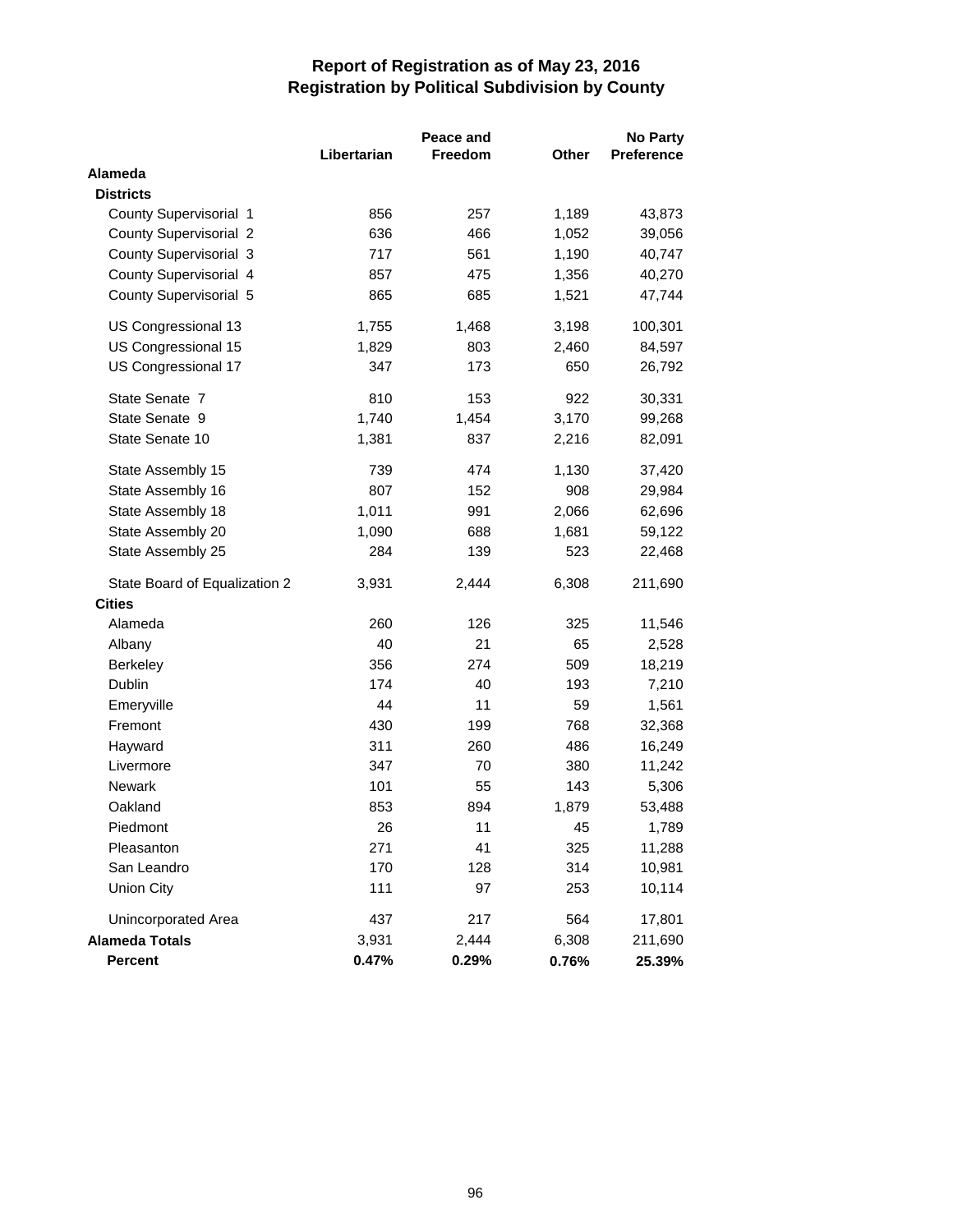|                                                | <b>Total</b> | American          |            |                |                |  |
|------------------------------------------------|--------------|-------------------|------------|----------------|----------------|--|
|                                                | Registered   | <b>Democratic</b> | Republican | Independent    | Green          |  |
| <b>Alpine</b>                                  |              |                   |            |                |                |  |
| <b>Districts</b>                               |              |                   |            |                |                |  |
| County Supervisorial 1                         | 138          | 56                | 49         | 8              | 2              |  |
| <b>County Supervisorial 2</b>                  | 147          | 59                | 43         | 3              | $\overline{c}$ |  |
| County Supervisorial 3                         | 100          | 47                | 15         | $\overline{7}$ | 0              |  |
| County Supervisorial 4                         | 158          | 61                | 49         | $\overline{4}$ | $\overline{c}$ |  |
| County Supervisorial 5                         | 174          | 50                | 66         | $\overline{7}$ | $\overline{c}$ |  |
| US Congressional 4                             | 717          | 273               | 222        | 29             | 8              |  |
| State Senate 1                                 | 717          | 273               | 222        | 29             | 8              |  |
| State Assembly 5                               | 717          | 273               | 222        | 29             | 8              |  |
| State Board of Equalization 1<br><b>Cities</b> | 717          | 273               | 222        | 29             | 8              |  |
| Unincorporated Area                            | 717          | 273               | 222        | 29             | 8              |  |
| <b>Alpine Totals</b>                           | 717          | 273               | 222        | 29             | 8              |  |
| <b>Percent</b>                                 |              | 38.08%            | 30.96%     | 4.04%          | 1.12%          |  |
| Amador<br><b>Districts</b>                     |              |                   |            |                |                |  |
| County Supervisorial 1                         | 4,070        | 1,334             | 1,753      | 175            | 19             |  |
| <b>County Supervisorial 2</b>                  | 4,743        | 1,292             | 2,334      | 208            | 17             |  |
| County Supervisorial 3                         | 3,953        | 1,286             | 1,746      | 171            | 31             |  |
| County Supervisorial 4                         | 4,194        | 1,326             | 1,951      | 167            | 19             |  |
| County Supervisorial 5                         | 4,306        | 1,387             | 1,951      | 159            | 27             |  |
| US Congressional 4                             | 21,266       | 6,625             | 9,735      | 880            | 113            |  |
| State Senate 8                                 | 21,266       | 6,625             | 9,735      | 880            | 113            |  |
| State Assembly 5                               | 21,266       | 6,625             | 9,735      | 880            | 113            |  |
| State Board of Equalization 1                  | 21,266       | 6,625             | 9,735      | 880            | 113            |  |
| <b>Cities</b>                                  |              |                   |            |                |                |  |
| Amador                                         | 128          | 55                | 42         | 5              | 0              |  |
| lone                                           | 2,354        | 632               | 1,161      | 100            | 11             |  |
| Jackson                                        | 2,630        | 916               | 1,041      | 128            | 14             |  |
| Plymouth                                       | 473          | 154               | 193        | 20             | 2              |  |
| <b>Sutter Creek</b>                            | 1,638        | 572               | 703        | 66             | 9              |  |
| Unincorporated Area                            | 14,043       | 4,296             | 6,595      | 561            | 77             |  |
| <b>Amador Totals</b>                           | 21,266       | 6,625             | 9,735      | 880            | 113            |  |
| Percent                                        |              | 31.15%            | 45.78%     | 4.14%          | 0.53%          |  |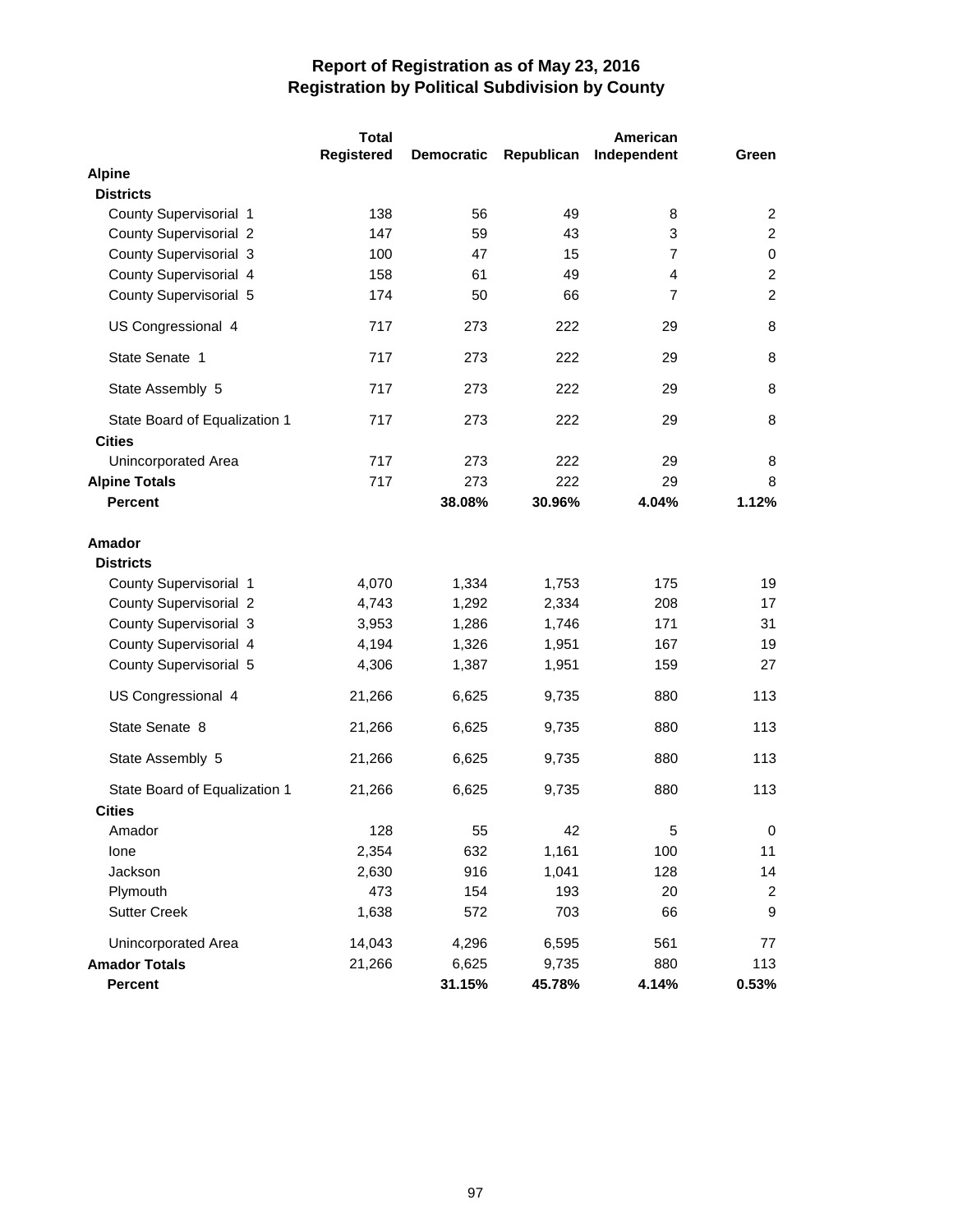|                                                |                | Peace and               |                | <b>No Party</b>   |
|------------------------------------------------|----------------|-------------------------|----------------|-------------------|
|                                                | Libertarian    | Freedom                 | <b>Other</b>   | <b>Preference</b> |
| <b>Alpine</b>                                  |                |                         |                |                   |
| <b>Districts</b>                               |                |                         |                |                   |
| County Supervisorial 1                         | 0              | 0                       | 0              | 23                |
| <b>County Supervisorial 2</b>                  | 0              | 0                       | $\overline{2}$ | 38                |
| County Supervisorial 3                         | $\overline{2}$ | 1                       | 1              | 27                |
| County Supervisorial 4                         | $\overline{c}$ | 0                       | 0              | 40                |
| County Supervisorial 5                         | $\mathbf{1}$   | 0                       | 0              | 48                |
| US Congressional 4                             | 5              | 1                       | 3              | 176               |
| State Senate 1                                 | 5              | 1                       | 3              | 176               |
| State Assembly 5                               | 5              | $\mathbf{1}$            | 3              | 176               |
| State Board of Equalization 1<br><b>Cities</b> | 5              | 1                       | 3              | 176               |
| Unincorporated Area                            | 5              | 1                       | 3              | 176               |
| <b>Alpine Totals</b>                           | 5              | 1                       | 3              | 176               |
| <b>Percent</b>                                 | 0.70%          | 0.14%                   | 0.42%          | 24.55%            |
| <b>Amador</b><br><b>Districts</b>              |                |                         |                |                   |
| County Supervisorial 1                         | 49             | 16                      | 4              | 720               |
| <b>County Supervisorial 2</b>                  | 51             | 21                      | 12             | 808               |
| County Supervisorial 3                         | 26             | 10                      | 10             | 673               |
| County Supervisorial 4                         | 48             | $\overline{7}$          | 4              | 672               |
| County Supervisorial 5                         | 55             | 8                       | 12             | 707               |
| US Congressional 4                             | 229            | 62                      | 42             | 3,580             |
| State Senate 8                                 | 229            | 62                      | 42             | 3,580             |
| State Assembly 5                               | 229            | 62                      | 42             | 3,580             |
| State Board of Equalization 1                  | 229            | 62                      | 42             | 3,580             |
| <b>Cities</b>                                  |                |                         |                |                   |
| Amador                                         | 1              | 0                       | 0              | 25                |
| lone                                           | 29             | 9                       | 5              | 407               |
| Jackson                                        | 35             | 10                      | 3              | 483               |
| Plymouth                                       | 8              | $\overline{\mathbf{c}}$ | 1              | 93                |
| <b>Sutter Creek</b>                            | 22             | 5                       | 0              | 261               |
| Unincorporated Area                            | 134            | 36                      | 33             | 2,311             |
| <b>Amador Totals</b>                           | 229            | 62                      | 42             | 3,580             |
| Percent                                        | 1.08%          | 0.29%                   | 0.20%          | 16.83%            |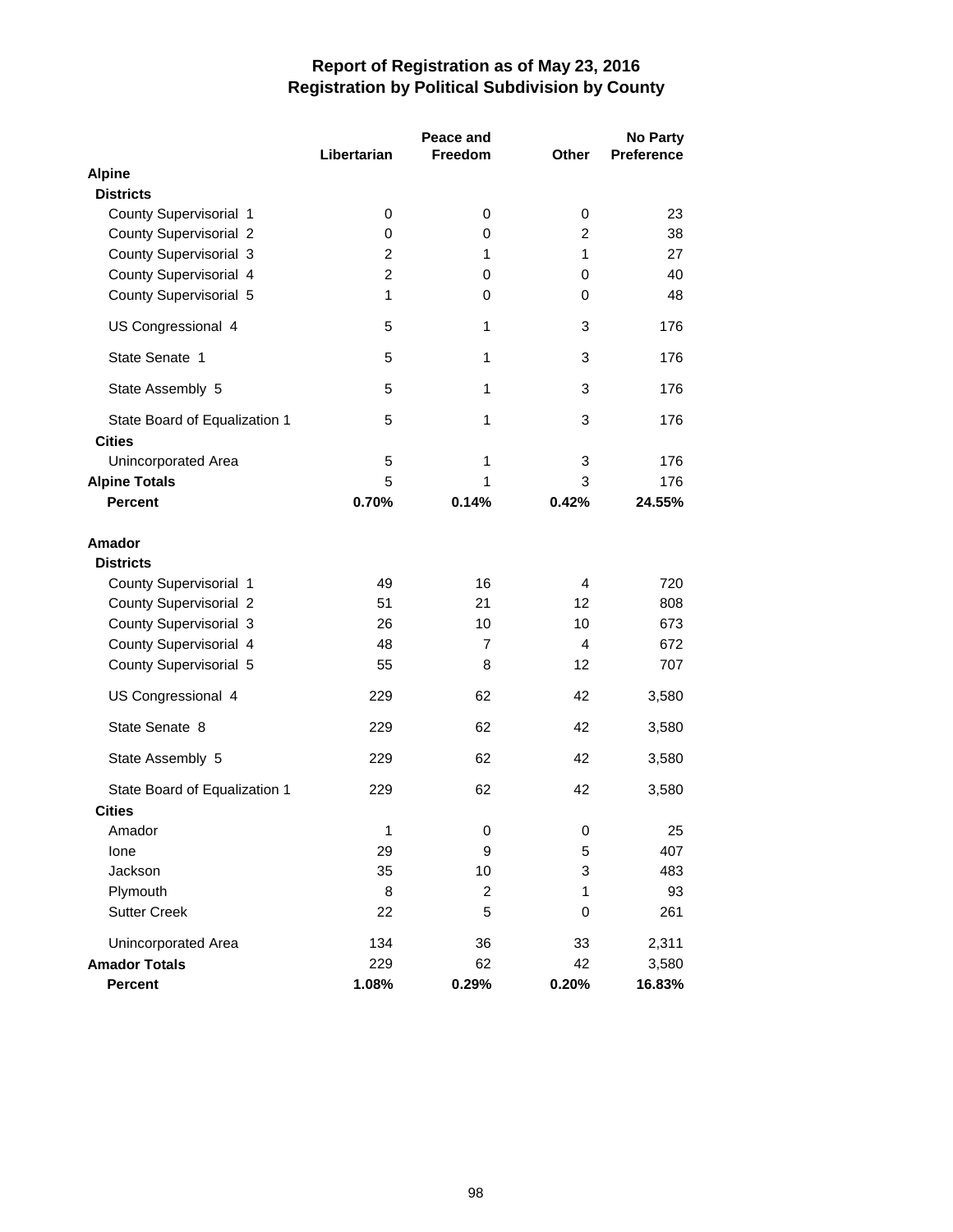|                               | <b>Total</b>      | American          |            |             |       |  |
|-------------------------------|-------------------|-------------------|------------|-------------|-------|--|
|                               | <b>Registered</b> | <b>Democratic</b> | Republican | Independent | Green |  |
| <b>Butte</b>                  |                   |                   |            |             |       |  |
| <b>Districts</b>              |                   |                   |            |             |       |  |
| County Supervisorial 1        | 23,562            | 6,789             | 8,954      | 999         | 140   |  |
| <b>County Supervisorial 2</b> | 24,678            | 9,543             | 7,722      | 672         | 208   |  |
| <b>County Supervisorial 3</b> | 26,113            | 10,603            | 8,320      | 697         | 222   |  |
| County Supervisorial 4        | 21,933            | 7,396             | 8,046      | 719         | 153   |  |
| County Supervisorial 5        | 28,485            | 8,938             | 11,499     | 1,099       | 197   |  |
| US Congressional 1            | 124,771           | 43,269            | 44,541     | 4,186       | 920   |  |
| State Senate 4                | 124,771           | 43,269            | 44,541     | 4,186       | 920   |  |
| State Assembly 1              | 12,469            | 3,861             | 4,760      | 501         | 104   |  |
| State Assembly 3              | 112,302           | 39,408            | 39,781     | 3,685       | 816   |  |
| State Board of Equalization 1 | 124,771           | 43,269            | 44,541     | 4,186       | 920   |  |
| <b>Cities</b>                 |                   |                   |            |             |       |  |
| <b>Biggs</b>                  | 765               | 267               | 306        | 21          | 4     |  |
| Chico                         | 47,609            | 19,847            | 13,338     | 1,310       | 411   |  |
| Gridley                       | 2,734             | 977               | 971        | 92          | 12    |  |
| Oroville                      | 8,137             | 2,550             | 2,590      | 362         | 51    |  |
| Paradise                      | 17,078            | 5,318             | 6,901      | 638         | 118   |  |
| Unincorporated Area           | 48,448            | 14,310            | 20,435     | 1,763       | 324   |  |
| <b>Butte Totals</b>           | 124,771           | 43,269            | 44,541     | 4,186       | 920   |  |
| <b>Percent</b>                |                   | 34.68%            | 35.70%     | 3.35%       | 0.74% |  |
| <b>Calaveras</b>              |                   |                   |            |             |       |  |
| <b>Districts</b>              |                   |                   |            |             |       |  |
| County Supervisorial 1        | 5,334             | 1,449             | 2,524      | 225         | 18    |  |
| <b>County Supervisorial 2</b> | 5,081             | 1,702             | 1,905      | 266         | 57    |  |
| County Supervisorial 3        | 5,904             | 2,087             | 2,336      | 212         | 50    |  |
| County Supervisorial 4        | 6,023             | 1,713             | 2,659      | 283         | 28    |  |
| County Supervisorial 5        | 5,190             | 1,357             | 2,465      | 231         | 14    |  |
| US Congressional 4            | 27,532            | 8,308             | 11,889     | 1,217       | 167   |  |
| State Senate 8                | 27,532            | 8,308             | 11,889     | 1,217       | 167   |  |
| State Assembly 5              | 27,532            | 8,308             | 11,889     | 1,217       | 167   |  |
| State Board of Equalization 1 | 27,532            | 8,308             | 11,889     | 1,217       | 167   |  |
| <b>Cities</b>                 |                   |                   |            |             |       |  |
| Angels                        | 2,266             | 685               | 971        | 98          | 11    |  |
| Unincorporated Area           | 25,266            | 7,623             | 10,918     | 1,119       | 156   |  |
| <b>Calaveras Totals</b>       | 27,532            | 8,308             | 11,889     | 1,217       | 167   |  |
| Percent                       |                   | 30.18%            | 43.18%     | 4.42%       | 0.61% |  |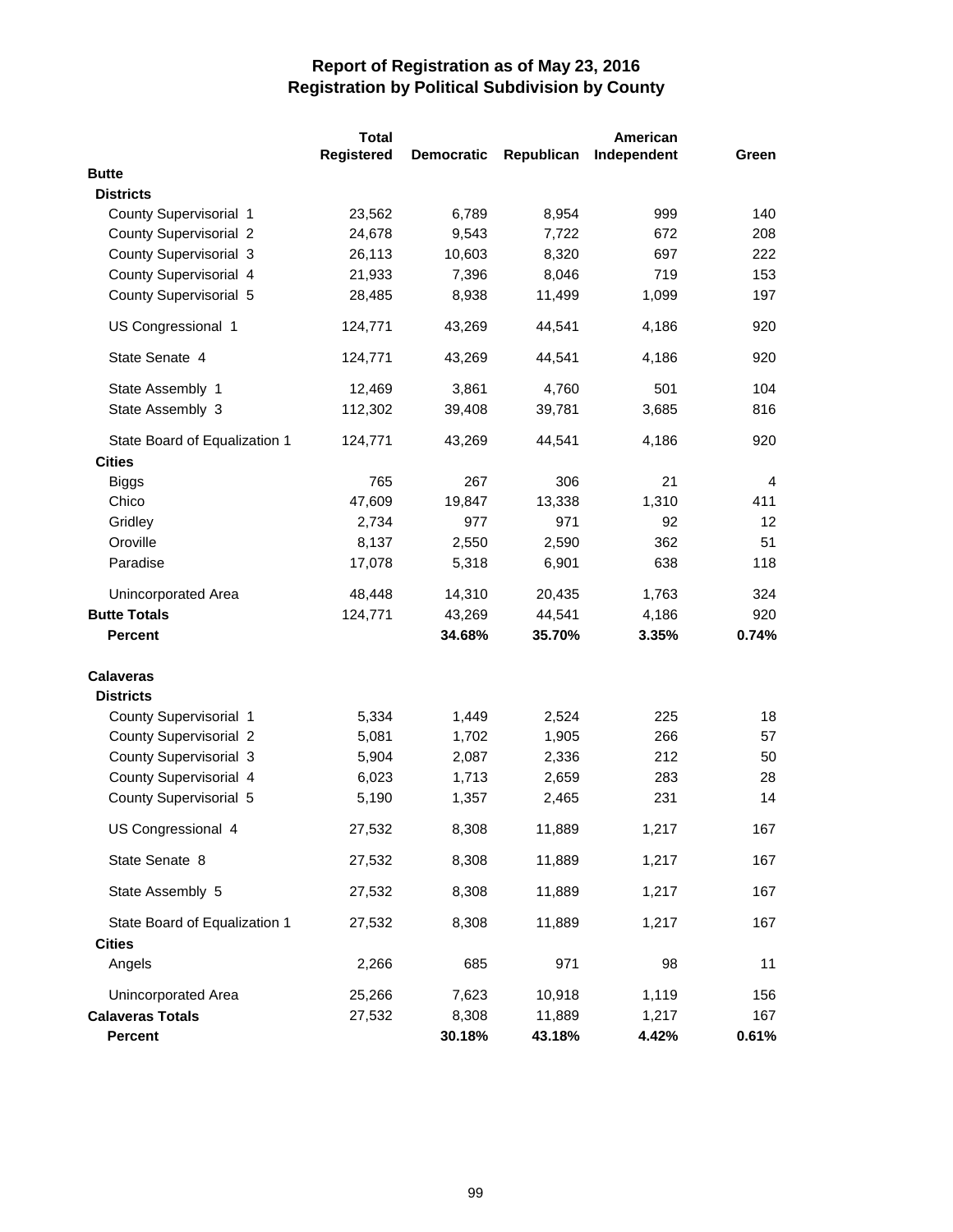|                               |             | Peace and |       | <b>No Party</b>   |  |
|-------------------------------|-------------|-----------|-------|-------------------|--|
|                               | Libertarian | Freedom   | Other | <b>Preference</b> |  |
| <b>Butte</b>                  |             |           |       |                   |  |
| <b>Districts</b>              |             |           |       |                   |  |
| County Supervisorial 1        | 219         | 125       | 312   | 6,024             |  |
| <b>County Supervisorial 2</b> | 227         | 84        | 253   | 5,969             |  |
| County Supervisorial 3        | 268         | 82        | 289   | 5,632             |  |
| County Supervisorial 4        | 205         | 86        | 237   | 5,091             |  |
| County Supervisorial 5        | 265         | 116       | 419   | 5,952             |  |
| US Congressional 1            | 1,184       | 493       | 1,510 | 28,668            |  |
| State Senate 4                | 1,184       | 493       | 1,510 | 28,668            |  |
| State Assembly 1              | 129         | 59        | 175   | 2,880             |  |
| State Assembly 3              | 1,055       | 434       | 1,335 | 25,788            |  |
| State Board of Equalization 1 | 1,184       | 493       | 1,510 | 28,668            |  |
| <b>Cities</b>                 |             |           |       |                   |  |
| <b>Biggs</b>                  | 3           | 3         | 6     | 155               |  |
| Chico                         | 475         | 157       | 520   | 11,551            |  |
| Gridley                       | 20          | 12        | 33    | 617               |  |
| Oroville                      | 77          | 60        | 97    | 2,350             |  |
| Paradise                      | 150         | 77        | 274   | 3,602             |  |
| Unincorporated Area           | 459         | 184       | 580   | 10,393            |  |
| <b>Butte Totals</b>           | 1,184       | 493       | 1,510 | 28,668            |  |
| <b>Percent</b>                | 0.95%       | 0.40%     | 1.21% | 22.98%            |  |
| <b>Calaveras</b>              |             |           |       |                   |  |
| <b>Districts</b>              |             |           |       |                   |  |
| County Supervisorial 1        | 53          | 12        | 40    | 1,013             |  |
| <b>County Supervisorial 2</b> | 77          | 25        | 40    | 1,009             |  |
| County Supervisorial 3        | 68          | 23        | 46    | 1,082             |  |
| County Supervisorial 4        | 98          | 19        | 48    | 1,175             |  |
| County Supervisorial 5        | 65          | 18        | 46    | 994               |  |
| US Congressional 4            | 361         | 97        | 220   | 5,273             |  |
| State Senate 8                | 361         | 97        | 220   | 5,273             |  |
| State Assembly 5              | 361         | 97        | 220   | 5,273             |  |
| State Board of Equalization 1 | 361         | 97        | 220   | 5,273             |  |
| <b>Cities</b>                 |             |           |       |                   |  |
| Angels                        | 43          | 10        | 15    | 433               |  |
| Unincorporated Area           | 318         | 87        | 205   | 4,840             |  |
| <b>Calaveras Totals</b>       | 361         | 97        | 220   | 5,273             |  |
| Percent                       | 1.31%       | 0.35%     | 0.80% | 19.15%            |  |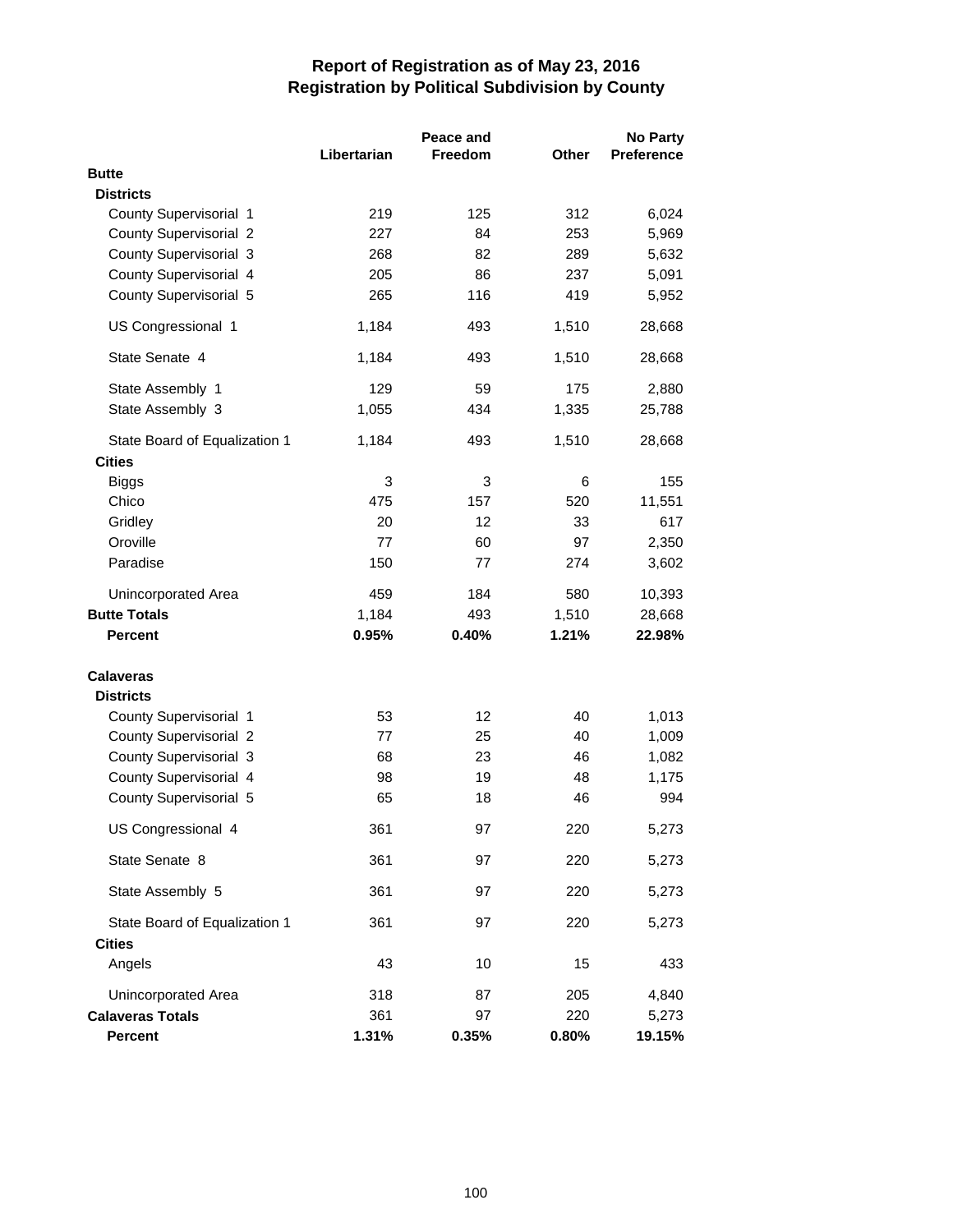|                               | <b>Total</b> | American          |            |             |                |  |
|-------------------------------|--------------|-------------------|------------|-------------|----------------|--|
|                               | Registered   | <b>Democratic</b> | Republican | Independent | Green          |  |
| Colusa                        |              |                   |            |             |                |  |
| <b>Districts</b>              |              |                   |            |             |                |  |
| County Supervisorial 1        | 1,723        | 601               | 751        | 40          | 2              |  |
| <b>County Supervisorial 2</b> | 1,772        | 597               | 760        | 47          | 5              |  |
| County Supervisorial 3        | 1,329        | 494               | 479        | 27          | $\overline{4}$ |  |
| County Supervisorial 4        | 1,380        | 461               | 593        | 33          | 3              |  |
| County Supervisorial 5        | 1,815        | 528               | 876        | 53          | 5              |  |
| US Congressional 3            | 8,019        | 2,681             | 3,459      | 200         | 19             |  |
| State Senate 4                | 8,019        | 2,681             | 3,459      | 200         | 19             |  |
| State Assembly 3              | 4,378        | 1,344             | 2,050      | 124         | 12             |  |
| State Assembly 4              | 3,641        | 1,337             | 1,409      | 76          | 7              |  |
| State Board of Equalization 2 | 8,019        | 2,681             | 3,459      | 200         | 19             |  |
| <b>Cities</b>                 |              |                   |            |             |                |  |
| Colusa                        | 2,465        | 801               | 1,058      | 74          | 7              |  |
| Williams                      | 1,311        | 575               | 330        | 18          | $\overline{c}$ |  |
| Unincorporated Area           | 4,243        | 1,305             | 2,071      | 108         | 10             |  |
| <b>Colusa Totals</b>          | 8,019        | 2,681             | 3,459      | 200         | 19             |  |
| <b>Percent</b>                |              | 33.43%            | 43.14%     | 2.49%       | 0.24%          |  |
| <b>Contra Costa</b>           |              |                   |            |             |                |  |
| <b>Districts</b>              |              |                   |            |             |                |  |
| County Supervisorial 1        | 94,752       | 62,523            | 7,930      | 1,598       | 748            |  |
| <b>County Supervisorial 2</b> | 137,058      | 56,771            | 43,468     | 3,260       | 403            |  |
| County Supervisorial 3        | 106,556      | 50,140            | 29,152     | 3,229       | 243            |  |
| County Supervisorial 4        | 120,028      | 57,030            | 30,630     | 3,317       | 567            |  |
| County Supervisorial 5        | 98,176       | 54,552            | 16,788     | 2,545       | 457            |  |
| US Congressional 5            | 49,371       | 27,902            | 8,054      | 1,214       | 275            |  |
| US Congressional 9            | 92,722       | 44,910            | 24,245     | 2,877       | 232            |  |
| US Congressional 11           | 376,863      | 193,185           | 85,123     | 8,942       | 1,835          |  |
| US Congressional 15           | 37,614       | 15,019            | 10,546     | 916         | 76             |  |
| State Senate 3                | 48,779       | 24,284            | 11,257     | 1,363       | 352            |  |
| State Senate 7                | 390,440      | 180,781           | 105,747    | 10,534      | 1,230          |  |
| State Senate 9                | 117,351      | 75,951            | 10,964     | 2,052       | 836            |  |
| State Assembly 11             | 110,588      | 55,251            | 27,039     | 3,395       | 290            |  |
| State Assembly 14             | 166,440      | 83,392            | 37,872     | 4,623       | 806            |  |
| State Assembly 15             | 112,666      | 73,152            | 10,266     | 1,948       | 810            |  |
| State Assembly 16             | 166,876      | 69,221            | 52,791     | 3,983       | 512            |  |
| State Board of Equalization 2 | 556,570      | 281,016           | 127,968    | 13,949      | 2,418          |  |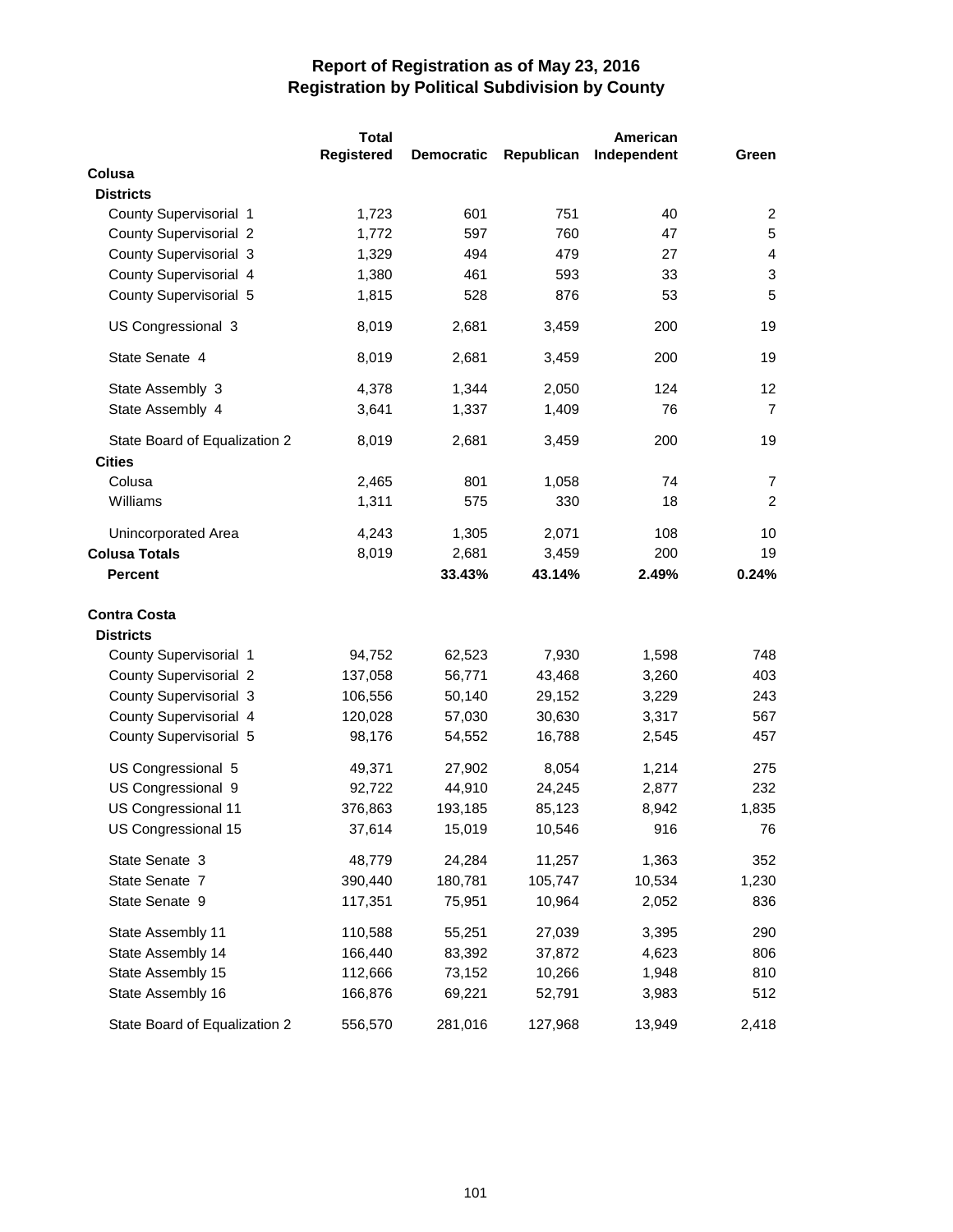|                               |                | Peace and |                | <b>No Party</b>   |  |
|-------------------------------|----------------|-----------|----------------|-------------------|--|
|                               | Libertarian    | Freedom   | <b>Other</b>   | <b>Preference</b> |  |
| Colusa                        |                |           |                |                   |  |
| <b>Districts</b>              |                |           |                |                   |  |
| County Supervisorial 1        | $\overline{7}$ | 2         | 0              | 320               |  |
| <b>County Supervisorial 2</b> | 11             | 5         | 0              | 347               |  |
| <b>County Supervisorial 3</b> | 9              | 3         | 1              | 312               |  |
| County Supervisorial 4        | 5              | 0         | $\overline{c}$ | 283               |  |
| County Supervisorial 5        | 13             | 6         | 0              | 334               |  |
| US Congressional 3            | 45             | 16        | 3              | 1,596             |  |
| State Senate 4                | 45             | 16        | 3              | 1,596             |  |
| State Assembly 3              | 26             | 11        | $\mathbf{1}$   | 810               |  |
| State Assembly 4              | 19             | 5         | 2              | 786               |  |
| State Board of Equalization 2 | 45             | 16        | 3              | 1,596             |  |
| <b>Cities</b>                 |                |           |                |                   |  |
| Colusa                        | 19             | 10        | 0              | 496               |  |
| Williams                      | 8              | 3         | 2              | 373               |  |
| <b>Unincorporated Area</b>    | 18             | 3         | 1              | 727               |  |
| <b>Colusa Totals</b>          | 45             | 16        | 3              | 1,596             |  |
| <b>Percent</b>                | 0.56%          | 0.20%     | 0.04%          | 19.90%            |  |
| <b>Contra Costa</b>           |                |           |                |                   |  |
| <b>Districts</b>              |                |           |                |                   |  |
| County Supervisorial 1        | 383            | 378       | 210            | 20,982            |  |
| <b>County Supervisorial 2</b> | 775            | 92        | 237            | 32,052            |  |
| County Supervisorial 3        | 624            | 210       | 166            | 22,792            |  |
| County Supervisorial 4        | 799            | 203       | 256            | 27,226            |  |
| County Supervisorial 5        | 591            | 292       | 215            | 22,736            |  |
| US Congressional 5            | 280            | 120       | 114            | 11,412            |  |
| US Congressional 9            | 537            | 186       | 151            | 19,584            |  |
| US Congressional 11           | 2,179          | 839       | 766            | 83,994            |  |
| US Congressional 15           | 176            | 30        | 53             | 10,798            |  |
| State Senate 3                | 381            | 100       | 143            | 10,899            |  |
| State Senate 7                | 2,325          | 649       | 693            | 88,481            |  |
| State Senate 9                | 466            | 426       | 248            | 26,408            |  |
| State Assembly 11             | 627            | 254       | 182            | 23,550            |  |
| State Assembly 14             | 1,147          | 398       | 379            | 37,823            |  |
| State Assembly 15             | 444            | 413       | 240            | 25,393            |  |
| State Assembly 16             | 954            | 110       | 283            | 39,022            |  |
| State Board of Equalization 2 | 3,172          | 1,175     | 1,084          | 125,788           |  |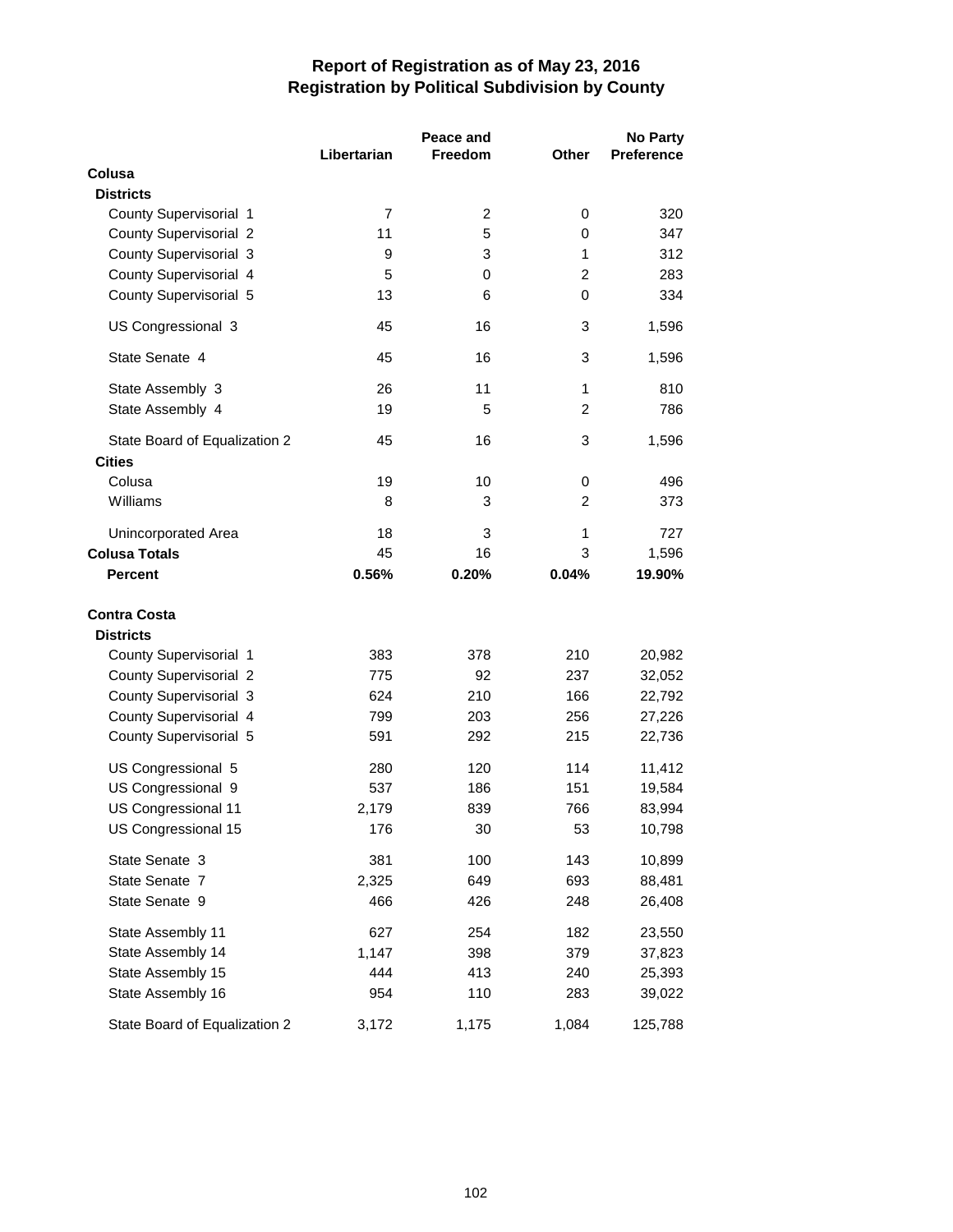|                               | <b>Total</b> |                   |            | American    |       |
|-------------------------------|--------------|-------------------|------------|-------------|-------|
|                               | Registered   | <b>Democratic</b> | Republican | Independent | Green |
| <b>Cities</b>                 |              |                   |            |             |       |
| Antioch                       | 46,677       | 26,122            | 8,350      | 1,327       | 143   |
| Brentwood                     | 28,750       | 12,222            | 9,173      | 893         | 72    |
| Clayton                       | 7,526        | 2,977             | 2,821      | 240         | 13    |
| Concord                       | 59,201       | 29,126            | 13,876     | 1,771       | 259   |
| Danville                      | 27,884       | 9,646             | 11,279     | 741         | 58    |
| El Cerrito                    | 14,735       | 9,881             | 1,159      | 156         | 177   |
| Hercules                      | 12,847       | 7,571             | 1,685      | 240         | 34    |
| Lafayette                     | 16,699       | 7,778             | 4,649      | 395         | 70    |
| Martinez                      | 22,680       | 11,336            | 5,360      | 664         | 150   |
| Moraga                        | 10,246       | 4,364             | 3,144      | 198         | 27    |
| Oakley                        | 17,715       | 9,105             | 4,221      | 572         | 37    |
| Orinda                        | 13,045       | 6,120             | 3,618      | 247         | 58    |
| Pinole                        | 10,243       | 6,017             | 1,621      | 236         | 53    |
| Pittsburg                     | 27,703       | 16,503            | 3,719      | 651         | 74    |
| <b>Pleasant Hill</b>          | 19,934       | 9,789             | 4,612      | 501         | 141   |
| Richmond                      | 45,823       | 30,913            | 3,112      | 809         | 338   |
| San Pablo                     | 9,307        | 6,053             | 611        | 164         | 42    |
| San Ramon                     | 35,569       | 14,302            | 9,697      | 857         | 74    |
| <b>Walnut Creek</b>           | 42,481       | 19,901            | 11,844     | 1,002       | 173   |
| Unincorporated Area           | 87,505       | 41,290            | 23,417     | 2,285       | 425   |
| <b>Contra Costa Totals</b>    | 556,570      | 281,016           | 127,968    | 13,949      | 2,418 |
| <b>Percent</b>                |              | 50.49%            | 22.99%     | 2.51%       | 0.43% |
| <b>Del Norte</b>              |              |                   |            |             |       |
| <b>Districts</b>              |              |                   |            |             |       |
| County Supervisorial 1        | 2,189        | 747               | 655        | 104         | 22    |
| <b>County Supervisorial 2</b> | 2,406        | 804               | 779        | 108         | 10    |
| <b>County Supervisorial 3</b> | 3,039        | 1,020             | 1,191      | 142         | 21    |
| County Supervisorial 4        | 3,039        | 893               | 1,279      | 131         | 14    |
| County Supervisorial 5        | 2,912        | 990               | 1,017      | 139         | 19    |
| US Congressional 2            | 13,585       | 4,454             | 4,921      | 624         | 86    |
| State Senate 2                | 13,585       | 4,454             | 4,921      | 624         | 86    |
| State Assembly 2              | 13,585       | 4,454             | 4,921      | 624         | 86    |
| State Board of Equalization 2 | 13,585       | 4,454             | 4,921      | 624         | 86    |
| <b>Cities</b>                 |              |                   |            |             |       |
| <b>Crescent City</b>          | 1,938        | 657               | 561        | 98          | 15    |
| Unincorporated Area           | 11,647       | 3,797             | 4,360      | 526         | 71    |
| <b>Del Norte Totals</b>       | 13,585       | 4,454             | 4,921      | 624         | 86    |
| <b>Percent</b>                |              | 32.79%            | 36.22%     | 4.59%       | 0.63% |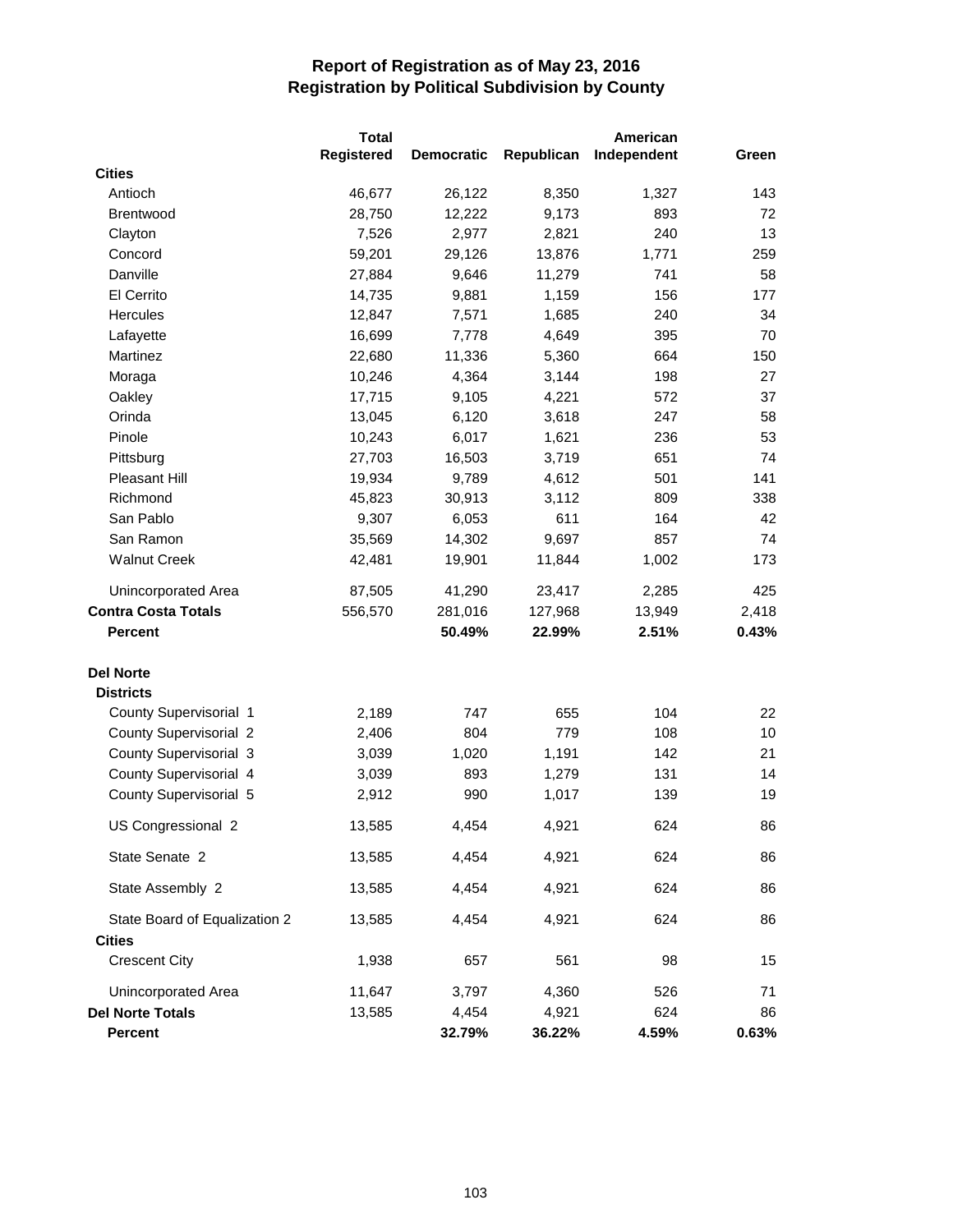|                               |             | Peace and      |       | <b>No Party</b>   |  |
|-------------------------------|-------------|----------------|-------|-------------------|--|
|                               | Libertarian | Freedom        | Other | <b>Preference</b> |  |
| <b>Cities</b>                 |             |                |       |                   |  |
| Antioch                       | 234         | 129            | 77    | 10,295            |  |
| Brentwood                     | 179         | 51             | 46    | 6,114             |  |
| Clayton                       | 45          | 6              | 17    | 1,407             |  |
| Concord                       | 429         | 139            | 123   | 13,478            |  |
| Danville                      | 179         | 15             | 37    | 5,929             |  |
| El Cerrito                    | 60          | 37             | 23    | 3,242             |  |
| Hercules                      | 37          | 23             | 19    | 3,238             |  |
| Lafayette                     | 99          | 14             | 37    | 3,657             |  |
| Martinez                      | 197         | 52             | 76    | 4,845             |  |
| Moraga                        | 71          | $\overline{4}$ | 23    | 2,415             |  |
| Oakley                        | 112         | 28             | 33    | 3,607             |  |
| Orinda                        | 69          | 6              | 24    | 2,903             |  |
| Pinole                        | 45          | 19             | 19    | 2,233             |  |
| Pittsburg                     | 128         | 96             | 43    | 6,489             |  |
| Pleasant Hill                 | 132         | 31             | 52    | 4,676             |  |
| Richmond                      | 161         | 226            | 117   | 10,147            |  |
| San Pablo                     | 45          | 46             | 18    | 2,328             |  |
| San Ramon                     | 169         | 28             | 52    | 10,390            |  |
| <b>Walnut Creek</b>           | 231         | 33             | 73    | 9,224             |  |
| Unincorporated Area           | 550         | 192            | 175   | 19,171            |  |
| <b>Contra Costa Totals</b>    | 3,172       | 1,175          | 1,084 | 125,788           |  |
| <b>Percent</b>                | 0.57%       | 0.21%          | 0.19% | 22.60%            |  |
| <b>Del Norte</b>              |             |                |       |                   |  |
| <b>Districts</b>              |             |                |       |                   |  |
| County Supervisorial 1        | 22          | 20             | 34    | 585               |  |
| <b>County Supervisorial 2</b> | 20          | 16             | 28    | 641               |  |
| County Supervisorial 3        | 39          | 9              | 23    | 594               |  |
| County Supervisorial 4        | 20          | 15             | 32    | 655               |  |
| County Supervisorial 5        | 25          | 8              | 33    | 681               |  |
| US Congressional 2            | 126         | 68             | 150   | 3,156             |  |
| State Senate 2                | 126         | 68             | 150   | 3,156             |  |
| State Assembly 2              | 126         | 68             | 150   | 3,156             |  |
| State Board of Equalization 2 | 126         | 68             | 150   | 3,156             |  |
| <b>Cities</b>                 |             |                |       |                   |  |
| <b>Crescent City</b>          | 22          | 16             | 20    | 549               |  |
| Unincorporated Area           | 104         | 52             | 130   | 2,607             |  |
| <b>Del Norte Totals</b>       | 126         | 68             | 150   | 3,156             |  |
| Percent                       | 0.93%       | 0.50%          | 1.10% | 23.23%            |  |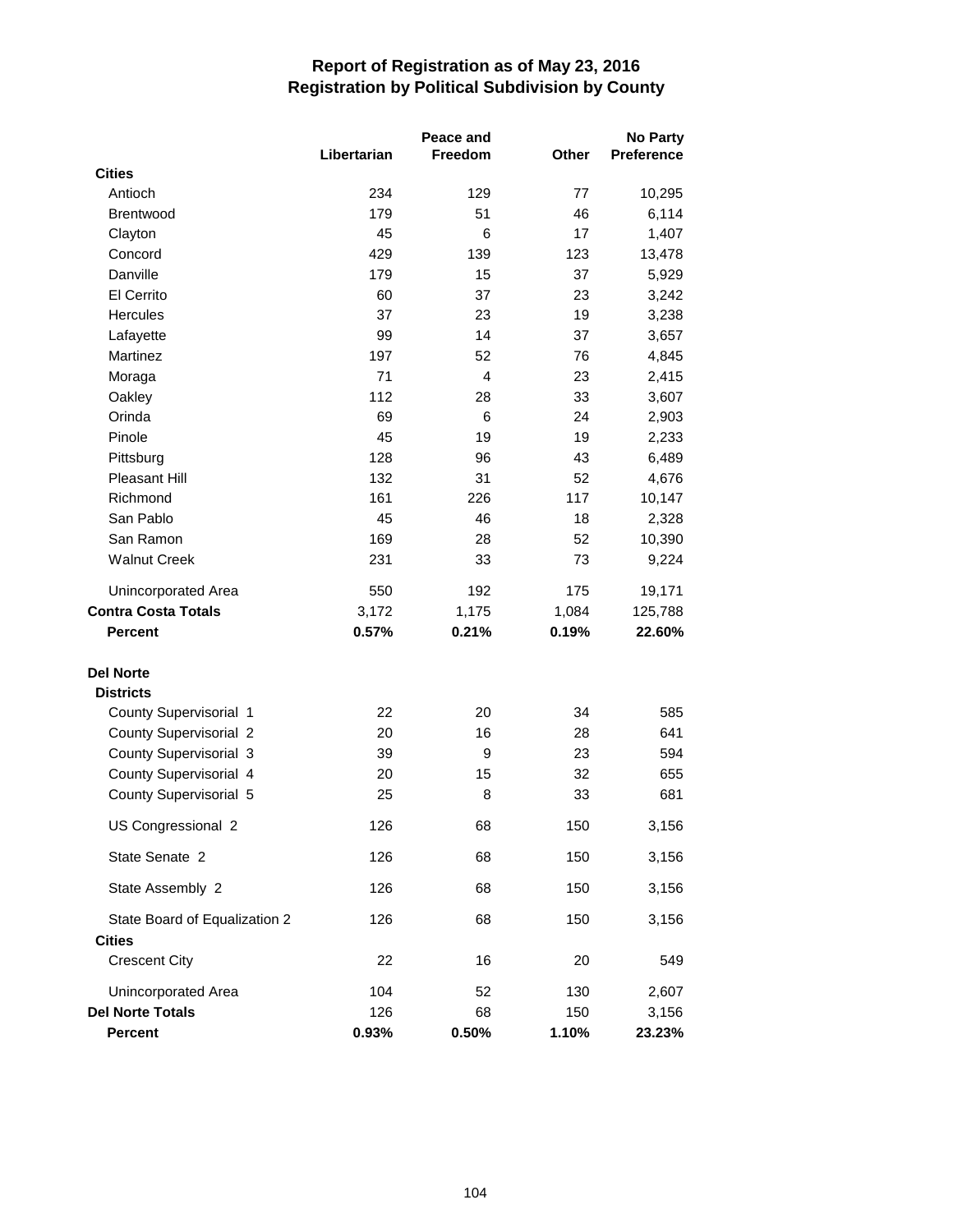|                               | <b>Total</b>      |                   |            | American    |       |
|-------------------------------|-------------------|-------------------|------------|-------------|-------|
|                               | <b>Registered</b> | <b>Democratic</b> | Republican | Independent | Green |
| <b>El Dorado</b>              |                   |                   |            |             |       |
| <b>Districts</b>              |                   |                   |            |             |       |
| County Supervisorial 1        | 22,584            | 5,954             | 11,033     | 713         | 48    |
| <b>County Supervisorial 2</b> | 23,114            | 6,415             | 10,824     | 928         | 89    |
| County Supervisorial 3        | 21,693            | 6,716             | 9,332      | 861         | 131   |
| County Supervisorial 4        | 23,425            | 6,418             | 11,200     | 880         | 104   |
| County Supervisorial 5        | 18,663            | 7,156             | 4,854      | 785         | 225   |
| US Congressional 4            | 109,479           | 32,659            | 47,243     | 4,167       | 597   |
| State Senate 1                | 109,479           | 32,659            | 47,243     | 4,167       | 597   |
| State Assembly 5              | 70,964            | 22,302            | 28,631     | 2,874       | 500   |
| State Assembly 6              | 38,515            | 10,357            | 18,612     | 1,293       | 97    |
| State Board of Equalization 1 | 109,479           | 32,659            | 47,243     | 4,167       | 597   |
| <b>Cities</b>                 |                   |                   |            |             |       |
| Placerville                   | 5,569             | 1,999             | 2,028      | 223         | 41    |
| South Lake Tahoe              | 9,466             | 3,825             | 1,974      | 440         | 132   |
| Unincorporated Area           | 94,444            | 26,835            | 43,241     | 3,504       | 424   |
| <b>El Dorado Totals</b>       | 109,479           | 32,659            | 47,243     | 4,167       | 597   |
| <b>Percent</b>                |                   | 29.83%            | 43.15%     | 3.81%       | 0.55% |
| <b>Fresno</b>                 |                   |                   |            |             |       |
| <b>Districts</b>              |                   |                   |            |             |       |
| County Supervisorial 1        | 73,359            | 34,248            | 20,258     | 1,916       | 191   |
| County Supervisorial 2        | 105,327           | 35,206            | 46,755     | 3,027       | 379   |
| County Supervisorial 3        | 66,585            | 34,476            | 15,118     | 1,342       | 254   |
| County Supervisorial 4        | 64,411            | 26,502            | 23,223     | 1,473       | 115   |
| County Supervisorial 5        | 105,294           | 32,607            | 48,231     | 3,097       | 244   |
| US Congressional 4            | 8,865             | 1,880             | 5,090      | 328         | 30    |
| US Congressional 16           | 125,832           | 62,876            | 30,721     | 2,719       | 436   |
| US Congressional 21           | 67,466            | 28,417            | 23,189     | 1,680       | 130   |
| US Congressional 22           | 212,813           | 69,866            | 94,585     | 6,128       | 587   |
| State Senate 8                | 275,577           | 96,796            | 113,199    | 7,822       | 851   |
| State Senate 12               | 42,594            | 16,274            | 15,982     | 1,202       | 87    |
| State Senate 14               | 96,805            | 49,969            | 24,404     | 1,831       | 245   |
| State Assembly 23             | 250,515           | 84,984            | 106,944    | 7,241       | 758   |
| State Assembly 31             | 164,461           | 78,055            | 46,641     | 3,614       | 425   |
| State Board of Equalization 1 | 414,976           | 163,039           | 153,585    | 10,855      | 1,183 |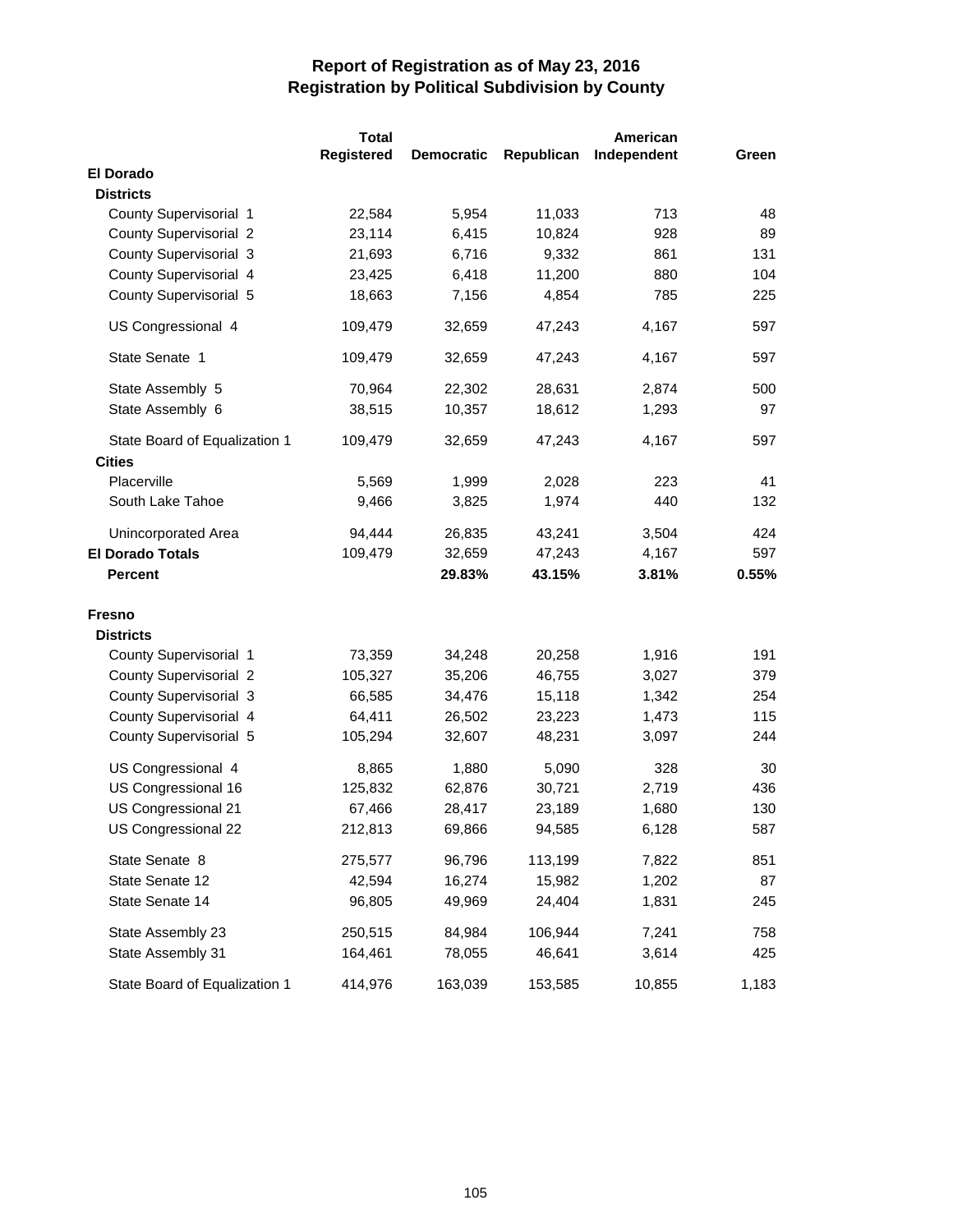|                                                |             | Peace and |       | <b>No Party</b> |  |
|------------------------------------------------|-------------|-----------|-------|-----------------|--|
|                                                | Libertarian | Freedom   | Other | Preference      |  |
| <b>El Dorado</b>                               |             |           |       |                 |  |
| <b>Districts</b>                               |             |           |       |                 |  |
| County Supervisorial 1                         | 245         | 16        | 186   | 4,389           |  |
| <b>County Supervisorial 2</b>                  | 270         | 50        | 181   | 4,357           |  |
| County Supervisorial 3                         | 209         | 83        | 186   | 4,175           |  |
| County Supervisorial 4                         | 265         | 39        | 183   | 4,336           |  |
| County Supervisorial 5                         | 233         | 92        | 183   | 5,135           |  |
| US Congressional 4                             | 1,222       | 280       | 919   | 22,392          |  |
| State Senate 1                                 | 1,222       | 280       | 919   | 22,392          |  |
| State Assembly 5                               | 805         | 234       | 601   | 15,017          |  |
| State Assembly 6                               | 417         | 46        | 318   | 7,375           |  |
|                                                |             |           |       |                 |  |
| State Board of Equalization 1<br><b>Cities</b> | 1,222       | 280       | 919   | 22,392          |  |
| Placerville                                    | 47          | 28        | 45    | 1,158           |  |
| South Lake Tahoe                               | 128         | 64        | 84    | 2,819           |  |
|                                                |             |           |       |                 |  |
| Unincorporated Area                            | 1,047       | 188       | 790   | 18,415          |  |
| <b>El Dorado Totals</b>                        | 1,222       | 280       | 919   | 22,392          |  |
| <b>Percent</b>                                 | 1.12%       | 0.26%     | 0.84% | 20.45%          |  |
|                                                |             |           |       |                 |  |
| <b>Fresno</b><br><b>Districts</b>              |             |           |       |                 |  |
| County Supervisorial 1                         | 339         | 248       | 729   | 15,430          |  |
| <b>County Supervisorial 2</b>                  | 649         | 218       | 1,159 | 17,934          |  |
| County Supervisorial 3                         | 329         | 289       | 680   | 14,097          |  |
| County Supervisorial 4                         | 256         | 177       | 609   | 12,056          |  |
| County Supervisorial 5                         | 693         | 237       | 1,190 | 18,995          |  |
|                                                |             |           |       |                 |  |
| US Congressional 4                             | 78          | 20        | 111   | 1,328           |  |
| US Congressional 16                            | 605         | 528       | 1,290 | 26,657          |  |
| US Congressional 21                            | 282         | 189       | 629   | 12,950          |  |
| US Congressional 22                            | 1,301       | 432       | 2,337 | 37,577          |  |
| State Senate 8                                 | 1,693       | 703       | 3,076 | 51,437          |  |
| State Senate 12                                | 209         | 114       | 428   | 8,298           |  |
| State Senate 14                                | 364         | 352       | 863   | 18,777          |  |
| State Assembly 23                              | 1,550       | 598       | 2,794 | 45,646          |  |
| State Assembly 31                              | 716         | 571       | 1,573 | 32,866          |  |
| State Board of Equalization 1                  | 2,266       | 1,169     | 4,367 | 78,512          |  |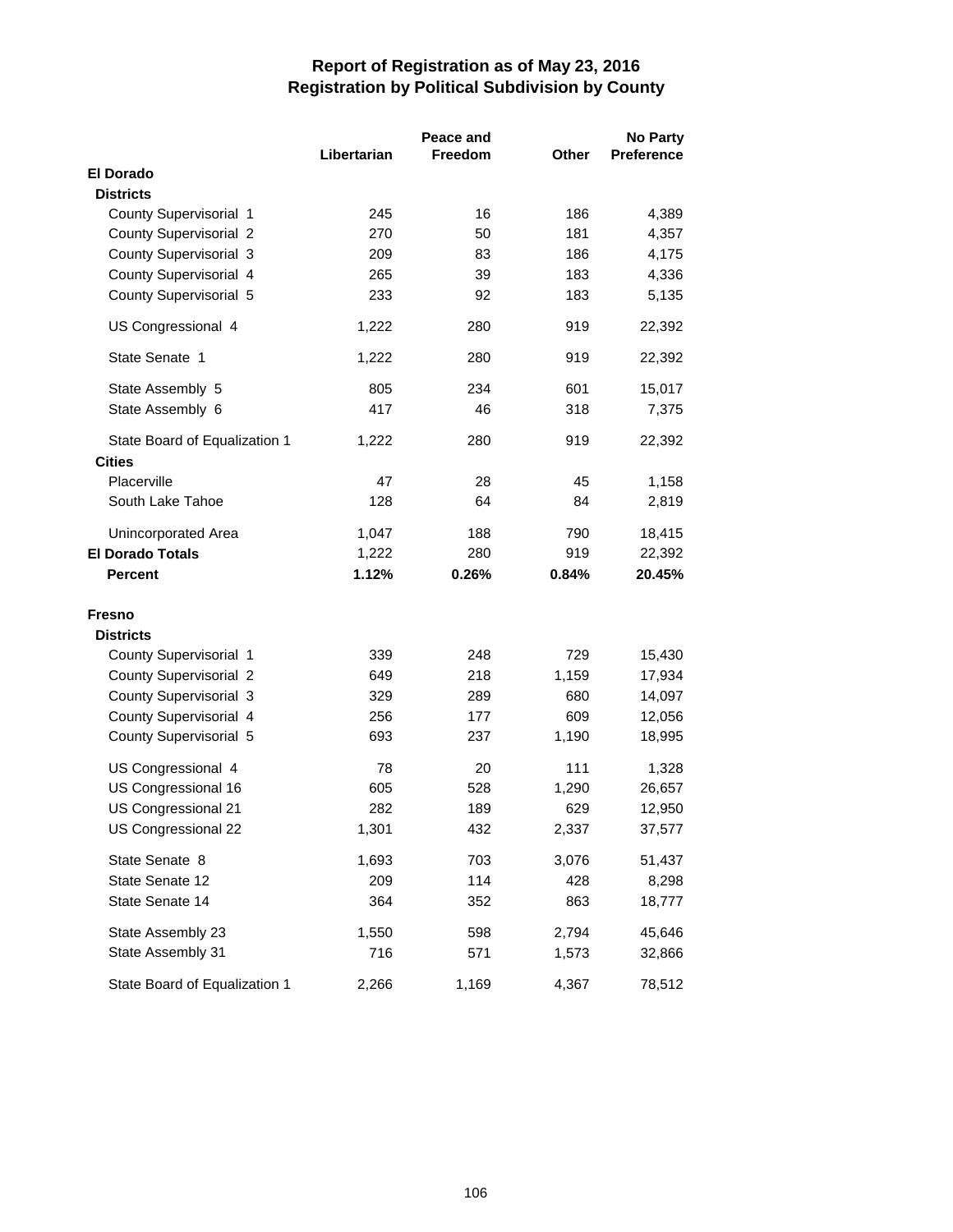|                               | <b>Total</b> |                   |            | American    |                |
|-------------------------------|--------------|-------------------|------------|-------------|----------------|
|                               | Registered   | <b>Democratic</b> | Republican | Independent | Green          |
| <b>Cities</b>                 |              |                   |            |             |                |
| Clovis                        | 56,847       | 16,132            | 28,061     | 1,668       | 115            |
| Coalinga                      | 4,351        | 1,641             | 1,456      | 153         | 13             |
| Firebaugh                     | 2,248        | 1,166             | 447        | 49          | 4              |
| Fowler                        | 2,696        | 1,105             | 874        | 48          | 6              |
| Fresno                        | 221,252      | 95,393            | 70,807     | 5,628       | 740            |
| Huron                         | 917          | 547               | 138        | 20          | $\overline{c}$ |
| Kerman                        | 5,176        | 2,316             | 1,468      | 222         | 14             |
| Kingsburg                     | 5,923        | 1,431             | 3,238      | 171         | 10             |
| Mendota                       | 2,273        | 1,447             | 317        | 30          | 6              |
| Orange Cove                   | 2,592        | 1,629             | 426        | 41          | 6              |
| Parlier                       | 3,926        | 2,332             | 679        | 54          | 10             |
| Reedley                       | 8,755        | 3,393             | 3,412      | 184         | 15             |
| San Joaquin                   | 695          | 411               | 94         | 19          | 0              |
| Sanger                        | 10,204       | 4,914             | 3,130      | 193         | 22             |
| Selma                         | 8,492        | 3,871             | 2,608      | 194         | 6              |
| <b>Unincorporated Area</b>    | 78,629       | 25,311            | 36,430     | 2,181       | 214            |
| <b>Fresno Totals</b>          | 414,976      | 163,039           | 153,585    | 10,855      | 1,183          |
| <b>Percent</b>                |              | 39.29%            | 37.01%     | 2.62%       | 0.29%          |
| Glenn                         |              |                   |            |             |                |
| <b>Districts</b>              |              |                   |            |             |                |
| County Supervisorial 1        | 2,513        | 683               | 1,111      | 100         | 10             |
| County Supervisorial 2        | 2,498        | 795               | 993        | 107         | 11             |
| County Supervisorial 3        | 2,644        | 636               | 1,408      | 85          | 6              |
| County Supervisorial 4        | 2,310        | 680               | 921        | 112         | $\overline{c}$ |
| County Supervisorial 5        | 2,230        | 765               | 949        | 70          | 5              |
| US Congressional 1            | 1,134        | 252               | 658        | 35          | 5              |
| US Congressional 3            | 11,061       | 3,307             | 4,724      | 439         | 29             |
| State Senate 4                | 12,195       | 3,559             | 5,382      | 474         | 34             |
| State Assembly 3              | 12,195       | 3,559             | 5,382      | 474         | 34             |
| State Board of Equalization 2 | 12,195       | 3,559             | 5,382      | 474         | 34             |
| <b>Cities</b>                 |              |                   |            |             |                |
| Orland                        | 2,997        | 999               | 1,102      | 128         | 13             |
| Willows                       | 2,501        | 751               | 983        | 121         | $\overline{c}$ |
| <b>Unincorporated Area</b>    | 6,697        | 1,809             | 3,297      | 225         | 19             |
| <b>Glenn Totals</b>           | 12,195       | 3,559             | 5,382      | 474         | 34             |
| Percent                       |              | 29.18%            | 44.13%     | 3.89%       | 0.28%          |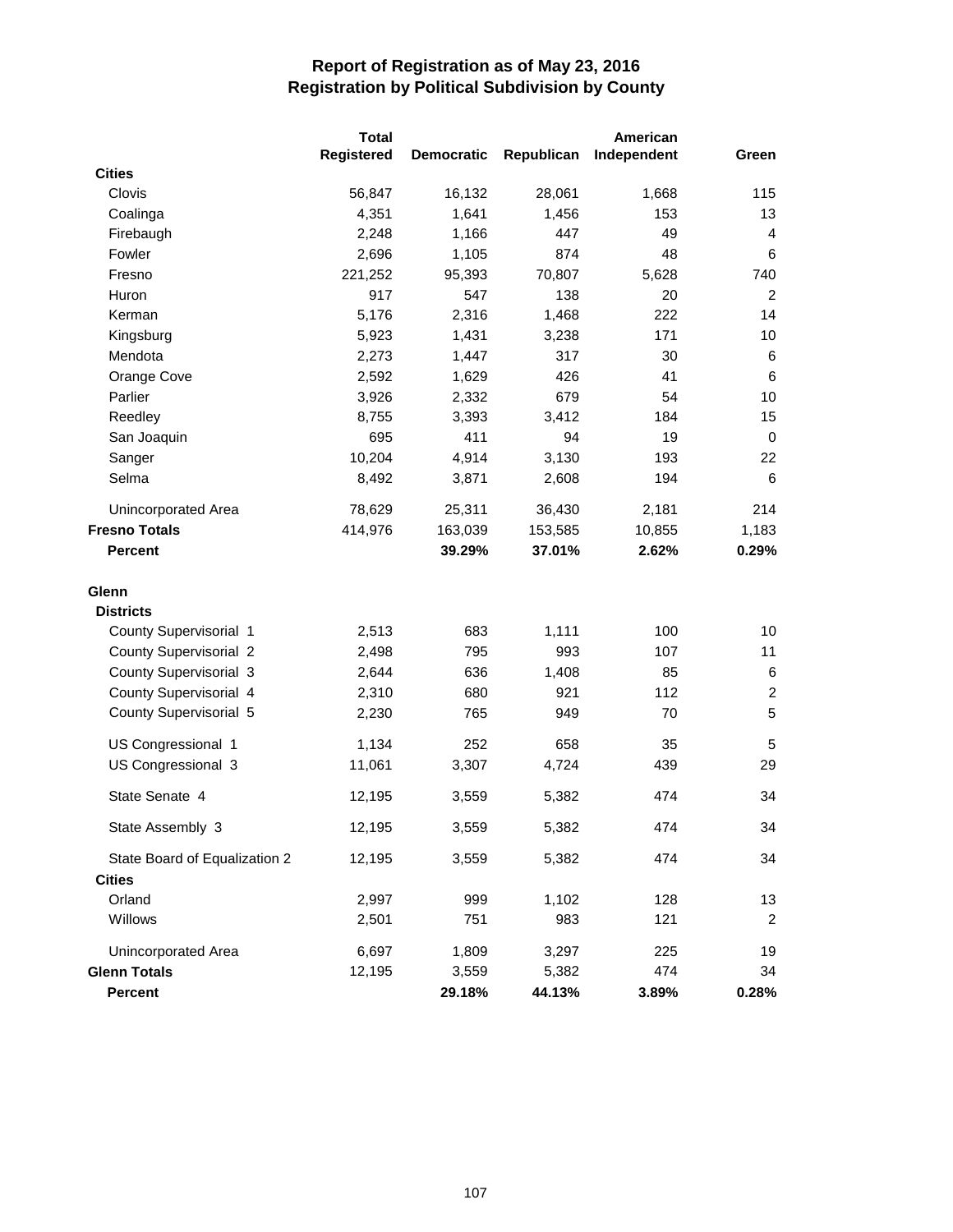|                               |             | Peace and      |       | <b>No Party</b> |
|-------------------------------|-------------|----------------|-------|-----------------|
|                               | Libertarian | Freedom        | Other | Preference      |
| <b>Cities</b>                 |             |                |       |                 |
| Clovis                        | 361         | 109            | 630   | 9,771           |
| Coalinga                      | 30          | 14             | 56    | 988             |
| Firebaugh                     | 12          | 8              | 18    | 544             |
| Fowler                        | 11          | 8              | 24    | 620             |
| Fresno                        | 1,192       | 699            | 2,360 | 44,433          |
| Huron                         | 4           | 6              | 10    | 190             |
| Kerman                        | 11          | 16             | 56    | 1,073           |
| Kingsburg                     | 34          | 11             | 73    | 955             |
| Mendota                       | 12          | $\overline{4}$ | 21    | 436             |
| Orange Cove                   | 3           | 10             | 20    | 457             |
| Parlier                       | 6           | 19             | 31    | 795             |
| Reedley                       | 42          | 22             | 90    | 1,597           |
| San Joaquin                   | 3           | $\overline{4}$ | 4     | 160             |
| Sanger                        | 38          | 32             | 70    | 1,805           |
| Selma                         | 30          | 23             | 74    | 1,686           |
| Unincorporated Area           | 477         | 184            | 830   | 13,002          |
| <b>Fresno Totals</b>          | 2,266       | 1,169          | 4,367 | 78,512          |
| <b>Percent</b>                | 0.55%       | 0.28%          | 1.05% | 18.92%          |
| Glenn                         |             |                |       |                 |
| <b>Districts</b>              |             |                |       |                 |
| County Supervisorial 1        | 30          | 10             | 4     | 565             |
| <b>County Supervisorial 2</b> | 22          | $\overline{7}$ | 5     | 558             |
| County Supervisorial 3        | 10          | 10             | 3     | 486             |
| County Supervisorial 4        | 17          | 12             | 5     | 561             |
| County Supervisorial 5        | 15          | 5              | 3     | 418             |
| US Congressional 1            | 8           | 0              | 1     | 175             |
| US Congressional 3            | 86          | 44             | 19    | 2,413           |
| State Senate 4                | 94          | 44             | 20    | 2,588           |
| State Assembly 3              | 94          | 44             | 20    | 2,588           |
| State Board of Equalization 2 | 94          | 44             | 20    | 2,588           |
| <b>Cities</b>                 |             |                |       |                 |
| Orland                        | 28          | 12             | 6     | 709             |
| Willows                       | 19          | 12             | 5     | 608             |
| Unincorporated Area           | 47          | 20             | 9     | 1,271           |
| <b>Glenn Totals</b>           | 94          | 44             | 20    | 2,588           |
| Percent                       | 0.77%       | 0.36%          | 0.16% | 21.22%          |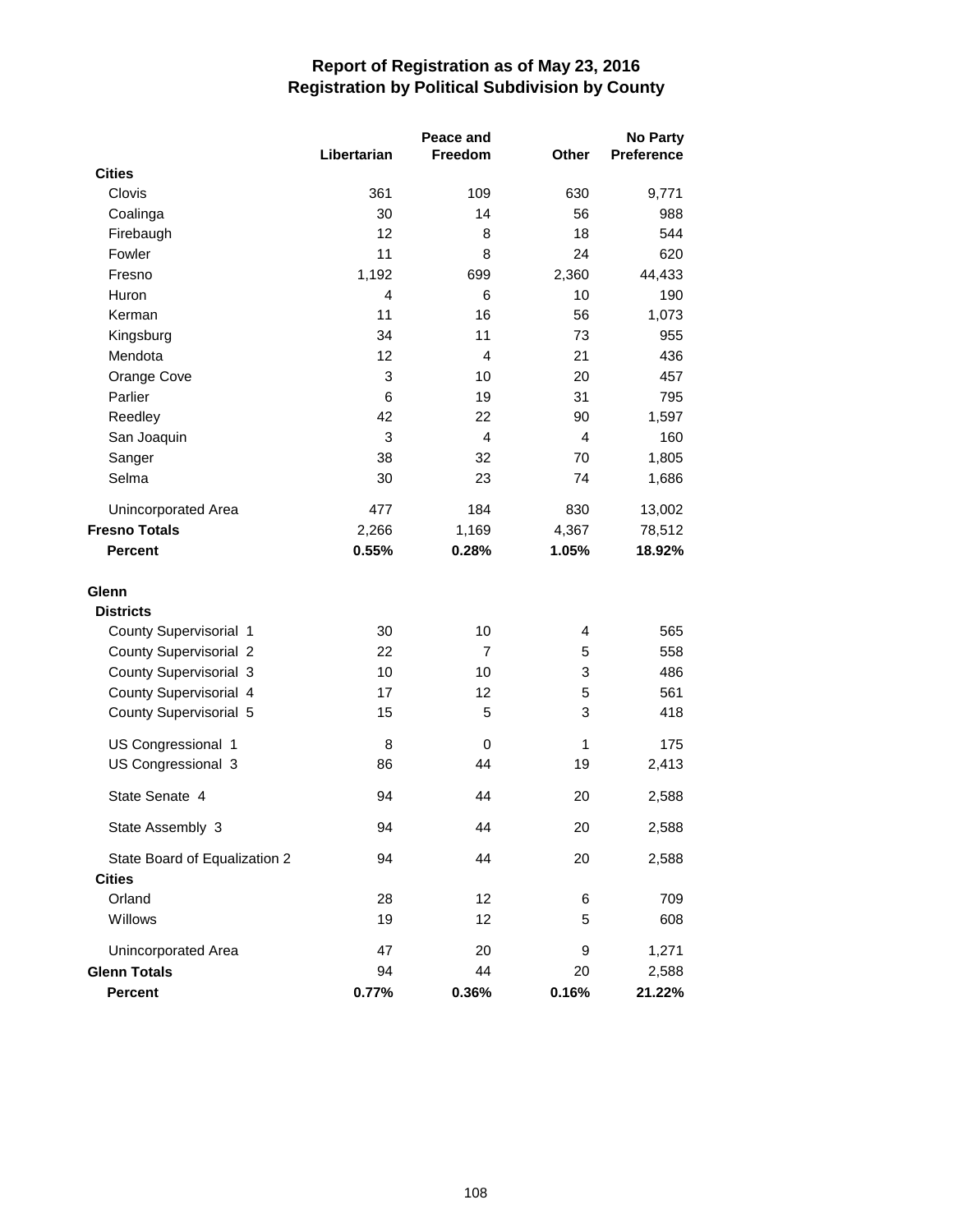|                               | <b>Total</b> |                   |            | American       |       |
|-------------------------------|--------------|-------------------|------------|----------------|-------|
|                               | Registered   | <b>Democratic</b> | Republican | Independent    | Green |
| Humboldt                      |              |                   |            |                |       |
| <b>Districts</b>              |              |                   |            |                |       |
| County Supervisorial 1        | 15,902       | 6,430             | 5,279      | 504            | 193   |
| <b>County Supervisorial 2</b> | 15,070       | 5,905             | 4,434      | 589            | 326   |
| <b>County Supervisorial 3</b> | 17,831       | 9,495             | 2,545      | 446            | 653   |
| County Supervisorial 4        | 14,386       | 6,599             | 3,145      | 468            | 314   |
| County Supervisorial 5        | 15,848       | 7,509             | 3,661      | 489            | 372   |
| US Congressional 2            | 79,037       | 35,938            | 19,064     | 2,496          | 1,858 |
| State Senate 2                | 79,037       | 35,938            | 19,064     | 2,496          | 1,858 |
| State Assembly 2              | 79,037       | 35,938            | 19,064     | 2,496          | 1,858 |
| State Board of Equalization 2 | 79,037       | 35,938            | 19,064     | 2,496          | 1,858 |
| <b>Cities</b>                 |              |                   |            |                |       |
| Arcata                        | 11,185       | 6,281             | 1,019      | 293            | 440   |
| <b>Blue Lake</b>              | 819          | 409               | 157        | 25             | 29    |
| Eureka                        | 14,946       | 6,828             | 3,361      | 463            | 304   |
| Ferndale                      | 947          | 371               | 355        | 31             | 11    |
| Fortuna                       | 6,366        | 2,142             | 2,372      | 257            | 48    |
| Rio Dell                      | 1,748        | 571               | 593        | 82             | 18    |
| Trinidad                      | 237          | 134               | 39         | $\overline{2}$ | 10    |
| Unincorporated Area           | 42,789       | 19,202            | 11,168     | 1,343          | 998   |
| <b>Humboldt Totals</b>        | 79,037       | 35,938            | 19,064     | 2,496          | 1,858 |
| <b>Percent</b>                |              | 45.47%            | 24.12%     | 3.16%          | 2.35% |
| <b>Imperial</b>               |              |                   |            |                |       |
| <b>Districts</b>              |              |                   |            |                |       |
| County Supervisorial 1        | 14,804       | 8,666             | 1,277      | 269            | 33    |
| County Supervisorial 2        | 13,215       | 6,221             | 3,183      | 322            | 33    |
| County Supervisorial 3        | 12,513       | 5,558             | 3,185      | 337            | 18    |
| County Supervisorial 4        | 11,048       | 4,955             | 3,090      | 306            | 19    |
| County Supervisorial 5        | 11,605       | 5,899             | 2,281      | 248            | 26    |
| US Congressional 51           | 63,185       | 31,299            | 13,016     | 1,482          | 129   |
| State Senate 40               | 63,185       | 31,299            | 13,016     | 1,482          | 129   |
| State Assembly 56             | 63,185       | 31,299            | 13,016     | 1,482          | 129   |
| State Board of Equalization 4 | 63,185       | 31,299            | 13,016     | 1,482          | 129   |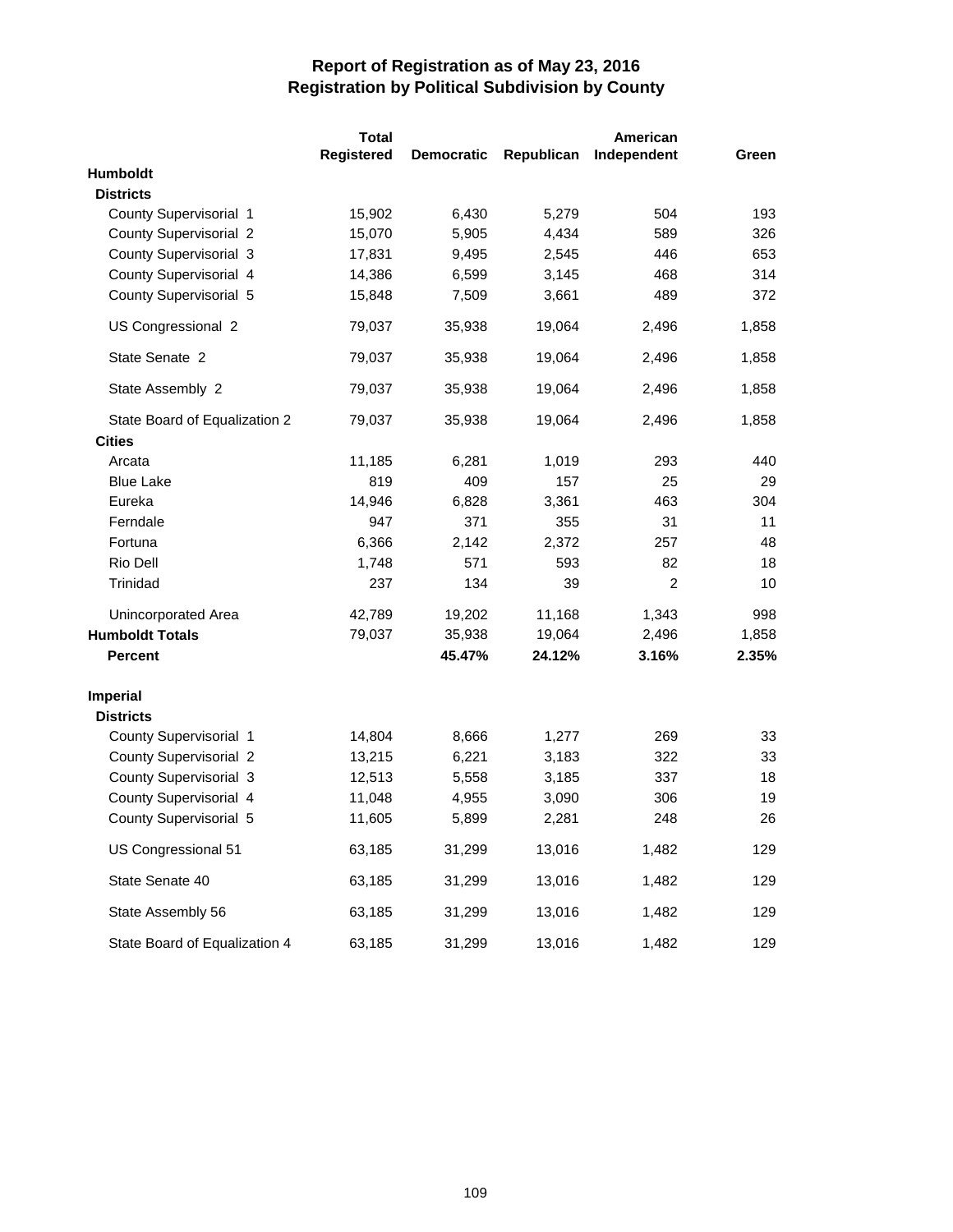|                               |             | Peace and      |                | <b>No Party</b> |  |
|-------------------------------|-------------|----------------|----------------|-----------------|--|
|                               | Libertarian | Freedom        | Other          | Preference      |  |
| Humboldt                      |             |                |                |                 |  |
| <b>Districts</b>              |             |                |                |                 |  |
| County Supervisorial 1        | 137         | 52             | 39             | 3,268           |  |
| <b>County Supervisorial 2</b> | 122         | 67             | 33             | 3,594           |  |
| County Supervisorial 3        | 184         | 72             | 43             | 4,393           |  |
| County Supervisorial 4        | 161         | 79             | 30             | 3,590           |  |
| County Supervisorial 5        | 132         | 58             | 37             | 3,590           |  |
| US Congressional 2            | 736         | 328            | 182            | 18,435          |  |
| State Senate 2                | 736         | 328            | 182            | 18,435          |  |
| State Assembly 2              | 736         | 328            | 182            | 18,435          |  |
| State Board of Equalization 2 | 736         | 328            | 182            | 18,435          |  |
| <b>Cities</b>                 |             |                |                |                 |  |
| Arcata                        | 124         | 50             | 24             | 2,954           |  |
| <b>Blue Lake</b>              | 6           | $\overline{2}$ | 3              | 188             |  |
| Eureka                        | 181         | 81             | 36             | 3,692           |  |
| Ferndale                      | 8           | $\overline{2}$ | $\overline{2}$ | 167             |  |
| Fortuna                       | 53          | 18             | 12             | 1,464           |  |
| Rio Dell                      | 23          | 6              | 5              | 450             |  |
| Trinidad                      | $\mathbf 0$ | 1              | 0              | 51              |  |
| Unincorporated Area           | 341         | 168            | 100            | 9,469           |  |
| <b>Humboldt Totals</b>        | 736         | 328            | 182            | 18,435          |  |
| Percent                       | 0.93%       | 0.41%          | 0.23%          | 23.32%          |  |
| <b>Imperial</b>               |             |                |                |                 |  |
| <b>Districts</b>              |             |                |                |                 |  |
| County Supervisorial 1        | 44          | 90             | 75             | 4,350           |  |
| <b>County Supervisorial 2</b> | 64          | 40             | 77             | 3,275           |  |
| County Supervisorial 3        | 68          | 61             | 80             | 3,206           |  |
| County Supervisorial 4        | 54          | 54             | 69             | 2,501           |  |
| County Supervisorial 5        | 56          | 66             | 65             | 2,964           |  |
| US Congressional 51           | 286         | 311            | 366            | 16,296          |  |
| State Senate 40               | 286         | 311            | 366            | 16,296          |  |
| State Assembly 56             | 286         | 311            | 366            | 16,296          |  |
| State Board of Equalization 4 | 286         | 311            | 366            | 16,296          |  |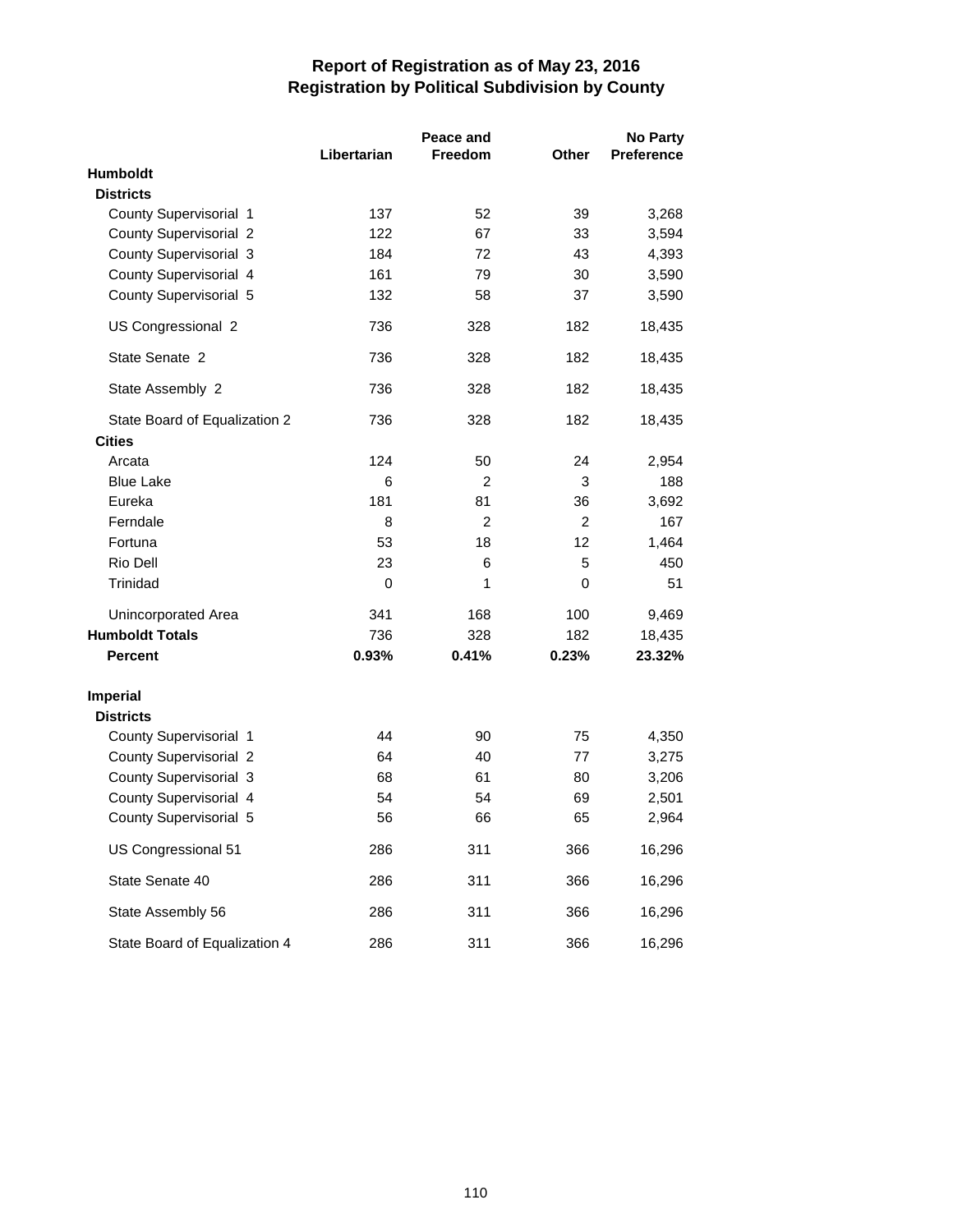|                               | <b>Total</b> |                   |            | American    |             |  |
|-------------------------------|--------------|-------------------|------------|-------------|-------------|--|
|                               | Registered   | <b>Democratic</b> | Republican | Independent | Green       |  |
| <b>Cities</b>                 |              |                   |            |             |             |  |
| <b>Brawley</b>                | 9,408        | 4,716             | 2,219      | 220         | 13          |  |
| Calexico                      | 15,912       | 9,231             | 1,310      | 263         | 34          |  |
| Calipatria                    | 1,186        | 641               | 183        | 23          | 0           |  |
| El Centro                     | 16,440       | 8,024             | 3,578      | 363         | 42          |  |
| Holtville                     | 2,119        | 975               | 502        | 67          | $\mathbf 5$ |  |
| Imperial                      | 6,273        | 2,485             | 1,798      | 205         | 5           |  |
| Westmorland                   | 732          | 416               | 118        | 21          | 3           |  |
| Unincorporated Area           | 11,115       | 4,811             | 3,308      | 320         | 27          |  |
| <b>Imperial Totals</b>        | 63,185       | 31,299            | 13,016     | 1,482       | 129         |  |
| <b>Percent</b>                |              | 49.54%            | 20.60%     | 2.35%       | 0.20%       |  |
| Inyo                          |              |                   |            |             |             |  |
| <b>Districts</b>              |              |                   |            |             |             |  |
| County Supervisorial 1        | 2,190        | 637               | 1,033      | 80          | 9           |  |
| <b>County Supervisorial 2</b> | 1,753        | 571               | 676        | 73          | 11          |  |
| County Supervisorial 3        | 2,391        | 735               | 1,080      | 83          | 10          |  |
| County Supervisorial 4        | 1,870        | 579               | 793        | 81          | 6           |  |
| County Supervisorial 5        | 1,493        | 528               | 493        | 85          | 15          |  |
| US Congressional 8            | 9,697        | 3,050             | 4,075      | 402         | 51          |  |
| State Senate 8                | 9,697        | 3,050             | 4,075      | 402         | 51          |  |
| State Assembly 26             | 9,697        | 3,050             | 4,075      | 402         | 51          |  |
| State Board of Equalization 1 | 9,697        | 3,050             | 4,075      | 402         | 51          |  |
| <b>Cities</b>                 |              |                   |            |             |             |  |
| <b>Bishop</b>                 | 1,630        | 537               | 617        | 65          | 10          |  |
| Unincorporated Area           | 8,067        | 2,513             | 3,458      | 337         | 41          |  |
| <b>Inyo Totals</b>            | 9,697        | 3,050             | 4,075      | 402         | 51          |  |
| <b>Percent</b>                |              | 31.45%            | 42.02%     | 4.15%       | 0.53%       |  |
| Kern                          |              |                   |            |             |             |  |
| <b>Districts</b>              |              |                   |            |             |             |  |
| County Supervisorial 1        | 65,905       | 22,275            | 27,483     | 2,205       | 138         |  |
| <b>County Supervisorial 2</b> | 73,667       | 24,620            | 28,131     | 2,861       | 155         |  |
| County Supervisorial 3        | 74,078       | 25,228            | 30,498     | 2,462       | 169         |  |
| County Supervisorial 4        | 76,145       | 20,623            | 37,250     | 2,415       | 125         |  |
| County Supervisorial 5        | 50,808       | 29,514            | 9,276      | 1,195       | 86          |  |
| US Congressional 21           | 85,876       | 49,166            | 16,628     | 1,814       | 119         |  |
| US Congressional 23           | 254,727      | 73,094            | 116,010    | 9,324       | 554         |  |
| State Senate 14               | 77,217       | 45,480            | 14,171     | 1,526       | 105         |  |
| State Senate 16               | 263,386      | 76,780            | 118,467    | 9,612       | 568         |  |
| State Assembly 26             | 8,340        | 2,116             | 4,001      | 506         | 32          |  |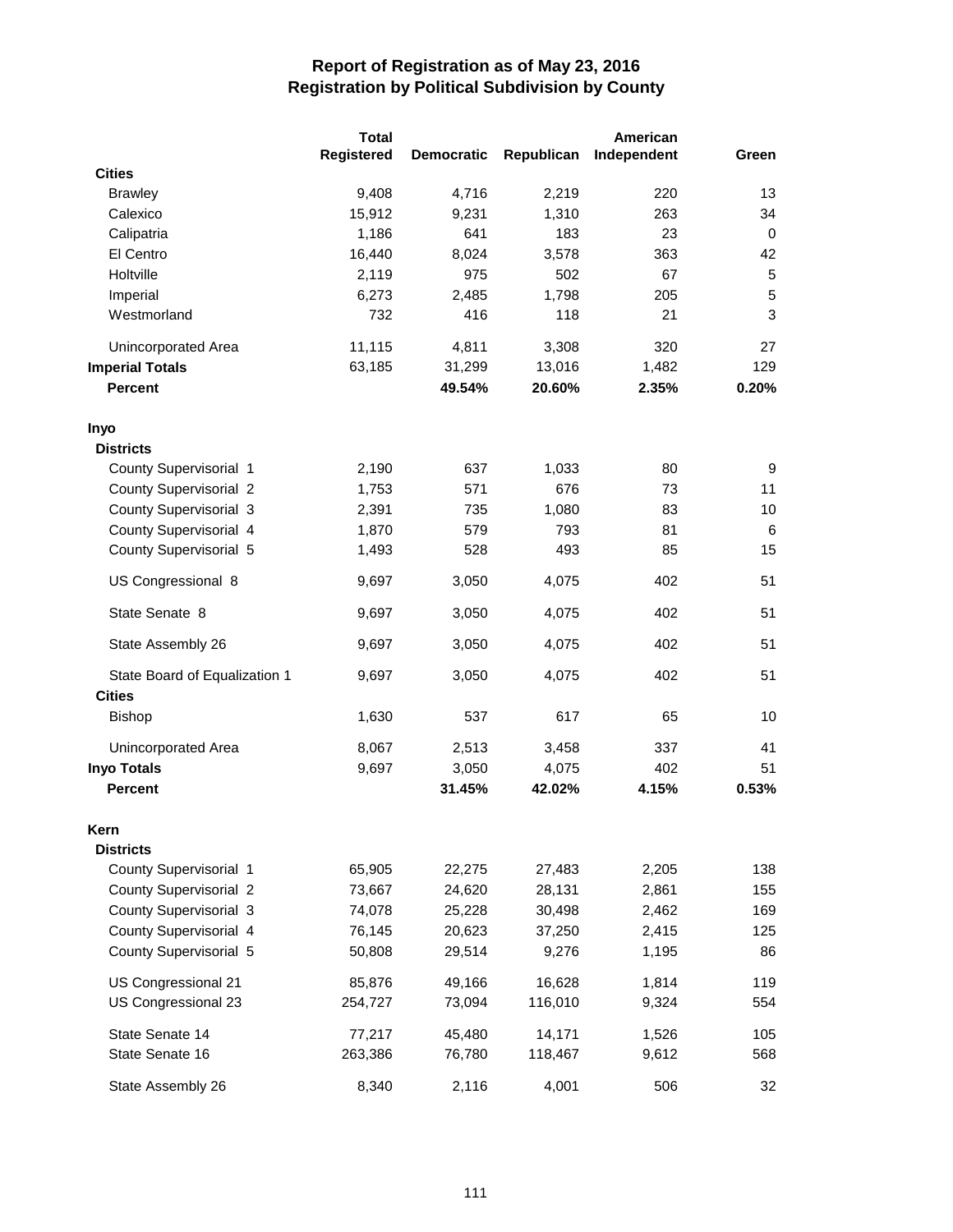|                               |                | Peace and      |       | <b>No Party</b>   |  |
|-------------------------------|----------------|----------------|-------|-------------------|--|
|                               | Libertarian    | Freedom        | Other | <b>Preference</b> |  |
| <b>Cities</b>                 |                |                |       |                   |  |
| <b>Brawley</b>                | 49             | 50             | 51    | 2,090             |  |
| Calexico                      | 50             | 90             | 82    | 4,852             |  |
| Calipatria                    | 3              | 5              | 8     | 323               |  |
| El Centro                     | 87             | 70             | 91    | 4,185             |  |
| Holtville                     | 10             | 14             | 15    | 531               |  |
| Imperial                      | 37             | 24             | 44    | 1,675             |  |
| Westmorland                   | $\overline{2}$ | 5              | 6     | 161               |  |
| Unincorporated Area           | 48             | 53             | 69    | 2,479             |  |
| <b>Imperial Totals</b>        | 286            | 311            | 366   | 16,296            |  |
| <b>Percent</b>                | 0.45%          | 0.49%          | 0.58% | 25.79%            |  |
| Inyo                          |                |                |       |                   |  |
| <b>Districts</b>              |                |                |       |                   |  |
| County Supervisorial 1        | 19             | 3              | 11    | 398               |  |
| <b>County Supervisorial 2</b> | 20             | 5              | 11    | 386               |  |
| County Supervisorial 3        | 13             | 4              | 15    | 451               |  |
| County Supervisorial 4        | 19             | 5              | 5     | 382               |  |
| County Supervisorial 5        | 22             | $\overline{7}$ | 9     | 334               |  |
| US Congressional 8            | 93             | 24             | 51    | 1,951             |  |
| State Senate 8                | 93             | 24             | 51    | 1,951             |  |
| State Assembly 26             | 93             | 24             | 51    | 1,951             |  |
| State Board of Equalization 1 | 93             | 24             | 51    | 1,951             |  |
| <b>Cities</b>                 |                |                |       |                   |  |
| <b>Bishop</b>                 | 19             | 5              | 10    | 367               |  |
| Unincorporated Area           | 74             | 19             | 41    | 1,584             |  |
| <b>Inyo Totals</b>            | 93             | 24             | 51    | 1,951             |  |
| <b>Percent</b>                | 0.96%          | 0.25%          | 0.53% | 20.12%            |  |
| Kern                          |                |                |       |                   |  |
| <b>Districts</b>              |                |                |       |                   |  |
| County Supervisorial 1        | 499            | 222            | 75    | 13,008            |  |
| County Supervisorial 2        | 544            | 269            | 88    | 16,999            |  |
| County Supervisorial 3        | 519            | 214            | 72    | 14,916            |  |
| County Supervisorial 4        | 494            | 179            | 72    | 14,987            |  |
| County Supervisorial 5        | 218            | 207            | 50    | 10,262            |  |
| US Congressional 21           | 318            | 356            | 84    | 17,391            |  |
| US Congressional 23           | 1,956          | 735            | 273   | 52,781            |  |
| State Senate 14               | 263            | 328            | 74    | 15,270            |  |
| State Senate 16               | 2,011          | 763            | 283   | 54,902            |  |
| State Assembly 26             | 73             | 40             | 13    | 1,559             |  |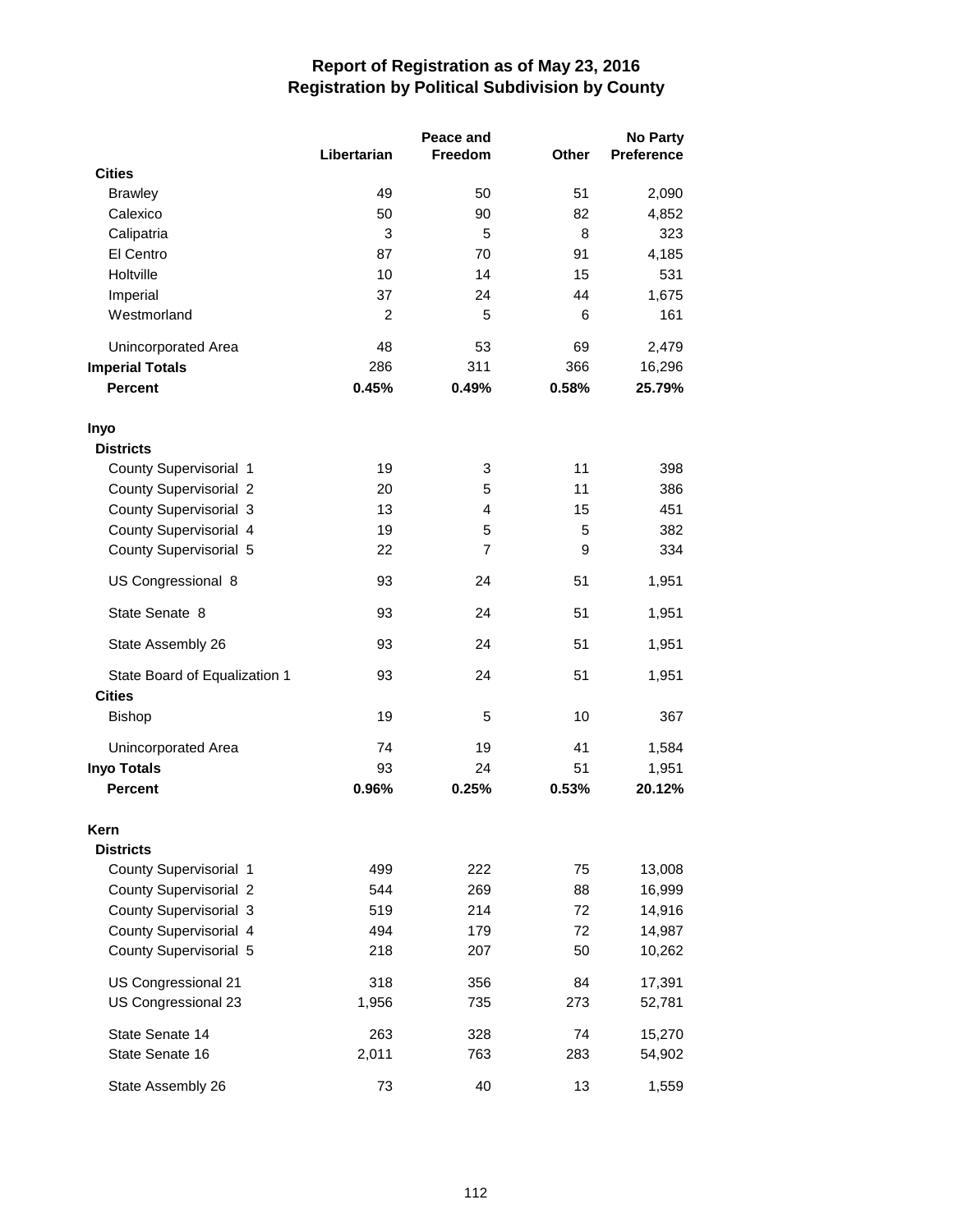|                               | <b>Total</b> |                   |            | American    |                |
|-------------------------------|--------------|-------------------|------------|-------------|----------------|
|                               | Registered   | <b>Democratic</b> | Republican | Independent | Green          |
| State Assembly 32             | 86,848       | 50,765            | 16,333     | 1,766       | 117            |
| State Assembly 34             | 228,683      | 64,295            | 105,645    | 8,078       | 496            |
| State Assembly 36             | 16,732       | 5,084             | 6,659      | 788         | 28             |
| State Board of Equalization 1 | 340,603      | 122,260           | 132,638    | 11,138      | 673            |
| <b>Cities</b>                 |              |                   |            |             |                |
| Arvin                         | 4,094        | 2,558             | 494        | 66          | 3              |
| <b>Bakersfield</b>            | 159,273      | 58,209            | 60,863     | 4,695       | 311            |
| California City               | 5,230        | 1,783             | 1,916      | 252         | 6              |
| Delano                        | 12,324       | 7,806             | 2,050      | 160         | 15             |
| Maricopa                      | 421          | 87                | 202        | 29          | 1              |
| McFarland                     | 3,073        | 1,836             | 505        | 46          | 5              |
| Ridgecrest                    | 13,357       | 3,062             | 6,428      | 563         | 36             |
| Shafter                       | 5,071        | 2,263             | 1,538      | 108         | 7              |
| Taft                          | 2,813        | 562               | 1,513      | 120         | 3              |
| Tehachapi                     | 4,156        | 1,024             | 1,910      | 194         | 10             |
| Wasco                         | 5,850        | 2,950             | 1,430      | 131         | 8              |
| Unincorporated Area           | 124,941      | 40,120            | 53,789     | 4,774       | 268            |
| <b>Kern Totals</b>            | 340,603      | 122,260           | 132,638    | 11,138      | 673            |
| <b>Percent</b>                |              | 35.90%            | 38.94%     | 3.27%       | 0.20%          |
| <b>Kings</b>                  |              |                   |            |             |                |
| <b>Districts</b>              |              |                   |            |             |                |
| County Supervisorial 1        | 8,098        | 2,451             | 3,761      | 209         | 13             |
| <b>County Supervisorial 2</b> | 7,390        | 3,897             | 2,111      | 107         | 11             |
| County Supervisorial 3        | 10,741       | 2,810             | 5,578      | 299         | 22             |
| County Supervisorial 4        | 10,268       | 3,906             | 4,303      | 245         | 18             |
| County Supervisorial 5        | 12,007       | 3,770             | 5,984      | 344         | 16             |
| US Congressional 21           | 48,504       | 16,834            | 21,737     | 1,204       | 80             |
| State Senate 14               | 48,504       | 16,834            | 21,737     | 1,204       | 80             |
| State Assembly 32             | 48,504       | 16,834            | 21,737     | 1,204       | 80             |
| State Board of Equalization 1 | 48,504       | 16,834            | 21,737     | 1,204       | 80             |
| <b>Cities</b>                 |              |                   |            |             |                |
| Avenal                        | 1,785        | 944               | 462        | 20          | 3              |
| Corcoran                      | 4,178        | 2,307             | 1,099      | 73          | $\overline{7}$ |
| Hanford                       | 22,613       | 7,704             | 10,393     | 590         | 40             |
| Lemoore                       | 9,470        | 2,770             | 4,435      | 279         | 14             |
| Unincorporated Area           | 10,458       | 3,109             | 5,348      | 242         | 16             |
| <b>Kings Totals</b>           | 48,504       | 16,834            | 21,737     | 1,204       | 80             |
| Percent                       |              | 34.71%            | 44.81%     | 2.48%       | 0.16%          |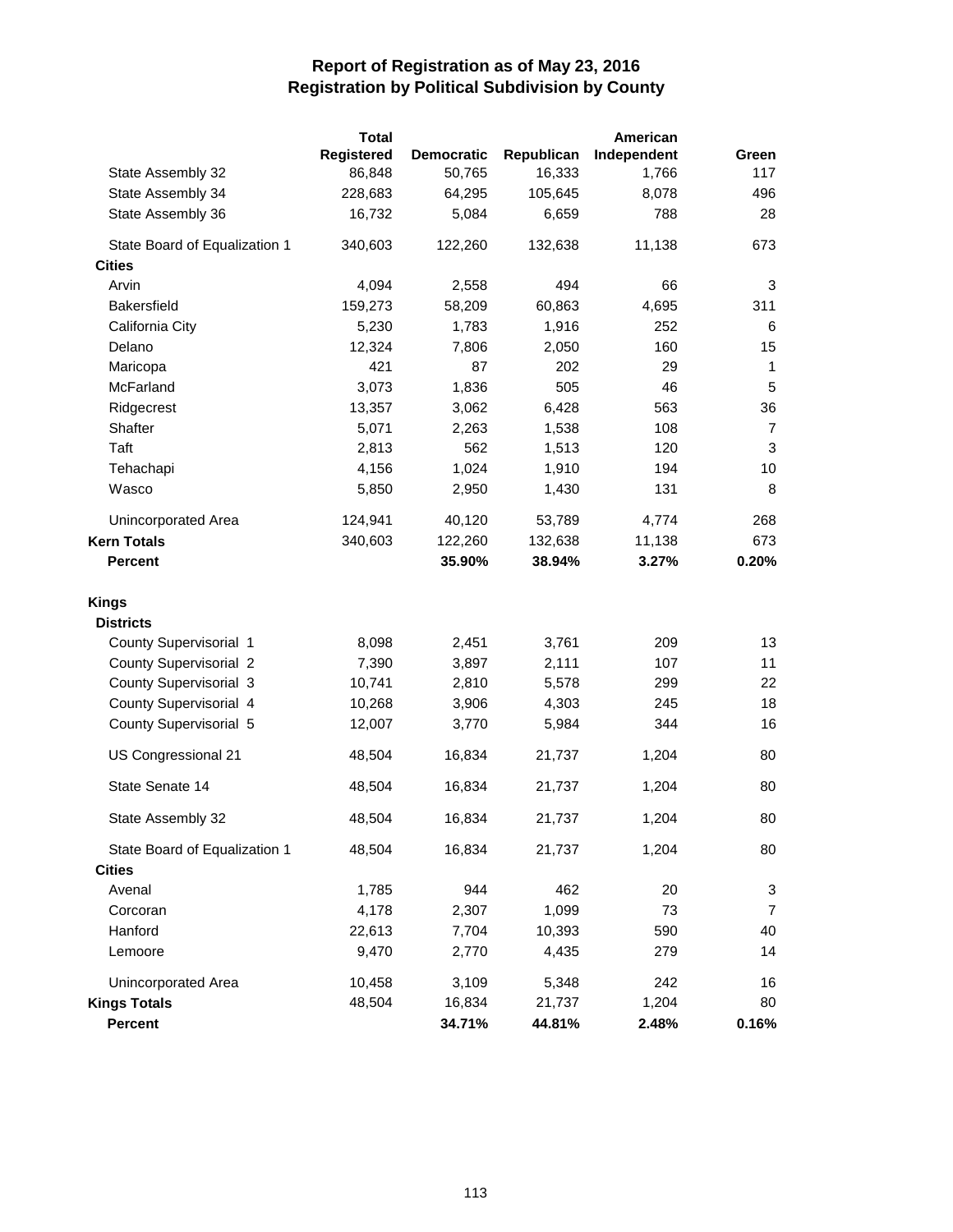|                               |                | Peace and    |                | <b>No Party</b> |
|-------------------------------|----------------|--------------|----------------|-----------------|
|                               | Libertarian    | Freedom      | Other          | Preference      |
| State Assembly 32             | 317            | 354          | 83             | 17,113          |
| State Assembly 34             | 1,736          | 625          | 246            | 47,562          |
| State Assembly 36             | 148            | 72           | 15             | 3,938           |
| State Board of Equalization 1 | 2,274          | 1,091        | 357            | 70,172          |
| <b>Cities</b>                 |                |              |                |                 |
| Arvin                         | 10             | 22           | 4              | 937             |
| <b>Bakersfield</b>            | 951            | 446          | 159            | 33,639          |
| California City               | 47             | 21           | 3              | 1,202           |
| Delano                        | 24             | 52           | 12             | 2,205           |
| Maricopa                      | 5              | $\mathbf{3}$ | 1              | 93              |
| McFarland                     | $\overline{7}$ | 14           | $\overline{c}$ | 658             |
| Ridgecrest                    | 162            | 46           | 18             | 3,042           |
| Shafter                       | 23             | 17           | 3              | 1,112           |
| <b>Taft</b>                   | 16             | 12           | 1              | 586             |
| Tehachapi                     | 38             | 22           | 10             | 948             |
| Wasco                         | 29             | 30           | 8              | 1,264           |
| Unincorporated Area           | 962            | 406          | 136            | 24,486          |
| <b>Kern Totals</b>            | 2,274          | 1,091        | 357            | 70,172          |
| <b>Percent</b>                | 0.67%          | 0.32%        | 0.10%          | 20.60%          |
| Kings                         |                |              |                |                 |
| <b>Districts</b>              |                |              |                |                 |
| County Supervisorial 1        | 51             | 14           | 18             | 1,581           |
| <b>County Supervisorial 2</b> | 32             | 26           | 10             | 1,196           |
| County Supervisorial 3        | 66             | 21           | 33             | 1,912           |
| County Supervisorial 4        | 65             | 28           | 31             | 1,672           |
| County Supervisorial 5        | 76             | 22           | 39             | 1,756           |
| US Congressional 21           | 290            | 111          | 131            | 8,117           |
| State Senate 14               | 290            | 111          | 131            | 8,117           |
| State Assembly 32             | 290            | 111          | 131            | 8,117           |
| State Board of Equalization 1 | 290            | 111          | 131            | 8,117           |
| <b>Cities</b>                 |                |              |                |                 |
| Avenal                        | 11             | 10           | 5              | 330             |
| Corcoran                      | 20             | 13           | 4              | 655             |
| Hanford                       | 139            | 46           | 64             | 3,637           |
| Lemoore                       | 57             | 16           | 31             | 1,868           |
| Unincorporated Area           | 63             | 26           | 27             | 1,627           |
| <b>Kings Totals</b>           | 290            | 111          | 131            | 8,117           |
| Percent                       | 0.60%          | 0.23%        | 0.27%          | 16.73%          |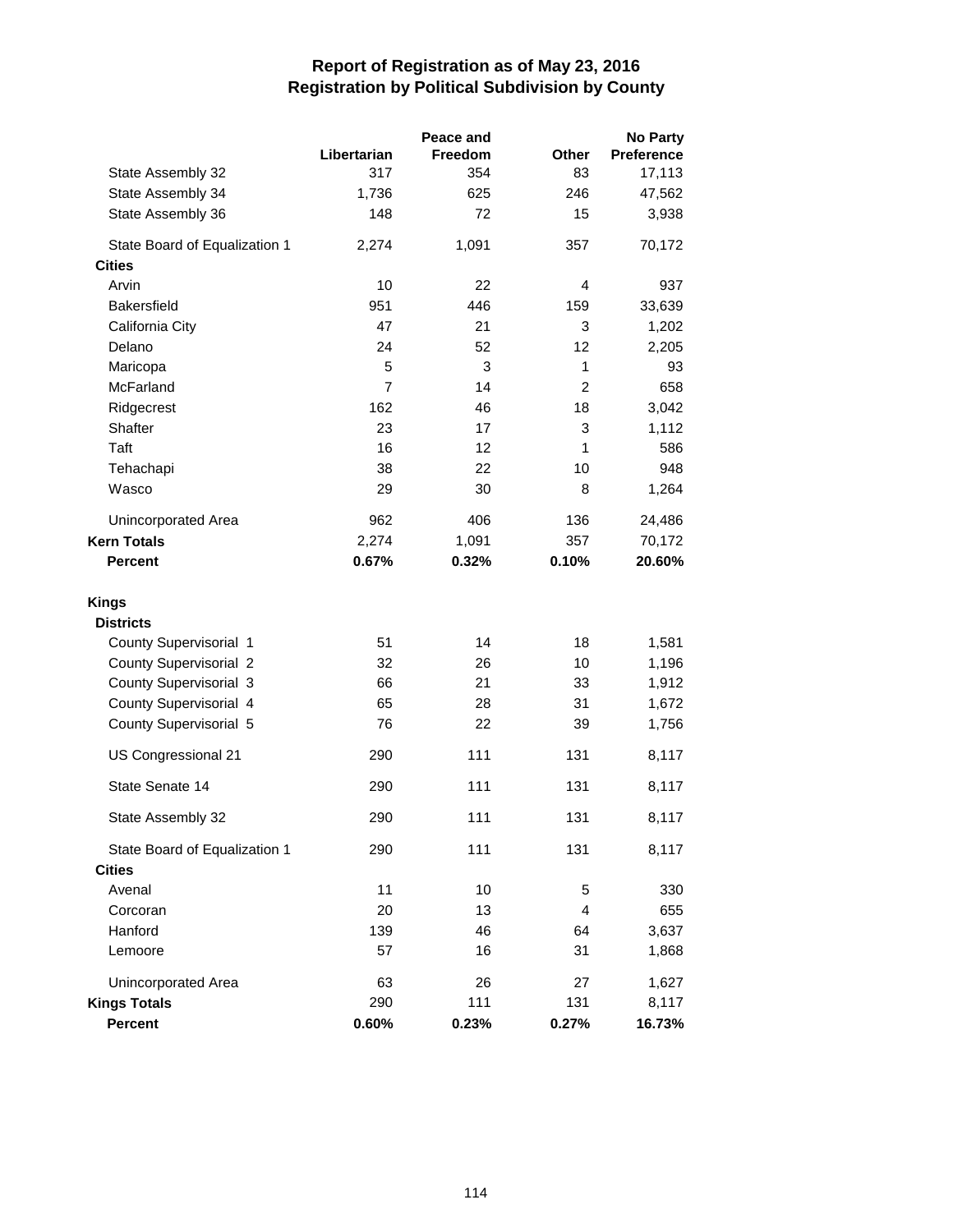|                               | <b>Total</b>      |                   |            | American    |                |
|-------------------------------|-------------------|-------------------|------------|-------------|----------------|
|                               | <b>Registered</b> | <b>Democratic</b> | Republican | Independent | Green          |
| Lake                          |                   |                   |            |             |                |
| <b>Districts</b>              |                   |                   |            |             |                |
| County Supervisorial 1        | 6,628             | 2,554             | 1,936      | 279         | 54             |
| <b>County Supervisorial 2</b> | 5,406             | 2,284             | 974        | 222         | 48             |
| County Supervisorial 3        | 6,580             | 2,649             | 1,655      | 292         | 78             |
| County Supervisorial 4        | 7,117             | 2,723             | 2,366      | 231         | 60             |
| County Supervisorial 5        | 7,065             | 2,791             | 2,048      | 266         | 70             |
| US Congressional 3            | 15,729            | 6,361             | 3,724      | 650         | 161            |
| US Congressional 5            | 17,067            | 6,640             | 5,255      | 640         | 149            |
| State Senate 2                | 32,796            | 13,001            | 8,979      | 1,290       | 310            |
| State Assembly 4              | 32,796            | 13,001            | 8,979      | 1,290       | 310            |
| State Board of Equalization 2 | 32,796            | 13,001            | 8,979      | 1,290       | 310            |
| <b>Cities</b>                 |                   |                   |            |             |                |
| Clearlake                     | 6,369             | 2,695             | 1,157      | 261         | 60             |
| Lakeport                      | 2,597             | 1,017             | 837        | 83          | 24             |
| <b>Unincorporated Area</b>    | 23,830            | 9,289             | 6,985      | 946         | 226            |
| <b>Lake Totals</b>            | 32,796            | 13,001            | 8,979      | 1,290       | 310            |
| <b>Percent</b>                |                   | 39.64%            | 27.38%     | 3.93%       | 0.95%          |
| Lassen                        |                   |                   |            |             |                |
| <b>Districts</b>              |                   |                   |            |             |                |
| County Supervisorial 1        | 3,017             | 757               | 1,444      | 168         | 9              |
| <b>County Supervisorial 2</b> | 2,224             | 562               | 930        | 122         | $\overline{7}$ |
| County Supervisorial 3        | 3,272             | 625               | 1,817      | 159         | 11             |
| County Supervisorial 4        | 2,606             | 604               | 1,344      | 124         | 5              |
| County Supervisorial 5        | 2,315             | 449               | 1,146      | 134         | 6              |
| US Congressional 1            | 13,434            | 2,997             | 6,681      | 707         | 38             |
| State Senate 1                | 13,434            | 2,997             | 6,681      | 707         | 38             |
| State Assembly 1              | 13,434            | 2,997             | 6,681      | 707         | 38             |
| State Board of Equalization 1 | 13,434            | 2,997             | 6,681      | 707         | 38             |
| <b>Cities</b>                 |                   |                   |            |             |                |
| Susanville                    | 4,354             | 1,080             | 1,932      | 235         | 10             |
| <b>Unincorporated Area</b>    | 9,080             | 1,917             | 4,749      | 472         | 28             |
| <b>Lassen Totals</b>          | 13,434            | 2,997             | 6,681      | 707         | 38             |
| Percent                       |                   | 22.31%            | 49.73%     | 5.26%       | 0.28%          |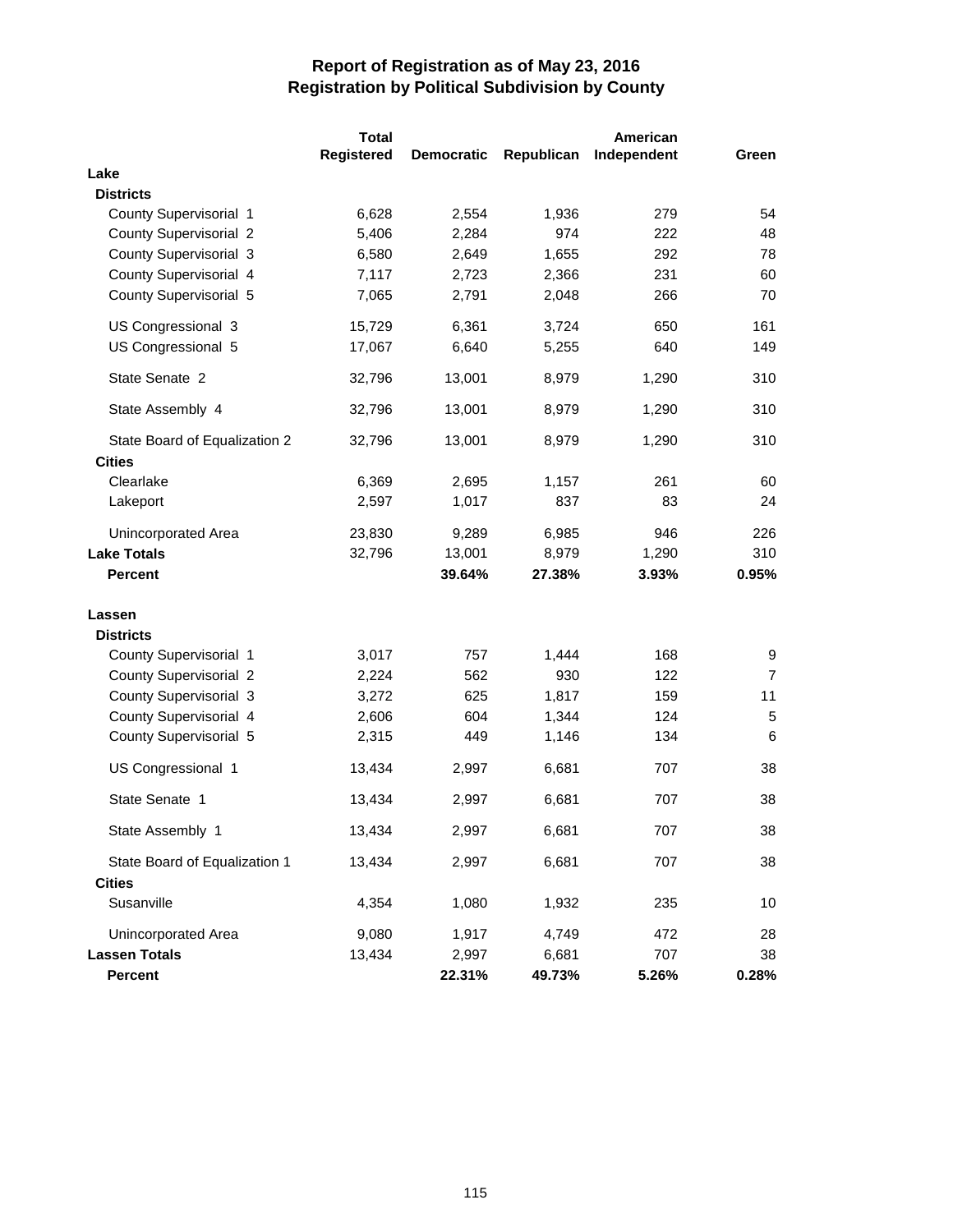|                                                         |             | Peace and |                     | <b>No Party</b> |  |
|---------------------------------------------------------|-------------|-----------|---------------------|-----------------|--|
|                                                         | Libertarian | Freedom   | Other               | Preference      |  |
| Lake                                                    |             |           |                     |                 |  |
| <b>Districts</b>                                        |             |           |                     |                 |  |
| County Supervisorial 1                                  | 76          | 35        | 11                  | 1,683           |  |
| <b>County Supervisorial 2</b>                           | 75          | 41        | 6                   | 1,756           |  |
| County Supervisorial 3                                  | 60          | 44        | 12                  | 1,790           |  |
| County Supervisorial 4                                  | 60          | 24        | 9<br>$\overline{7}$ | 1,644           |  |
| County Supervisorial 5                                  | 62          | 25        |                     | 1,796           |  |
| US Congressional 3                                      | 170         | 106       | 26                  | 4,531           |  |
| US Congressional 5                                      | 163         | 63        | 19                  | 4,138           |  |
| State Senate 2                                          | 333         | 169       | 45                  | 8,669           |  |
| State Assembly 4                                        | 333         | 169       | 45                  | 8,669           |  |
| State Board of Equalization 2                           | 333         | 169       | 45                  | 8,669           |  |
| <b>Cities</b>                                           |             |           |                     |                 |  |
| Clearlake                                               | 85          | 48        | 9                   | 2,054           |  |
| Lakeport                                                | 24          | 11        | 3                   | 598             |  |
| Unincorporated Area                                     | 224         | 110       | 33                  | 6,017           |  |
| <b>Lake Totals</b>                                      | 333         | 169       | 45                  | 8,669           |  |
| <b>Percent</b>                                          | 1.02%       | 0.52%     | 0.14%               | 26.43%          |  |
|                                                         |             |           |                     |                 |  |
| Lassen                                                  |             |           |                     |                 |  |
| <b>Districts</b>                                        |             |           | 21                  | 593             |  |
| County Supervisorial 1<br><b>County Supervisorial 2</b> | 17<br>19    | 8<br>6    | 11                  | 567             |  |
| County Supervisorial 3                                  | 32          | 4         | 25                  | 599             |  |
| County Supervisorial 4                                  | 15          | 9         | 10                  | 495             |  |
| County Supervisorial 5                                  | 19          | 12        | 14                  | 535             |  |
|                                                         |             |           |                     |                 |  |
| US Congressional 1                                      | 102         | 39        | 81                  | 2,789           |  |
| State Senate 1                                          | 102         | 39        | 81                  | 2,789           |  |
| State Assembly 1                                        | 102         | 39        | 81                  | 2,789           |  |
| State Board of Equalization 1                           | 102         | 39        | 81                  | 2,789           |  |
| <b>Cities</b>                                           |             |           |                     |                 |  |
| Susanville                                              | 27          | 13        | 21                  | 1,036           |  |
| Unincorporated Area                                     | 75          | 26        | 60                  | 1,753           |  |
| <b>Lassen Totals</b>                                    | 102         | 39        | 81                  | 2,789           |  |
| Percent                                                 | 0.76%       | 0.29%     | 0.60%               | 20.76%          |  |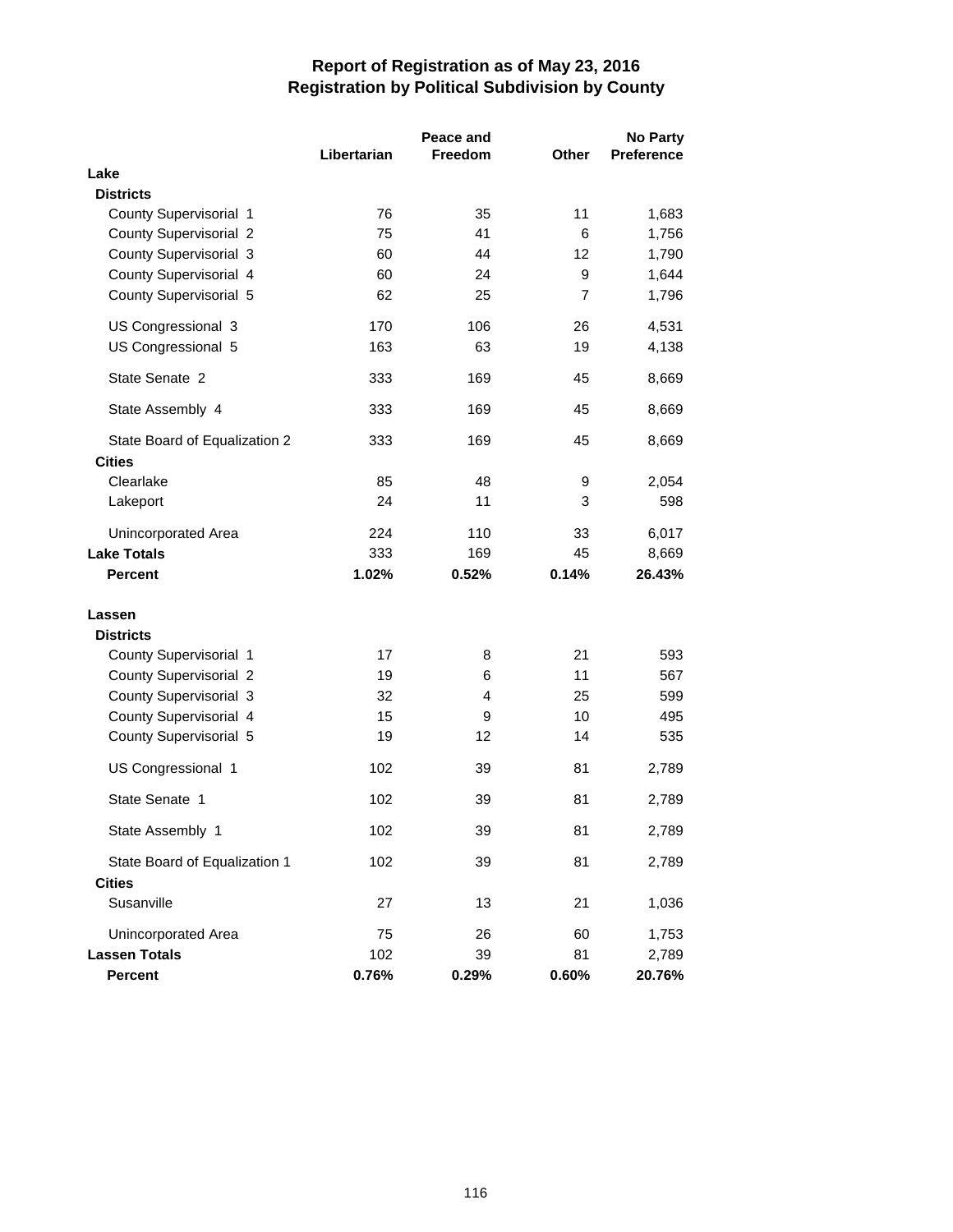|                               | <b>Total</b> |                   |            | American    |       |
|-------------------------------|--------------|-------------------|------------|-------------|-------|
|                               | Registered   | <b>Democratic</b> | Republican | Independent | Green |
| <b>Los Angeles</b>            |              |                   |            |             |       |
| <b>Districts</b>              |              |                   |            |             |       |
| County Supervisorial 1        | 802,044      | 451,755           | 110,185    | 14,764      | 3,039 |
| <b>County Supervisorial 2</b> | 933,487      | 603,317           | 84,806     | 16,844      | 3,096 |
| <b>County Supervisorial 3</b> | 1,062,173    | 560,799           | 181,036    | 22,940      | 4,976 |
| County Supervisorial 4        | 1,053,674    | 488,099           | 265,656    | 24,041      | 3,873 |
| County Supervisorial 5        | 1,058,526    | 438,179           | 321,124    | 26,079      | 3,651 |
| US Congressional 23           | 41,380       | 14,722            | 16,868     | 1,417       | 77    |
| US Congressional 25           | 304,282      | 119,318           | 107,420    | 9,061       | 799   |
| US Congressional 26           | 6,016        | 2,017             | 2,428      | 167         | 15    |
| US Congressional 27           | 343,895      | 152,811           | 83,640     | 6,576       | 1,375 |
| US Congressional 28           | 410,396      | 203,436           | 79,303     | 8,666       | 2,033 |
| US Congressional 29           | 295,104      | 160,191           | 40,647     | 6,258       | 1,291 |
| US Congressional 30           | 410,231      | 203,137           | 92,324     | 9,351       | 1,689 |
| US Congressional 32           | 306,602      | 145,677           | 72,476     | 7,172       | 881   |
| US Congressional 33           | 460,657      | 206,507           | 120,431    | 10,193      | 2,066 |
| US Congressional 34           | 280,439      | 164,020           | 28,662     | 4,940       | 1,448 |
| US Congressional 35           | 59,380       | 30,133            | 10,184     | 1,316       | 192   |
| US Congressional 37           | 395,134      | 254,220           | 36,356     | 7,344       | 1,599 |
| US Congressional 38           | 339,130      | 169,638           | 77,684     | 7,359       | 933   |
| US Congressional 39           | 96,525       | 36,046            | 26,783     | 1,939       | 243   |
| US Congressional 40           | 253,313      | 153,670           | 29,859     | 4,534       | 676   |
| US Congressional 43           | 350,896      | 209,562           | 52,419     | 6,679       | 994   |
| US Congressional 44           | 316,412      | 196,551           | 35,317     | 5,748       | 931   |
| US Congressional 47           | 240,112      | 120,493           | 50,006     | 5,948       | 1,393 |
| State Senate 18               | 440,304      | 234,077           | 69,766     | 9,700       | 1,922 |
| State Senate 20               | 59,668       | 30,256            | 10,259     | 1,322       | 193   |
| State Senate 21               | 304,795      | 119,854           | 108,613    | 9,455       | 766   |
| State Senate 22               | 385,476      | 182,091           | 77,633     | 7,885       | 1,130 |
| State Senate 23               | 27           | 4                 | 14         | 3           | 0     |
| State Senate 24               | 385,474      | 229,278           | 37,506     | 6,503       | 1,955 |
| State Senate 25               | 499,498      | 217,480           | 139,658    | 11,071      | 2,083 |
| State Senate 26               | 603,912      | 288,593           | 136,909    | 13,223      | 2,819 |
| State Senate 27               | 353,082      | 163,364           | 93,189     | 8,138       | 1,410 |
| State Senate 29               | 79,515       | 29,716            | 21,274     | 1,550       | 212   |
| State Senate 30               | 470,464      | 312,556           | 35,628     | 8,699       | 1,753 |
| State Senate 32               | 431,587      | 213,470           | 100,579    | 9,419       | 1,171 |
| State Senate 33               | 399,628      | 230,240           | 54,099     | 8,248       | 1,701 |
| State Senate 34               | 43,610       | 17,585            | 14,966     | 1,139       | 244   |
| State Senate 35               | 452,864      | 273,585           | 62,714     | 8,313       | 1,276 |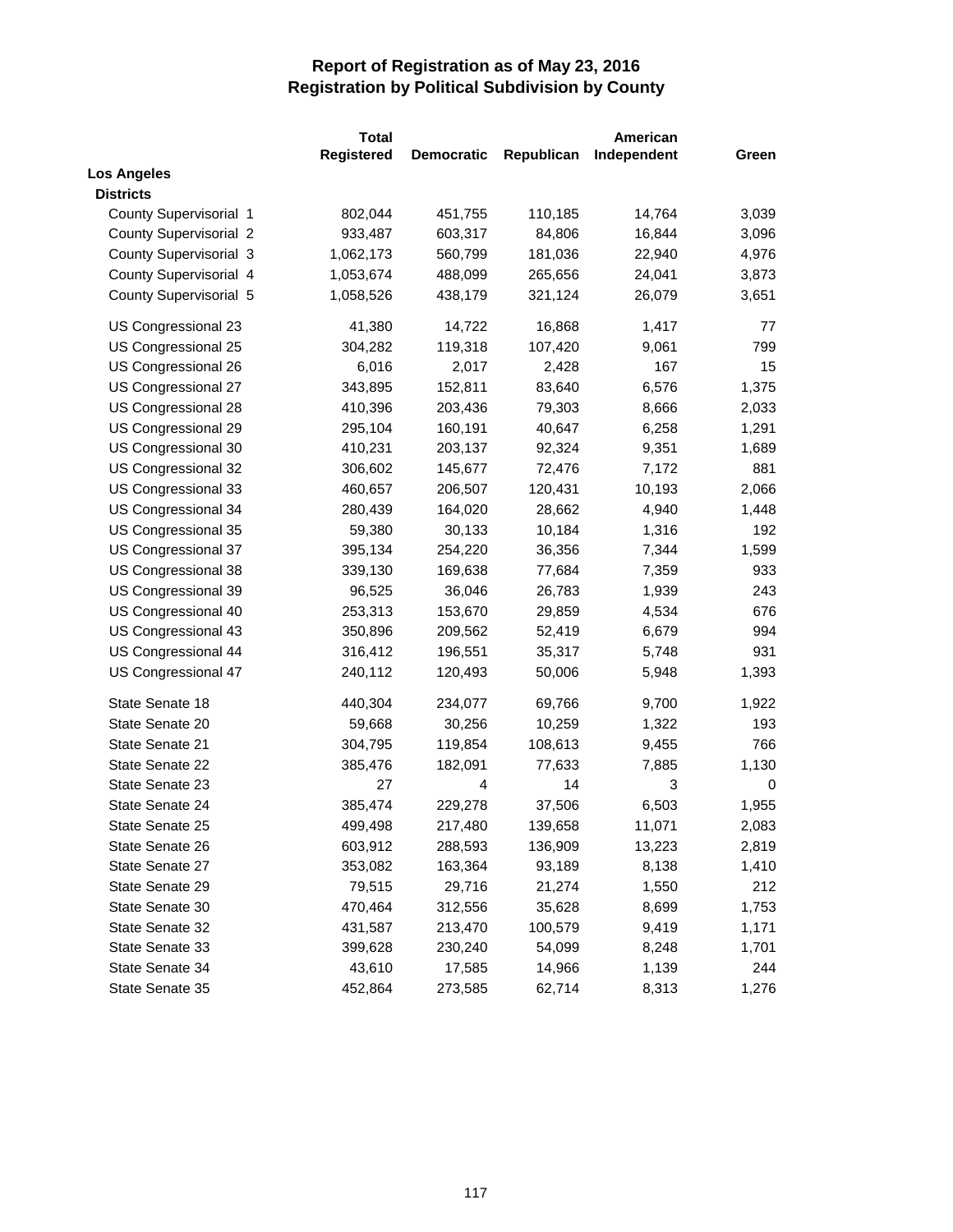|                               |             | Peace and |        | <b>No Party</b>   |  |
|-------------------------------|-------------|-----------|--------|-------------------|--|
|                               | Libertarian | Freedom   | Other  | <b>Preference</b> |  |
| <b>Los Angeles</b>            |             |           |        |                   |  |
| <b>Districts</b>              |             |           |        |                   |  |
| County Supervisorial 1        | 3,687       | 8,598     | 5,241  | 204,775           |  |
| <b>County Supervisorial 2</b> | 3,903       | 6,422     | 7,429  | 207,670           |  |
| County Supervisorial 3        | 6,665       | 4,324     | 10,678 | 270,755           |  |
| County Supervisorial 4        | 6,163       | 8,032     | 8,404  | 249,406           |  |
| County Supervisorial 5        | 6,230       | 4,498     | 9,140  | 249,625           |  |
| US Congressional 23           | 219         | 138       | 330    | 7,609             |  |
| US Congressional 25           | 1,853       | 944       | 2,697  | 62,190            |  |
| US Congressional 26           | 36          | 14        | 78     | 1,261             |  |
| US Congressional 27           | 1,801       | 1,813     | 2,641  | 93,238            |  |
| US Congressional 28           | 2,690       | 1,718     | 3,842  | 108,708           |  |
| US Congressional 29           | 1,676       | 1,888     | 2,851  | 80,302            |  |
| US Congressional 30           | 2,508       | 1,430     | 3,989  | 95,803            |  |
| US Congressional 32           | 1,543       | 2,933     | 2,175  | 73,745            |  |
| US Congressional 33           | 3,125       | 1,081     | 4,920  | 112,334           |  |
| US Congressional 34           | 1,419       | 2,483     | 1,887  | 75,580            |  |
| US Congressional 35           | 310         | 1,527     | 451    | 15,267            |  |
| US Congressional 37           | 1,887       | 2,027     | 3,538  | 88,163            |  |
| US Congressional 38           | 1,633       | 2,748     | 2,382  | 76,753            |  |
| US Congressional 39           | 427         | 498       | 643    | 29,946            |  |
| US Congressional 40           | 1,102       | 2,738     | 1,482  | 59,252            |  |
| US Congressional 43           | 1,546       | 1,901     | 2,770  | 75,025            |  |
| US Congressional 44           | 1,222       | 3,745     | 2,215  | 70,683            |  |
| US Congressional 47           | 1,651       | 2,248     | 2,001  | 56,372            |  |
| State Senate 18               | 2,639       | 2,286     | 4,442  | 115,472           |  |
| State Senate 20               | 312         | 1,531     | 457    | 15,338            |  |
| State Senate 21               | 1,825       | 1,001     | 2,649  | 60,632            |  |
| State Senate 22               | 1,723       | 3,386     | 2,569  | 109,059           |  |
| State Senate 23               | 0           | 0         | 0      | 6                 |  |
| State Senate 24               | 1,948       | 3,298     | 2,678  | 102,308           |  |
| State Senate 25               | 3,069       | 2,169     | 4,450  | 119,518           |  |
| State Senate 26               | 4,180       | 1,567     | 6,365  | 150,256           |  |
| State Senate 27               | 2,103       | 1,192     | 3,322  | 80,364            |  |
| State Senate 29               | 335         | 506       | 564    | 25,358            |  |
| State Senate 30               | 2,014       | 3,075     | 3,927  | 102,812           |  |
| State Senate 32               | 2,092       | 3,448     | 2,979  | 98,429            |  |
| State Senate 33               | 2,193       | 4,788     | 2,745  | 95,614            |  |
| State Senate 34               | 309         | 141       | 362    | 8,864             |  |
| State Senate 35               | 1,906       | 3,486     | 3,383  | 98,201            |  |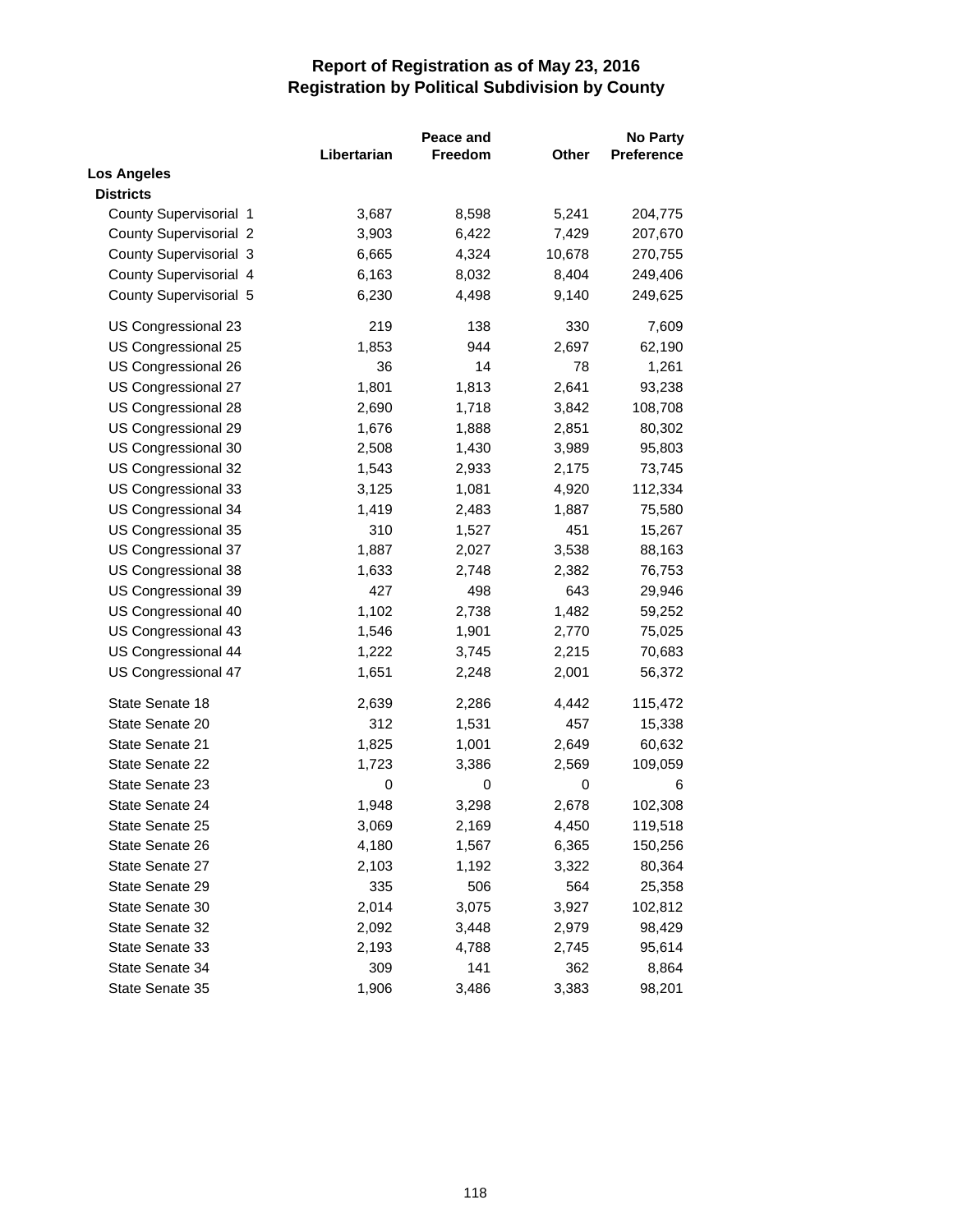|                               | <b>Total</b> |                   |            | American    |        |
|-------------------------------|--------------|-------------------|------------|-------------|--------|
|                               | Registered   | <b>Democratic</b> | Republican | Independent | Green  |
| State Assembly 36             | 196,555      | 82,922            | 67,004     | 6,242       | 452    |
| State Assembly 38             | 196,053      | 71,225            | 71,245     | 5,263       | 620    |
| State Assembly 39             | 212,359      | 111,756           | 34,199     | 4,686       | 982    |
| State Assembly 41             | 221,167      | 103,418           | 60,093     | 4,747       | 1,019  |
| State Assembly 43             | 266,997      | 124,633           | 58,397     | 5,555       | 1,185  |
| State Assembly 44             | 6,016        | 2,017             | 2,428      | 167         | 15     |
| State Assembly 45             | 254,983      | 124,075           | 60,622     | 5,726       | 996    |
| State Assembly 46             | 229,679      | 122,794           | 36,008     | 5,189       | 997    |
| State Assembly 48             | 205,230      | 96,662            | 50,098     | 4,835       | 588    |
| State Assembly 49             | 194,999      | 82,326            | 42,007     | 3,549       | 583    |
| State Assembly 50             | 312,782      | 165,830           | 53,575     | 6,723       | 1,618  |
| State Assembly 51             | 209,436      | 126,978           | 20,870     | 3,517       | 1,109  |
| State Assembly 52             | 59,668       | 30,256            | 10,259     | 1,322       | 193    |
| State Assembly 53             | 163,842      | 96,255            | 15,313     | 2,936       | 745    |
| State Assembly 54             | 278,806      | 176,600           | 27,742     | 5,205       | 1,173  |
| State Assembly 55             | 79,515       | 29,716            | 21,274     | 1,550       | 212    |
| State Assembly 57             | 225,192      | 109,076           | 55,491     | 5,030       | 620    |
| State Assembly 58             | 216,938      | 115,587           | 40,902     | 4,290       | 570    |
| State Assembly 59             | 174,876      | 118,670           | 9,755      | 3,114       | 504    |
| State Assembly 62             | 250,433      | 151,552           | 31,446     | 4,958       | 953    |
| State Assembly 63             | 192,347      | 109,677           | 29,412     | 3,812       | 557    |
| State Assembly 64             | 218,157      | 141,442           | 20,104     | 3,811       | 531    |
| State Assembly 66             | 275,974      | 113,552           | 88,872     | 5,906       | 863    |
| State Assembly 70             | 267,900      | 135,130           | 55,691     | 6,535       | 1,550  |
| State Board of Equalization 1 | 670,629      | 304,014           | 179,072    | 17,552      | 2,181  |
| State Board of Equalization 3 | 4,239,275    | 2,238,135         | 783,735    | 87,116      | 16,454 |
| <b>Cities</b>                 |              |                   |            |             |        |
| Agoura Hills                  | 13,586       | 5,551             | 4,369      | 363         | 39     |
| Alhambra                      | 38,284       | 18,440            | 6,650      | 670         | 138    |
| Arcadia                       | 28,378       | 8,425             | 8,756      | 474         | 84     |
| Artesia                       | 6,883        | 3,222             | 1,435      | 115         | 13     |
| Avalon                        | 1,834        | 699               | 596        | 46          | 20     |
| Azusa                         | 18,258       | 8,588             | 4,140      | 437         | 67     |
| <b>Baldwin Park</b>           | 27,743       | 15,387            | 3,817      | 531         | 66     |
| Bell                          | 12,061       | 7,467             | 1,235      | 171         | 29     |
| <b>Bell Gardens</b>           | 12,459       | 7,734             | 1,091      | 199         | 31     |
| Bellflower                    | 33,293       | 17,079            | 6,593      | 823         | 88     |
| <b>Beverly Hills</b>          | 20,386       | 9,184             | 5,042      | 357         | 58     |
| <b>Bradbury</b>               | 526          | 130               | 250        | 12          | 0      |
| <b>Burbank</b>                | 62,827       | 28,870            | 15,187     | 1,503       | 254    |
| Calabasas                     | 14,989       | 6,587             | 4,417      | 347         | 48     |
| Carson                        | 54,973       | 32,228            | 7,549      | 921         | 126    |
| Cerritos                      | 31,042       | 12,360            | 8,360      | 509         | 50     |
| Claremont                     | 21,243       | 9,875             | 6,091      | 490         | 118    |
| Commerce                      | 6,094        | 4,047             | 569        | 79          | 19     |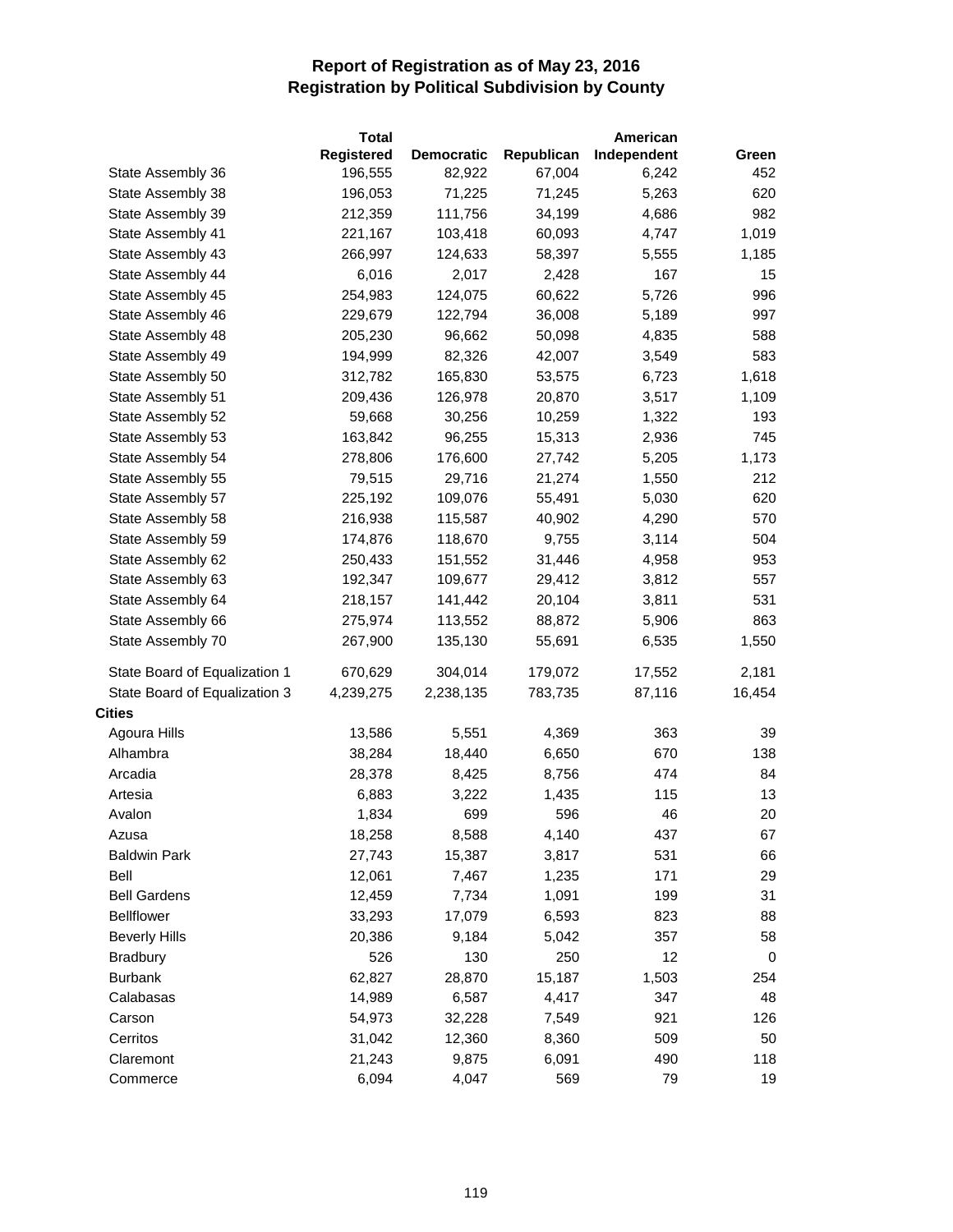|                               |                | Peace and               | <b>No Party</b> |            |  |
|-------------------------------|----------------|-------------------------|-----------------|------------|--|
|                               | Libertarian    | Freedom                 | Other           | Preference |  |
| State Assembly 36             | 1,068          | 756                     | 1,512           | 36,599     |  |
| State Assembly 38             | 1,249          | 478                     | 1,948           | 44,025     |  |
| State Assembly 39             | 1,270          | 1,346                   | 2,207           | 55,913     |  |
| State Assembly 41             | 1,343          | 1,017                   | 1,927           | 47,603     |  |
| State Assembly 43             | 1,619          | 1,094                   | 2,506           | 72,008     |  |
| State Assembly 44             | 36             | 14                      | 78              | 1,261      |  |
| State Assembly 45             | 1,453          | 1,022                   | 2,330           | 58,759     |  |
| State Assembly 46             | 1,512          | 962                     | 2,235           | 59,982     |  |
| State Assembly 48             | 1,023          | 2,086                   | 1,450           | 48,488     |  |
| State Assembly 49             | 828            | 1,237                   | 1,305           | 63,164     |  |
| State Assembly 50             | 2,057          | 816                     | 3,357           | 78,806     |  |
| State Assembly 51             | 1,016          | 1,899                   | 1,384           | 52,663     |  |
| State Assembly 52             | 312            | 1,531                   | 457             | 15,338     |  |
| State Assembly 53             | 835            | 1,468                   | 1,071           | 45,219     |  |
| State Assembly 54             | 1,476          | 1,171                   | 2,589           | 62,850     |  |
| State Assembly 55             | 335            | 506                     | 564             | 25,358     |  |
| State Assembly 57             | 1,144          | 1,762                   | 1,449           | 50,620     |  |
| State Assembly 58             | 955            | 1,912                   | 1,502           | 51,220     |  |
| State Assembly 59             | 653            | 1,703                   | 1,094           | 39,383     |  |
| State Assembly 62             | 1,359          | 1,286                   | 2,345           | 56,534     |  |
| State Assembly 63             | 891            | 2,299                   | 1,199           | 44,500     |  |
| State Assembly 64             | 683            | 2,369                   | 1,638           | 47,579     |  |
| State Assembly 66             | 1,692          | 739                     | 2,486           | 61,864     |  |
| State Assembly 70             | 1,839          | 2,401                   | 2,259           | 62,495     |  |
| State Board of Equalization 1 | 3,792          | 4,198                   | 5,806           | 154,014    |  |
| State Board of Equalization 3 | 22,856         | 27,676                  | 35,086          | 1,028,217  |  |
| <b>Cities</b>                 |                |                         |                 |            |  |
| Agoura Hills                  | 98             | 14                      | 139             | 3,013      |  |
| Alhambra                      | 155            | 274                     | 260             | 11,697     |  |
| Arcadia                       | 115            | 103                     | 186             | 10,235     |  |
| Artesia                       | 23             | 76                      | 61              | 1,938      |  |
| Avalon                        | 11             | 12                      | 16              | 434        |  |
| Azusa                         | 96             | 270                     | 121             | 4,539      |  |
| <b>Baldwin Park</b>           | 102            | 269                     | 205             | 7,366      |  |
| Bell                          | 41             | 152                     | 63              | 2,903      |  |
| <b>Bell Gardens</b>           | 59             | 152                     | 78              | 3,115      |  |
| <b>Bellflower</b>             | 179            | 402                     | 257             | 7,872      |  |
| <b>Beverly Hills</b>          | 108            | 49                      | 191             | 5,397      |  |
| <b>Bradbury</b>               | $\overline{c}$ | $\overline{\mathbf{c}}$ | 4               | 126        |  |
| <b>Burbank</b>                | 451            | 215                     | 689             | 15,658     |  |
| Calabasas                     | 81             | 30                      | 158             | 3,321      |  |
| Carson                        | 185            | 396                     | 388             | 13,180     |  |
| Cerritos                      | 103            | 156                     | 239             | 9,265      |  |
| Claremont                     | 122            | 102                     | 181             | 4,264      |  |
| Commerce                      | 20             | 72                      | 32              | 1,256      |  |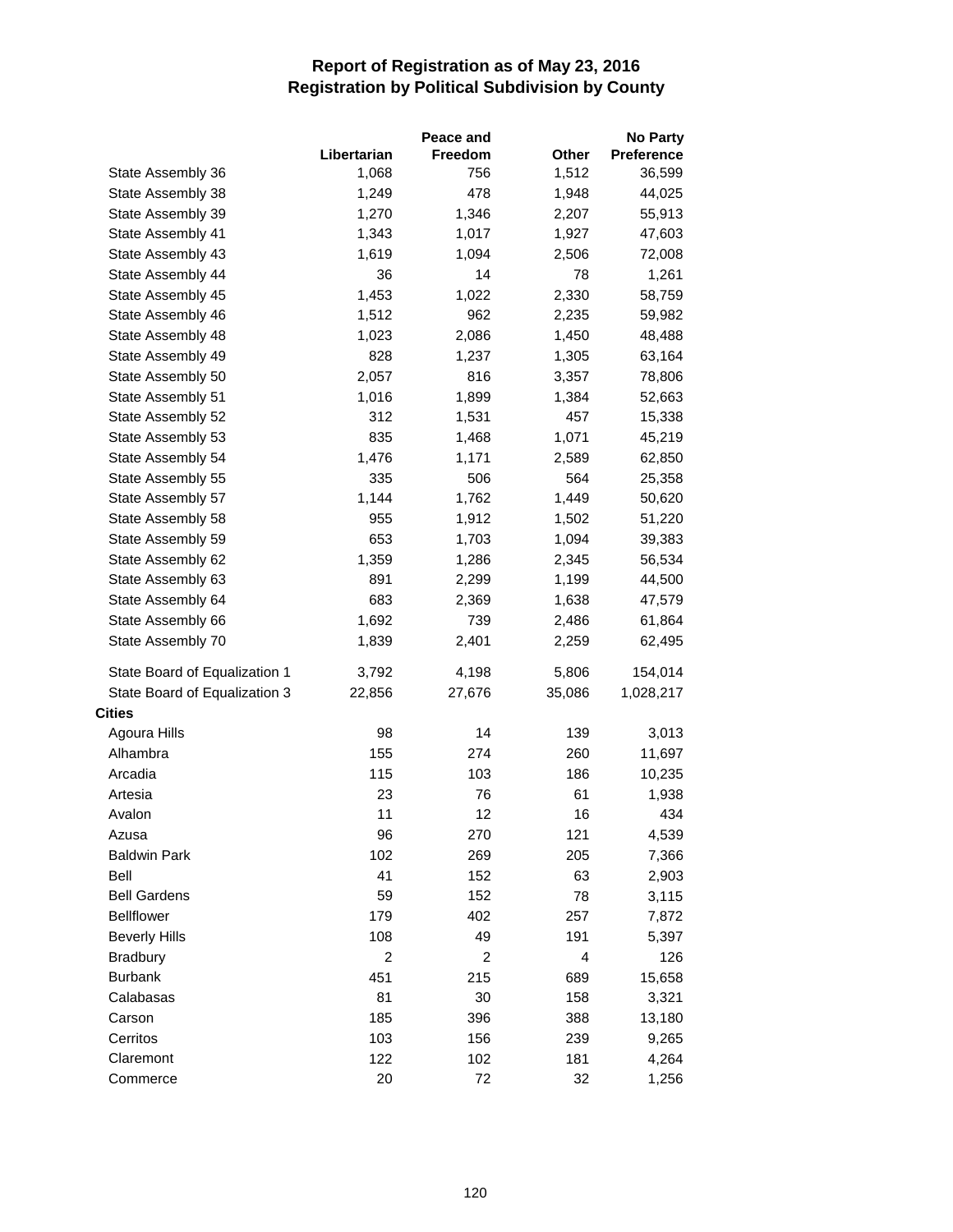|                         | <b>Total</b> |                   |            | American    |              |
|-------------------------|--------------|-------------------|------------|-------------|--------------|
|                         | Registered   | <b>Democratic</b> | Republican | Independent | Green        |
| Compton                 | 41,646       | 29,816            | 2,050      | 670         | 105          |
| Covina                  | 25,060       | 10,834            | 7,359      | 690         | 55           |
| Cudahy                  | 7,193        | 4,437             | 691        | 99          | 19           |
| <b>Culver City</b>      | 26,036       | 15,341            | 3,633      | 492         | 141          |
| Diamond Bar             | 28,589       | 10,237            | 8,545      | 593         | 86           |
| Downey                  | 54,850       | 27,983            | 12,267     | 1,208       | 145          |
| Duarte                  | 11,190       | 5,310             | 2,810      | 254         | 30           |
| El Monte                | 33,485       | 17,365            | 4,794      | 714         | 82           |
| El Segundo              | 11,193       | 3,904             | 3,863      | 330         | 50           |
| Gardena                 | 31,280       | 19,841            | 4,694      | 499         | 76           |
| Glendale                | 100,819      | 42,276            | 24,657     | 2,182       | 377          |
| Glendora                | 29,887       | 9,297             | 13,117     | 798         | 96           |
| <b>Hawaiian Gardens</b> | 4,570        | 2,475             | 646        | 95          | 9            |
| Hawthorne               | 35,955       | 21,952            | 4,246      | 743         | 99           |
| Hermosa Beach           | 13,562       | 4,961             | 4,140      | 339         | 52           |
| Hidden Hills            | 1,300        | 477               | 490        | 23          | 5            |
| Huntington Park         | 17,998       | 11,346            | 1,655      | 303         | 42           |
| Industry                | 112          | 28                | 45         | 5           | $\mathbf{1}$ |
| Inglewood               | 59,544       | 41,944            | 3,203      | 965         | 154          |
| Irwindale               | 893          | 537               | 133        | 25          | 2            |
| La Canada Flintridge    | 14,600       | 4,650             | 6,222      | 251         | 36           |
| La Habra Heights        | 3,701        | 934               | 1,864      | 91          | 8            |
| La Mirada               | 26,051       | 10,118            | 9,452      | 662         | 51           |
| La Puente               | 15,076       | 8,740             | 2,040      | 307         | 46           |
| La Verne                | 19,517       | 6,755             | 8,148      | 512         | 60           |
| Lakewood                | 47,932       | 21,284            | 13,837     | 1,311       | 155          |
| Lancaster               | 76,460       | 33,191            | 25,930     | 2,434       | 154          |
| Lawndale                | 13,003       | 7,017             | 2,251      | 279         | 38           |
| Lomita                  | 11,548       | 4,937             | 3,659      | 312         | 47           |
| Long Beach              | 258,612      | 134,121           | 48,709     | 6,215       | 1,429        |
| Los Angeles             | 1,883,925    | 1,062,107         | 273,024    | 38,194      | 8,365        |
| Lynwood                 | 23,531       | 15,515            | 1,717      | 361         | 59           |
| Malibu                  | 8,637        | 3,693             | 2,396      | 225         | 56           |
| Manhattan Beach         | 24,721       | 9,006             | 8,910      | 557         | 71           |
| Maywood                 | 8,162        | 5,143             | 675        | 115         | 25           |
| Monrovia                | 19,917       | 8,471             | 5,993      | 486         | 77           |
| Montebello              | 27,754       | 16,452            | 4,041      | 459         | 104          |
| Monterey Park           | 26,405       | 11,813            | 4,650      | 424         | 84           |
| Norwalk                 | 44,804       | 24,439            | 7,839      | 926         | 105          |
| Palmdale                | 72,419       | 35,429            | 19,969     | 2,075       | 142          |
| Palos Verdes Estates    | 9,691        | 2,544             | 4,834      | 179         | 17           |
| Paramount               | 21,021       | 12,763            | 2,433      | 383         | 42           |
| Pasadena                | 79,924       | 40,694            | 17,632     | 1,477       | 405          |
| Pico Rivera             | 30,554       | 19,039            | 4,175      | 549         | 94           |
| Pomona                  | 59,380       | 30,133            | 10,184     | 1,316       | 192          |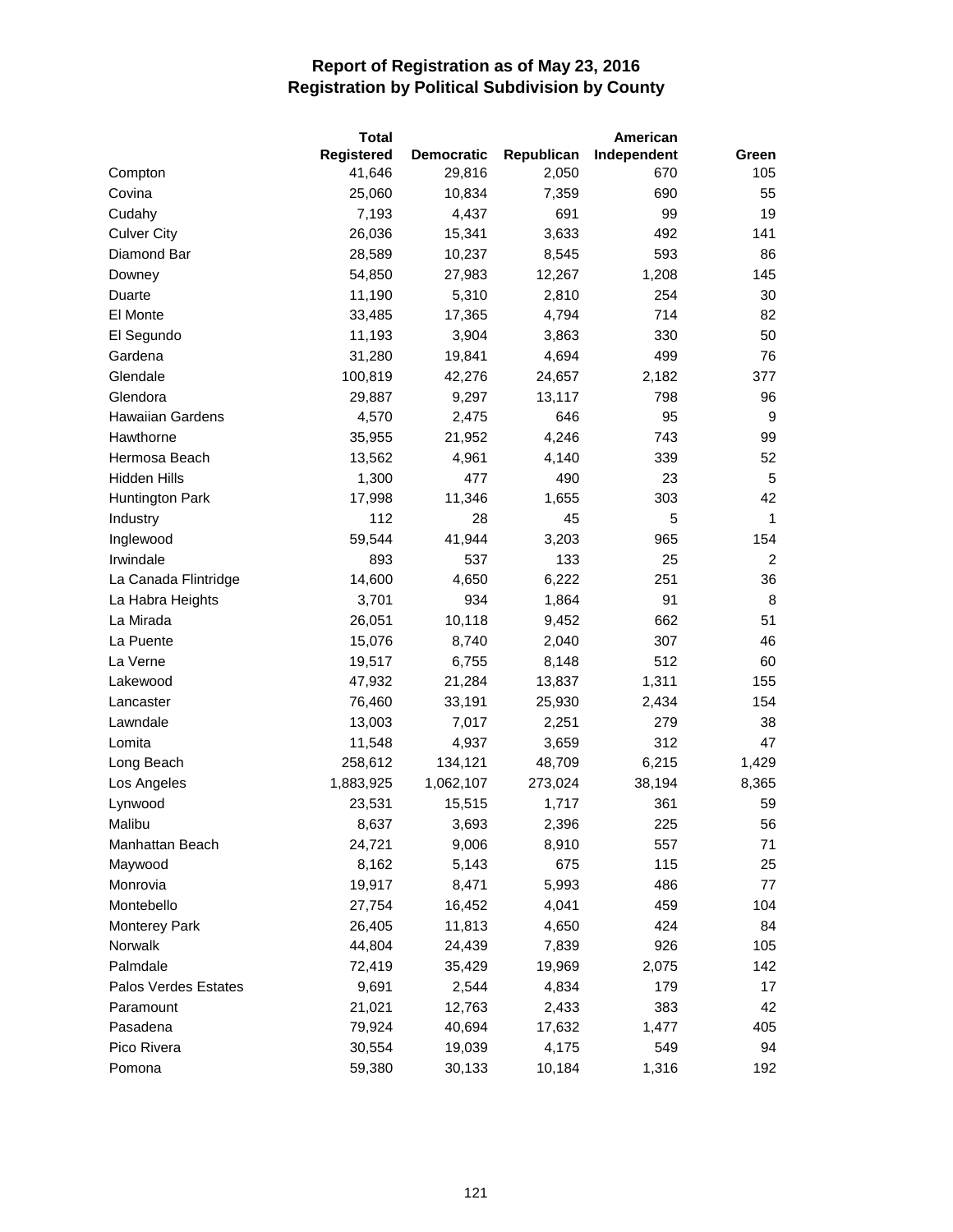|                         |             | Peace and | <b>No Party</b> |                   |  |
|-------------------------|-------------|-----------|-----------------|-------------------|--|
|                         | Libertarian | Freedom   | Other           | <b>Preference</b> |  |
| Compton                 | 117         | 411       | 357             | 8,120             |  |
| Covina                  | 151         | 295       | 182             | 5,494             |  |
| Cudahy                  | 25          | 110       | 39              | 1,773             |  |
| <b>Culver City</b>      | 134         | 56        | 254             | 5,985             |  |
| Diamond Bar             | 134         | 131       | 199             | 8,664             |  |
| Downey                  | 285         | 404       | 369             | 12,189            |  |
| Duarte                  | 49          | 60        | 80              | 2,597             |  |
| El Monte                | 133         | 280       | 205             | 9,912             |  |
| El Segundo              | 102         | 26        | 119             | 2,799             |  |
| Gardena                 | 112         | 134       | 215             | 5,709             |  |
| Glendale                | 532         | 446       | 880             | 29,469            |  |
| Glendora                | 210         | 176       | 239             | 5,954             |  |
| <b>Hawaiian Gardens</b> | 21          | 60        | 30              | 1,234             |  |
| Hawthorne               | 183         | 200       | 300             | 8,232             |  |
| Hermosa Beach           | 127         | 23        | 160             | 3,760             |  |
| <b>Hidden Hills</b>     | 9           | 3         | 12              | 281               |  |
| Huntington Park         | 76          | 187       | 89              | 4,300             |  |
| Industry                | 0           | 0         | 1               | 32                |  |
| Inglewood               | 217         | 367       | 427             | 12,267            |  |
| Irwindale               | 4           | 10        | 4               | 178               |  |
| La Canada Flintridge    | 74          | 19        | 114             | 3,234             |  |
| La Habra Heights        | 33          | 11        | 30              | 730               |  |
| La Mirada               | 133         | 152       | 207             | 5,276             |  |
| La Puente               | 69          | 152       | 80              | 3,642             |  |
| La Verne                | 115         | 109       | 168             | 3,650             |  |
| Lakewood                | 322         | 268       | 404             | 10,351            |  |
| Lancaster               | 383         | 335       | 547             | 13,486            |  |
| Lawndale                | 83          | 86        | 87              | 3,162             |  |
| Lomita                  | 84          | 36        | 95              | 2,378             |  |
| Long Beach              | 1,657       | 3,042     | 2,065           | 61,374            |  |
| Los Angeles             | 10,502      | 10,993    | 16,757          | 463,983           |  |
| Lynwood                 | 74          | 268       | 156             | 5,381             |  |
| Malibu                  | 52          | 16        | 123             | 2,076             |  |
| Manhattan Beach         | 170         | 35        | 273             | 5,699             |  |
| Maywood                 | 43          | 83        | 39              | 2,039             |  |
| Monrovia                | 142         | 112       | 156             | 4,480             |  |
| Montebello              | 122         | 240       | 180             | 6,156             |  |
| Monterey Park           | 102         | 199       | 158             | 8,975             |  |
| Norwalk                 | 198         | 513       | 284             | 10,500            |  |
| Palmdale                | 356         | 278       | 509             | 13,661            |  |
| Palos Verdes Estates    | 40          | 10        | 76              | 1,991             |  |
| Paramount               | 88          | 242       | 121             | 4,949             |  |
| Pasadena                | 474         | 354       | 690             | 18,198            |  |
| Pico Rivera             | 96          | 238       | 202             | 6,161             |  |
| Pomona                  | 310         | 1,527     | 451             | 15,267            |  |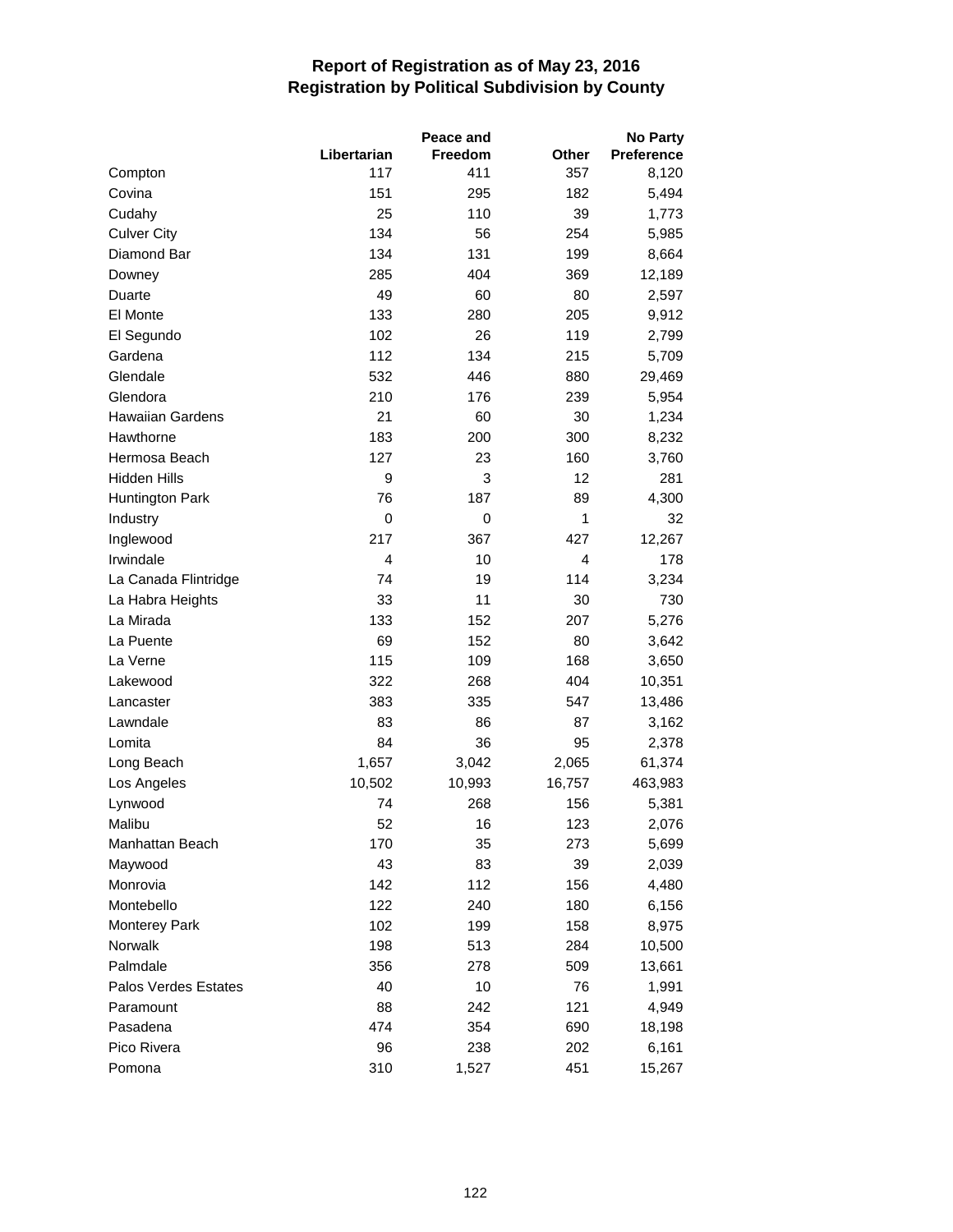|                              | <b>Total</b>      |                   |            | American       |        |
|------------------------------|-------------------|-------------------|------------|----------------|--------|
|                              | <b>Registered</b> | <b>Democratic</b> | Republican | Independent    | Green  |
| Rancho Palos Verdes          | 26,840            | 8,843             | 11,141     | 517            | 72     |
| Redondo Beach                | 45,111            | 17,684            | 13,531     | 1,110          | 186    |
| <b>Rolling Hills</b>         | 1,440             | 281               | 801        | 37             | 4      |
| <b>Rolling Hills Estates</b> | 5,551             | 1,608             | 2,624      | 110            | 15     |
| Rosemead                     | 18,150            | 8,527             | 2,688      | 356            | 37     |
| San Dimas                    | 20,459            | 7,029             | 8,210      | 596            | 58     |
| San Fernando                 | 9,931             | 5,863             | 1,102      | 174            | 38     |
| San Gabriel                  | 15,461            | 6,612             | 3,233      | 291            | 42     |
| San Marino                   | 8,060             | 1,975             | 3,229      | 116            | 10     |
| Santa Clarita                | 113,953           | 39,228            | 43,996     | 3,338          | 327    |
| Santa Fe Springs             | 9,619             | 5,434             | 1,728      | 194            | 25     |
| Santa Monica                 | 66,318            | 36,142            | 9,306      | 1,470          | 476    |
| Sierra Madre                 | 7,940             | 3,196             | 2,732      | 178            | 41     |
| Signal Hill                  | 6,516             | 3,305             | 1,268      | 160            | 31     |
| South El Monte               | 7,059             | 4,077             | 802        | 110            | 17     |
| South Gate                   | 37,519            | 23,431            | 4,106      | 625            | 105    |
| South Pasadena               | 16,016            | 7,842             | 3,487      | 287            | 72     |
| <b>Temple City</b>           | 16,314            | 5,977             | 4,256      | 338            | 60     |
| Torrance                     | 80,311            | 31,144            | 27,579     | 1,715          | 245    |
| Vernon                       | 68                | 33                | 16         | $\overline{2}$ | 1      |
| Walnut                       | 16,477            | 5,803             | 4,286      | 303            | 37     |
| <b>West Covina</b>           | 50,323            | 23,840            | 11,659     | 1,142          | 146    |
| West Hollywood               | 25,998            | 16,065            | 2,428      | 528            | 123    |
| Westlake Village             | 6,016             | 2,017             | 2,428      | 167            | 15     |
| Whittier                     | 47,340            | 21,543            | 13,978     | 1,210          | 164    |
| Unincorporated Area          | 483,748           | 249,428           | 102,424    | 10,420         | 1,552  |
| <b>Los Angeles Totals</b>    | 4,909,904         | 2,542,149         | 962,807    | 104,668        | 18,635 |
| <b>Percent</b>               |                   | 51.78%            | 19.61%     | 2.13%          | 0.38%  |
| <b>Madera</b>                |                   |                   |            |                |        |
| <b>Districts</b>             |                   |                   |            |                |        |
| County Supervisorial 1       | 11,273            | 3,452             | 5,205      | 305            | 24     |
| County Supervisorial 2       | 10,246            | 3,345             | 4,256      | 301            | 22     |
| County Supervisorial 3       | 11,013            | 4,200             | 3,988      | 296            | 23     |
| County Supervisorial 4       | 5,728             | 2,891             | 1,116      | 143            | 10     |
| County Supervisorial 5       | 15,757            | 4,009             | 8,108      | 593            | 64     |
| US Congressional 4           | 16,087            | 4,067             | 8,313      | 599            | 67     |
| US Congressional 16          | 37,930            | 13,830            | 14,360     | 1,039          | 76     |
| State Senate 8               | 16,087            | 4,067             | 8,313      | 599            | 67     |
| State Senate 12              | 37,930            | 13,830            | 14,360     | 1,039          | 76     |
| State Assembly 5             | 54,017            | 17,897            | 22,673     | 1,638          | 143    |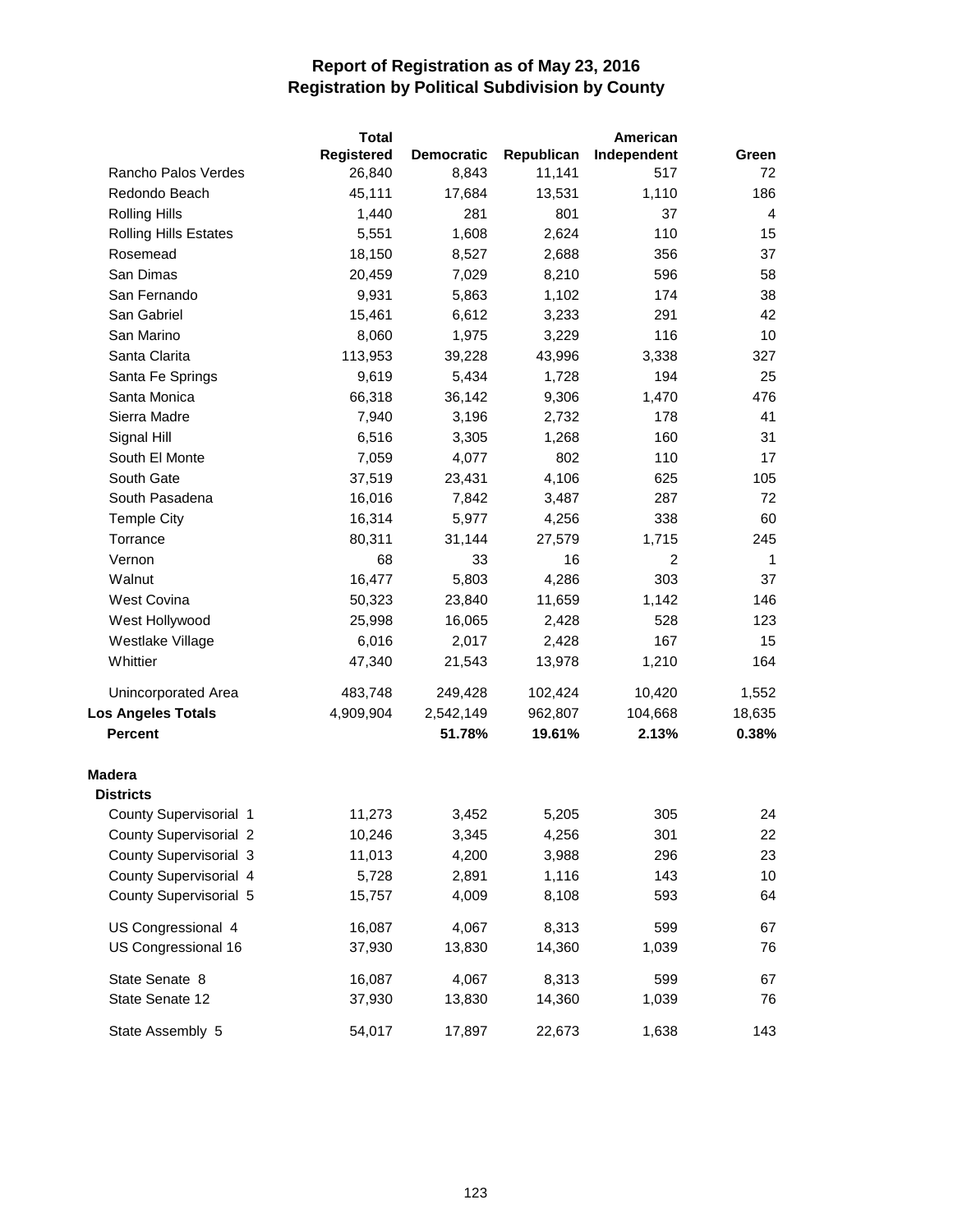|                               |             | Peace and      |              | <b>No Party</b>   |
|-------------------------------|-------------|----------------|--------------|-------------------|
|                               | Libertarian | <b>Freedom</b> | <b>Other</b> | <b>Preference</b> |
| Rancho Palos Verdes           | 140         | 40             | 251          | 5,836             |
| Redondo Beach                 | 367         | 106            | 542          | 11,585            |
| <b>Rolling Hills</b>          | 8           | 3              | 16           | 290               |
| <b>Rolling Hills Estates</b>  | 36          | 8              | 53           | 1,097             |
| Rosemead                      | 83          | 186            | 111          | 6,162             |
| San Dimas                     | 122         | 129            | 204          | 4,111             |
| San Fernando                  | 52          | 62             | 88           | 2,552             |
| San Gabriel                   | 71          | 107            | 108          | 4,997             |
| San Marino                    | 39          | 13             | 62           | 2,616             |
| Santa Clarita                 | 761         | 248            | 1,167        | 24,888            |
| Santa Fe Springs              | 39          | 91             | 47           | 2,061             |
| Santa Monica                  | 463         | 193            | 726          | 17,542            |
| Sierra Madre                  | 66          | 12             | 80           | 1,635             |
| Signal Hill                   | 54          | 43             | 51           | 1,604             |
| South El Monte                | 25          | 42             | 39           | 1,947             |
| South Gate                    | 160         | 382            | 172          | 8,538             |
| South Pasadena                | 99          | 44             | 151          | 4,034             |
| <b>Temple City</b>            | 66          | 60             | 131          | 5,426             |
| Torrance                      | 480         | 250            | 653          | 18,245            |
| Vernon                        | 1           | 1              | 0            | 14                |
| Walnut                        | 62          | 102            | 124          | 5,760             |
| <b>West Covina</b>            | 217         | 575            | 364          | 12,380            |
| West Hollywood                | 191         | 56             | 239          | 6,368             |
| Westlake Village              | 36          | 14             | 78           | 1,261             |
| Whittier                      | 273         | 311            | 309          | 9,552             |
| Unincorporated Area           | 2,443       | 3,353          | 3,725        | 110,403           |
| <b>Los Angeles Totals</b>     | 26,648      | 31,874         | 40,892       | 1,182,231         |
| <b>Percent</b>                | 0.54%       | 0.65%          | 0.83%        | 24.08%            |
| <b>Madera</b>                 |             |                |              |                   |
| <b>Districts</b>              |             |                |              |                   |
| County Supervisorial 1        | 53          | 32             | 39           | 2,163             |
| <b>County Supervisorial 2</b> | 56          | 34             | 36           | 2,196             |
| County Supervisorial 3        | 54          | 44             | 37           | 2,371             |
| County Supervisorial 4        | 29          | 28             | 20           | 1,491             |
| County Supervisorial 5        | 136         | 24             | 77           | 2,746             |
| US Congressional 4            | 140         | 25             | 77           | 2,799             |
| US Congressional 16           | 188         | 137            | 132          | 8,168             |
| State Senate 8                | 140         | 25             | 77           | 2,799             |
| State Senate 12               | 188         | 137            | 132          | 8,168             |
| State Assembly 5              | 328         | 162            | 209          | 10,967            |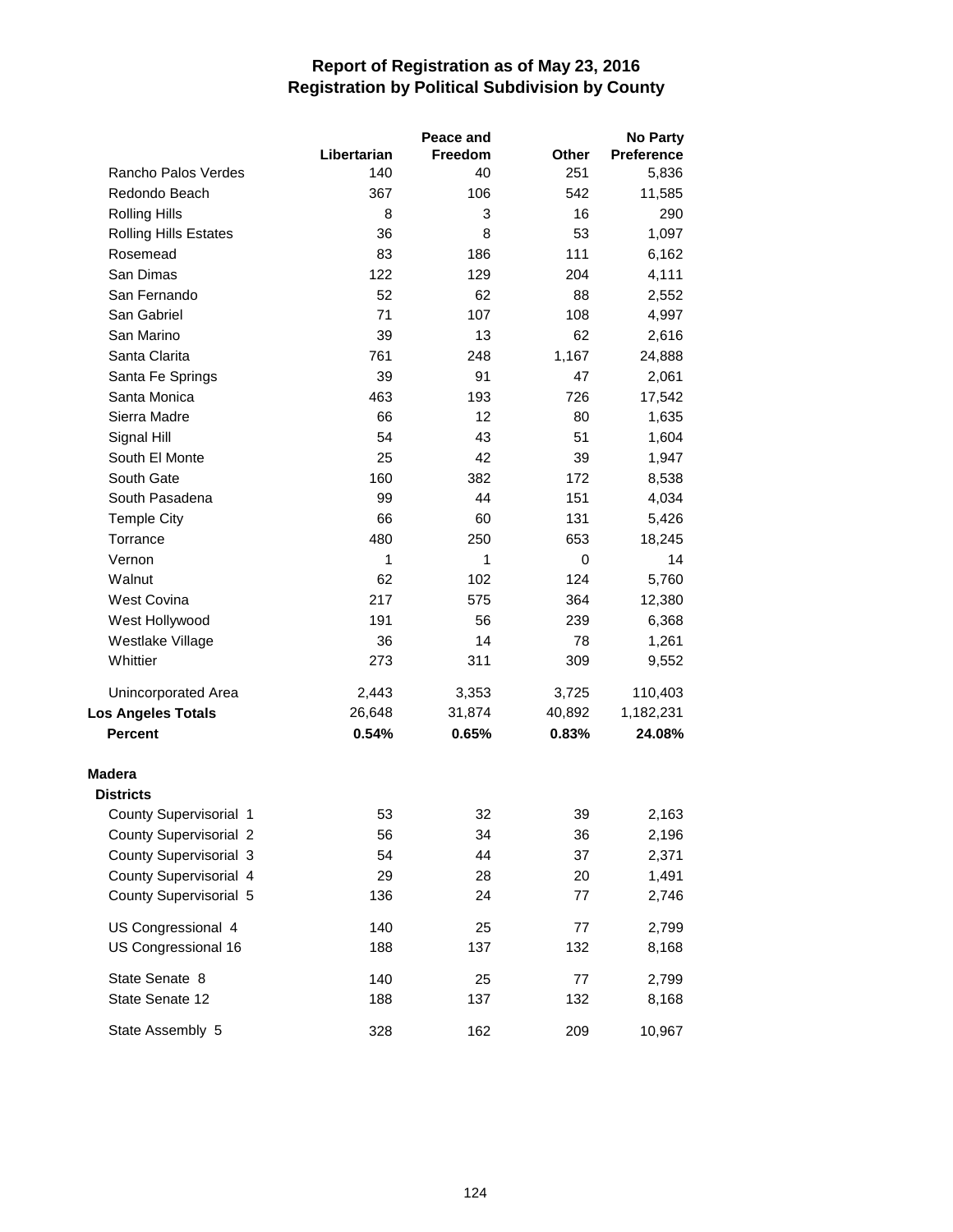|                               | <b>Total</b> |                   |            | American    |       |
|-------------------------------|--------------|-------------------|------------|-------------|-------|
|                               | Registered   | <b>Democratic</b> | Republican | Independent | Green |
| State Board of Equalization 1 | 54,017       | 17,897            | 22,673     | 1,638       | 143   |
| <b>Cities</b>                 |              |                   |            |             |       |
| Chowchilla                    | 4,269        | 1,274             | 1,849      | 135         | 9     |
| Madera                        | 16,856       | 7,243             | 5,022      | 444         | 32    |
| Unincorporated Area           | 32,892       | 9,380             | 15,802     | 1,059       | 102   |
| <b>Madera Totals</b>          | 54,017       | 17,897            | 22,673     | 1,638       | 143   |
| <b>Percent</b>                |              | 33.13%            | 41.97%     | 3.03%       | 0.26% |
| <b>Marin</b>                  |              |                   |            |             |       |
| <b>Districts</b>              |              |                   |            |             |       |
| County Supervisorial 1        | 31,361       | 17,741            | 5,673      | 558         | 242   |
| <b>County Supervisorial 2</b> | 33,961       | 20,079            | 5,032      | 694         | 396   |
| County Supervisorial 3        | 33,483       | 18,960            | 5,428      | 605         | 185   |
| County Supervisorial 4        | 24,175       | 14,053            | 3,763      | 484         | 273   |
| County Supervisorial 5        | 28,894       | 14,743            | 6,563      | 722         | 203   |
| US Congressional 2            | 151,874      | 85,576            | 26,459     | 3,063       | 1,299 |
| State Senate 2                | 151,874      | 85,576            | 26,459     | 3,063       | 1,299 |
| State Assembly 10             | 151,874      | 85,576            | 26,459     | 3,063       | 1,299 |
| State Board of Equalization 2 | 151,874      | 85,576            | 26,459     | 3,063       | 1,299 |
| <b>Cities</b>                 |              |                   |            |             |       |
| <b>Belvedere</b>              | 1,439        | 578               | 481        | 47          | 4     |
| Corte Madera                  | 6,040        | 3,427             | 976        | 117         | 34    |
| Fairfax                       | 5,385        | 3,630             | 369        | 80          | 133   |
| Larkspur                      | 8,186        | 4,586             | 1,466      | 180         | 54    |
| Mill Valley                   | 9,589        | 6,050             | 1,143      | 141         | 55    |
| Novato                        | 29,555       | 15,176            | 6,594      | 775         | 203   |
| Ross                          | 1,590        | 687               | 460        | 38          | 3     |
| San Anselmo                   | 8,563        | 5,473             | 935        | 175         | 108   |
| San Rafael                    | 29,236       | 16,716            | 4,907      | 510         | 253   |
| Sausalito                     | 5,080        | 2,777             | 771        | 109         | 33    |
| Tiburon                       | 5,868        | 2,788             | 1,419      | 115         | 16    |
| Unincorporated Area           | 41,343       | 23,688            | 6,938      | 776         | 403   |
| <b>Marin Totals</b>           | 151,874      | 85,576            | 26,459     | 3,063       | 1,299 |
| <b>Percent</b>                |              | 56.35%            | 17.42%     | 2.02%       | 0.86% |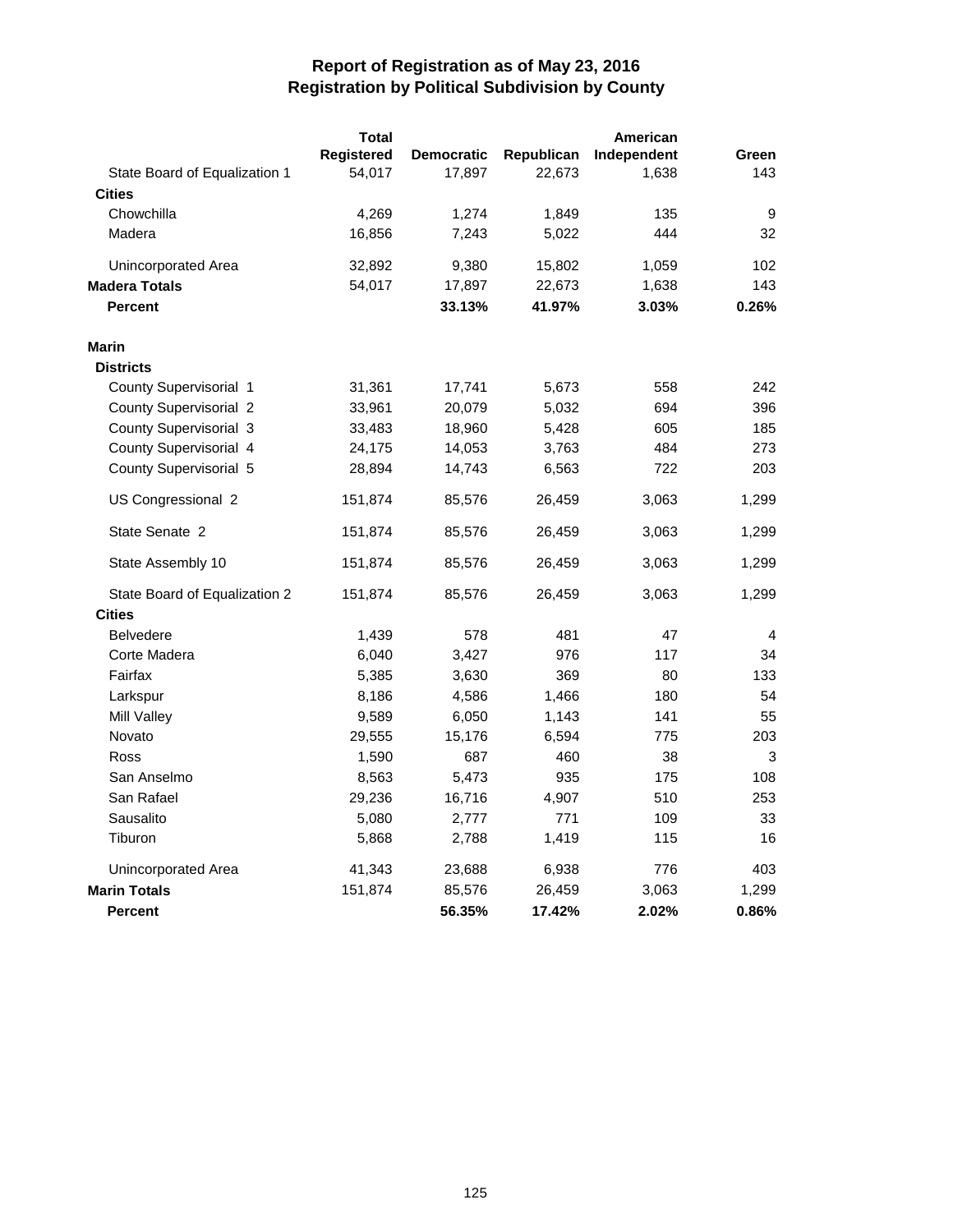|                               |                    | Peace and      |              | <b>No Party</b>   |
|-------------------------------|--------------------|----------------|--------------|-------------------|
|                               | Libertarian<br>328 | Freedom        | <b>Other</b> | <b>Preference</b> |
| State Board of Equalization 1 |                    | 162            | 209          | 10,967            |
| <b>Cities</b><br>Chowchilla   | 24                 |                |              | 950               |
| Madera                        | 72                 | 13<br>73       | 15<br>59     | 3,911             |
|                               |                    |                |              |                   |
| Unincorporated Area           | 232                | 76             | 135          | 6,106             |
| <b>Madera Totals</b>          | 328                | 162            | 209          | 10,967            |
| <b>Percent</b>                | 0.61%              | 0.30%          | 0.39%        | 20.30%            |
| <b>Marin</b>                  |                    |                |              |                   |
| <b>Districts</b>              |                    |                |              |                   |
| County Supervisorial 1        | 165                | 53             | 114          | 6,815             |
| <b>County Supervisorial 2</b> | 174                | 49             | 98           | 7,439             |
| County Supervisorial 3        | 159                | 39             | 94           | 8,013             |
| County Supervisorial 4        | 147                | 40             | 94           | 5,321             |
| County Supervisorial 5        | 152                | 58             | 105          | 6,348             |
| US Congressional 2            | 797                | 239            | 505          | 33,936            |
| State Senate 2                | 797                | 239            | 505          | 33,936            |
| State Assembly 10             | 797                | 239            | 505          | 33,936            |
| State Board of Equalization 2 | 797                | 239            | 505          | 33,936            |
| <b>Cities</b>                 |                    |                |              |                   |
| <b>Belvedere</b>              | $\overline{2}$     | 0              | 4            | 323               |
| Corte Madera                  | 38                 | 9              | 23           | 1,416             |
| Fairfax                       | 22                 | 14             | 17           | 1,120             |
| Larkspur                      | 42                 | $\overline{7}$ | 22           | 1,829             |
| Mill Valley                   | 51                 | 11             | 21           | 2,117             |
| Novato                        | 160                | 50             | 100          | 6,497             |
| Ross                          | 9                  | 1              | 5            | 387               |
| San Anselmo                   | 56                 | 10             | 24           | 1,782             |
| San Rafael                    | 151                | 62             | 94           | 6,543             |
| Sausalito                     | 22                 | 8              | 17           | 1,343             |
| Tiburon                       | 27                 | 6              | 25           | 1,472             |
| Unincorporated Area           | 217                | 61             | 153          | 9,107             |
| <b>Marin Totals</b>           | 797                | 239            | 505          | 33,936            |
| <b>Percent</b>                | 0.52%              | 0.16%          | 0.33%        | 22.34%            |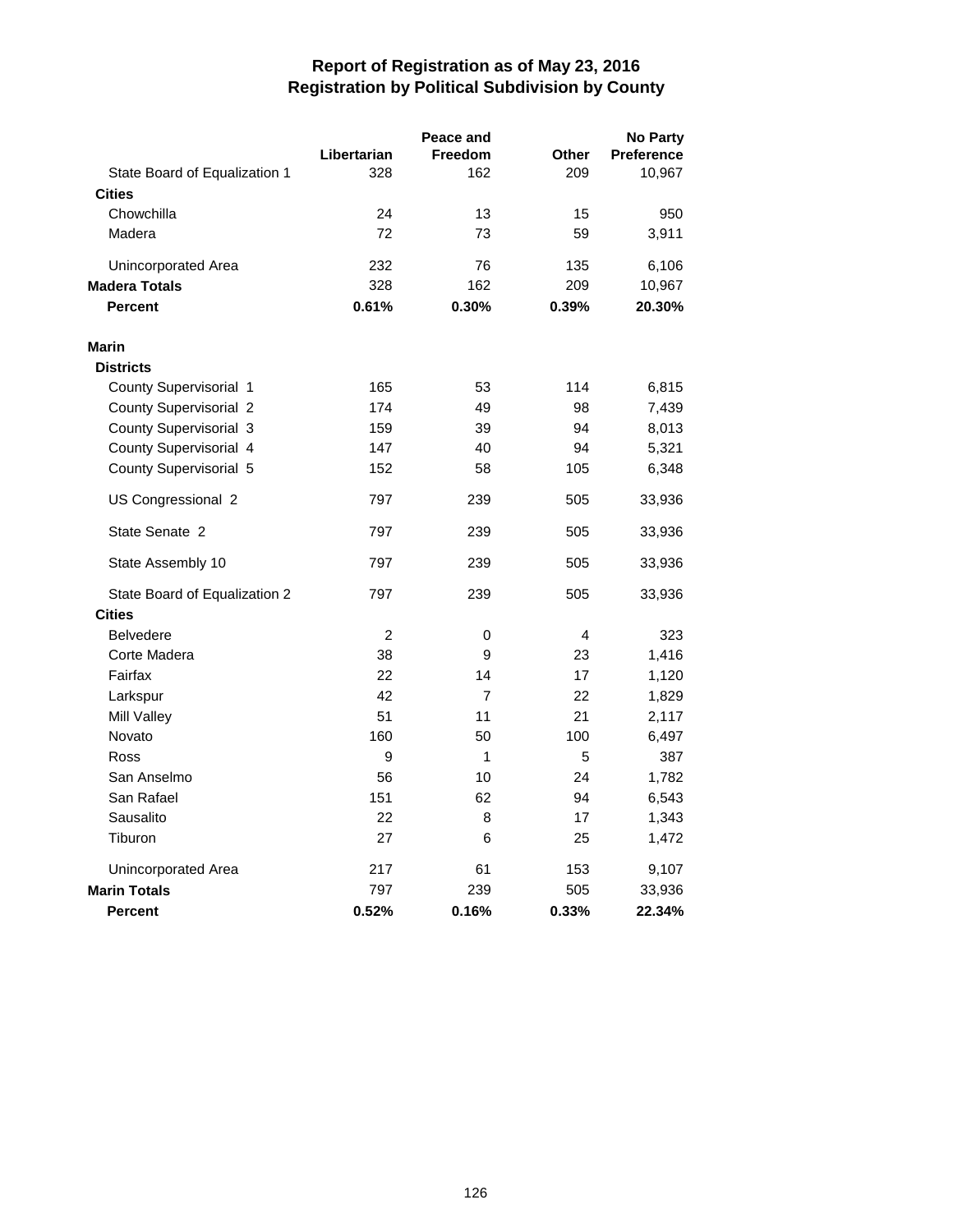|                                                | <b>Total</b>      |                   |            | American    |       |
|------------------------------------------------|-------------------|-------------------|------------|-------------|-------|
|                                                | <b>Registered</b> | <b>Democratic</b> | Republican | Independent | Green |
| <b>Mariposa</b>                                |                   |                   |            |             |       |
| <b>Districts</b>                               |                   |                   |            |             |       |
| County Supervisorial 1                         | 1,874             | 787               | 569        | 70          | 29    |
| <b>County Supervisorial 2</b>                  | 1,811             | 452               | 809        | 103         | 8     |
| <b>County Supervisorial 3</b>                  | 2,326             | 646               | 1,140      | 104         | 13    |
| County Supervisorial 4                         | 2,036             | 620               | 958        | 65          | 11    |
| County Supervisorial 5                         | 2,472             | 632               | 1,235      | 98          | 16    |
| US Congressional 4                             | 10,519            | 3,137             | 4,711      | 440         | 77    |
| State Senate 8                                 | 10,519            | 3,137             | 4,711      | 440         | 77    |
| State Assembly 5                               | 10,519            | 3,137             | 4,711      | 440         | 77    |
| State Board of Equalization 1<br><b>Cities</b> | 10,519            | 3,137             | 4,711      | 440         | 77    |
| Unincorporated Area                            | 10,519            | 3,137             | 4,711      | 440         | 77    |
| <b>Mariposa Totals</b>                         | 10,519            | 3,137             | 4,711      | 440         | 77    |
| <b>Percent</b>                                 |                   | 29.82%            | 44.79%     | 4.18%       | 0.73% |
| <b>Mendocino</b>                               |                   |                   |            |             |       |
| <b>Districts</b>                               |                   |                   |            |             |       |
| County Supervisorial 1                         | 9,718             | 3,953             | 2,881      | 336         | 189   |
| <b>County Supervisorial 2</b>                  | 8,194             | 3,968             | 1,792      | 251         | 114   |
| County Supervisorial 3                         | 10,476            | 4,869             | 1,998      | 404         | 348   |
| County Supervisorial 4                         | 9,702             | 5,218             | 1,688      | 315         | 207   |
| County Supervisorial 5                         | 10,845            | 5,825             | 1,841      | 321         | 304   |
| US Congressional 2                             | 48,935            | 23,833            | 10,200     | 1,627       | 1,162 |
| State Senate 2                                 | 48,935            | 23,833            | 10,200     | 1,627       | 1,162 |
| State Assembly 2                               | 48,935            | 23,833            | 10,200     | 1,627       | 1,162 |
| State Board of Equalization 2                  | 48,935            | 23,833            | 10,200     | 1,627       | 1,162 |
| <b>Cities</b>                                  |                   |                   |            |             |       |
| Fort Bragg                                     | 3,465             | 1,838             | 591        | 120         | 64    |
| Point Arena                                    | 266               | 150               | 28         | 9           | 10    |
| Ukiah                                          | 7,619             | 3,681             | 1,683      | 226         | 105   |
| Willits                                        | 2,625             | 1,227             | 522        | 91          | 55    |
| Unincorporated Area                            | 34,960            | 16,937            | 7,376      | 1,181       | 928   |
| <b>Mendocino Totals</b>                        | 48,935            | 23,833            | 10,200     | 1,627       | 1,162 |
| Percent                                        |                   | 48.70%            | 20.84%     | 3.32%       | 2.37% |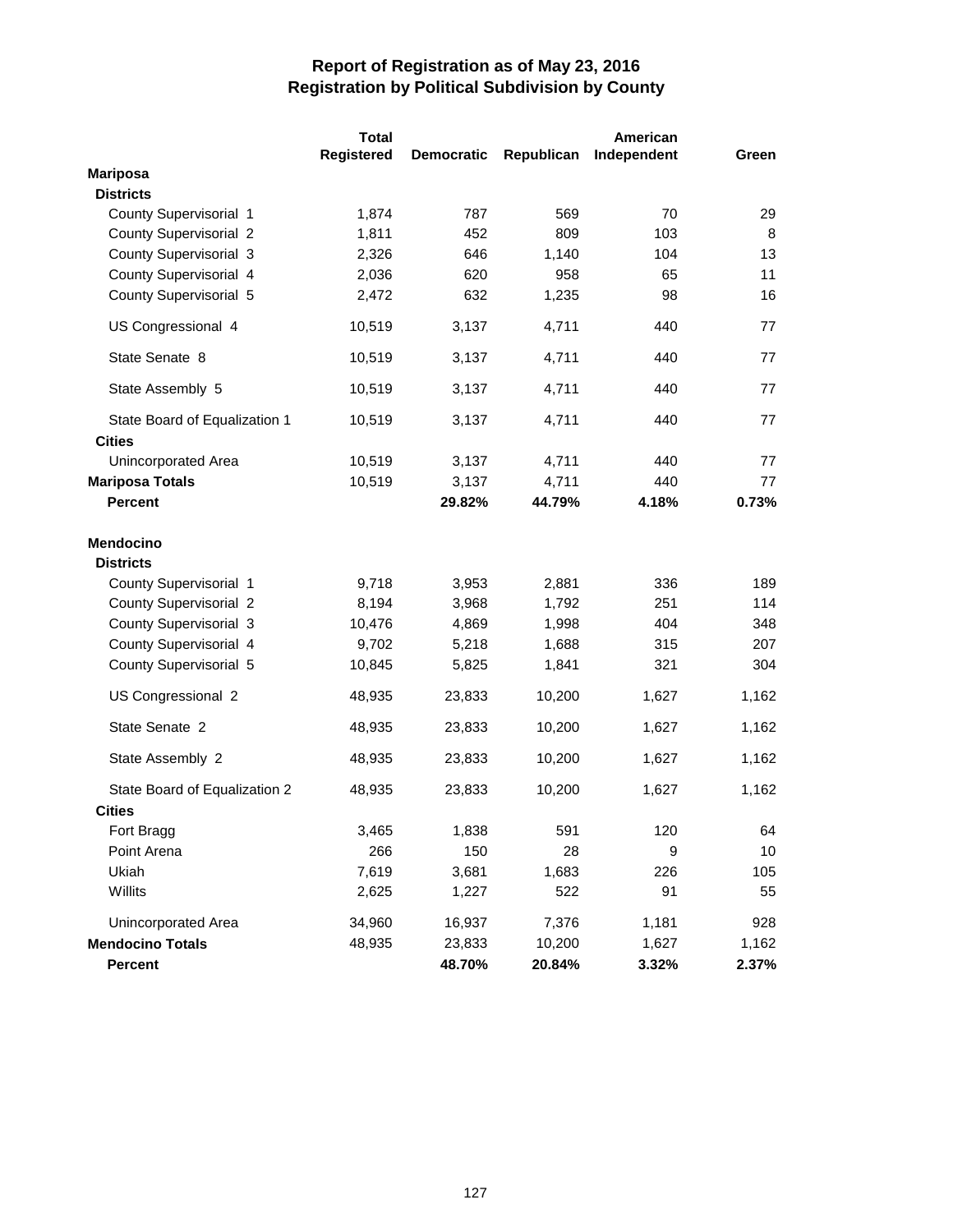|                                                |                | <b>No Party</b> |              |                   |
|------------------------------------------------|----------------|-----------------|--------------|-------------------|
|                                                | Libertarian    | <b>Freedom</b>  | <b>Other</b> | <b>Preference</b> |
| <b>Mariposa</b>                                |                |                 |              |                   |
| <b>Districts</b>                               |                |                 |              |                   |
| County Supervisorial 1                         | 17             | 5               | 32           | 365               |
| <b>County Supervisorial 2</b>                  | 23             | 3               | 39           | 374               |
| County Supervisorial 3                         | 17             | 3               | 35           | 368               |
| County Supervisorial 4                         | 17             | 3               | 26           | 336               |
| County Supervisorial 5                         | 25             | 13              | 39           | 414               |
| US Congressional 4                             | 99             | 27              | 171          | 1,857             |
| State Senate 8                                 | 99             | 27              | 171          | 1,857             |
| State Assembly 5                               | 99             | 27              | 171          | 1,857             |
| State Board of Equalization 1<br><b>Cities</b> | 99             | 27              | 171          | 1,857             |
| Unincorporated Area                            | 99             | 27              | 171          | 1,857             |
| <b>Mariposa Totals</b>                         | 99             | 27              | 171          | 1,857             |
| <b>Percent</b>                                 | 0.94%          | 0.26%           | 1.63%        | 17.65%            |
| <b>Mendocino</b><br><b>Districts</b>           |                |                 |              |                   |
| County Supervisorial 1                         | 75             | 37              | 31           | 2,216             |
| <b>County Supervisorial 2</b>                  | 76             | 32              | 21           | 1,940             |
| <b>County Supervisorial 3</b>                  | 91             | 82              | 67           | 2,617             |
| County Supervisorial 4                         | 72             | 45              | 26           | 2,131             |
| County Supervisorial 5                         | 109            | 46              | 36           | 2,363             |
| US Congressional 2                             | 423            | 242             | 181          | 11,267            |
| State Senate 2                                 | 423            | 242             | 181          | 11,267            |
| State Assembly 2                               | 423            | 242             | 181          | 11,267            |
| State Board of Equalization 2                  | 423            | 242             | 181          | 11,267            |
| <b>Cities</b>                                  |                |                 |              |                   |
| Fort Bragg                                     | 25             | 19              | 10           | 798               |
| Point Arena                                    | $\overline{c}$ | 3               | 3            | 61                |
| Ukiah                                          | 74             | 29              | 19           | 1,802             |
| Willits                                        | 18             | 21              | 16           | 675               |
| Unincorporated Area                            | 304            | 170             | 133          | 7,931             |
| <b>Mendocino Totals</b>                        | 423            | 242             | 181          | 11,267            |
| Percent                                        | 0.86%          | 0.49%           | 0.37%        | 23.02%            |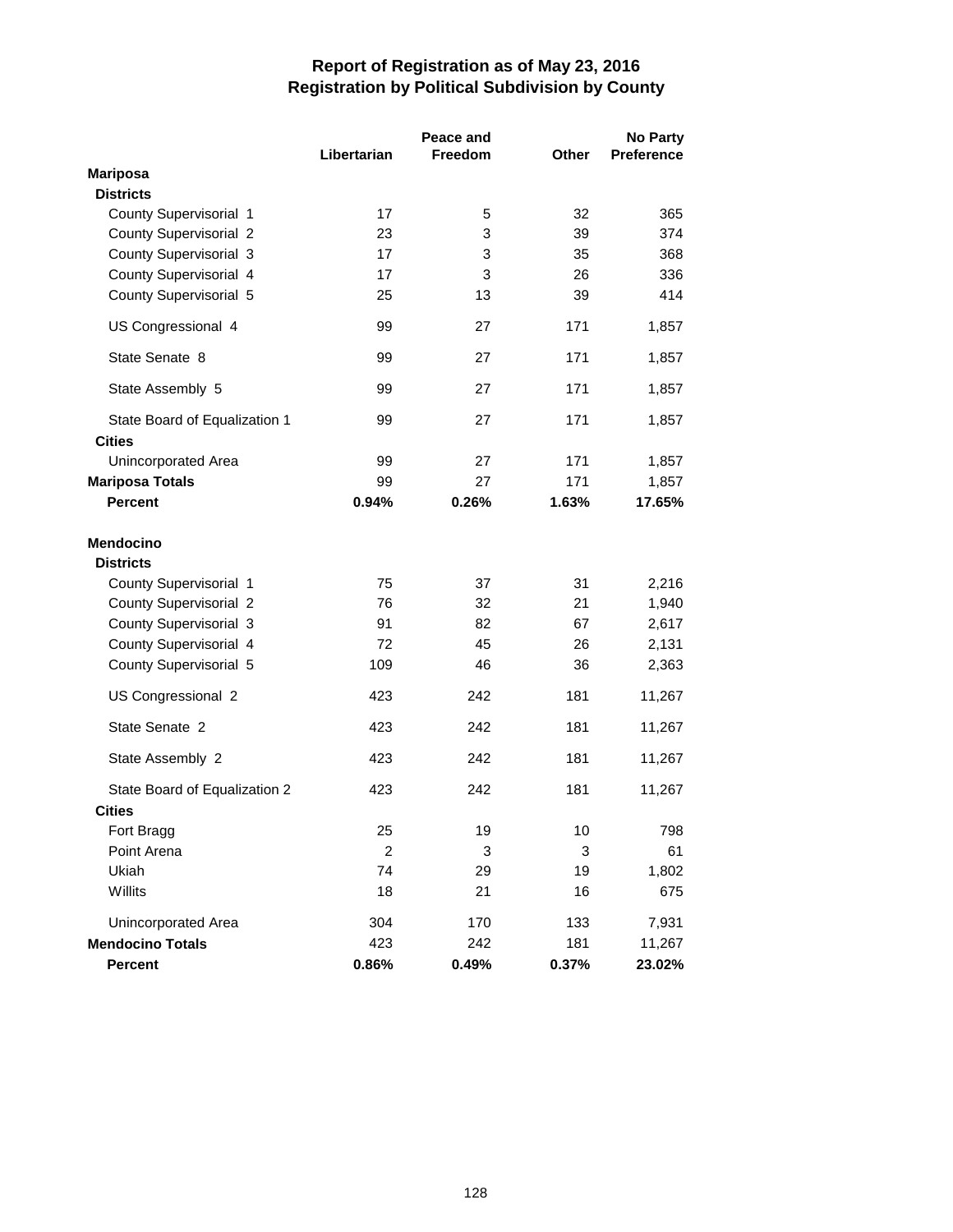|                               | <b>Total</b>      |                   |            | American    |                |  |  |
|-------------------------------|-------------------|-------------------|------------|-------------|----------------|--|--|
|                               | <b>Registered</b> | <b>Democratic</b> | Republican | Independent | Green          |  |  |
| <b>Merced</b>                 |                   |                   |            |             |                |  |  |
| <b>Districts</b>              |                   |                   |            |             |                |  |  |
| County Supervisorial 1        | 13,983            | 7,747             | 2,996      | 275         | 28             |  |  |
| <b>County Supervisorial 2</b> | 24,131            | 10,165            | 8,014      | 761         | 137            |  |  |
| <b>County Supervisorial 3</b> | 20,657            | 8,333             | 7,083      | 647         | 71             |  |  |
| County Supervisorial 4        | 15,857            | 6,452             | 5,653      | 522         | 40             |  |  |
| County Supervisorial 5        | 17,668            | 8,779             | 4,889      | 508         | 44             |  |  |
| US Congressional 16           | 92,296            | 41,476            | 28,635     | 2,713       | 320            |  |  |
| State Senate 12               | 92,296            | 41,476            | 28,635     | 2,713       | 320            |  |  |
| State Assembly 21             | 92,296            | 41,476            | 28,635     | 2,713       | 320            |  |  |
| State Board of Equalization 1 | 92,296            | 41,476            | 28,635     | 2,713       | 320            |  |  |
| <b>Cities</b>                 |                   |                   |            |             |                |  |  |
| Atwater                       | 11,055            | 4,497             | 3,729      | 344         | 37             |  |  |
| Dos Palos                     | 1,655             | 747               | 520        | 56          | 5              |  |  |
| Gustine                       | 1,888             | 911               | 545        | 63          | 3              |  |  |
| Livingston                    | 4,141             | 2,551             | 571        | 69          | 9              |  |  |
| Los Banos                     | 12,828            | 6,833             | 3,109      | 370         | 36             |  |  |
| Merced                        | 30,473            | 14,319            | 8,835      | 887         | 142            |  |  |
| Unincorporated Area           | 30,256            | 11,618            | 11,326     | 924         | 88             |  |  |
| <b>Merced Totals</b>          | 92,296            | 41,476            | 28,635     | 2,713       | 320            |  |  |
| <b>Percent</b>                |                   | 44.94%            | 31.03%     | 2.94%       | 0.35%          |  |  |
| <b>Modoc</b>                  |                   |                   |            |             |                |  |  |
| <b>Districts</b>              |                   |                   |            |             |                |  |  |
| County Supervisorial 1        | 1,071             | 259               | 539        | 51          | 5              |  |  |
| <b>County Supervisorial 2</b> | 1,055             | 289               | 519        | 40          | 4              |  |  |
| County Supervisorial 3        | 975               | 250               | 453        | 40          | 5              |  |  |
| County Supervisorial 4        | 1,056             | 231               | 541        | 61          | $\overline{c}$ |  |  |
| County Supervisorial 5        | 919               | 181               | 523        | 52          | $\overline{4}$ |  |  |
| US Congressional 1            | 5,076             | 1,210             | 2,575      | 244         | 20             |  |  |
| State Senate 1                | 5,076             | 1,210             | 2,575      | 244         | 20             |  |  |
| State Assembly 1              | 5,076             | 1,210             | 2,575      | 244         | 20             |  |  |
| State Board of Equalization 1 | 5,076             | 1,210             | 2,575      | 244         | 20             |  |  |
| <b>Cities</b>                 |                   |                   |            |             |                |  |  |
| Alturas                       | 1,399             | 404               | 609        | 71          | 7              |  |  |
| Unincorporated Area           | 3,677             | 806               | 1,966      | 173         | 13             |  |  |
| <b>Modoc Totals</b>           | 5,076             | 1,210             | 2,575      | 244         | 20             |  |  |
| Percent                       |                   | 23.84%            | 50.73%     | 4.81%       | 0.39%          |  |  |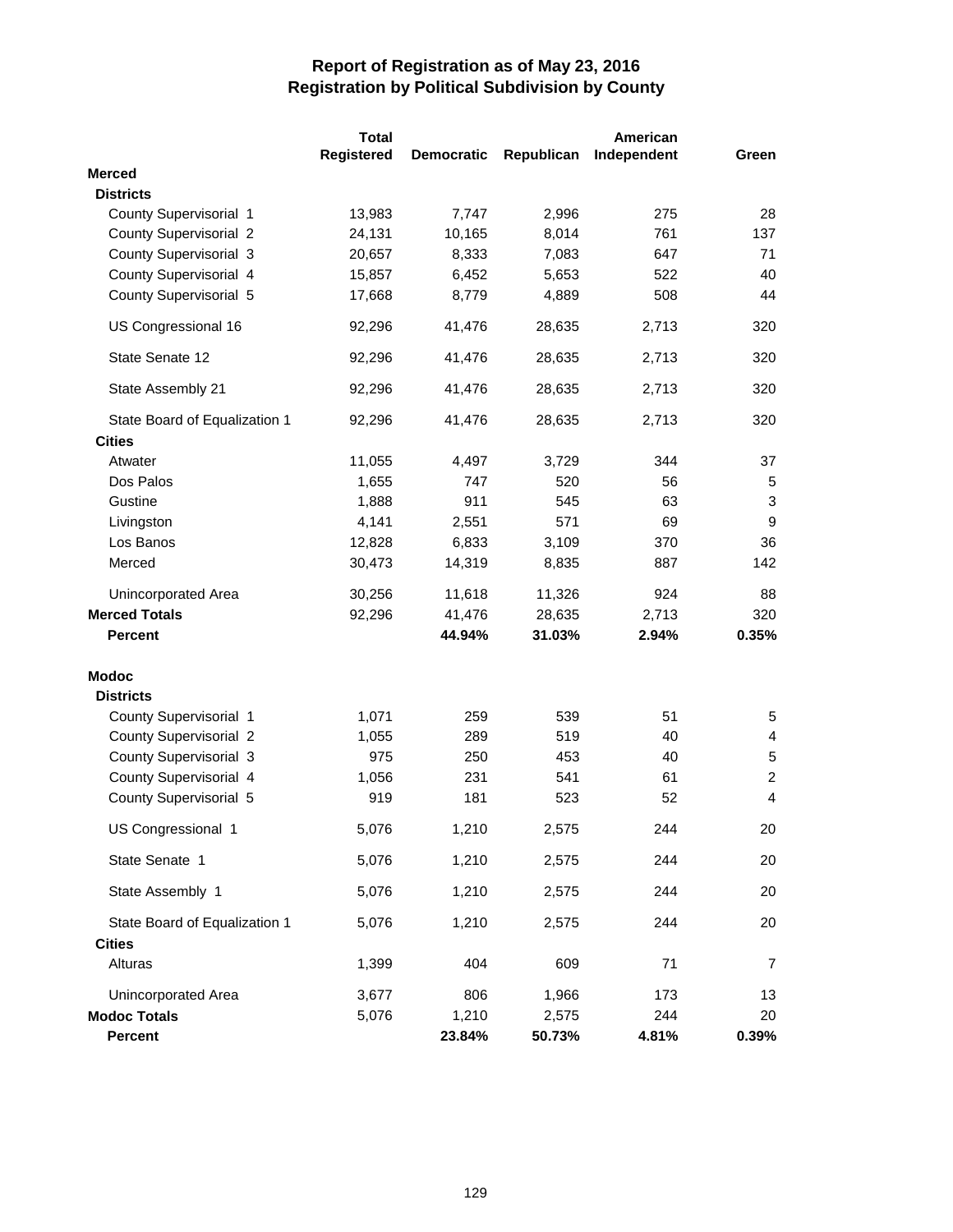|                               |                | Peace and      |                | <b>No Party</b> |  |
|-------------------------------|----------------|----------------|----------------|-----------------|--|
|                               | Libertarian    | Freedom        | <b>Other</b>   | Preference      |  |
| <b>Merced</b>                 |                |                |                |                 |  |
| <b>Districts</b>              |                |                |                |                 |  |
| County Supervisorial 1        | 59             | 44             | 9              | 2,825           |  |
| <b>County Supervisorial 2</b> | 155            | 72             | 30             | 4,797           |  |
| County Supervisorial 3        | 131            | 57             | 16             | 4,319           |  |
| County Supervisorial 4        | 91             | 45             | 15             | 3,039           |  |
| County Supervisorial 5        | 94             | 55             | 10             | 3,289           |  |
| US Congressional 16           | 530            | 273            | 80             | 18,269          |  |
| State Senate 12               | 530            | 273            | 80             | 18,269          |  |
| State Assembly 21             | 530            | 273            | 80             | 18,269          |  |
| State Board of Equalization 1 | 530            | 273            | 80             | 18,269          |  |
| <b>Cities</b>                 |                |                |                |                 |  |
| Atwater                       | 69             | 31             | $\overline{7}$ | 2,341           |  |
| Dos Palos                     | 10             | 10             | 0              | 307             |  |
| Gustine                       | 16             | 6              | $\overline{2}$ | 342             |  |
| Livingston                    | 12             | 14             | $\overline{2}$ | 913             |  |
| Los Banos                     | 66             | 38             | $\overline{7}$ | 2,369           |  |
| Merced                        | 191            | 88             | 32             | 5,979           |  |
| Unincorporated Area           | 166            | 86             | 30             | 6,018           |  |
| <b>Merced Totals</b>          | 530            | 273            | 80             | 18,269          |  |
| Percent                       | 0.57%          | 0.30%          | 0.09%          | 19.79%          |  |
| <b>Modoc</b>                  |                |                |                |                 |  |
| <b>Districts</b>              |                |                |                |                 |  |
| County Supervisorial 1        | 16             | 2              | 1              | 198             |  |
| <b>County Supervisorial 2</b> | $\overline{7}$ | $\overline{c}$ | 1              | 193             |  |
| County Supervisorial 3        | 6              | 1              | $\overline{2}$ | 218             |  |
| County Supervisorial 4        | $\overline{7}$ | 5              | 3              | 206             |  |
| County Supervisorial 5        | 6              | 1              | 1              | 151             |  |
| US Congressional 1            | 42             | 11             | 8              | 966             |  |
| State Senate 1                | 42             | 11             | 8              | 966             |  |
| State Assembly 1              | 42             | 11             | 8              | 966             |  |
| State Board of Equalization 1 | 42             | 11             | 8              | 966             |  |
| <b>Cities</b>                 |                |                |                |                 |  |
| Alturas                       | 8              | 3              | 0              | 297             |  |
| Unincorporated Area           | 34             | 8              | 8              | 669             |  |
| <b>Modoc Totals</b>           | 42             | 11             | 8              | 966             |  |
| Percent                       | 0.83%          | 0.22%          | 0.16%          | 19.03%          |  |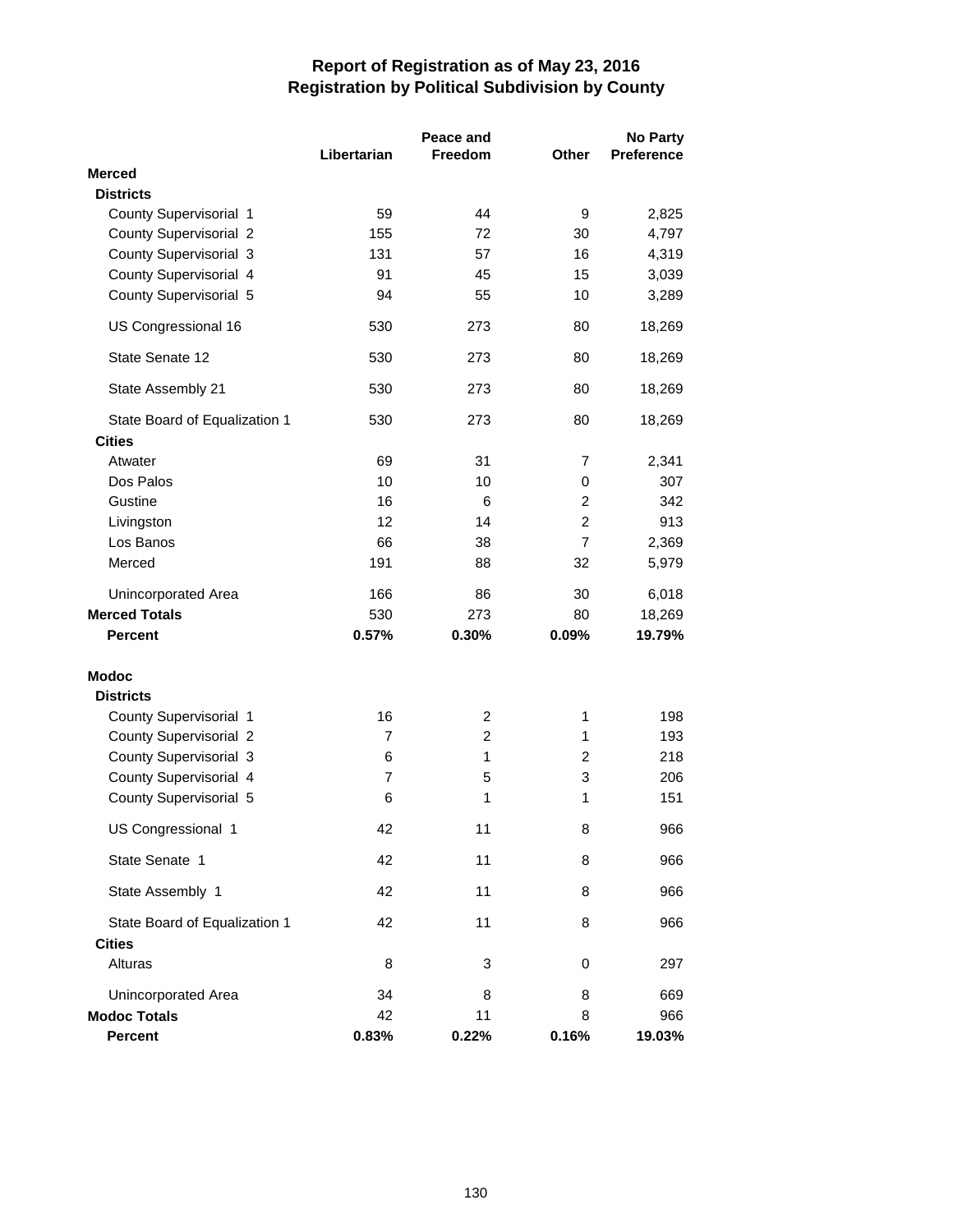|                               | <b>Total</b> | American          |            |             |       |
|-------------------------------|--------------|-------------------|------------|-------------|-------|
|                               | Registered   | <b>Democratic</b> | Republican | Independent | Green |
| Mono                          |              |                   |            |             |       |
| <b>Districts</b>              |              |                   |            |             |       |
| County Supervisorial 1        | 751          | 299               | 176        | 29          | 8     |
| <b>County Supervisorial 2</b> | 1,500        | 511               | 566        | 72          | 9     |
| County Supervisorial 3        | 1,372        | 478               | 450        | 49          | 8     |
| County Supervisorial 4        | 1,230        | 376               | 526        | 56          | 1     |
| County Supervisorial 5        | 1,030        | 399               | 256        | 37          | 10    |
| US Congressional 8            | 5,883        | 2,063             | 1,974      | 243         | 36    |
| State Senate 8                | 5,883        | 2,063             | 1,974      | 243         | 36    |
| State Assembly 5              | 5,883        | 2,063             | 1,974      | 243         | 36    |
| State Board of Equalization 1 | 5,883        | 2,063             | 1,974      | 243         | 36    |
| <b>Cities</b>                 |              |                   |            |             |       |
| <b>Mammoth Lakes</b>          | 2,970        | 1,129             | 786        | 106         | 24    |
| Unincorporated Area           | 2,913        | 934               | 1,188      | 137         | 12    |
| <b>Mono Totals</b>            | 5,883        | 2,063             | 1,974      | 243         | 36    |
| <b>Percent</b>                |              | 35.07%            | 33.55%     | 4.13%       | 0.61% |
| <b>Monterey</b>               |              |                   |            |             |       |
| <b>Districts</b>              |              |                   |            |             |       |
| County Supervisorial 1        | 23,030       | 13,792            | 3,232      | 372         | 50    |
| <b>County Supervisorial 2</b> | 36,990       | 19,470            | 7,925      | 804         | 185   |
| County Supervisorial 3        | 24,274       | 13,620            | 4,845      | 443         | 58    |
| County Supervisorial 4        | 37,117       | 18,069            | 8,562      | 990         | 208   |
| County Supervisorial 5        | 53,263       | 23,075            | 16,319     | 1,464       | 406   |
| US Congressional 20           | 174,674      | 88,026            | 40,883     | 4,073       | 907   |
| State Senate 12               | 74,544       | 42,242            | 13,514     | 1,305       | 200   |
| State Senate 17               | 100,130      | 45,784            | 27,369     | 2,768       | 707   |
| State Assembly 29             | 92,217       | 43,099            | 24,181     | 2,524       | 646   |
| State Assembly 30             | 82,457       | 44,927            | 16,702     | 1,549       | 261   |
| State Board of Equalization 2 | 174,674      | 88,026            | 40,883     | 4,073       | 907   |
| <b>Cities</b>                 |              |                   |            |             |       |
| Carmel-by-the-Sea             | 2,571        | 1,076             | 842        | 90          | 15    |
| Del Rey Oaks                  | 1,124        | 525               | 306        | 31          | 6     |
| Gonzales                      | 2,865        | 1,791             | 411        | 49          | 4     |
| Greenfield                    | 4,313        | 2,851             | 507        | 59          | 5     |
| King City                     | 2,929        | 1,612             | 629        | 57          | 4     |
| Marina                        | 9,699        | 4,575             | 2,035      | 310         | 62    |
| Monterey                      | 14,209       | 6,897             | 3,330      | 377         | 96    |
| Pacific Grove                 | 9,644        | 4,895             | 2,171      | 255         | 90    |
| Salinas                       | 54,325       | 30,379            | 10,001     | 952         | 153   |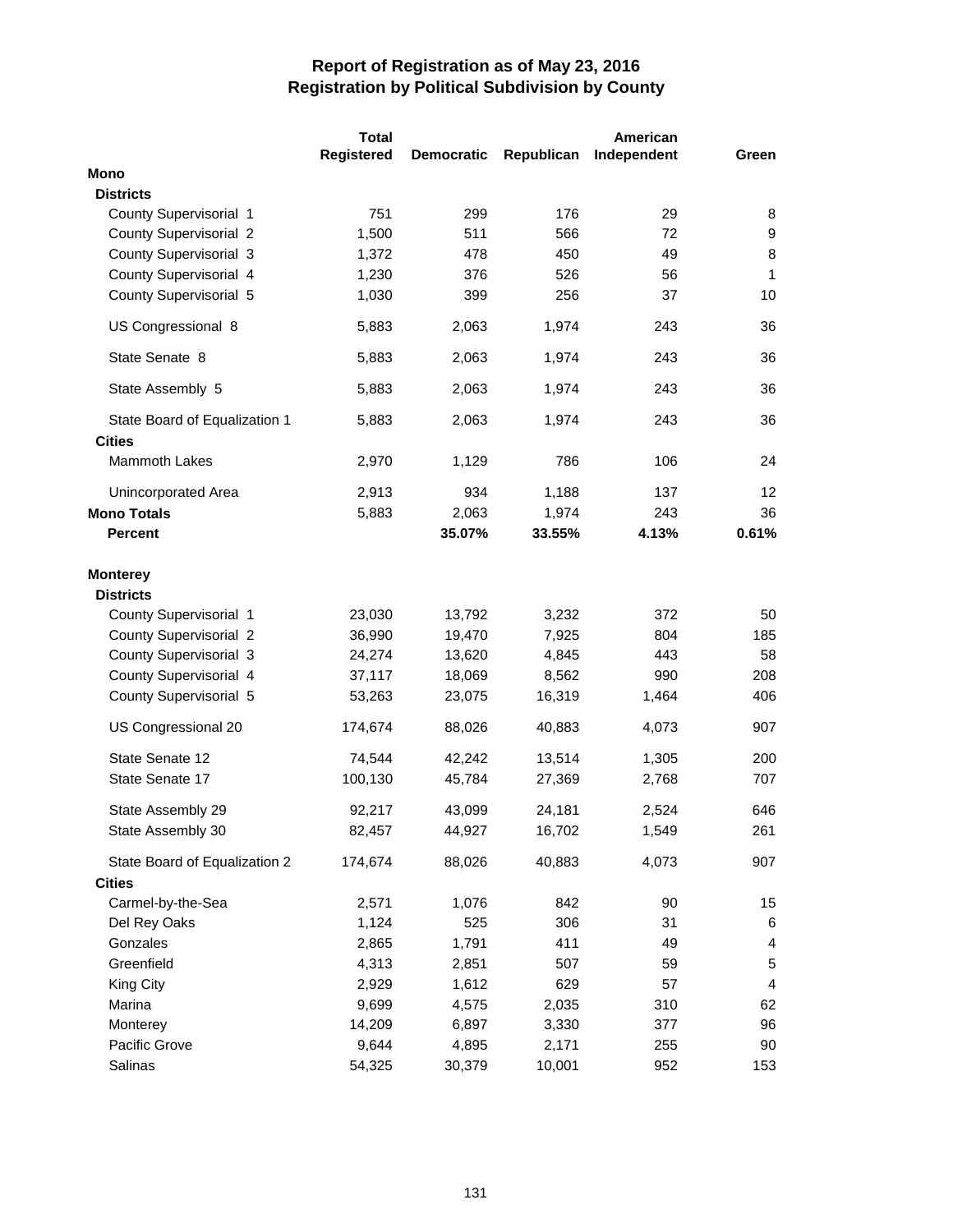|                                                |             | Peace and      |                | <b>No Party</b>   |  |
|------------------------------------------------|-------------|----------------|----------------|-------------------|--|
|                                                | Libertarian | Freedom        | <b>Other</b>   | <b>Preference</b> |  |
| Mono                                           |             |                |                |                   |  |
| <b>Districts</b>                               |             |                |                |                   |  |
| County Supervisorial 1                         | 8           | 7              | 1              | 223               |  |
| <b>County Supervisorial 2</b>                  | 11          | 4              | 0              | 327               |  |
| County Supervisorial 3                         | 10          | 4              | 1              | 372               |  |
| County Supervisorial 4                         | 8           | 2              | 1              | 260               |  |
| County Supervisorial 5                         | 8           | $\overline{7}$ | $\overline{c}$ | 311               |  |
| US Congressional 8                             | 45          | 24             | 5              | 1,493             |  |
| State Senate 8                                 | 45          | 24             | 5              | 1,493             |  |
| State Assembly 5                               | 45          | 24             | 5              | 1,493             |  |
| State Board of Equalization 1<br><b>Cities</b> | 45          | 24             | 5              | 1,493             |  |
| Mammoth Lakes                                  | 26          | 19             | 5              | 875               |  |
| Unincorporated Area                            | 19          | 5              | 0              | 618               |  |
| <b>Mono Totals</b>                             | 45          | 24             | 5              | 1,493             |  |
| <b>Percent</b>                                 | 0.76%       | 0.41%          | 0.08%          | 25.38%            |  |
| <b>Monterey</b><br><b>Districts</b>            |             |                |                |                   |  |
| County Supervisorial 1                         | 65          | 101            | 25             | 5,393             |  |
| <b>County Supervisorial 2</b>                  | 189         | 116            | 50             | 8,251             |  |
| County Supervisorial 3                         | 91          | 109            | 28             | 5,080             |  |
| County Supervisorial 4                         | 254         | 115            | 48             | 8,871             |  |
| County Supervisorial 5                         | 367         | 97             | 67             | 11,468            |  |
| US Congressional 20                            | 966         | 538            | 218            | 39,063            |  |
| State Senate 12                                | 290         | 277            | 87             | 16,629            |  |
| State Senate 17                                | 676         | 261            | 131            | 22,434            |  |
| State Assembly 29                              | 621         | 234            | 114            | 20,798            |  |
| State Assembly 30                              | 345         | 304            | 104            | 18,265            |  |
| State Board of Equalization 2<br><b>Cities</b> | 966         | 538            | 218            | 39,063            |  |
| Carmel-by-the-Sea                              | 15          | 5              | 4              | 524               |  |
| Del Rey Oaks                                   | 6           | 1              | 1              |                   |  |
| Gonzales                                       | 8           | 11             | 11             | 248<br>580        |  |
| Greenfield                                     | 12          | 21             | $\overline{4}$ | 854               |  |
| King City                                      | 13          | 11             | 3              | 600               |  |
| Marina                                         |             | 35             | 13             |                   |  |
|                                                | 64          |                | 19             | 2,605             |  |
| Monterey<br>Pacific Grove                      | 103<br>73   | 34<br>17       | 12             | 3,353             |  |
| Salinas                                        | 215         | 191            | 63             | 2,131             |  |
|                                                |             |                |                | 12,371            |  |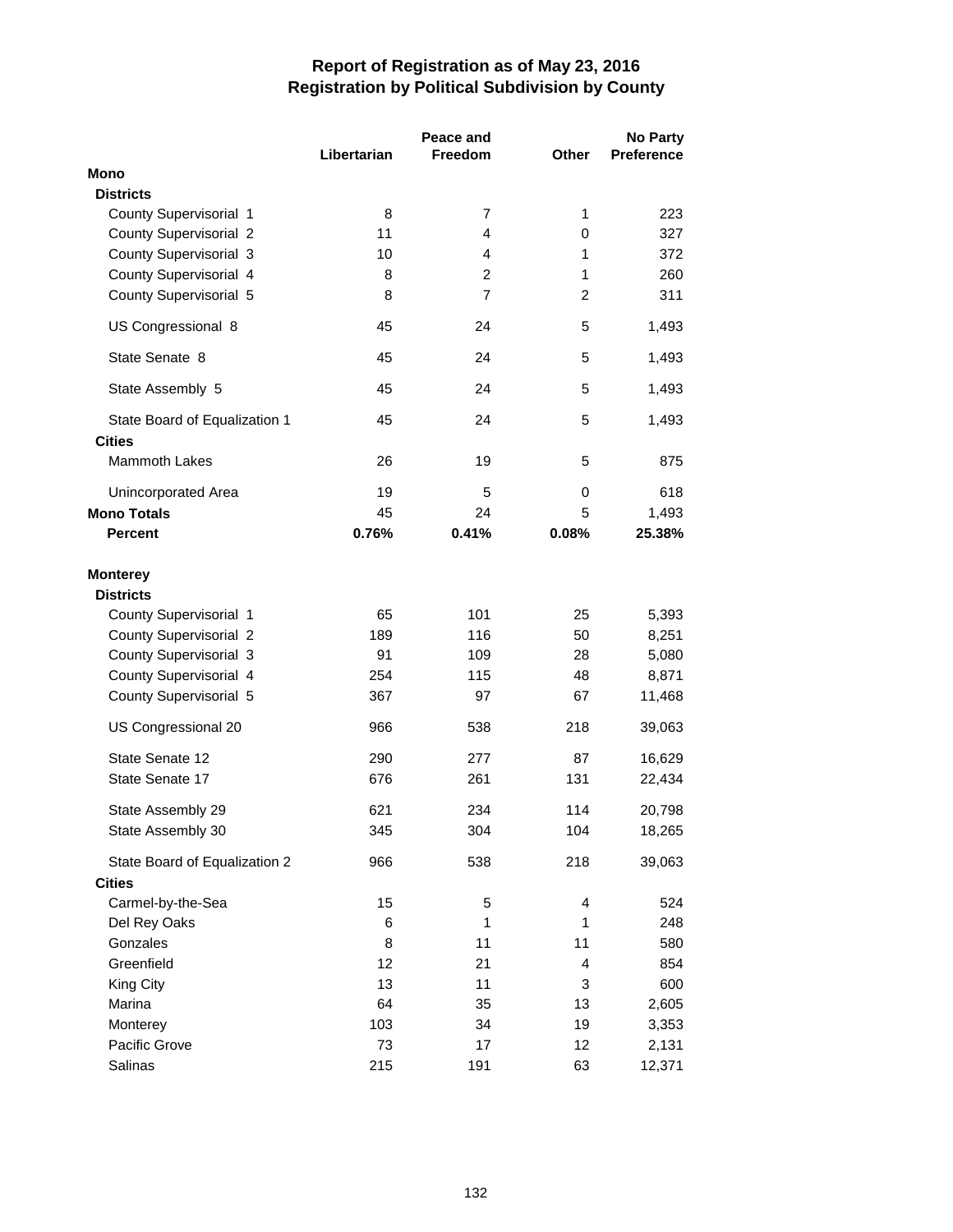|                               | <b>Total</b> |                   |            | American    |       |
|-------------------------------|--------------|-------------------|------------|-------------|-------|
|                               | Registered   | <b>Democratic</b> | Republican | Independent | Green |
| Sand City                     | 171          | 55                | 49         | 10          | 2     |
| Seaside                       | 12,275       | 6,503             | 2,245      | 310         | 69    |
| Soledad                       | 5,376        | 3,388             | 624        | 63          | 16    |
| Unincorporated Area           | 55,173       | 23,479            | 17,733     | 1,510       | 385   |
| <b>Monterey Totals</b>        | 174,674      | 88,026            | 40,883     | 4,073       | 907   |
| <b>Percent</b>                |              | 50.39%            | 23.41%     | 2.33%       | 0.52% |
| <b>Napa</b>                   |              |                   |            |             |       |
| <b>Districts</b>              |              |                   |            |             |       |
| County Supervisorial 1        | 13,134       | 6,483             | 3,073      | 397         | 143   |
| <b>County Supervisorial 2</b> | 15,726       | 7,410             | 4,300      | 429         | 113   |
| County Supervisorial 3        | 15,089       | 6,687             | 4,251      | 463         | 113   |
| County Supervisorial 4        | 13,982       | 6,337             | 3,764      | 444         | 126   |
| County Supervisorial 5        | 14,530       | 7,374             | 2,946      | 385         | 96    |
| US Congressional 5            | 72,461       | 34,291            | 18,334     | 2,118       | 591   |
| State Senate 3                | 72,461       | 34,291            | 18,334     | 2,118       | 591   |
| State Assembly 4              | 72,461       | 34,291            | 18,334     | 2,118       | 591   |
| State Board of Equalization 2 | 72,461       | 34,291            | 18,334     | 2,118       | 591   |
| <b>Cities</b>                 |              |                   |            |             |       |
| American Canyon               | 9,646        | 5,004             | 1,613      | 262         | 43    |
| Calistoga                     | 2,275        | 1,223             | 456        | 72          | 19    |
| Napa                          | 40,102       | 19,532            | 9,895      | 1,170       | 376   |
| St. Helena                    | 3,238        | 1,538             | 832        | 76          | 12    |
| Yountville                    | 1,947        | 898               | 519        | 68          | 18    |
| Unincorporated Area           | 15,253       | 6,096             | 5,019      | 470         | 123   |
| <b>Napa Totals</b>            | 72,461       | 34,291            | 18,334     | 2,118       | 591   |
| <b>Percent</b>                |              | 47.32%            | 25.30%     | 2.92%       | 0.82% |
| Nevada                        |              |                   |            |             |       |
| <b>Districts</b>              |              |                   |            |             |       |
| County Supervisorial 1        | 14,993       | 6,297             | 4,778      | 435         | 219   |
| <b>County Supervisorial 2</b> | 13,770       | 3,951             | 6,483      | 527         | 151   |
| County Supervisorial 3        | 12,372       | 4,801             | 4,106      | 430         | 128   |
| County Supervisorial 4        | 13,955       | 4,761             | 5,270      | 496         | 225   |
| County Supervisorial 5        | 11,059       | 4,664             | 2,649      | 424         | 147   |
| US Congressional 1            | 56,891       | 20,514            | 21,158     | 1,957       | 744   |
| US Congressional 4            | 9,258        | 3,960             | 2,128      | 355         | 126   |
| State Senate 1                | 66,149       | 24,474            | 23,286     | 2,312       | 870   |
| State Assembly 1              | 66,149       | 24,474            | 23,286     | 2,312       | 870   |
| State Board of Equalization 1 | 66,149       | 24,474            | 23,286     | 2,312       | 870   |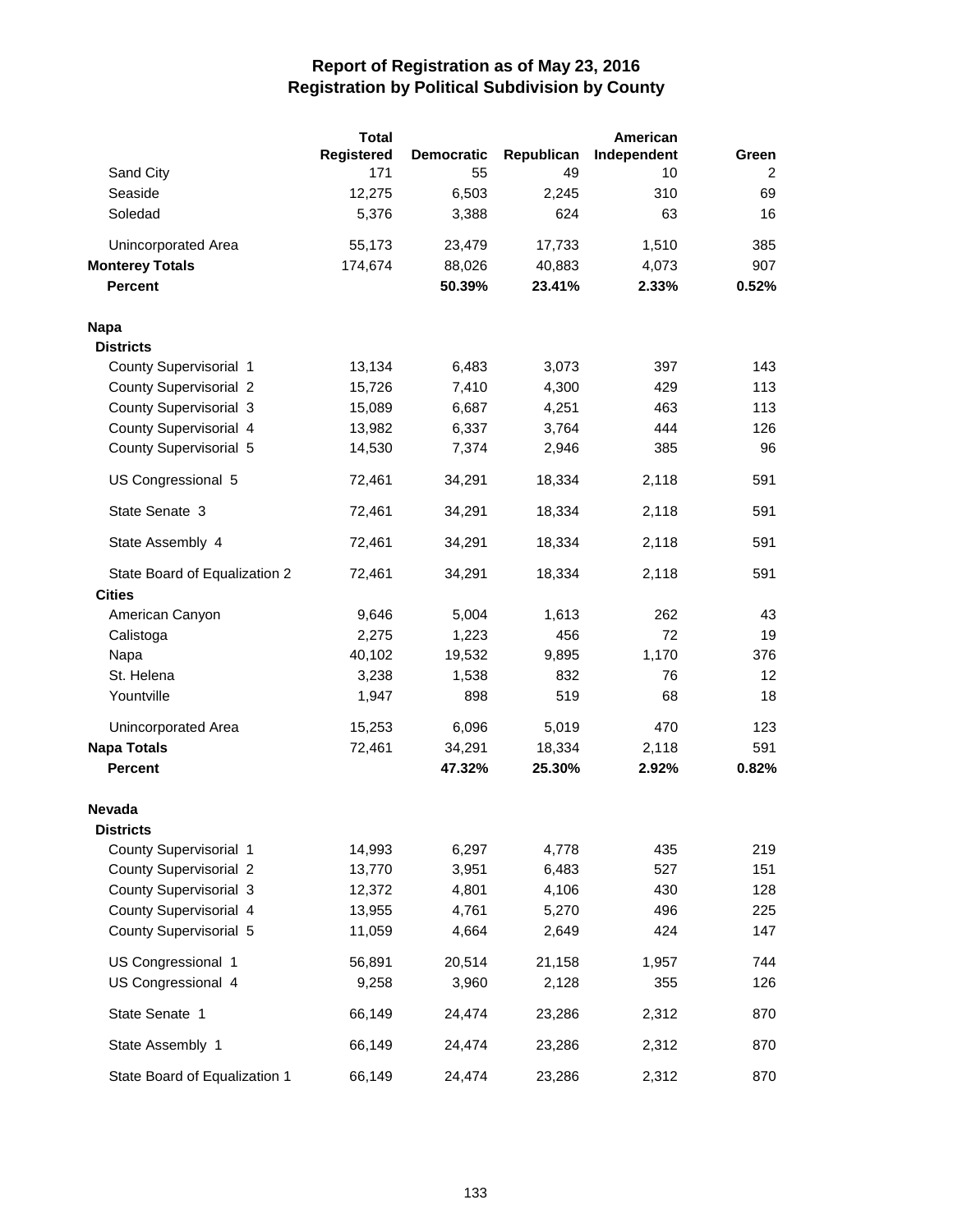|                               |             | Peace and      |                | <b>No Party</b> |
|-------------------------------|-------------|----------------|----------------|-----------------|
|                               | Libertarian | Freedom        | Other          | Preference      |
| Sand City                     | 2           | 1              | 0              | 52              |
| Seaside                       | 83          | 43             | 17             | 3,005           |
| Soledad                       | 21          | 28             | 4              | 1,232           |
| Unincorporated Area           | 351         | 140            | 67             | 11,508          |
| <b>Monterey Totals</b>        | 966         | 538            | 218            | 39,063          |
| <b>Percent</b>                | 0.55%       | 0.31%          | 0.12%          | 22.36%          |
| <b>Napa</b>                   |             |                |                |                 |
| <b>Districts</b>              |             |                |                |                 |
| County Supervisorial 1        | 111         | 37             | 76             | 2,814           |
| County Supervisorial 2        | 98          | 42             | 75             | 3,259           |
| County Supervisorial 3        | 112         | 23             | 119            | 3,321           |
| County Supervisorial 4        | 114         | 45             | 88             | 3,064           |
| County Supervisorial 5        | 70          | 39             | 67             | 3,553           |
| US Congressional 5            | 505         | 186            | 425            | 16,011          |
| State Senate 3                | 505         | 186            | 425            | 16,011          |
| State Assembly 4              | 505         | 186            | 425            | 16,011          |
| State Board of Equalization 2 | 505         | 186            | 425            | 16,011          |
| <b>Cities</b>                 |             |                |                |                 |
| American Canyon               | 33          | 30             | 43             | 2,618           |
| Calistoga                     | 14          | $\overline{2}$ | 8              | 481             |
| Napa                          | 294         | 117            | 225            | 8,493           |
| St. Helena                    | 13          | 4              | 21             | 742             |
| Yountville                    | 10          | 3              | 23             | 408             |
| Unincorporated Area           | 141         | 30             | 105            | 3,269           |
| <b>Napa Totals</b>            | 505         | 186            | 425            | 16,011          |
| <b>Percent</b>                | 0.70%       | 0.26%          | 0.59%          | 22.10%          |
| <b>Nevada</b>                 |             |                |                |                 |
| <b>Districts</b>              |             |                |                |                 |
| County Supervisorial 1        | 142         | 38             | 19             | 3,065           |
| County Supervisorial 2        | 145         | 22             | 20             | 2,471           |
| County Supervisorial 3        | 135         | 44             | 21             | 2,707           |
| County Supervisorial 4        | 168         | 56             | 25             | 2,954           |
| County Supervisorial 5        | 124         | 27             | 8              | 3,016           |
| US Congressional 1            | 620         | 171            | 86             | 11,641          |
| US Congressional 4            | 94          | 16             | $\overline{7}$ | 2,572           |
| State Senate 1                | 714         | 187            | 93             | 14,213          |
| State Assembly 1              | 714         | 187            | 93             | 14,213          |
| State Board of Equalization 1 | 714         | 187            | 93             | 14,213          |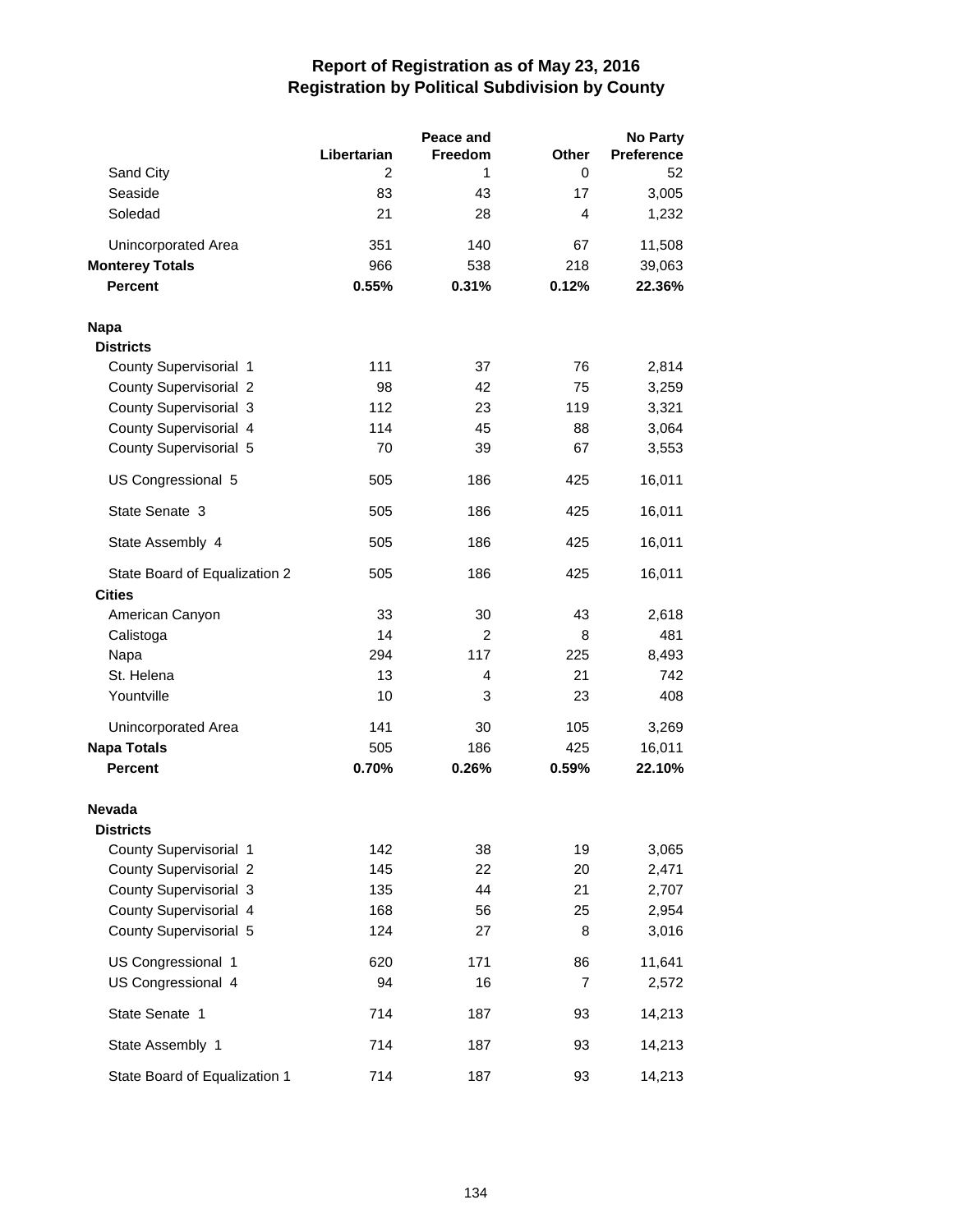|                               | <b>Total</b> |                   |            | American    |       |
|-------------------------------|--------------|-------------------|------------|-------------|-------|
|                               | Registered   | <b>Democratic</b> | Republican | Independent | Green |
| <b>Cities</b>                 |              |                   |            |             |       |
| <b>Grass Valley</b>           | 7,269        | 2,940             | 2,207      | 264         | 74    |
| Nevada City                   | 2,346        | 1,264             | 434        | 54          | 44    |
| <b>Truckee</b>                | 9,130        | 3,917             | 2,078      | 351         | 124   |
| Unincorporated Area           | 47,404       | 16,353            | 18,567     | 1,643       | 628   |
| <b>Nevada Totals</b>          | 66,149       | 24,474            | 23,286     | 2,312       | 870   |
| <b>Percent</b>                |              | 37.00%            | 35.20%     | 3.50%       | 1.32% |
| Orange                        |              |                   |            |             |       |
| <b>Districts</b>              |              |                   |            |             |       |
| <b>County Supervisorial 1</b> | 208,297      | 92,509            | 60,956     | 4,009       | 501   |
| <b>County Supervisorial 2</b> | 319,826      | 96,880            | 139,373    | 8,416       | 1,005 |
| County Supervisorial 3        | 293,154      | 90,293            | 121,521    | 6,887       | 812   |
| County Supervisorial 4        | 238,238      | 93,397            | 83,193     | 5,409       | 641   |
| County Supervisorial 5        | 335,865      | 94,412            | 152,746    | 9,455       | 937   |
| US Congressional 38           | 7,393        | 2,736             | 2,714      | 142         | 7     |
| US Congressional 39           | 204,757      | 66,676            | 87,144     | 4,755       | 551   |
| US Congressional 45           | 373,658      | 111,957           | 157,882    | 9,211       | 947   |
| US Congressional 46           | 221,052      | 107,619           | 57,818     | 4,460       | 554   |
| US Congressional 47           | 123,796      | 43,518            | 46,401     | 2,799       | 340   |
| US Congressional 48           | 373,472      | 111,463           | 161,723    | 10,064      | 1,207 |
| US Congressional 49           | 91,252       | 23,522            | 44,107     | 2,745       | 290   |
| State Senate 29               | 294,431      | 104,380           | 114,964    | 6,704       | 750   |
| State Senate 32               | 23,261       | 9,921             | 7,152      | 501         | 67    |
| State Senate 34               | 331,520      | 134,670           | 111,119    | 7,179       | 848   |
| State Senate 36               | 260,321      | 70,009            | 122,020    | 7,389       | 722   |
| State Senate 37               | 485,847      | 148,511           | 202,534    | 12,403      | 1,509 |
| State Assembly 55             | 112,113      | 32,531            | 52,830     | 2,697       | 264   |
| State Assembly 65             | 186,981      | 72,743            | 64,714     | 4,110       | 508   |
| State Assembly 68             | 230,846      | 70,395            | 97,680     | 5,714       | 624   |
| State Assembly 69             | 133,029      | 72,034            | 28,539     | 2,339       | 316   |
| State Assembly 72             | 219,830      | 72,447            | 88,450     | 5,308       | 585   |
| State Assembly 73             | 260,321      | 70,009            | 122,020    | 7,389       | 722   |
| State Assembly 74             | 252,260      | 77,332            | 103,556    | 6,619       | 877   |
| State Board of Equalization 4 | 1,395,380    | 467,491           | 557,789    | 34,176      | 3,896 |
| <b>Cities</b>                 |              |                   |            |             |       |
| Aliso Viejo                   | 24,332       | 7,600             | 9,386      | 727         | 83    |
| Anaheim                       | 123,008      | 50,122            | 41,209     | 2,802       | 289   |
| <b>Brea</b>                   | 21,783       | 6,392             | 10,105     | 540         | 46    |
| <b>Buena Park</b>             | 31,528       | 12,822            | 10,133     | 678         | 86    |
| Costa Mesa                    | 49,656       | 16,126            | 18,257     | 1,571       | 241   |
| Cypress                       | 23,720       | 8,053             | 9,362      | 532         | 60    |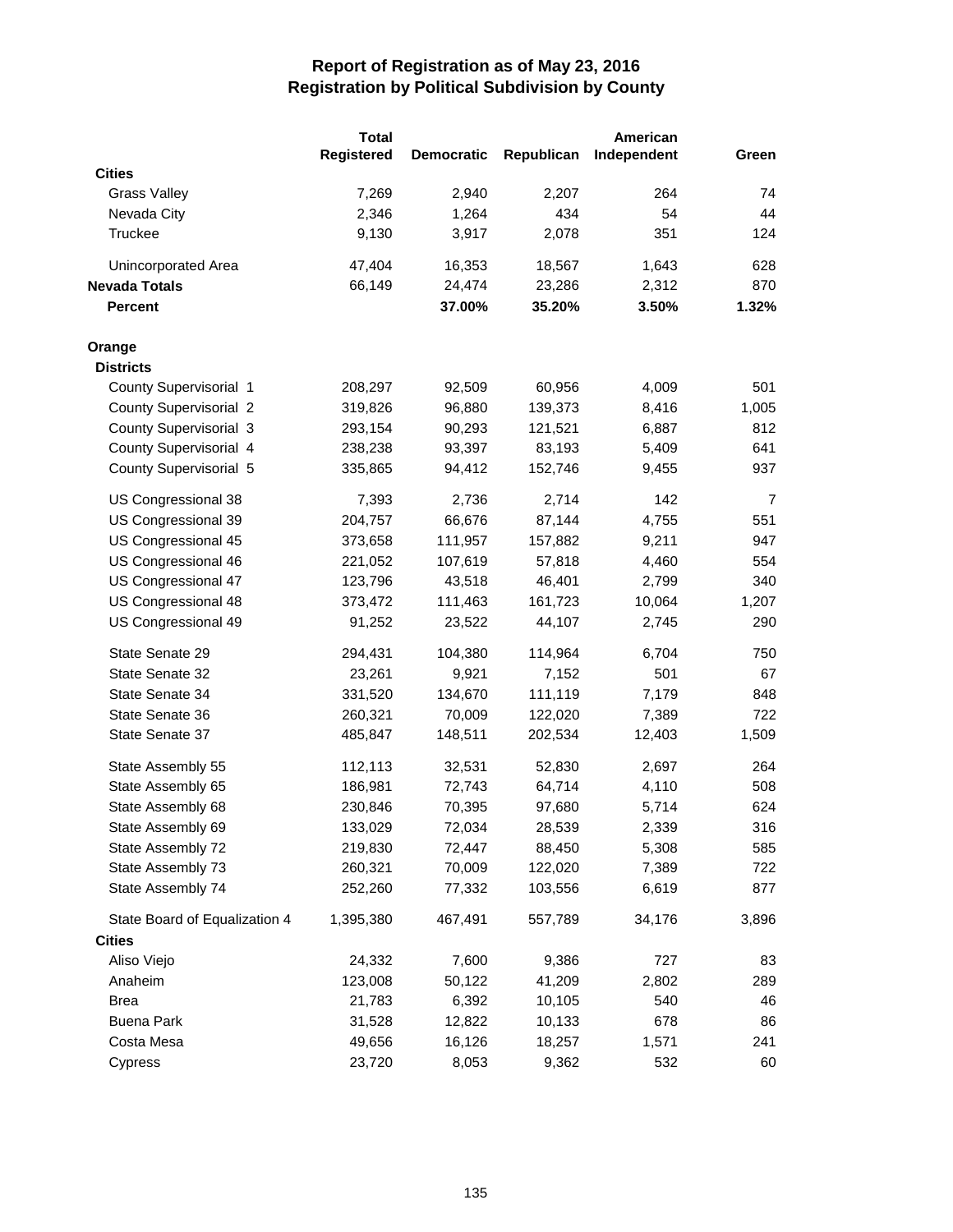|                               |             | Peace and |              | <b>No Party</b> |  |
|-------------------------------|-------------|-----------|--------------|-----------------|--|
|                               | Libertarian | Freedom   | Other        | Preference      |  |
| <b>Cities</b>                 |             |           |              |                 |  |
| <b>Grass Valley</b>           | 73          | 34        | 13           | 1,664           |  |
| Nevada City                   | 24          | 6         | $\mathbf{1}$ | 519             |  |
| Truckee                       | 93          | 16        | 7            | 2,544           |  |
| Unincorporated Area           | 524         | 131       | 72           | 9,486           |  |
| <b>Nevada Totals</b>          | 714         | 187       | 93           | 14,213          |  |
| <b>Percent</b>                | 1.08%       | 0.28%     | 0.14%        | 21.49%          |  |
| Orange                        |             |           |              |                 |  |
| <b>Districts</b>              |             |           |              |                 |  |
| County Supervisorial 1        | 1,266       | 801       | 641          | 47,614          |  |
| <b>County Supervisorial 2</b> | 2,855       | 626       | 1,031        | 69,640          |  |
| <b>County Supervisorial 3</b> | 2,244       | 540       | 847          | 70,010          |  |
| County Supervisorial 4        | 1,616       | 647       | 652          | 52,683          |  |
| County Supervisorial 5        | 2,655       | 537       | 950          | 74,173          |  |
| US Congressional 38           | 42          | 15        | 19           | 1,718           |  |
| US Congressional 39           | 1,435       | 419       | 579          | 43,198          |  |
| US Congressional 45           | 2,797       | 614       | 1,013        | 89,237          |  |
| US Congressional 46           | 1,464       | 808       | 651          | 47,678          |  |
| US Congressional 47           | 809         | 392       | 402          | 29,135          |  |
| US Congressional 48           | 3,319       | 756       | 1,170        | 83,770          |  |
| US Congressional 49           | 770         | 147       | 287          | 19,384          |  |
| State Senate 29               | 1,958       | 713       | 843          | 64,119          |  |
| <b>State Senate 32</b>        | 146         | 86        | 65           | 5,323           |  |
| State Senate 34               | 2,210       | 1,047     | 1,017        | 73,430          |  |
| State Senate 36               | 2,075       | 411       | 733          | 56,962          |  |
| State Senate 37               | 4,247       | 894       | 1,463        | 114,286         |  |
| State Assembly 55             | 769         | 189       | 311          | 22,522          |  |
| State Assembly 65             | 1,211       | 536       | 553          | 42,606          |  |
| State Assembly 68             | 1,869       | 450       | 663          | 53,451          |  |
| State Assembly 69             | 840         | 515       | 364          | 28,082          |  |
| State Assembly 72             | 1,517       | 615       | 704          | 50,204          |  |
| State Assembly 73             | 2,075       | 411       | 733          | 56,962          |  |
| State Assembly 74             | 2,355       | 435       | 793          | 60,293          |  |
| State Board of Equalization 4 | 10,636      | 3,151     | 4,121        | 314,120         |  |
| <b>Cities</b>                 |             |           |              |                 |  |
| Aliso Viejo                   | 211         | 37        | 61           | 6,227           |  |
| Anaheim                       | 781         | 379       | 338          | 27,088          |  |
| <b>Brea</b>                   | 144         | 30        | 54           | 4,472           |  |
| <b>Buena Park</b>             | 191         | 108       | 84           | 7,426           |  |
| Costa Mesa                    | 694         | 124       | 180          | 12,463          |  |
| Cypress                       | 147         | 46        | 81           | 5,439           |  |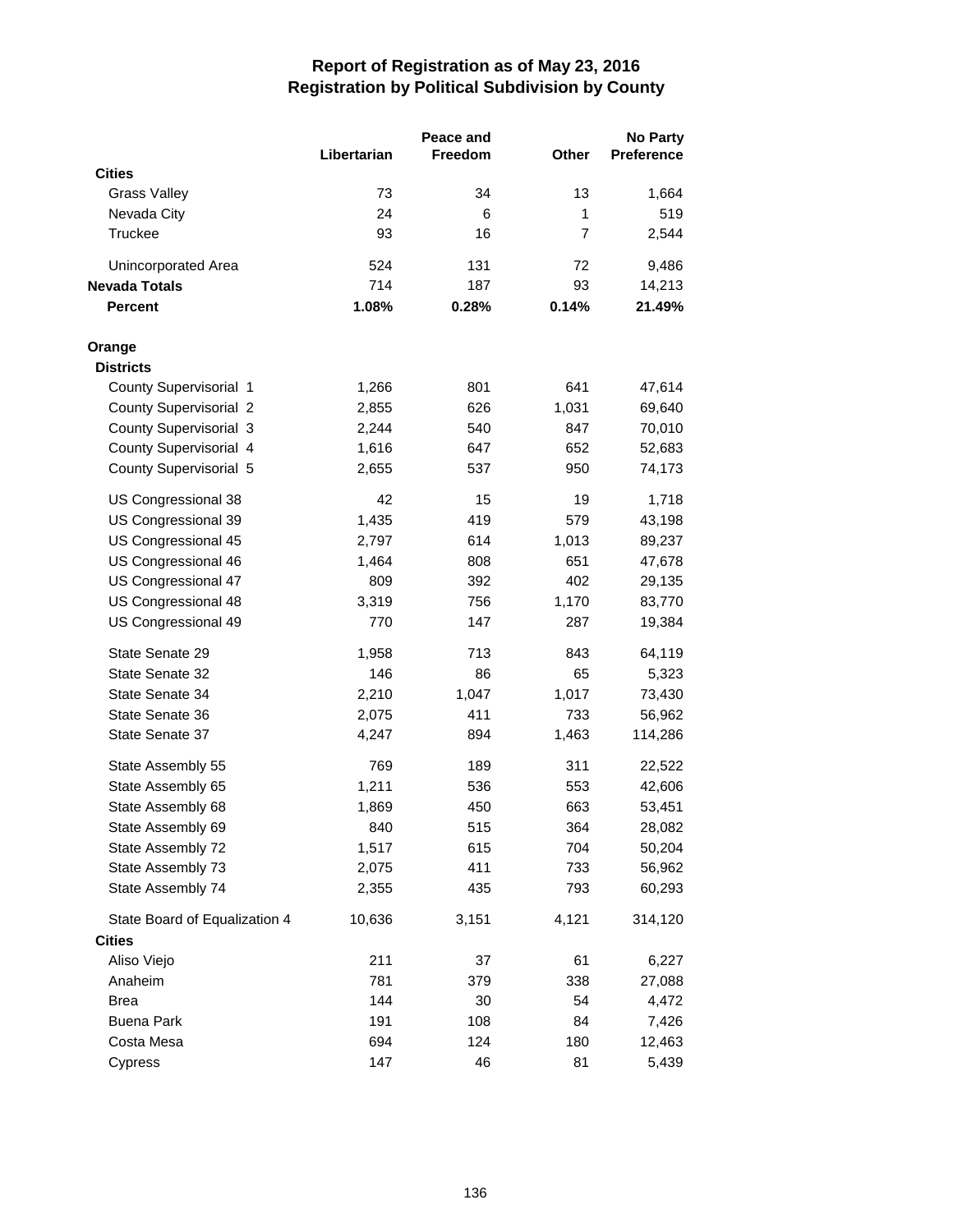|                               | <b>Total</b>      |                   |            | American    |                |
|-------------------------------|-------------------|-------------------|------------|-------------|----------------|
|                               | <b>Registered</b> | <b>Democratic</b> | Republican | Independent | Green          |
| Dana Point                    | 20,212            | 5,507             | 9,451      | 618         | 71             |
| <b>Fountain Valley</b>        | 30,558            | 9,013             | 13,578     | 733         | 71             |
| Fullerton                     | 61,447            | 22,031            | 23,404     | 1,365       | 204            |
| Garden Grove                  | 65,395            | 24,789            | 22,505     | 1,340       | 152            |
| Huntington Beach              | 108,290           | 31,584            | 48,649     | 2,990       | 358            |
| Irvine                        | 103,673           | 35,661            | 32,899     | 2,307       | 293            |
| La Habra                      | 23,187            | 9,016             | 8,337      | 598         | 76             |
| La Palma                      | 7,393             | 2,736             | 2,714      | 142         | $\overline{7}$ |
| Laguna Beach                  | 15,777            | 6,029             | 5,463      | 420         | 89             |
| Laguna Hills                  | 16,738            | 4,766             | 7,423      | 457         | 49             |
| Laguna Niguel                 | 37,048            | 10,396            | 16,954     | 1,069       | 111            |
| Laguna Woods                  | 13,148            | 4,846             | 5,289      | 331         | 15             |
| Lake Forest                   | 40,265            | 11,760            | 17,616     | 1,176       | 107            |
| Los Alamitos                  | 5,704             | 1,964             | 2,321      | 170         | 21             |
| Mission Viejo                 | 54,995            | 15,295            | 25,676     | 1,483       | 117            |
| Newport Beach                 | 52,056            | 11,164            | 28,607     | 1,252       | 129            |
| Orange                        | 61,254            | 19,525            | 26,219     | 1,626       | 179            |
| Placentia                     | 24,528            | 7,569             | 10,822     | 576         | 57             |
| Rancho Santa Margarita        | 25,753            | 6,639             | 12,231     | 680         | 49             |
| San Clemente                  | 36,331            | 8,962             | 17,985     | 1,134       | 119            |
| San Juan Capistrano           | 17,818            | 4,961             | 8,481      | 509         | 74             |
| Santa Ana                     | 91,345            | 51,374            | 18,459     | 1,456       | 227            |
| Seal Beach                    | 16,439            | 5,642             | 7,223      | 443         | 50             |
| Stanton                       | 12,426            | 5,261             | 3,764      | 271         | 32             |
| Tustin                        | 30,666            | 10,713            | 10,757     | 704         | 97             |
| Villa Park                    | 4,042             | 765               | 2,511      | 75          | 10             |
| Westminster                   | 38,363            | 12,208            | 14,626     | 920         | 81             |
| Yorba Linda                   | 39,863            | 8,809             | 22,067     | 928         | 81             |
| Unincorporated Area           | 66,639            | 17,391            | 33,306     | 1,553       | 165            |
| <b>Orange Totals</b>          | 1,395,380         | 467,491           | 557,789    | 34,176      | 3,896          |
| <b>Percent</b>                |                   | 33.50%            | 39.97%     | 2.45%       | 0.28%          |
| <b>Placer</b>                 |                   |                   |            |             |                |
| <b>Districts</b>              |                   |                   |            |             |                |
| County Supervisorial 1        | 44,231            | 13,345            | 19,322     | 1,046       | 111            |
| <b>County Supervisorial 2</b> | 41,291            | 11,291            | 19,965     | 1,024       | 112            |
| <b>County Supervisorial 3</b> | 41,498            | 11,102            | 19,742     | 1,039       | 153            |
| County Supervisorial 4        | 42,895            | 11,690            | 20,543     | 946         | 122            |
| County Supervisorial 5        | 40,998            | 12,891            | 16,805     | 1,102       | 270            |
| US Congressional 1            | 27,485            | 7,662             | 12,965     | 751         | 141            |
| US Congressional 4            | 183,428           | 52,657            | 83,412     | 4,406       | 627            |
| State Senate 1                | 135,433           | 37,976            | 62,722     | 3,358       | 573            |
| State Senate 4                | 75,480            | 22,343            | 33,655     | 1,799       | 195            |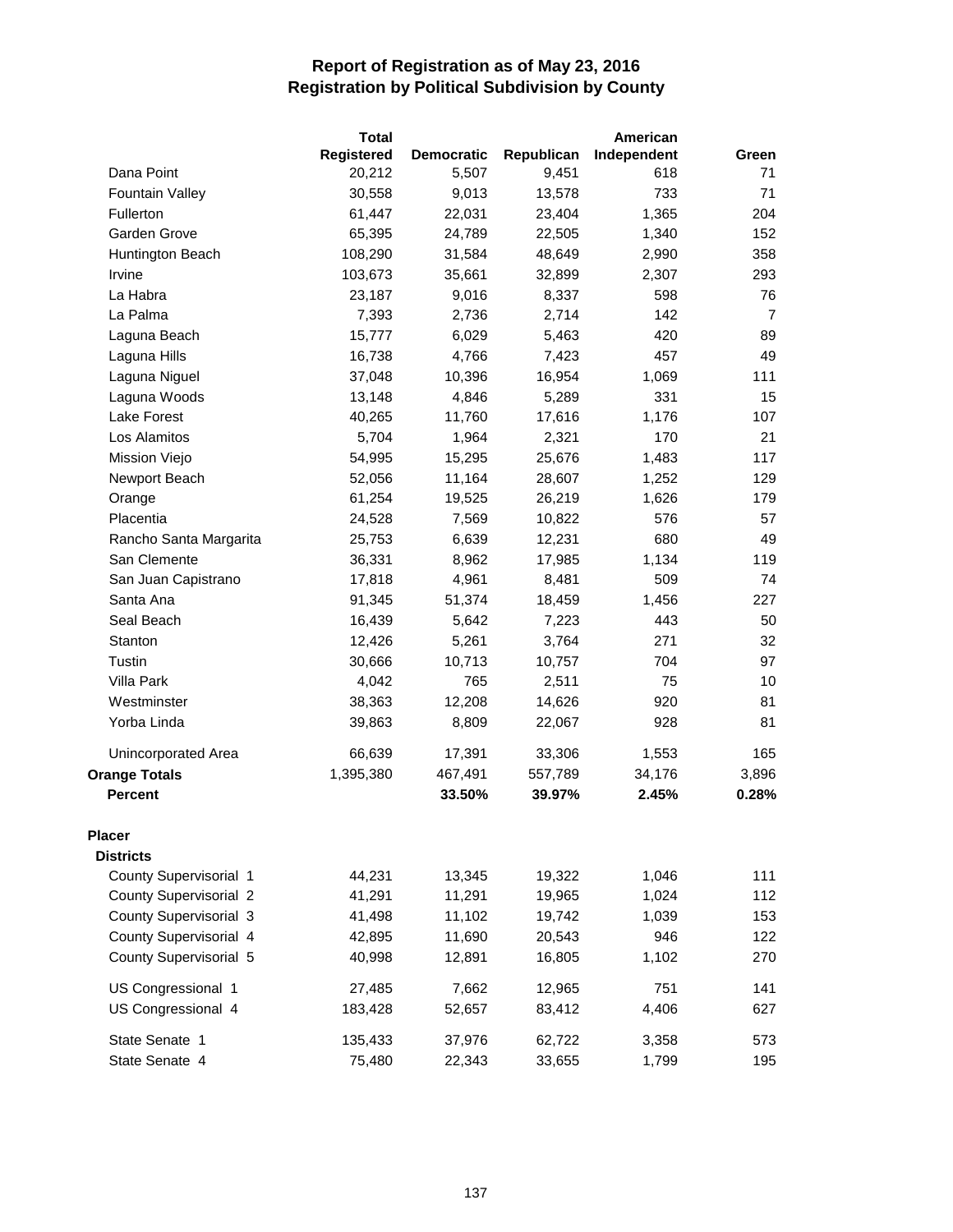|                               |             | Peace and |              | <b>No Party</b> |
|-------------------------------|-------------|-----------|--------------|-----------------|
|                               | Libertarian | Freedom   | <b>Other</b> | Preference      |
| Dana Point                    | 161         | 34        | 75           | 4,295           |
| <b>Fountain Valley</b>        | 202         | 65        | 110          | 6,786           |
| Fullerton                     | 469         | 132       | 178          | 13,664          |
| Garden Grove                  | 403         | 256       | 231          | 15,719          |
| Huntington Beach              | 1,014       | 197       | 378          | 23,120          |
| Irvine                        | 697         | 178       | 257          | 31,381          |
| La Habra                      | 167         | 59        | 65           | 4,869           |
| La Palma                      | 42          | 15        | 19           | 1,718           |
| Laguna Beach                  | 166         | 32        | 61           | 3,517           |
| Laguna Hills                  | 134         | 32        | 56           | 3,821           |
| Laguna Niguel                 | 277         | 64        | 86           | 8,091           |
| Laguna Woods                  | 35          | 11        | 27           | 2,594           |
| Lake Forest                   | 341         | 72        | 114          | 9,079           |
| Los Alamitos                  | 43          | 16        | 21           | 1,148           |
| Mission Viejo                 | 401         | 101       | 163          | 11,759          |
| Newport Beach                 | 445         | 51        | 127          | 10,281          |
| Orange                        | 561         | 136       | 197          | 12,811          |
| Placentia                     | 184         | 48        | 69           | 5,203           |
| Rancho Santa Margarita        | 201         | 31        | 62           | 5,860           |
| San Clemente                  | 336         | 57        | 119          | 7,619           |
| San Juan Capistrano           | 144         | 38        | 55           | 3,556           |
| Santa Ana                     | 540         | 363       | 253          | 18,673          |
| Seal Beach                    | 101         | 22        | 37           | 2,921           |
| Stanton                       | 86          | 52        | 42           | 2,918           |
| Tustin                        | 268         | 89        | 89           | 7,949           |
| <b>Villa Park</b>             | 23          | 1         | 4            | 653             |
| Westminster                   | 248         | 142       | 115          | 10,023          |
| Yorba Linda                   | 256         | 49        | 113          | 7,560           |
| Unincorporated Area           | 523         | 84        | 200          | 13,417          |
| <b>Orange Totals</b>          | 10,636      | 3,151     | 4,121        | 314,120         |
| <b>Percent</b>                | 0.76%       | 0.23%     | 0.30%        | 22.51%          |
| <b>Placer</b>                 |             |           |              |                 |
| <b>Districts</b>              |             |           |              |                 |
| County Supervisorial 1        | 567         | 104       | 145          | 9,591           |
| <b>County Supervisorial 2</b> | 524         | 55        | 148          | 8,172           |
| County Supervisorial 3        | 711         | 72        | 144          | 8,535           |
| County Supervisorial 4        | 548         | 77        | 143          | 8,826           |
| County Supervisorial 5        | 507         | 122       | 191          | 9,110           |
| US Congressional 1            | 325         | 65        | 125          | 5,451           |
| US Congressional 4            | 2,532       | 365       | 646          | 38,783          |
| State Senate 1                | 1,896       | 261       | 527          | 28,120          |
| State Senate 4                | 961         | 169       | 244          | 16,114          |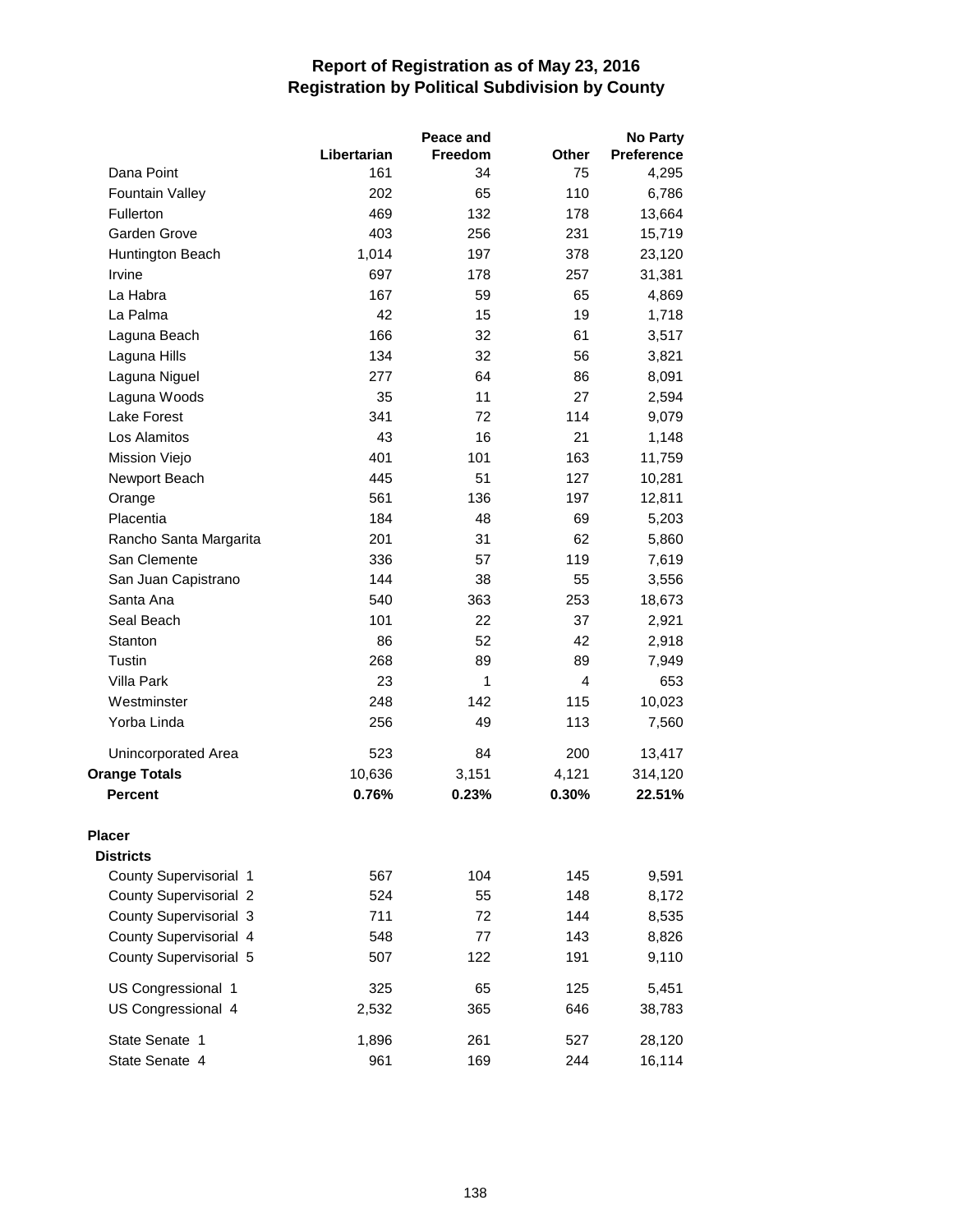|                               | <b>Total</b> |                   |            | American    |                |
|-------------------------------|--------------|-------------------|------------|-------------|----------------|
|                               | Registered   | <b>Democratic</b> | Republican | Independent | Green          |
| State Assembly 1              | 33,893       | 10,497            | 14,021     | 929         | 226            |
| State Assembly 5              | 13,400       | 4,150             | 5,682      | 378         | 73             |
| State Assembly 6              | 163,620      | 45,672            | 76,674     | 3,850       | 469            |
| State Board of Equalization 1 | 210,913      | 60,319            | 96,377     | 5,157       | 768            |
| <b>Cities</b>                 |              |                   |            |             |                |
| Auburn                        | 8,608        | 2,864             | 3,395      | 239         | 55             |
| Colfax                        | 932          | 272               | 355        | 42          | $\overline{7}$ |
| Lincoln                       | 26,285       | 7,530             | 12,543     | 668         | 53             |
| Loomis                        | 4,267        | 987               | 2,155      | 108         | 18             |
| Rocklin                       | 33,180       | 9,093             | 15,277     | 783         | 115            |
| Roseville                     | 69,507       | 20,850            | 30,531     | 1,660       | 181            |
| Unincorporated Area           | 68,134       | 18,723            | 32,121     | 1,657       | 339            |
| <b>Placer Totals</b>          | 210,913      | 60,319            | 96,377     | 5,157       | 768            |
| <b>Percent</b>                |              | 28.60%            | 45.70%     | 2.45%       | 0.36%          |
| <b>Plumas</b>                 |              |                   |            |             |                |
| <b>Districts</b>              |              |                   |            |             |                |
| County Supervisorial 1        | 2,049        | 598               | 922        | 121         | 7              |
| County Supervisorial 2        | 2,446        | 865               | 911        | 104         | 17             |
| County Supervisorial 3        | 2,439        | 603               | 1,308      | 128         | $\overline{7}$ |
| County Supervisorial 4        | 2,273        | 779               | 870        | 113         | 11             |
| County Supervisorial 5        | 2,632        | 818               | 1,208      | 119         | 11             |
| US Congressional 1            | 11,839       | 3,663             | 5,219      | 585         | 53             |
| State Senate 1                | 11,839       | 3,663             | 5,219      | 585         | 53             |
| State Assembly 1              | 11,839       | 3,663             | 5,219      | 585         | 53             |
| State Board of Equalization 1 | 11,839       | 3,663             | 5,219      | 585         | 53             |
| <b>Cities</b>                 |              |                   |            |             |                |
| Portola                       | 1,006        | 356               | 338        | 73          | $\overline{7}$ |
| Unincorporated Area           | 10,833       | 3,307             | 4,881      | 512         | 46             |
| <b>Plumas Totals</b>          | 11,839       | 3,663             | 5,219      | 585         | 53             |
| <b>Percent</b>                |              | 30.94%            | 44.08%     | 4.94%       | 0.45%          |
| <b>Riverside</b>              |              |                   |            |             |                |
| <b>Districts</b>              |              |                   |            |             |                |
| County Supervisorial 1        | 180,246      | 63,326            | 70,776     | 5,446       | 455            |
| <b>County Supervisorial 2</b> | 167,972      | 61,013            | 64,479     | 4,514       | 398            |
| County Supervisorial 3        | 194,970      | 56,797            | 85,243     | 7,517       | 424            |
| County Supervisorial 4        | 176,335      | 76,141            | 62,169     | 4,473       | 364            |
| County Supervisorial 5        | 190,399      | 79,601            | 63,428     | 5,516       | 389            |
| US Congressional 36           | 288,673      | 114,758           | 106,821    | 8,944       | 645            |
| US Congressional 41           | 272,951      | 118,921           | 84,965     | 6,911       | 687            |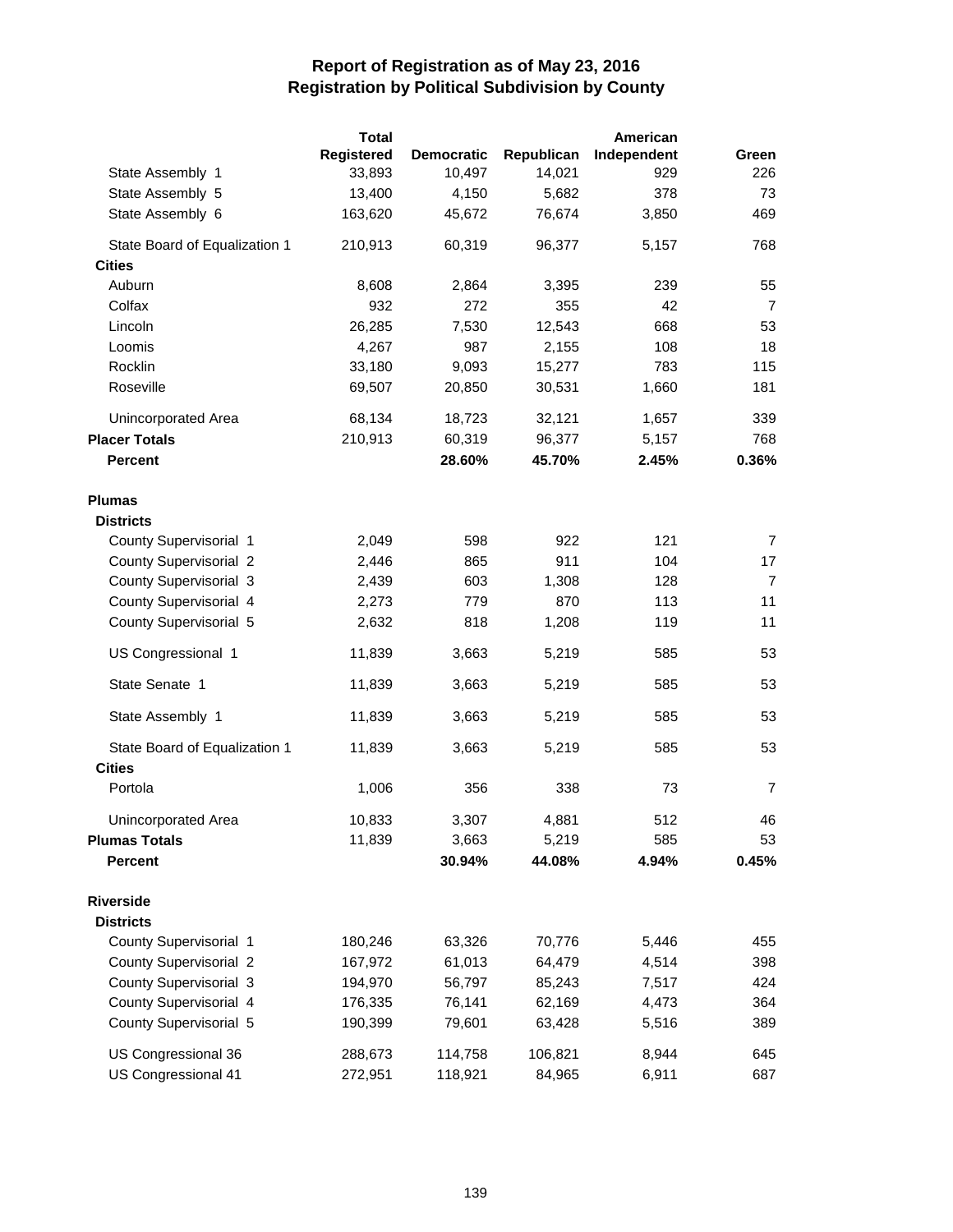|                               |             | Peace and      | <b>No Party</b> |            |  |
|-------------------------------|-------------|----------------|-----------------|------------|--|
|                               | Libertarian | <b>Freedom</b> | Other           | Preference |  |
| State Assembly 1              | 409         | 98             | 152             | 7,561      |  |
| State Assembly 5              | 179         | 31             | 57              | 2,850      |  |
| State Assembly 6              | 2,269       | 301            | 562             | 33,823     |  |
| State Board of Equalization 1 | 2,857       | 430            | 771             | 44,234     |  |
| <b>Cities</b>                 |             |                |                 |            |  |
| Auburn                        | 117         | 25             | 40              | 1,873      |  |
| Colfax                        | 21          | 4              | 1               | 230        |  |
| Lincoln                       | 274         | 38             | 94              | 5,085      |  |
| Loomis                        | 68          | 6              | 13              | 912        |  |
| Rocklin                       | 592         | 56             | 118             | 7,146      |  |
| Roseville                     | 899         | 155            | 227             | 15,004     |  |
| Unincorporated Area           | 886         | 146            | 278             | 13,984     |  |
| <b>Placer Totals</b>          | 2,857       | 430            | 771             | 44,234     |  |
| <b>Percent</b>                | 1.35%       | 0.20%          | 0.37%           | 20.97%     |  |
| <b>Plumas</b>                 |             |                |                 |            |  |
| <b>Districts</b>              |             |                |                 |            |  |
| County Supervisorial 1        | 18          | 8              | 0               | 375        |  |
| <b>County Supervisorial 2</b> | 28          | 6              | 0               | 515        |  |
| County Supervisorial 3        | 24          | 5              | 0               | 364        |  |
| County Supervisorial 4        | 20          | 12             | 0               | 468        |  |
| County Supervisorial 5        | 29          | 4              | 1               | 442        |  |
| US Congressional 1            | 119         | 35             | 1               | 2,164      |  |
| State Senate 1                | 119         | 35             | $\mathbf{1}$    | 2,164      |  |
| State Assembly 1              | 119         | 35             | 1               | 2,164      |  |
| State Board of Equalization 1 | 119         | 35             | 1               | 2,164      |  |
| <b>Cities</b>                 |             |                |                 |            |  |
| Portola                       | 16          | 4              | 0               | 212        |  |
| Unincorporated Area           | 103         | 31             | 1               | 1,952      |  |
| <b>Plumas Totals</b>          | 119         | 35             | 1               | 2,164      |  |
| <b>Percent</b>                | 1.01%       | 0.30%          | 0.01%           | 18.28%     |  |
| <b>Riverside</b>              |             |                |                 |            |  |
| <b>Districts</b>              |             |                |                 |            |  |
| County Supervisorial 1        | 1,222       | 757            | 1,196           | 37,068     |  |
| <b>County Supervisorial 2</b> | 1,102       | 677            | 979             | 34,810     |  |
| County Supervisorial 3        | 1,443       | 510            | 1,505           | 41,531     |  |
| County Supervisorial 4        | 852         | 431            | 1,112           | 30,793     |  |
| County Supervisorial 5        | 1,041       | 682            | 1,222           | 38,520     |  |
| US Congressional 36           | 1,609       | 807            | 1,954           | 53,135     |  |
| US Congressional 41           | 1,568       | 1,384          | 1,666           | 56,849     |  |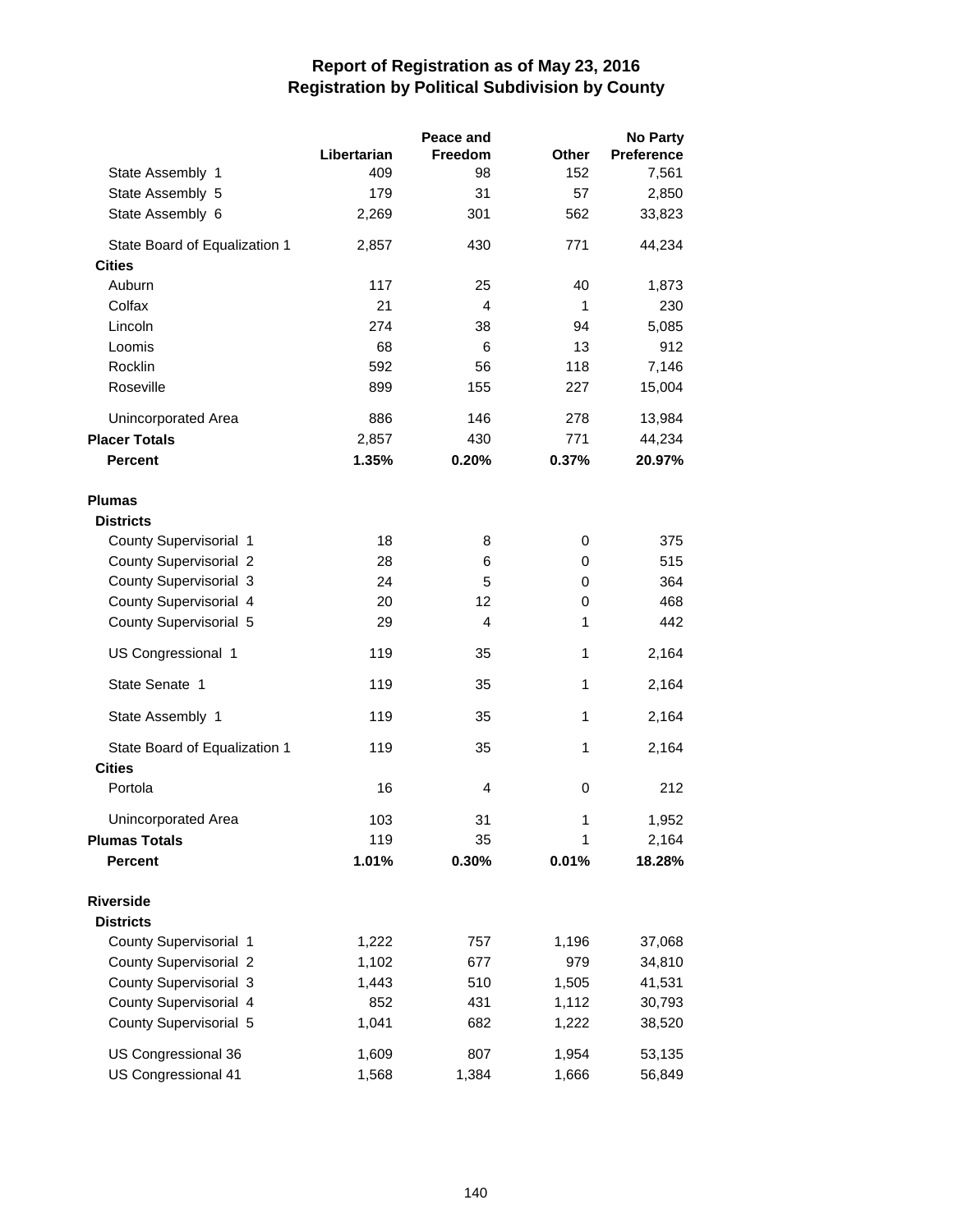|                               | <b>Total</b> |            |            | American    |       |
|-------------------------------|--------------|------------|------------|-------------|-------|
|                               | Registered   | Democratic | Republican | Independent | Green |
| US Congressional 42           | 310,830      | 93,418     | 136,990    | 10,144      | 613   |
| US Congressional 50           | 37,468       | 9,781      | 17,319     | 1,467       | 85    |
| State Senate 23               | 142,831      | 48,051     | 57,955     | 5,521       | 316   |
| State Senate 28               | 396,926      | 137,376    | 162,482    | 12,474      | 860   |
| State Senate 31               | 370,165      | 151,451    | 125,658    | 9,471       | 854   |
| State Assembly 42             | 156,173      | 58,121     | 61,247     | 5,189       | 362   |
| State Assembly 56             | 98,548       | 45,963     | 31,338     | 2,308       | 185   |
| State Assembly 60             | 178,313      | 64,426     | 68,446     | 4,664       | 367   |
| State Assembly 61             | 191,852      | 87,025     | 57,212     | 4,807       | 487   |
| State Assembly 67             | 210,065      | 61,626     | 92,650     | 7,591       | 443   |
| State Assembly 71             | 19,311       | 5,137      | 9,427      | 809         | 68    |
| State Assembly 75             | 55,660       | 14,580     | 25,775     | 2,098       | 118   |
| State Board of Equalization 4 | 909,922      | 336,878    | 346,095    | 27,466      | 2,030 |
| <b>Cities</b>                 |              |            |            |             |       |
| Banning                       | 12,544       | 4,872      | 4,913      | 417         | 22    |
| <b>Beaumont</b>               | 17,111       | 5,823      | 6,861      | 657         | 41    |
| <b>Blythe</b>                 | 4,140        | 1,640      | 1,477      | 137         | 9     |
| Calimesa                      | 4,055        | 1,135      | 2,030      | 176         | 5     |
| Canyon Lake                   | 5,953        | 1,160      | 3,493      | 204         | 14    |
| <b>Cathedral City</b>         | 19,046       | 9,060      | 5,788      | 453         | 41    |
| Coachella                     | 11,297       | 7,318      | 1,707      | 119         | 12    |
| Corona                        | 61,742       | 20,403     | 26,484     | 1,608       | 118   |
| Desert Hot Springs            | 10,062       | 4,073      | 3,511      | 313         | 26    |
| Eastvale                      | 21,990       | 8,276      | 7,312      | 588         | 28    |
| Hemet                         | 34,322       | 11,881     | 13,310     | 1,406       | 75    |
| <b>Indian Wells</b>           | 2,770        | 544        | 1,714      | 69          | 6     |
| Indio                         | 30,957       | 14,619     | 9,988      | 696         | 39    |
| Jurupa Valley                 | 32,132       | 13,084     | 10,704     | 821         | 77    |
| La Quinta                     | 18,739       | 5,962      | 8,565      | 611         | 27    |
| Lake Elsinore                 | 20,367       | 6,977      | 7,191      | 754         | 53    |
| Menifee                       | 40,147       | 12,391     | 17,508     | 1,516       | 81    |
| Moreno Valley                 | 79,296       | 38,292     | 21,089     | 1,810       | 166   |
| Murrieta                      | 46,564       | 12,122     | 22,029     | 1,658       | 73    |
| Norco                         | 11,320       | 2,809      | 6,095      | 324         | 20    |
| Palm Desert                   | 24,254       | 7,966      | 10,991     | 702         | 52    |
| Palm Springs                  | 23,557       | 12,711     | 5,897      | 556         | 80    |
| Perris                        | 23,873       | 12,842     | 5,061      | 450         | 43    |
| Rancho Mirage                 | 9,248        | 3,252      | 4,038      | 253         | 14    |
| Riverside                     | 123,333      | 49,275     | 42,955     | 3,441       | 368   |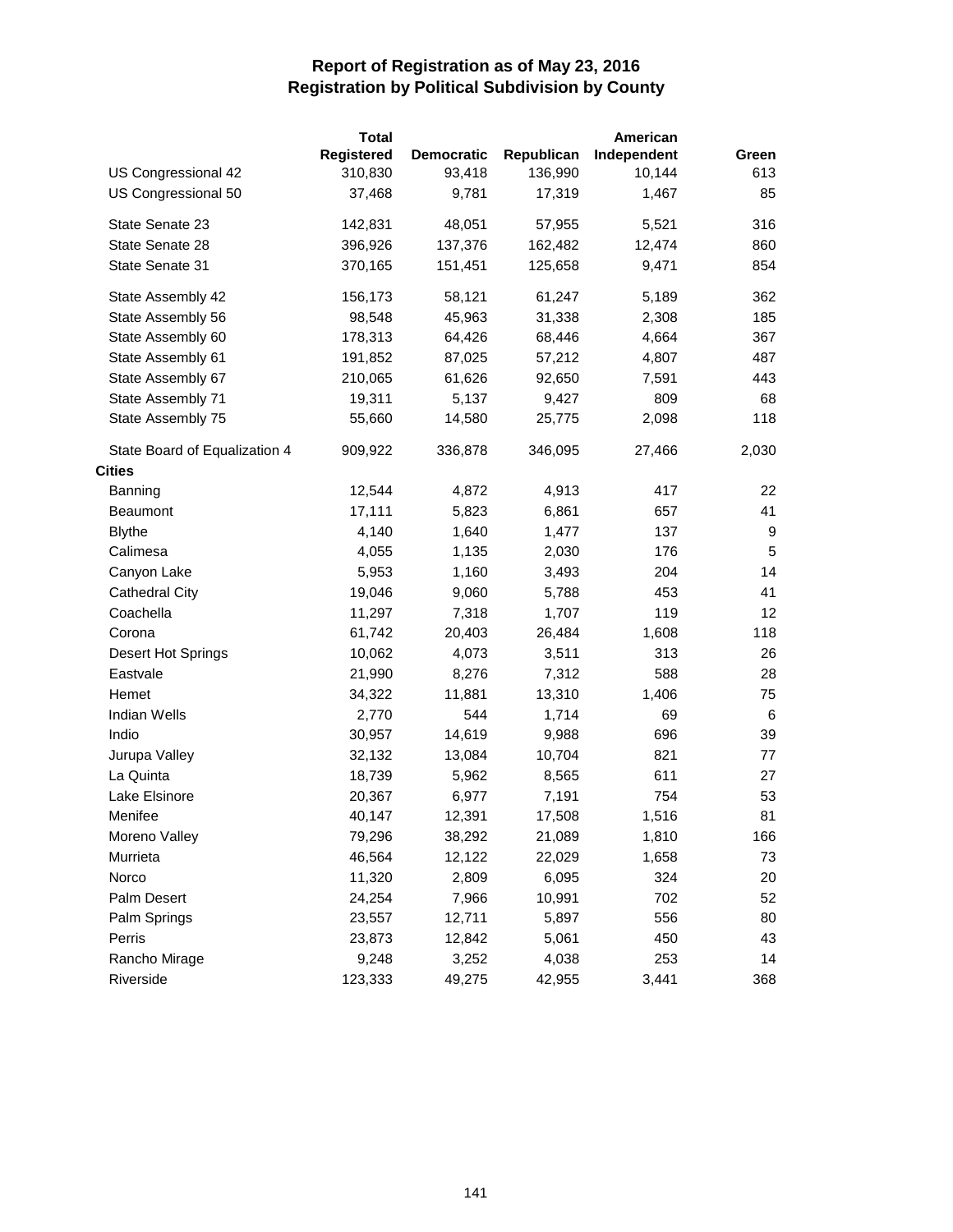|                               |             | Peace and    |       | <b>No Party</b> |
|-------------------------------|-------------|--------------|-------|-----------------|
|                               | Libertarian | Freedom      | Other | Preference      |
| US Congressional 42           | 2,209       | 796          | 2,108 | 64,552          |
| US Congressional 50           | 274         | 70           | 286   | 8,186           |
| State Senate 23               | 931         | 428          | 1,054 | 28,575          |
| State Senate 28               | 2,519       | 989          | 2,785 | 77,441          |
| State Senate 31               | 2,210       | 1,640        | 2,175 | 76,706          |
| State Assembly 42             | 920         | 386          | 1,081 | 28,867          |
| State Assembly 56             | 439         | 304          | 589   | 17,422          |
| State Assembly 60             | 1,110       | 780          | 1,083 | 37,437          |
| State Assembly 61             | 1,100       | 860          | 1,092 | 39,269          |
| State Assembly 67             | 1,481       | 559          | 1,575 | 44,140          |
| State Assembly 71             | 185         | 70           | 176   | 3,439           |
| State Assembly 75             | 425         | 98           | 418   | 12,148          |
| State Board of Equalization 4 | 5,660       | 3,057        | 6,014 | 182,722         |
| <b>Cities</b>                 |             |              |       |                 |
| Banning                       | 72          | 48           | 88    | 2,112           |
| <b>Beaumont</b>               | 107         | 31           | 127   | 3,464           |
| <b>Blythe</b>                 | 15          | 11           | 13    | 838             |
| Calimesa                      | 26          | 13           | 25    | 645             |
| Canyon Lake                   | 40          | 10           | 42    | 990             |
| <b>Cathedral City</b>         | 82          | 51           | 127   | 3,444           |
| Coachella                     | 22          | 43           | 34    | 2,042           |
| Corona                        | 409         | 167          | 332   | 12,221          |
| Desert Hot Springs            | 77          | 43           | 76    | 1,943           |
| Eastvale                      | 130         | 53           | 126   | 5,477           |
| Hemet                         | 201         | 101          | 226   | 7,122           |
| <b>Indian Wells</b>           | 13          | $\mathbf{1}$ | 13    | 410             |
| Indio                         | 141         | 90           | 173   | 5,211           |
| Jurupa Valley                 | 172         | 207          | 208   | 6,859           |
| La Quinta                     | 110         | 28           | 148   | 3,288           |
| Lake Elsinore                 | 181         | 71           | 149   | 4,991           |
| Menifee                       | 277         | 99           | 317   | 7,958           |
| Moreno Valley                 | 360         | 348          | 430   | 16,801          |
| Murrieta                      | 329         | 99           | 376   | 9,878           |
| Norco                         | 90          | 28           | 55    | 1,899           |
| Palm Desert                   | 132         | 40           | 165   | 4,206           |
| Palm Springs                  | 112         | 50           | 154   | 3,997           |
| Perris                        | 102         | 103          | 144   | 5,128           |
| Rancho Mirage                 | 46          | 10           | 52    | 1,583           |
| Riverside                     | 842         | 643          | 806   | 25,003          |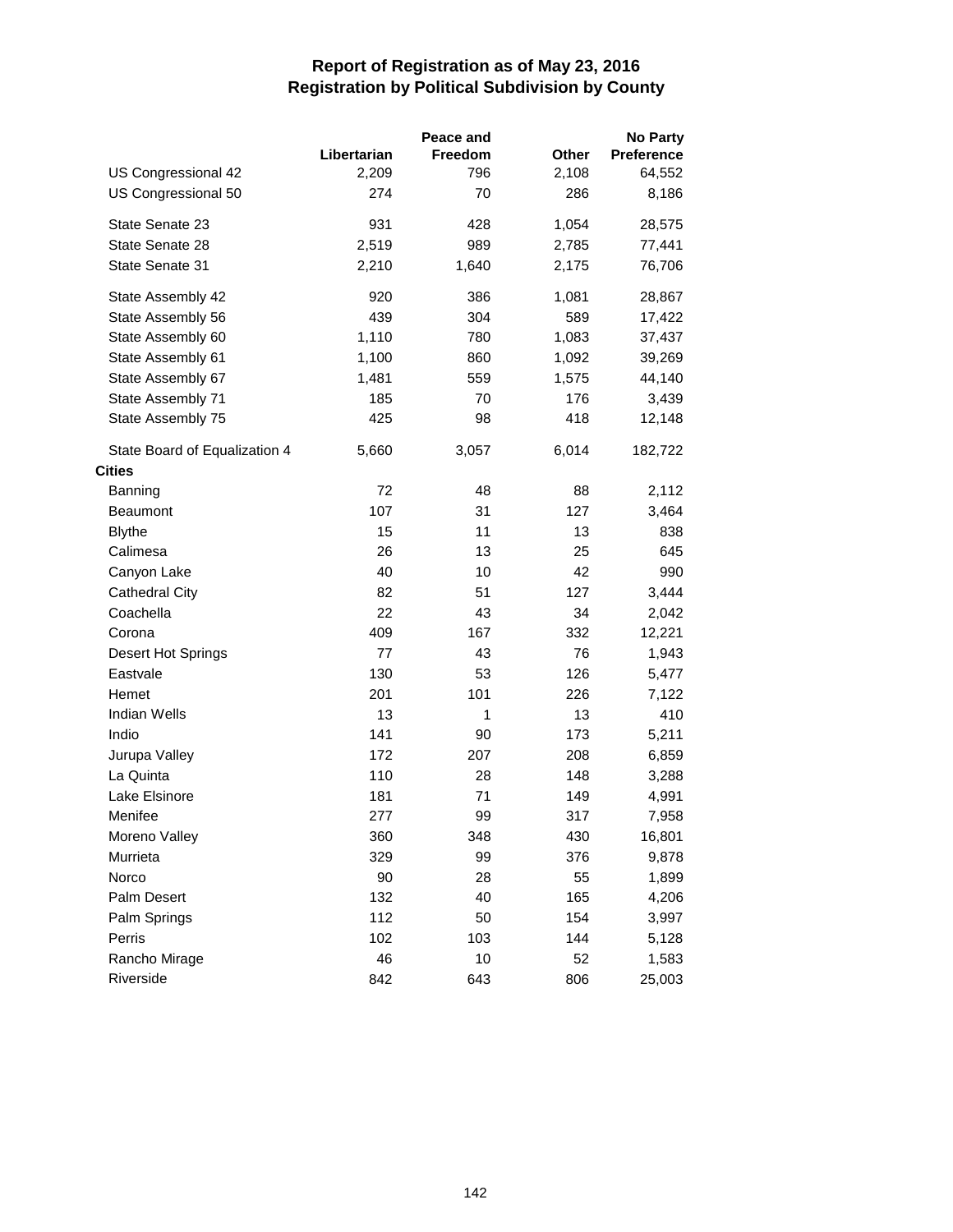|                               | <b>Total</b> |                   |            | American    |       |
|-------------------------------|--------------|-------------------|------------|-------------|-------|
|                               | Registered   | <b>Democratic</b> | Republican | Independent | Green |
| San Jacinto                   | 15,637       | 6,025             | 5,129      | 603         | 50    |
| Temecula                      | 46,545       | 12,318            | 21,412     | 1,776       | 108   |
| Wildomar                      | 14,820       | 4,079             | 6,620      | 582         | 48    |
| Unincorporated Area           | 144,101      | 45,969            | 62,223     | 4,766       | 334   |
| <b>Riverside Totals</b>       | 909,922      | 336,878           | 346,095    | 27,466      | 2,030 |
| <b>Percent</b>                |              | 37.02%            | 38.04%     | 3.02%       | 0.22% |
| <b>Sacramento</b>             |              |                   |            |             |       |
| <b>Districts</b>              |              |                   |            |             |       |
| County Supervisorial 1        | 136,778      | 72,036            | 25,305     | 3,718       | 938   |
| <b>County Supervisorial 2</b> | 130,026      | 69,705            | 26,255     | 3,095       | 450   |
| County Supervisorial 3        | 148,895      | 62,415            | 49,555     | 4,503       | 702   |
| County Supervisorial 4        | 144,575      | 47,305            | 58,874     | 4,992       | 517   |
| County Supervisorial 5        | 155,701      | 65,531            | 49,630     | 4,763       | 504   |
| US Congressional 3            | 15,875       | 5,397             | 6,123      | 572         | 60    |
| US Congressional 6            | 306,780      | 156,940           | 65,076     | 8,367       | 1,615 |
| US Congressional 7            | 381,334      | 150,460           | 133,611    | 11,696      | 1,401 |
| US Congressional 9            | 11,986       | 4,195             | 4,809      | 436         | 35    |
| State Senate 1                | 83,482       | 26,121            | 35,854     | 2,703       | 303   |
| State Senate 3                | 2,948        | 1,106             | 1,115      | 119         | 10    |
| State Senate 4                | 153,357      | 58,238            | 54,580     | 5,224       | 656   |
| State Senate 5                | 12,231       | 4,273             | 4,905      | 446         | 37    |
| State Senate 6                | 439,364      | 219,124           | 102,924    | 11,809      | 2,036 |
| State Senate 8                | 24,593       | 8,130             | 10,241     | 770         | 69    |
| State Assembly 6              | 77,714       | 24,222            | 33,336     | 2,561       | 288   |
| State Assembly 7              | 197,920      | 97,936            | 43,519     | 5,630       | 1,196 |
| State Assembly 8              | 245,530      | 99,685            | 83,530     | 7,650       | 1,016 |
| State Assembly 9              | 192,948      | 94,448            | 48,562     | 5,158       | 606   |
| State Assembly 11             | 1,863        | 701               | 672        | 72          | 5     |
| State Board of Equalization 1 | 715,975      | 316,992           | 209,619    | 21,071      | 3,111 |
| <b>Cities</b>                 |              |                   |            |             |       |
| <b>Citrus Heights</b>         | 42,792       | 14,850            | 16,939     | 1,606       | 181   |
| <b>Elk Grove</b>              | 82,203       | 36,434            | 24,331     | 2,389       | 229   |
| Folsom                        | 37,618       | 11,448            | 15,872     | 1,198       | 116   |
| Galt                          | 10,666       | 3,819             | 4,178      | 384         | 32    |
| Isleton                       | 332          | 173               | 73         | 16          | 0     |
| Rancho Cordova                | 32,682       | 13,573            | 9,958      | 1,037       | 138   |
| Sacramento                    | 228,186      | 122,113           | 43,312     | 5,816       | 1,308 |
| Unincorporated Area           | 281,496      | 114,582           | 94,956     | 8,625       | 1,107 |
| <b>Sacramento Totals</b>      | 715,975      | 316,992           | 209,619    | 21,071      | 3,111 |
| Percent                       |              | 44.27%            | 29.28%     | 2.94%       | 0.43% |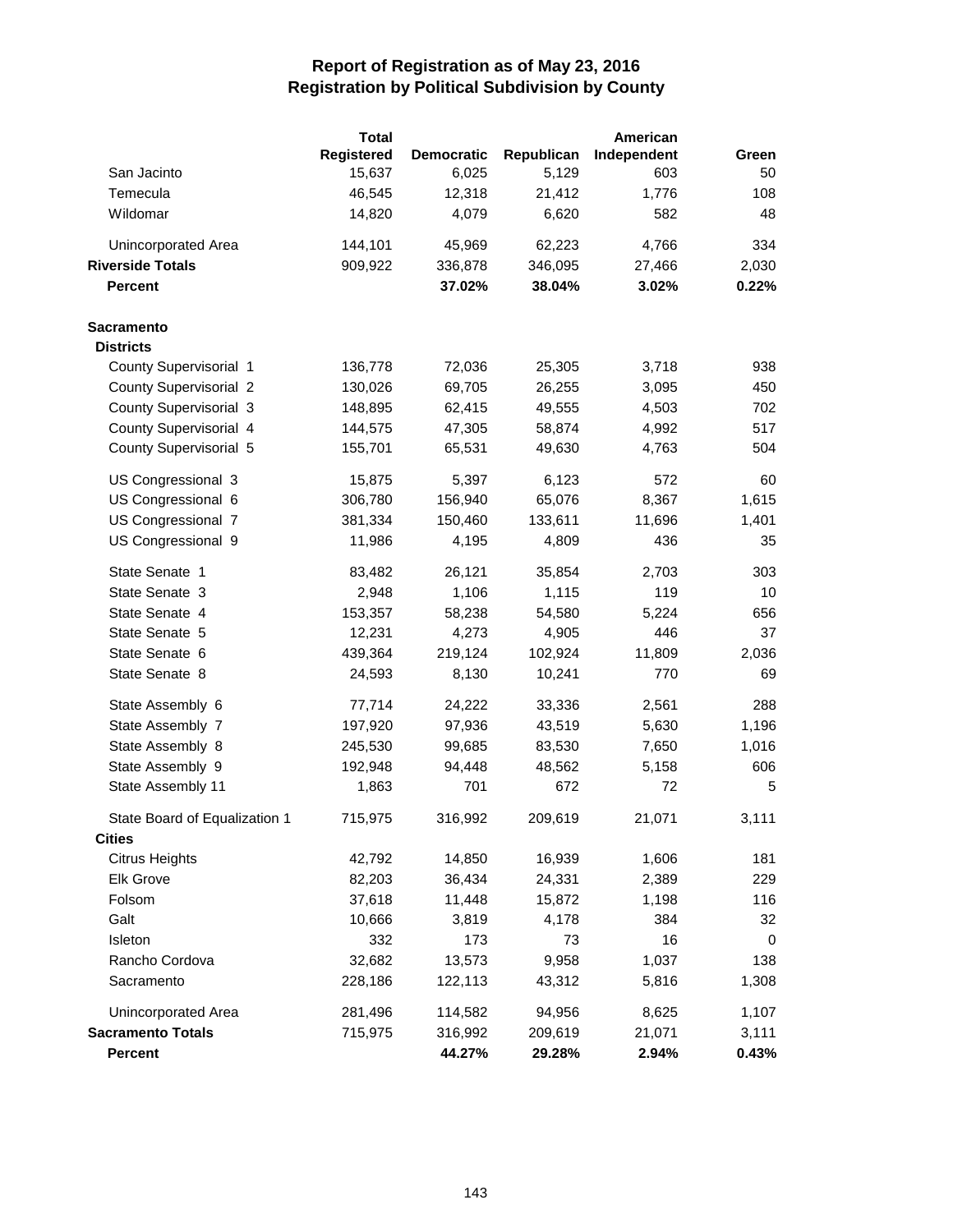|                               |             | Peace and |       | <b>No Party</b> |
|-------------------------------|-------------|-----------|-------|-----------------|
|                               | Libertarian | Freedom   | Other | Preference      |
| San Jacinto                   | 105         | 70        | 114   | 3,541           |
| Temecula                      | 354         | 84        | 365   | 10,128          |
| Wildomar                      | 109         | 47        | 105   | 3,230           |
| Unincorporated Area           | 1,004       | 468       | 1,024 | 28,313          |
| <b>Riverside Totals</b>       | 5,660       | 3,057     | 6,014 | 182,722         |
| <b>Percent</b>                | 0.62%       | 0.34%     | 0.66% | 20.08%          |
| <b>Sacramento</b>             |             |           |       |                 |
| <b>Districts</b>              |             |           |       |                 |
| County Supervisorial 1        | 998         | 1,304     | 273   | 32,206          |
| <b>County Supervisorial 2</b> | 555         | 1,440     | 223   | 28,303          |
| <b>County Supervisorial 3</b> | 1,241       | 934       | 295   | 29,250          |
| County Supervisorial 4        | 1,364       | 533       | 303   | 30,687          |
| County Supervisorial 5        | 1,049       | 881       | 272   | 33,071          |
| US Congressional 3            | 146         | 88        | 44    | 3,445           |
| US Congressional 6            | 2,028       | 3,071     | 576   | 69,107          |
| US Congressional 7            | 2,953       | 1,868     | 724   | 78,621          |
| US Congressional 9            | 80          | 65        | 22    | 2,344           |
| State Senate 1                | 770         | 182       | 159   | 17,390          |
| State Senate 3                | 15          | 10        | 9     | 564             |
| State Senate 4                | 1,368       | 1,003     | 354   | 31,934          |
| State Senate 5                | 81          | 66        | 22    | 2,401           |
| State Senate 6                | 2,750       | 3,727     | 785   | 96,209          |
| State Senate 8                | 223         | 104       | 37    | 5,019           |
| State Assembly 6              | 734         | 175       | 151   | 16,247          |
| State Assembly 7              | 1,485       | 1,784     | 399   | 45,971          |
| State Assembly 8              | 2,021       | 1,615     | 499   | 49,514          |
| State Assembly 9              | 957         | 1,511     | 311   | 41,395          |
| State Assembly 11             | 10          | 7         | 6     | 390             |
| State Board of Equalization 1 | 5,207       | 5,092     | 1,366 | 153,517         |
| <b>Cities</b>                 |             |           |       |                 |
| <b>Citrus Heights</b>         | 429         | 218       | 104   | 8,465           |
| <b>Elk Grove</b>              | 469         | 329       | 122   | 17,900          |
| Folsom                        | 346         | 63        | 58    | 8,517           |
| Galt                          | 61          | 64        | 18    | 2,110           |
| Isleton                       | 1           | 2         | 0     | 67              |
| Rancho Cordova                | 276         | 323       | 69    | 7,308           |
| Sacramento                    | 1,414       | 2,233     | 415   | 51,575          |
| Unincorporated Area           | 2,211       | 1,860     | 580   | 57,575          |
| <b>Sacramento Totals</b>      | 5,207       | 5,092     | 1,366 | 153,517         |
| Percent                       | 0.73%       | 0.71%     | 0.19% | 21.44%          |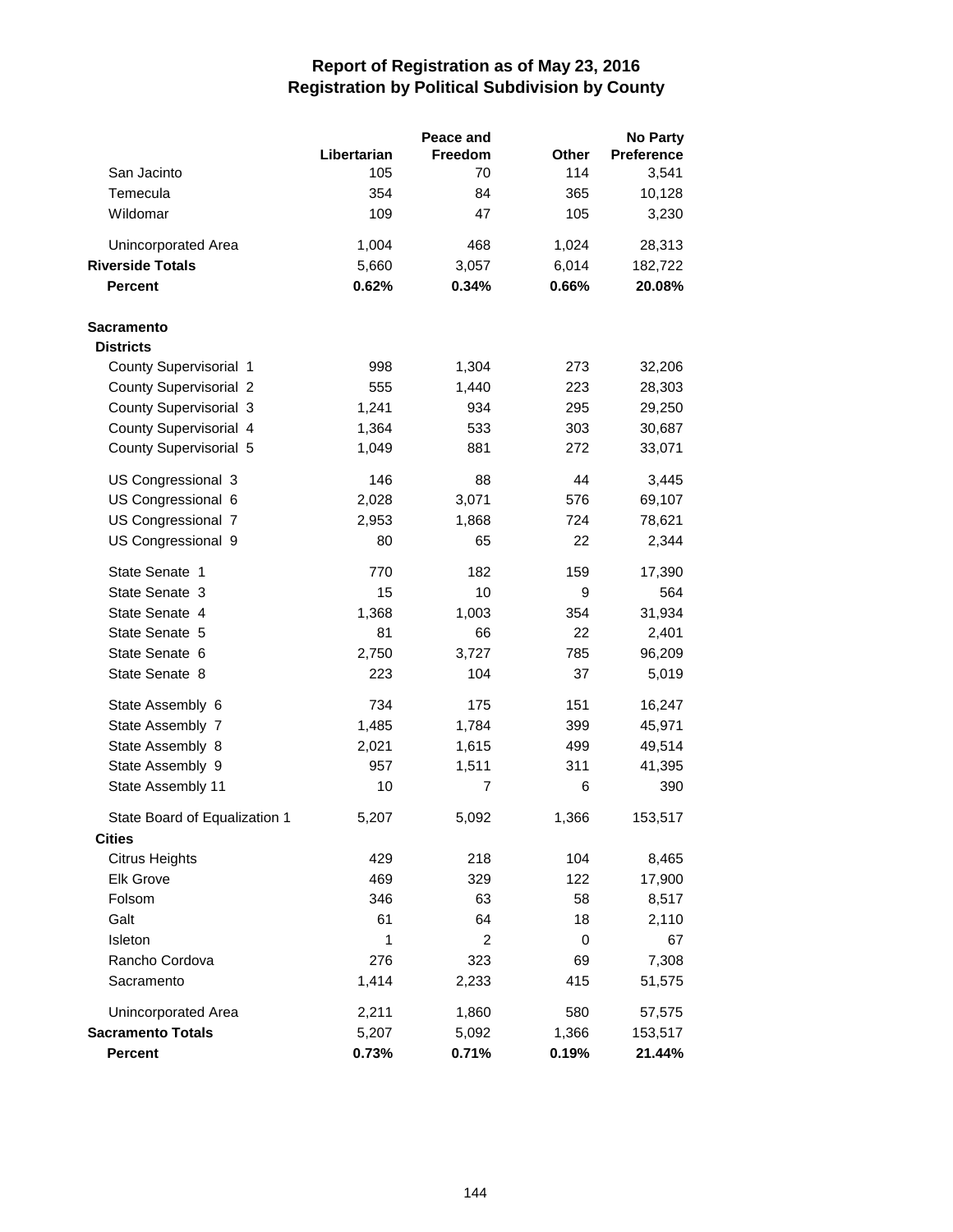|                               | <b>Total</b> |                   |            | American    |                |
|-------------------------------|--------------|-------------------|------------|-------------|----------------|
|                               | Registered   | <b>Democratic</b> | Republican | Independent | Green          |
| <b>San Benito</b>             |              |                   |            |             |                |
| <b>Districts</b>              |              |                   |            |             |                |
| County Supervisorial 1        | 5,428        | 2,337             | 1,815      | 157         | 23             |
| <b>County Supervisorial 2</b> | 5,249        | 2,423             | 1,520      | 186         | 41             |
| <b>County Supervisorial 3</b> | 4,702        | 2,504             | 1,102      | 110         | 10             |
| County Supervisorial 4        | 6,204        | 2,265             | 2,550      | 187         | 25             |
| County Supervisorial 5        | 4,062        | 2,624             | 538        | 81          | $\overline{7}$ |
| US Congressional 20           | 25,645       | 12,153            | 7,525      | 721         | 106            |
| State Senate 12               | 25,645       | 12,153            | 7,525      | 721         | 106            |
| State Assembly 30             | 25,645       | 12,153            | 7,525      | 721         | 106            |
| State Board of Equalization 2 | 25,645       | 12,153            | 7,525      | 721         | 106            |
| <b>Cities</b>                 |              |                   |            |             |                |
| Hollister                     | 14,917       | 7,909             | 3,457      | 400         | 56             |
| San Juan Bautista             | 890          | 486               | 189        | 37          | 4              |
| Unincorporated Area           | 9,838        | 3,758             | 3,879      | 284         | 46             |
| <b>San Benito Totals</b>      | 25,645       | 12,153            | 7,525      | 721         | 106            |
| <b>Percent</b>                |              | 47.39%            | 29.34%     | 2.81%       | 0.41%          |
| San Bernardino                |              |                   |            |             |                |
| <b>Districts</b>              |              |                   |            |             |                |
| County Supervisorial 1        | 154,721      | 52,742            | 57,800     | 7,769       | 354            |
| County Supervisorial 2        | 174,149      | 66,881            | 61,632     | 5,310       | 498            |
| County Supervisorial 3        | 175,236      | 58,616            | 69,246     | 6,714       | 639            |
| County Supervisorial 4        | 143,300      | 59,934            | 43,683     | 3,961       | 359            |
| County Supervisorial 5        | 136,724      | 65,419            | 31,788     | 3,778       | 322            |
| US Congressional 8            | 265,664      | 86,242            | 104,978    | 12,505      | 826            |
| US Congressional 27           | 20,422       | 6,186             | 9,712      | 565         | 47             |
| US Congressional 31           | 287,015      | 115,955           | 93,713     | 8,879       | 790            |
| US Congressional 35           | 176,968      | 84,135            | 42,360     | 4,659       | 449            |
| US Congressional 39           | 34,061       | 11,074            | 13,386     | 924         | 60             |
| State Senate 16               | 50,982       | 15,214            | 20,044     | 2,630       | 215            |
| State Senate 20               | 260,979      | 124,546           | 62,578     | 6,939       | 624            |
| State Senate 21               | 127,748      | 45,869            | 45,225     | 6,264       | 270            |
| State Senate 23               | 273,063      | 93,836            | 108,184    | 9,610       | 879            |
| State Senate 25               | 37,583       | 13,143            | 14,852     | 1,174       | 126            |
| State Senate 29               | 33,775       | 10,984            | 13,266     | 915         | 58             |
| State Assembly 33             | 182,407      | 61,145            | 69,452     | 8,991       | 497            |
| State Assembly 36             | 8,511        | 2,095             | 4,131      | 497         | 25             |
| State Assembly 40             | 196,824      | 73,725            | 70,933     | 6,303       | 576            |
| State Assembly 41             | 50,014       | 16,505            | 21,196     | 1,563       | 159            |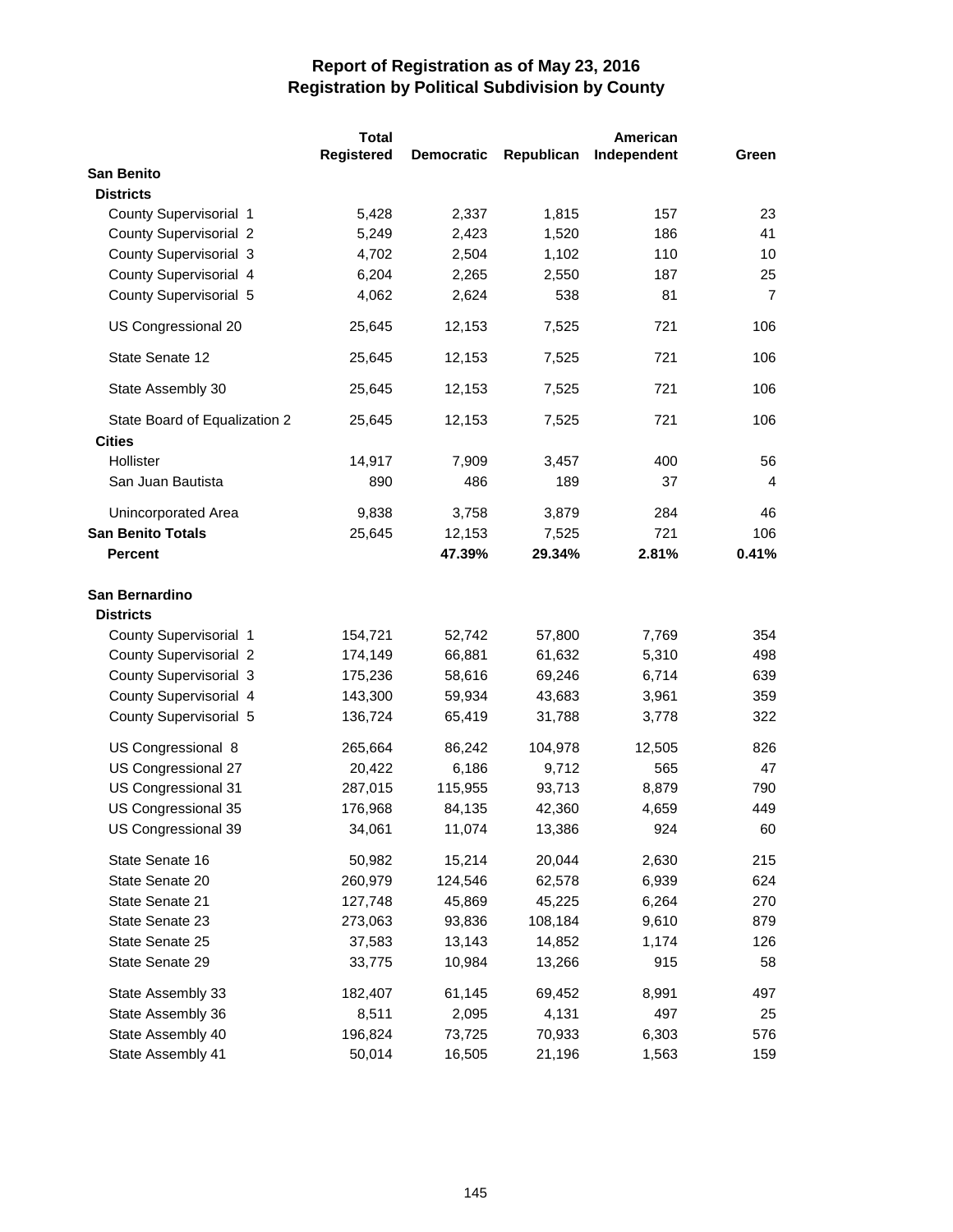|                               |             | Peace and | <b>No Party</b> |                   |
|-------------------------------|-------------|-----------|-----------------|-------------------|
|                               | Libertarian | Freedom   | <b>Other</b>    | <b>Preference</b> |
| <b>San Benito</b>             |             |           |                 |                   |
| <b>Districts</b>              |             |           |                 |                   |
| County Supervisorial 1        | 28          | 12        | 10              | 1,046             |
| <b>County Supervisorial 2</b> | 35          | 15        | 8               | 1,021             |
| County Supervisorial 3        | 24          | 8         | 4               | 940               |
| County Supervisorial 4        | 48          | 12        | 9               | 1,108             |
| County Supervisorial 5        | 14          | 16        | $\overline{c}$  | 780               |
| US Congressional 20           | 149         | 63        | 33              | 4,895             |
| State Senate 12               | 149         | 63        | 33              | 4,895             |
| State Assembly 30             | 149         | 63        | 33              | 4,895             |
| State Board of Equalization 2 | 149         | 63        | 33              | 4,895             |
| <b>Cities</b>                 |             |           |                 |                   |
| Hollister                     | 76          | 43        | 20              | 2,956             |
| San Juan Bautista             | 5           | 1         | $\overline{2}$  | 166               |
| Unincorporated Area           | 68          | 19        | 11              | 1,773             |
| <b>San Benito Totals</b>      | 149         | 63        | 33              | 4,895             |
| <b>Percent</b>                | 0.58%       | 0.25%     | 0.13%           | 19.09%            |
| <b>San Bernardino</b>         |             |           |                 |                   |
| <b>Districts</b>              |             |           |                 |                   |
| County Supervisorial 1        | 1,127       | 559       | 755             | 33,615            |
| <b>County Supervisorial 2</b> | 1,030       | 621       | 509             | 37,668            |
| County Supervisorial 3        | 1,278       | 584       | 728             | 37,431            |
| County Supervisorial 4        | 881         | 657       | 425             | 33,400            |
| County Supervisorial 5        | 682         | 914       | 543             | 33,278            |
| US Congressional 8            | 2,082       | 918       | 1,242           | 56,871            |
| US Congressional 27           | 114         | 45        | 56              | 3,697             |
| US Congressional 31           | 1,638       | 1,253     | 1,020           | 63,767            |
| US Congressional 35           | 975         | 1,024     | 540             | 42,826            |
| US Congressional 39           | 189         | 95        | 102             | 8,231             |
| State Senate 16               | 446         | 202       | 262             | 11,969            |
| State Senate 20               | 1,391       | 1,500     | 843             | 62,558            |
| State Senate 21               | 872         | 479       | 625             | 28,144            |
| State Senate 23               | 1,857       | 931       | 1,012           | 56,754            |
| State Senate 25               | 244         | 128       | 117             | 7,799             |
| State Senate 29               | 188         | 95        | 101             | 8,168             |
| State Assembly 33             | 1,387       | 678       | 872             | 39,385            |
| State Assembly 36             | 90          | 14        | 42              | 1,617             |
| State Assembly 40             | 1,147       | 746       | 705             | 42,689            |
| State Assembly 41             | 321         | 153       | 155             | 9,962             |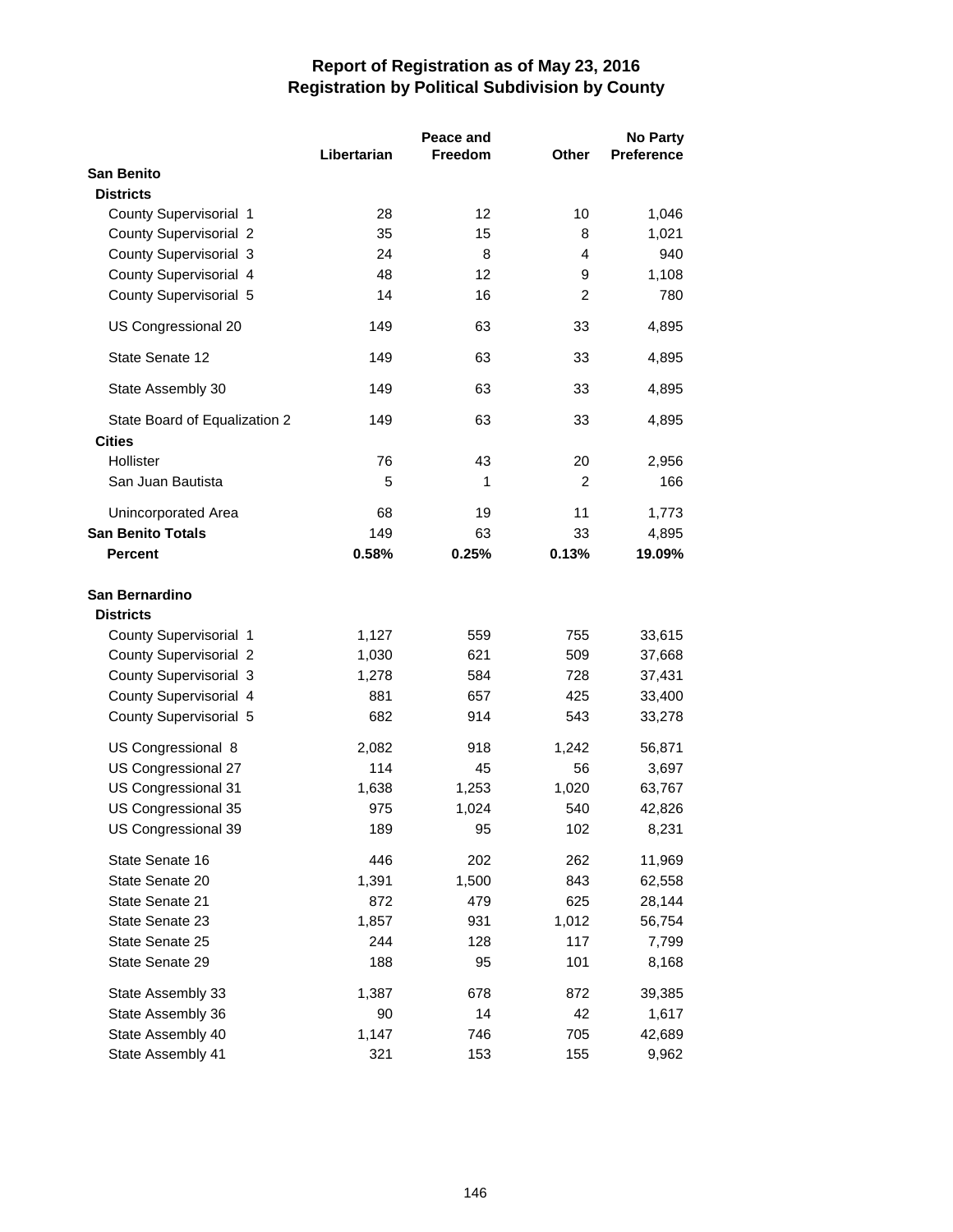|                               | <b>Total</b> |                   |            | American    |            |
|-------------------------------|--------------|-------------------|------------|-------------|------------|
|                               | Registered   | <b>Democratic</b> | Republican | Independent | Green      |
| State Assembly 42             | 51,620       | 14,592            | 22,593     | 2,324       | 233        |
| State Assembly 47             | 157,654      | 77,534            | 34,546     | 4,221       | 360        |
| State Assembly 52             | 103,325      | 47,012            | 28,032     | 2,718       | 264        |
| State Assembly 55             | 33,775       | 10,984            | 13,266     | 915         | 58         |
| State Board of Equalization 1 | 413,029      | 151,620           | 149,161    | 16,094      | 1,116      |
| State Board of Equalization 3 | 33,775       | 10,984            | 13,266     | 915         | 58         |
| State Board of Equalization 4 | 337,326      | 140,988           | 101,722    | 10,523      | 998        |
| <b>Cities</b>                 |              |                   |            |             |            |
| Adelanto                      | 8,954        | 4,407             | 1,621      | 485         | 12         |
| Apple Valley                  | 33,686       | 9,463             | 15,089     | 1,703       | 62         |
| <b>Barstow</b>                | 7,540        | 2,953             | 2,069      | 387         | 23         |
| <b>Big Bear Lake</b>          | 2,485        | 630               | 1,259      | 93          | $\sqrt{5}$ |
| Chino                         | 29,484       | 11,649            | 10,259     | 813         | 64         |
| Chino Hills                   | 33,775       | 10,984            | 13,266     | 915         | 58         |
| Colton                        | 17,704       | 8,798             | 3,885      | 477         | 44         |
| Fontana                       | 65,859       | 32,129            | 14,269     | 1,756       | 162        |
| <b>Grand Terrace</b>          | 5,875        | 2,203             | 2,229      | 197         | 18         |
| Hesperia                      | 33,634       | 11,538            | 12,247     | 1,639       | 79         |
| Highland                      | 21,428       | 8,011             | 7,898      | 626         | 63         |
| Loma Linda                    | 9,445        | 3,170             | 3,230      | 325         | 33         |
| Montclair                     | 11,274       | 5,683             | 2,339      | 280         | 40         |
| Needles                       | 1,604        | 611               | 515        | 100         | 3          |
| Ontario                       | 52,398       | 24,738            | 13,271     | 1,402       | 132        |
| Rancho Cucamonga              | 77,737       | 27,906            | 30,077     | 2,456       | 196        |
| Redlands                      | 34,873       | 12,135            | 14,192     | 1,186       | 141        |
| Rialto                        | 34,259       | 17,981            | 6,343      | 916         | 75         |
| San Bernardino                | 74,417       | 31,731            | 22,073     | 2,199       | 172        |
| <b>Twenty-nine Palms</b>      | 4,986        | 1,419             | 1,898      | 222         | 14         |
| Upland                        | 35,337       | 12,588            | 13,722     | 1,108       | 116        |
| Victorville                   | 40,088       | 17,516            | 10,687     | 1,881       | 84         |
| Yucaipa                       | 24,801       | 6,662             | 12,025     | 1,024       | 93         |
| <b>Yucca Valley</b>           | 9,543        | 2,555             | 4,025      | 452         | 38         |
| Unincorporated Area           | 112,944      | 36,132            | 45,661     | 4,890       | 445        |
| <b>San Bernardino Totals</b>  | 784,130      | 303,592           | 264,149    | 27,532      | 2,172      |
| <b>Percent</b>                |              | 38.72%            | 33.69%     | 3.51%       | 0.28%      |
| San Diego                     |              |                   |            |             |            |
| <b>Districts</b>              |              |                   |            |             |            |
| County Supervisorial 1        | 251,294      | 112,101           | 58,458     | 6,371       | 731        |
| <b>County Supervisorial 2</b> | 326,797      | 104,949           | 130,341    | 11,894      | 1,068      |
| County Supervisorial 3        | 316,323      | 105,107           | 110,581    | 9,726       | 979        |
| County Supervisorial 4        | 331,116      | 149,488           | 72,368     | 10,336      | 1,735      |
| County Supervisorial 5        | 297,721      | 90,339            | 120,095    | 10,485      | 939        |
| US Congressional 49           | 266,929      | 88,070            | 97,838     | 8,936       | 984        |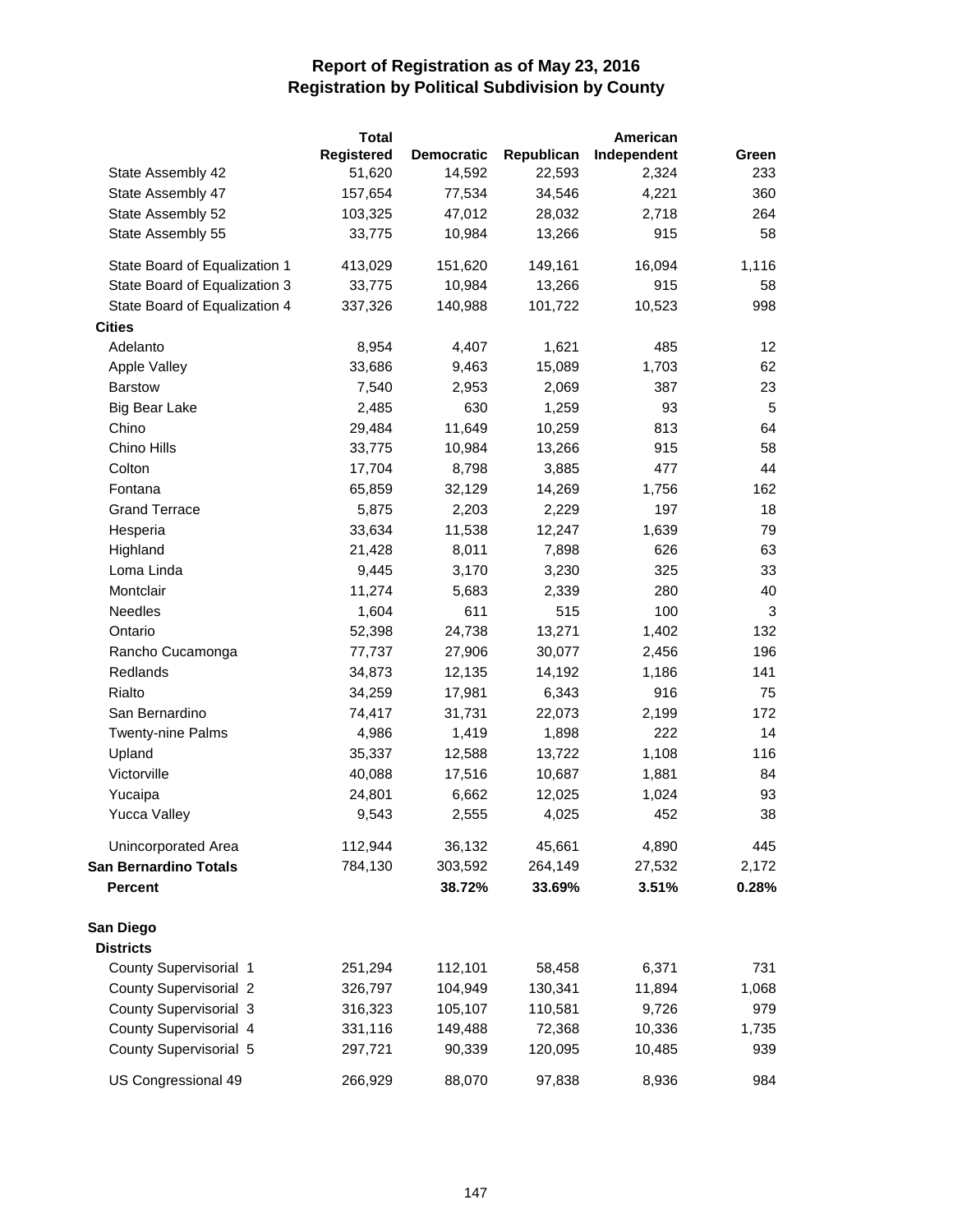|                               |             | Peace and | <b>No Party</b> |            |  |
|-------------------------------|-------------|-----------|-----------------|------------|--|
|                               | Libertarian | Freedom   | Other           | Preference |  |
| State Assembly 42             | 474         | 149       | 242             | 11,013     |  |
| State Assembly 47             | 770         | 965       | 550             | 38,708     |  |
| State Assembly 52             | 621         | 535       | 293             | 23,850     |  |
| State Assembly 55             | 188         | 95        | 101             | 8,168      |  |
| State Board of Equalization 1 | 2,843       | 1,569     | 1,579           | 89,047     |  |
| State Board of Equalization 3 | 188         | 95        | 101             | 8,168      |  |
| State Board of Equalization 4 | 1,967       | 1,671     | 1,280           | 78,177     |  |
| <b>Cities</b>                 |             |           |                 |            |  |
| Adelanto                      | 59          | 56        | 60              | 2,254      |  |
| Apple Valley                  | 259         | 108       | 133             | 6,869      |  |
| <b>Barstow</b>                | 38          | 45        | 55              | 1,970      |  |
| <b>Big Bear Lake</b>          | 30          | 6         | 14              | 448        |  |
| Chino                         | 170         | 93        | 83              | 6,353      |  |
| Chino Hills                   | 188         | 95        | 101             | 8,168      |  |
| Colton                        | 90          | 88        | 71              | 4,251      |  |
| Fontana                       | 304         | 366       | 199             | 16,674     |  |
| <b>Grand Terrace</b>          | 31          | 19        | 15              | 1,163      |  |
| Hesperia                      | 246         | 115       | 173             | 7,597      |  |
| Highland                      | 120         | 75        | 79              | 4,556      |  |
| Loma Linda                    | 62          | 26        | 37              | 2,562      |  |
| Montclair                     | 64          | 78        | 26              | 2,764      |  |
| <b>Needles</b>                | 14          | 6         | $\overline{7}$  | 348        |  |
| Ontario                       | 329         | 293       | 156             | 12,077     |  |
| Rancho Cucamonga              | 457         | 224       | 232             | 16,189     |  |
| Redlands                      | 251         | 89        | 114             | 6,765      |  |
| Rialto                        | 160         | 245       | 136             | 8,403      |  |
| San Bernardino                | 364         | 442       | 309             | 17,127     |  |
| <b>Twenty-nine Palms</b>      | 49          | 26        | 26              | 1,332      |  |
| Upland                        | 211         | 122       | 108             | 7,362      |  |
| Victorville                   | 229         | 163       | 206             | 9,322      |  |
| Yucaipa                       | 217         | 57        | 116             | 4,607      |  |
| <b>Yucca Valley</b>           | 81          | 34        | 46              | 2,312      |  |
| Unincorporated Area           | 975         | 464       | 458             | 23,919     |  |
| <b>San Bernardino Totals</b>  | 4,998       | 3,335     | 2,960           | 175,392    |  |
| <b>Percent</b>                | 0.64%       | 0.43%     | 0.38%           | 22.37%     |  |
| San Diego                     |             |           |                 |            |  |
| <b>Districts</b>              |             |           |                 |            |  |
| County Supervisorial 1        | 1,402       | 926       | 714             | 70,591     |  |
| County Supervisorial 2        | 2,710       | 746       | 1,101           | 73,988     |  |
| County Supervisorial 3        | 2,372       | 548       | 762             | 86,248     |  |
| County Supervisorial 4        | 2,986       | 961       | 1,028           | 92,214     |  |
| County Supervisorial 5        | 2,564       | 646       | 679             | 71,974     |  |
| US Congressional 49           | 2,258       | 544       | 627             | 67,672     |  |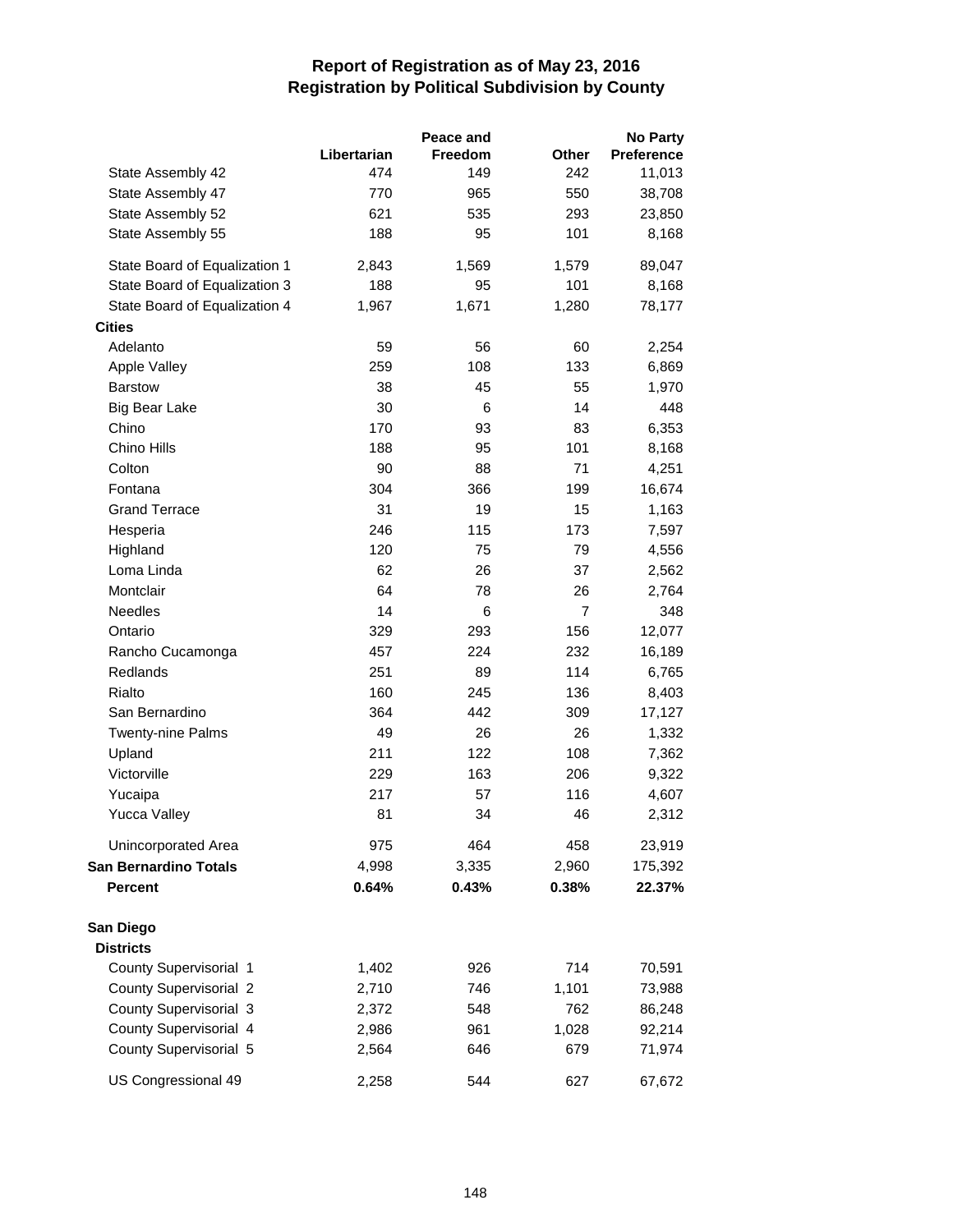|                               | <b>Total</b> |                   |            | American    |       |
|-------------------------------|--------------|-------------------|------------|-------------|-------|
|                               | Registered   | <b>Democratic</b> | Republican | Independent | Green |
| US Congressional 50           | 305,675      | 83,811            | 136,745    | 11,411      | 900   |
| US Congressional 51           | 198,884      | 97,665            | 35,065     | 5,032       | 698   |
| US Congressional 52           | 383,767      | 132,097           | 127,195    | 12,110      | 1,343 |
| US Congressional 53           | 367,996      | 160,341           | 95,000     | 11,323      | 1,527 |
| State Senate 36               | 231,229      | 76,484            | 84,707     | 7,992       | 881   |
| State Senate 38               | 468,705      | 138,879           | 196,392    | 16,662      | 1,384 |
| State Senate 39               | 512,672      | 203,801           | 143,261    | 16,076      | 2,234 |
| State Senate 40               | 310,645      | 142,820           | 67,483     | 8,082       | 953   |
| State Assembly 71             | 210,120      | 61,212            | 91,463     | 7,929       | 622   |
| State Assembly 75             | 164,242      | 47,196            | 70,102     | 5,837       | 497   |
| State Assembly 76             | 226,267      | 75,183            | 82,348     | 7,827       | 850   |
| State Assembly 77             | 256,967      | 81,792            | 93,111     | 7,900       | 696   |
| State Assembly 78             | 260,217      | 111,735           | 64,298     | 8,036       | 1,407 |
| State Assembly 79             | 226,517      | 97,461            | 58,049     | 6,917       | 784   |
| State Assembly 80             | 178,921      | 87,405            | 32,472     | 4,366       | 596   |
| State Board of Equalization 4 | 1,523,251    | 561,984           | 491,843    | 48,812      | 5,452 |
| <b>Cities</b>                 |              |                   |            |             |       |
| Carlsbad                      | 65,482       | 19,698            | 25,852     | 2,186       | 204   |
| Chula Vista                   | 111,496      | 48,094            | 28,513     | 2,909       | 297   |
| Coronado                      | 10,028       | 2,596             | 4,609      | 334         | 32    |
| Del Mar                       | 2,933        | 1,089             | 1,013      | 69          | 11    |
| El Cajon                      | 38,107       | 12,893            | 14,094     | 1,380       | 106   |
| Encinitas                     | 38,214       | 14,472            | 12,075     | 1,178       | 237   |
| Escondido                     | 58,588       | 18,344            | 22,467     | 2,136       | 171   |
| Imperial Beach                | 10,816       | 4,211             | 2,841      | 397         | 63    |
| La Mesa                       | 31,495       | 12,528            | 9,744      | 1,120       | 152   |
| Lemon Grove                   | 12,415       | 5,584             | 3,161      | 394         | 58    |
| <b>National City</b>          | 19,261       | 9,457             | 3,199      | 473         | 49    |
| Oceanside                     | 80,913       | 27,365            | 29,273     | 2,968       | 266   |
| Poway                         | 27,795       | 7,393             | 12,438     | 928         | 65    |
| San Diego                     | 660,471      | 276,146           | 168,182    | 19,614      | 2,660 |
| San Marcos                    | 38,541       | 12,221            | 14,702     | 1,321       | 122   |
| Santee                        | 29,938       | 8,215             | 13,296     | 1,173       | 92    |
| Solana Beach                  | 8,265        | 2,887             | 2,983      | 216         | 32    |
| Vista                         | 36,995       | 12,492            | 13,082     | 1,297       | 130   |
| Unincorporated Area           | 241,498      | 66,299            | 110,319    | 8,719       | 705   |
| <b>San Diego Totals</b>       | 1,523,251    | 561,984           | 491,843    | 48,812      | 5,452 |
| Percent                       |              | 36.89%            | 32.29%     | 3.20%       | 0.36% |
| San Francisco                 |              |                   |            |             |       |
| <b>Districts</b>              |              |                   |            |             |       |
| County Supervisorial 1        | 39,960       | 22,190            | 3,585      | 667         | 385   |
| County Supervisorial 2        | 45,433       | 23,381            | 7,416      | 1,072       | 227   |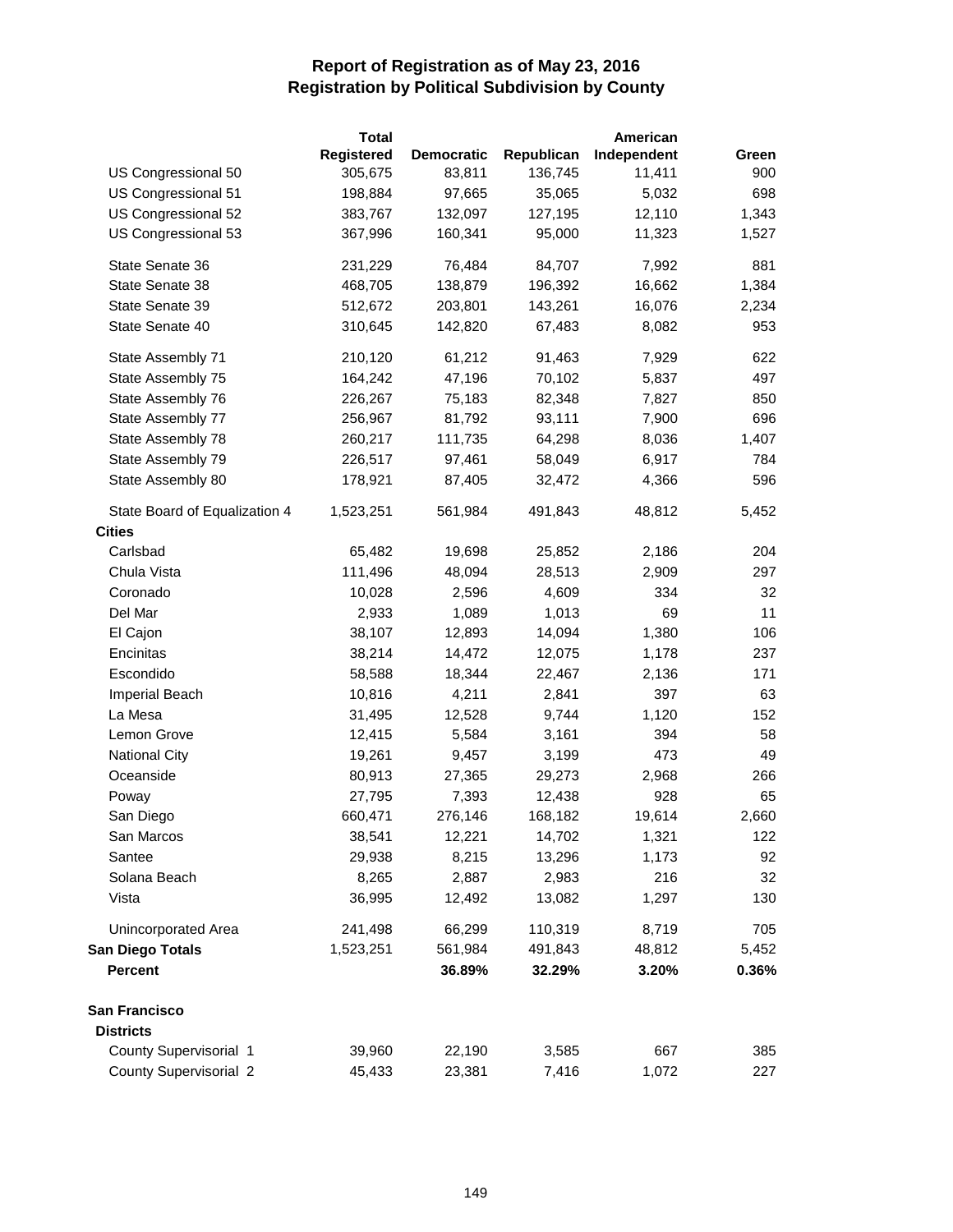|                               |             | Peace and      | <b>No Party</b> |            |  |
|-------------------------------|-------------|----------------|-----------------|------------|--|
|                               | Libertarian | Freedom        | Other           | Preference |  |
| US Congressional 50           | 2,593       | 702            | 886             | 68,627     |  |
| US Congressional 51           | 1,127       | 974            | 656             | 57,667     |  |
| US Congressional 52           | 3,227       | 628            | 1,001           | 106,166    |  |
| US Congressional 53           | 2,829       | 979            | 1,114           | 94,883     |  |
| State Senate 36               | 2,011       | 508            | 564             | 58,082     |  |
| State Senate 38               | 3,823       | 1,002          | 1,343           | 109,220    |  |
| State Senate 39               | 4,505       | 1,078          | 1,398           | 140,319    |  |
| State Senate 40               | 1,695       | 1,239          | 979             | 87,394     |  |
| State Assembly 71             | 1,734       | 498            | 725             | 45,937     |  |
| State Assembly 75             | 1,379       | 396            | 406             | 38,429     |  |
| State Assembly 76             | 1,979       | 495            | 546             | 57,039     |  |
| State Assembly 77             | 1,927       | 368            | 657             | 70,516     |  |
| State Assembly 78             | 2,485       | 572            | 669             | 71,015     |  |
| State Assembly 79             | 1,537       | 693            | 745             | 60,331     |  |
| State Assembly 80             | 993         | 805            | 536             | 51,748     |  |
| State Board of Equalization 4 | 12,034      | 3,827          | 4,284           | 395,015    |  |
| <b>Cities</b>                 |             |                |                 |            |  |
| Carlsbad                      | 550         | 85             | 147             | 16,760     |  |
| Chula Vista                   | 586         | 333            | 261             | 30,503     |  |
| Coronado                      | 85          | 9              | 20              | 2,343      |  |
| Del Mar                       | 24          | $\overline{7}$ | 6               | 714        |  |
| El Cajon                      | 270         | 128            | 131             | 9,105      |  |
| Encinitas                     | 325         | 75             | 96              | 9,756      |  |
| Escondido                     | 489         | 179            | 171             | 14,631     |  |
| Imperial Beach                | 90          | 61             | 41              | 3,112      |  |
| La Mesa                       | 302         | 82             | 118             | 7,449      |  |
| Lemon Grove                   | 77          | 48             | 44              | 3,049      |  |
| <b>National City</b>          | 87          | 99             | 77              | 5,820      |  |
| Oceanside                     | 686         | 219            | 177             | 19,959     |  |
| Poway                         | 231         | 34             | 77              | 6,629      |  |
| San Diego                     | 5,235       | 1,716          | 1,868           | 185,050    |  |
| San Marcos                    | 308         | 76             | 70              | 9,721      |  |
| Santee                        | 255         | 55             | 112             | 6,740      |  |
| Solana Beach                  | 58          | 8              | 27              | 2,054      |  |
| Vista                         | 356         | 105            | 112             | 9,421      |  |
| Unincorporated Area           | 2,020       | 508            | 729             | 52,199     |  |
| <b>San Diego Totals</b>       | 12,034      | 3,827          | 4,284           | 395,015    |  |
| Percent                       | 0.79%       | 0.25%          | 0.28%           | 25.93%     |  |
| San Francisco                 |             |                |                 |            |  |
| <b>Districts</b>              |             |                |                 |            |  |
| County Supervisorial 1        | 204         | 86             | 94              | 12,749     |  |
| County Supervisorial 2        | 338         | 32             | 92              | 12,875     |  |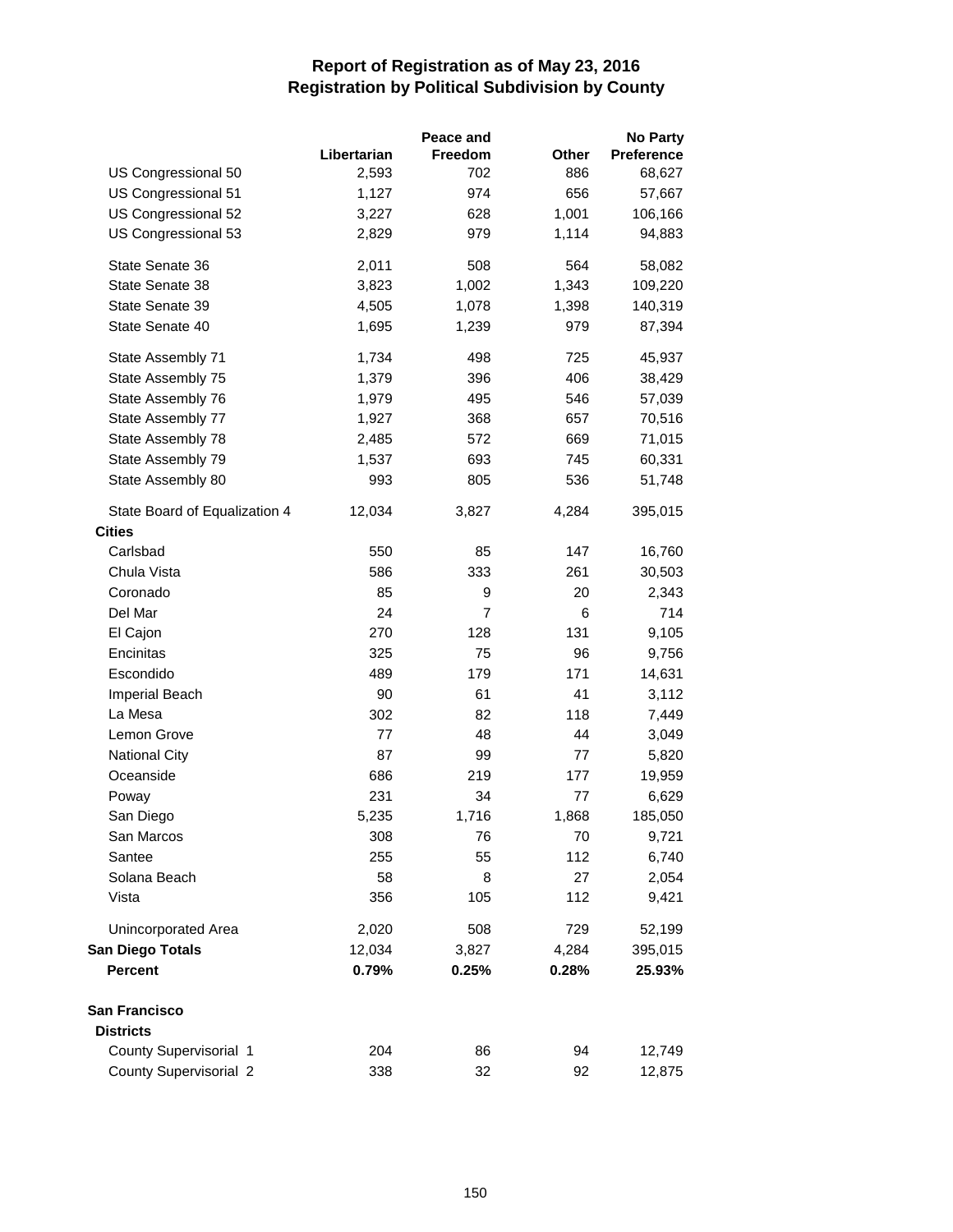|                                                | <b>Total</b> |                   |            | American    |       |
|------------------------------------------------|--------------|-------------------|------------|-------------|-------|
|                                                | Registered   | <b>Democratic</b> | Republican | Independent | Green |
| County Supervisorial 3                         | 36,585       | 18,857            | 3,512      | 674         | 258   |
| County Supervisorial 4                         | 40,246       | 20,586            | 3,642      | 674         | 388   |
| County Supervisorial 5                         | 50,647       | 32,141            | 2,441      | 874         | 667   |
| County Supervisorial 6                         | 37,031       | 20,864            | 2,692      | 714         | 351   |
| County Supervisorial 7                         | 44,524       | 24,879            | 5,281      | 783         | 383   |
| County Supervisorial 8                         | 55,180       | 37,246            | 2,528      | 662         | 718   |
| County Supervisorial 9                         | 40,913       | 25,682            | 1,814      | 517         | 633   |
| County Supervisorial 10                        | 37,629       | 22,734            | 1,912      | 557         | 269   |
| <b>County Supervisorial 11</b>                 | 34,779       | 19,316            | 2,274      | 530         | 286   |
| US Congressional 12                            | 409,502      | 238,482           | 31,844     | 6,845       | 4,161 |
| US Congressional 13                            | 0            | 0                 | 0          | 0           | 0     |
| US Congressional 14                            | 53,425       | 29,394            | 5,253      | 879         | 404   |
| State Senate 11                                | 462,927      | 267,876           | 37,097     | 7,724       | 4,565 |
| State Assembly 17                              | 268,012      | 162,556           | 16,455     | 4,173       | 851   |
| State Assembly 19                              | 194,915      | 105,320           | 20,642     | 3,551       | 452   |
| State Board of Equalization 2<br><b>Cities</b> | 462,927      | 267,876           | 37,097     | 7,724       | 4,565 |
| San Francisco                                  | 462,927      | 267,876           | 37,097     | 7,724       | 4,565 |
| <b>San Francisco Totals</b>                    | 462,927      | 267,876           | 37,097     | 7,724       | 4,565 |
| <b>Percent</b>                                 |              | 57.87%            | 8.01%      | 1.67%       | 0.99% |
| San Joaquin                                    |              |                   |            |             |       |
| <b>Districts</b>                               |              |                   |            |             |       |
| County Supervisorial 1                         | 50,181       | 28,837            | 10,228     | 899         | 121   |
| <b>County Supervisorial 2</b>                  | 60,908       | 29,626            | 17,359     | 1,238       | 149   |
| County Supervisorial 3                         | 68,217       | 29,282            | 22,625     | 1,744       | 170   |
| County Supervisorial 4                         | 68,660       | 19,730            | 34,438     | 1,963       | 170   |
| County Supervisorial 5                         | 61,899       | 25,784            | 18,844     | 1,619       | 149   |
| US Congressional 9                             | 221,682      | 99,538            | 72,281     | 4,936       | 543   |
| US Congressional 10                            | 88,183       | 33,721            | 31,213     | 2,527       | 216   |
| State Senate 5                                 | 309,865      | 133,259           | 103,494    | 7,463       | 759   |
| State Assembly 9                               | 34,050       | 10,595            | 16,059     | 901         | 90    |
| State Assembly 12                              | 75,293       | 25,661            | 31,375     | 2,297       | 185   |
| State Assembly 13                              | 200,522      | 97,003            | 56,060     | 4,265       | 484   |
| State Board of Equalization 1                  | 309,865      | 133,259           | 103,494    | 7,463       | 759   |
| <b>Cities</b>                                  |              |                   |            |             |       |
| Escalon                                        | 3,676        | 1,114             | 1,719      | 124         | 5     |
| Lathrop                                        | 8,217        | 3,918             | 1,929      | 203         | 23    |
| Lodi                                           | 29,058       | 9,157             | 13,500     | 745         | 77    |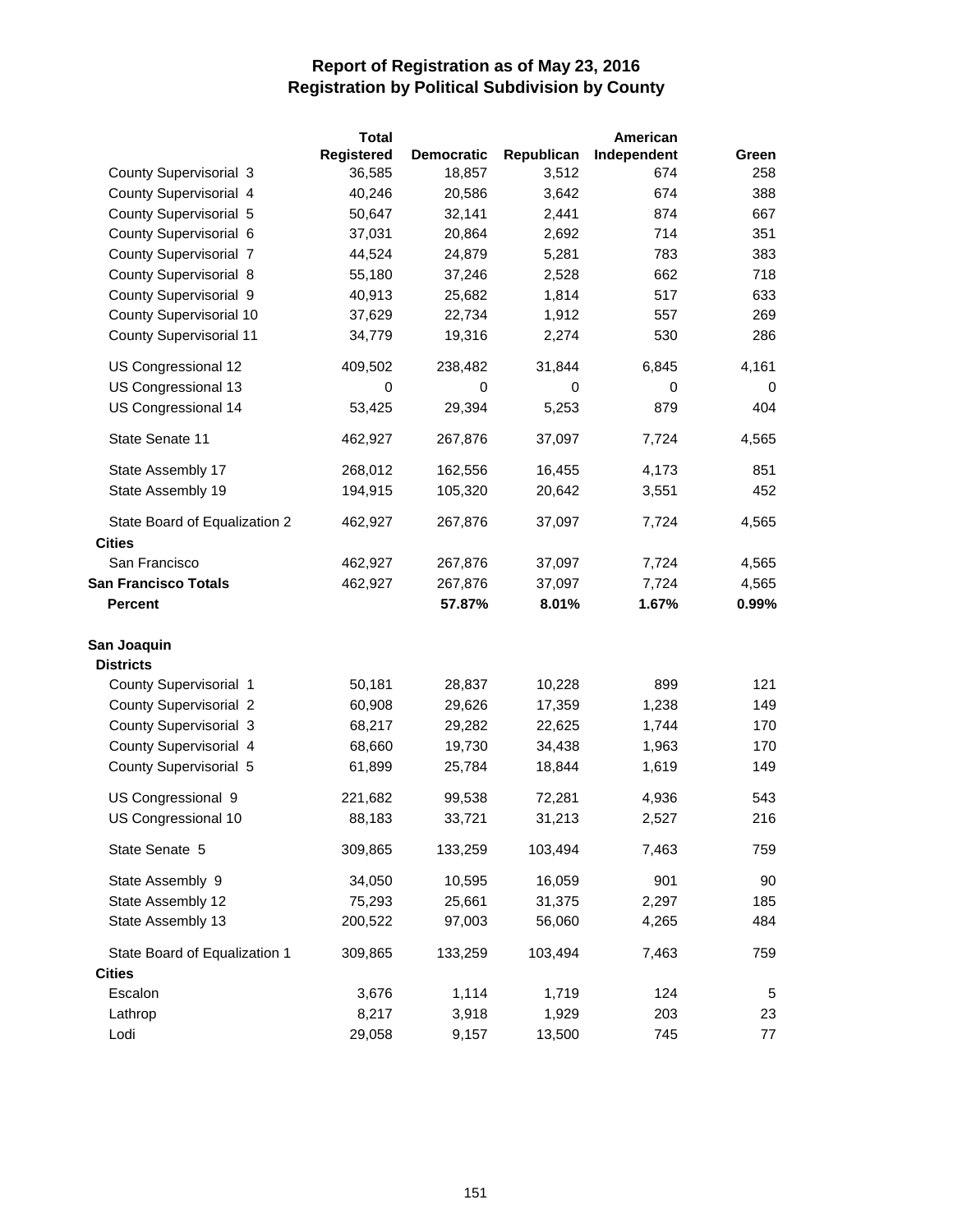|                                                |             | Peace and |       | <b>No Party</b>   |  |
|------------------------------------------------|-------------|-----------|-------|-------------------|--|
|                                                | Libertarian | Freedom   | Other | <b>Preference</b> |  |
| County Supervisorial 3                         | 268         | 87        | 87    | 12,842            |  |
| County Supervisorial 4                         | 219         | 111       | 105   | 14,521            |  |
| County Supervisorial 5                         | 310         | 143       | 117   | 13,954            |  |
| County Supervisorial 6                         | 276         | 160       | 87    | 11,887            |  |
| <b>County Supervisorial 7</b>                  | 215         | 106       | 90    | 12,787            |  |
| County Supervisorial 8                         | 262         | 114       | 97    | 13,553            |  |
| County Supervisorial 9                         | 185         | 170       | 111   | 11,801            |  |
| County Supervisorial 10                        | 173         | 153       | 114   | 11,717            |  |
| <b>County Supervisorial 11</b>                 | 152         | 141       | 92    | 11,988            |  |
| US Congressional 12                            | 2,364       | 1,134     | 961   | 123,711           |  |
| US Congressional 13                            | 0           | 0         | 0     | 0                 |  |
| US Congressional 14                            | 238         | 169       | 125   | 16,963            |  |
| State Senate 11                                | 2,602       | 1,303     | 1,086 | 140,674           |  |
| State Assembly 17                              | 1,496       | 2,935     | 648   | 78,898            |  |
| State Assembly 19                              | 1,106       | 1,630     | 438   | 61,776            |  |
| State Board of Equalization 2<br><b>Cities</b> | 2,602       | 1,303     | 1,086 | 140,674           |  |
| San Francisco                                  | 2,602       | 1,303     | 1,086 | 140,674           |  |
| <b>San Francisco Totals</b>                    | 2,602       | 1,303     | 1,086 | 140,674           |  |
| <b>Percent</b>                                 | 0.56%       | 0.28%     | 0.23% | 30.39%            |  |
|                                                |             |           |       |                   |  |
| San Joaquin                                    |             |           |       |                   |  |
| <b>Districts</b>                               |             |           |       |                   |  |
| County Supervisorial 1                         | 196         | 221       | 119   | 9,560             |  |
| <b>County Supervisorial 2</b>                  | 264         | 249       | 222   | 11,801            |  |
| County Supervisorial 3                         | 365         | 196       | 271   | 13,564            |  |
| County Supervisorial 4                         | 478         | 173       | 250   | 11,458            |  |
| County Supervisorial 5                         | 388         | 152       | 252   | 14,711            |  |
| US Congressional 9                             | 1,132       | 777       | 742   | 41,733            |  |
| US Congressional 10                            | 559         | 214       | 372   | 19,361            |  |
| State Senate 5                                 | 1,691       | 991       | 1,114 | 61,094            |  |
| State Assembly 9                               | 229         | 106       | 122   | 5,948             |  |
| State Assembly 12                              | 491         | 183       | 315   | 14,786            |  |
| State Assembly 13                              | 971         | 702       | 677   | 40,360            |  |
| State Board of Equalization 1                  | 1,691       | 991       | 1,114 | 61,094            |  |
| <b>Cities</b>                                  |             |           |       |                   |  |
| Escalon                                        | 34          | 8         | 21    | 651               |  |
| Lathrop                                        | 47          | 26        | 35    | 2,036             |  |
| Lodi                                           | 194         | 92        | 104   | 5,189             |  |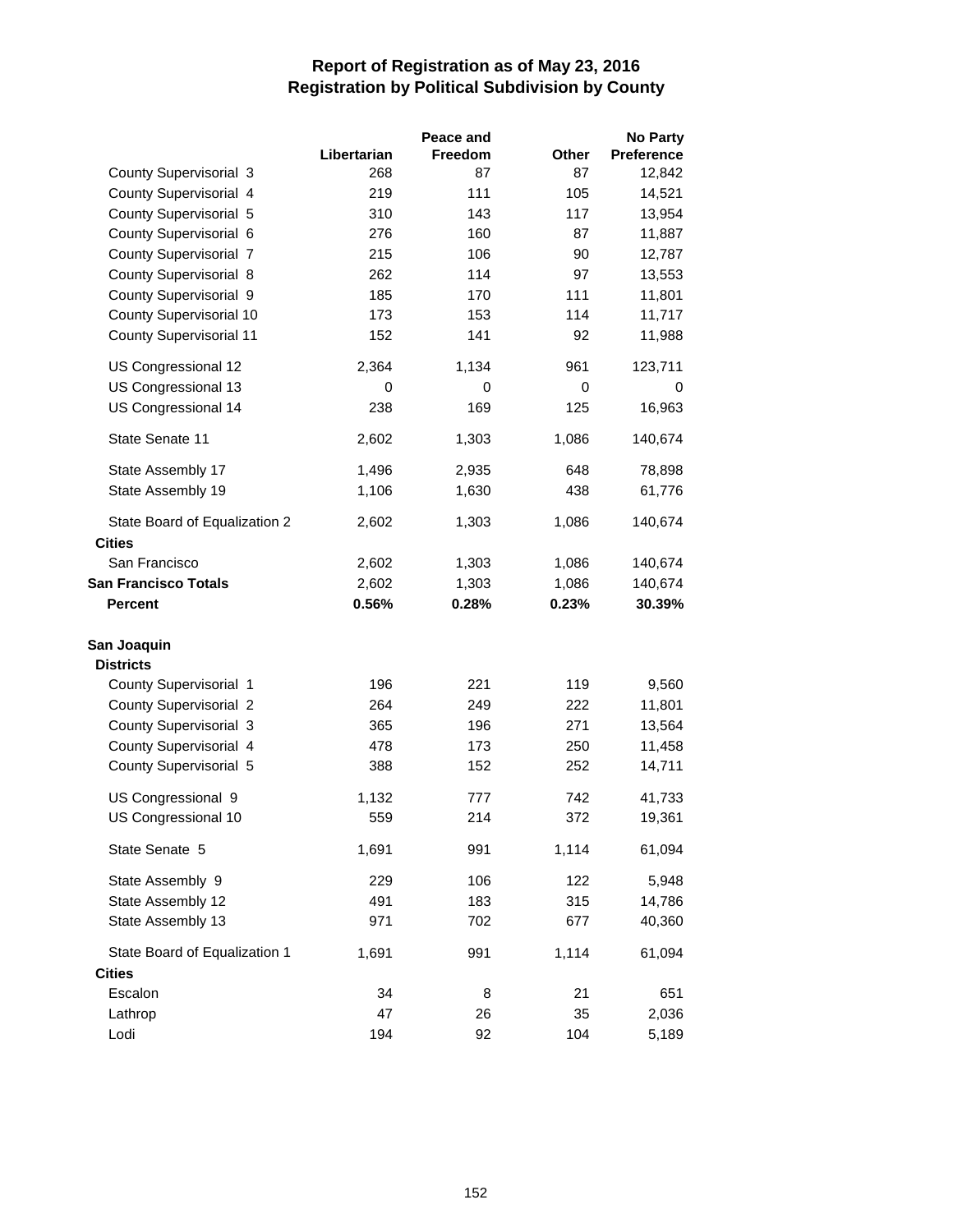|                               | <b>Total</b> |                   |            | American    |       |
|-------------------------------|--------------|-------------------|------------|-------------|-------|
|                               | Registered   | <b>Democratic</b> | Republican | Independent | Green |
| Manteca                       | 33,343       | 12,896            | 11,632     | 1,064       | 85    |
| Ripon                         | 8,065        | 1,825             | 4,451      | 232         | 15    |
| Stockton                      | 126,222      | 65,143            | 33,007     | 2,437       | 311   |
| Tracy                         | 36,246       | 15,862            | 10,120     | 925         | 94    |
| Unincorporated Area           | 65,038       | 23,344            | 27,136     | 1,733       | 149   |
| <b>San Joaquin Totals</b>     | 309,865      | 133,259           | 103,494    | 7,463       | 759   |
| <b>Percent</b>                |              | 43.01%            | 33.40%     | 2.41%       | 0.24% |
| San Luis Obispo               |              |                   |            |             |       |
| <b>Districts</b>              |              |                   |            |             |       |
| County Supervisorial 1        | 28,931       | 8,069             | 13,756     | 873         | 111   |
| County Supervisorial 2        | 31,189       | 13,259            | 9,490      | 880         | 280   |
| County Supervisorial 3        | 32,335       | 12,680            | 11,109     | 859         | 207   |
| County Supervisorial 4        | 32,422       | 10,676            | 13,600     | 911         | 129   |
| County Supervisorial 5        | 30,924       | 10,167            | 12,817     | 909         | 187   |
| US Congressional 24           | 155,801      | 54,851            | 60,772     | 4,432       | 914   |
| State Senate 17               | 155,801      | 54,851            | 60,772     | 4,432       | 914   |
| State Assembly 35             | 155,801      | 54,851            | 60,772     | 4,432       | 914   |
| State Assembly 37             | 0            | 0                 | 0          | 0           | 0     |
| State Board of Equalization 2 | 155,801      | 54,851            | 60,772     | 4,432       | 914   |
| <b>Cities</b>                 |              |                   |            |             |       |
| Arroyo Grande                 | 11,343       | 3,847             | 4,710      | 322         | 53    |
| Atascadero                    | 16,697       | 5,334             | 7,133      | 481         | 103   |
| El Paso de Robles             | 15,036       | 4,604             | 6,679      | 452         | 54    |
| Grover Beach                  | 6,639        | 2,427             | 2,354      | 223         | 35    |
| Morro Bay                     | 6,904        | 2,792             | 2,225      | 192         | 55    |
| Pismo Beach                   | 5,518        | 1,827             | 2,295      | 156         | 23    |
| San Luis Obispo               | 25,915       | 11,583            | 7,132      | 686         | 186   |
| Unincorporated Area           | 67,749       | 22,437            | 28,244     | 1,920       | 405   |
| San Luis Obispo Totals        | 155,801      | 54,851            | 60,772     | 4,432       | 914   |
| <b>Percent</b>                |              | 35.21%            | 39.01%     | 2.84%       | 0.59% |
| San Mateo                     |              |                   |            |             |       |
| <b>Districts</b>              |              |                   |            |             |       |
| County Supervisorial 1        | 73,581       | 37,836            | 13,869     | 1,585       | 282   |
| County Supervisorial 2        | 77,697       | 39,192            | 15,021     | 1,603       | 354   |
| County Supervisorial 3        | 93,457       | 46,865            | 20,081     | 2,212       | 620   |
| County Supervisorial 4        | 61,336       | 33,642            | 9,883      | 1,074       | 331   |
| County Supervisorial 5        | 61,084       | 33,591            | 7,510      | 1,062       | 250   |
| US Congressional 14           | 300,345      | 157,874           | 51,380     | 6,276       | 1,451 |
| US Congressional 18           | 66,810       | 33,252            | 14,984     | 1,260       | 386   |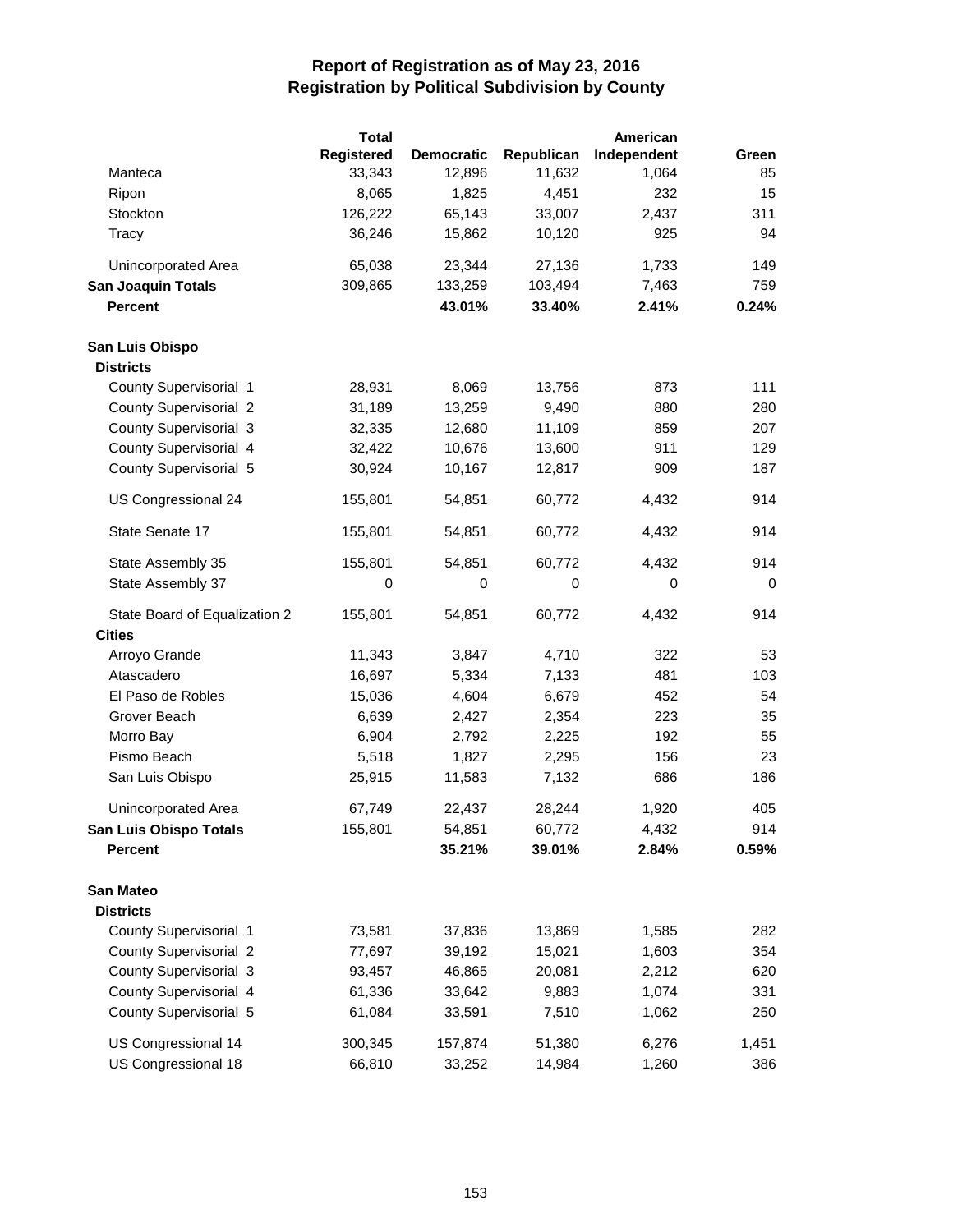|                               |             | Peace and      |       | <b>No Party</b> |
|-------------------------------|-------------|----------------|-------|-----------------|
|                               | Libertarian | Freedom        | Other | Preference      |
| Manteca                       | 205         | 92             | 153   | 7,216           |
| Ripon                         | 61          | 13             | 30    | 1,438           |
| Stockton                      | 500         | 478            | 409   | 23,937          |
| Tracy                         | 221         | 81             | 137   | 8,806           |
| Unincorporated Area           | 429         | 201            | 225   | 11,821          |
| <b>San Joaquin Totals</b>     | 1,691       | 991            | 1,114 | 61,094          |
| <b>Percent</b>                | 0.55%       | 0.32%          | 0.36% | 19.72%          |
| San Luis Obispo               |             |                |       |                 |
| <b>Districts</b>              |             |                |       |                 |
| County Supervisorial 1        | 217         | 54             | 280   | 5,571           |
| <b>County Supervisorial 2</b> | 270         | 87             | 371   | 6,552           |
| County Supervisorial 3        | 277         | 54             | 353   | 6,796           |
| County Supervisorial 4        | 227         | 75             | 379   | 6,425           |
| County Supervisorial 5        | 261         | 60             | 324   | 6,199           |
| US Congressional 24           | 1,252       | 330            | 1,707 | 31,543          |
| State Senate 17               | 1,252       | 330            | 1,707 | 31,543          |
| State Assembly 35             | 1,252       | 330            | 1,707 | 31,543          |
| State Assembly 37             | 0           | 0              | 0     | 0               |
| State Board of Equalization 2 | 1,252       | 330            | 1,707 | 31,543          |
| <b>Cities</b>                 |             |                |       |                 |
| Arroyo Grande                 | 78          | 20             | 131   | 2,182           |
| Atascadero                    | 142         | 34             | 179   | 3,291           |
| El Paso de Robles             | 123         | 23             | 143   | 2,958           |
| Grover Beach                  | 61          | 25             | 69    | 1,445           |
| Morro Bay                     | 57          | 26             | 88    | 1,469           |
| Pismo Beach                   | 46          | $\overline{7}$ | 70    | 1,094           |
| San Luis Obispo               | 232         | 39             | 260   | 5,797           |
| <b>Unincorporated Area</b>    | 513         | 156            | 767   | 13,307          |
| San Luis Obispo Totals        | 1,252       | 330            | 1,707 | 31,543          |
| <b>Percent</b>                | 0.80%       | 0.21%          | 1.10% | 20.25%          |
| San Mateo                     |             |                |       |                 |
| <b>Districts</b>              |             |                |       |                 |
| County Supervisorial 1        | 305         | 148            | 146   | 19,410          |
| <b>County Supervisorial 2</b> | 366         | 128            | 175   | 20,858          |
| County Supervisorial 3        | 634         | 136            | 218   | 22,691          |
| County Supervisorial 4        | 336         | 184            | 132   | 15,754          |
| County Supervisorial 5        | 221         | 186            | 147   | 18,117          |
| US Congressional 14           | 1,431       | 688            | 680   | 80,565          |
| US Congressional 18           | 431         | 94             | 138   | 16,265          |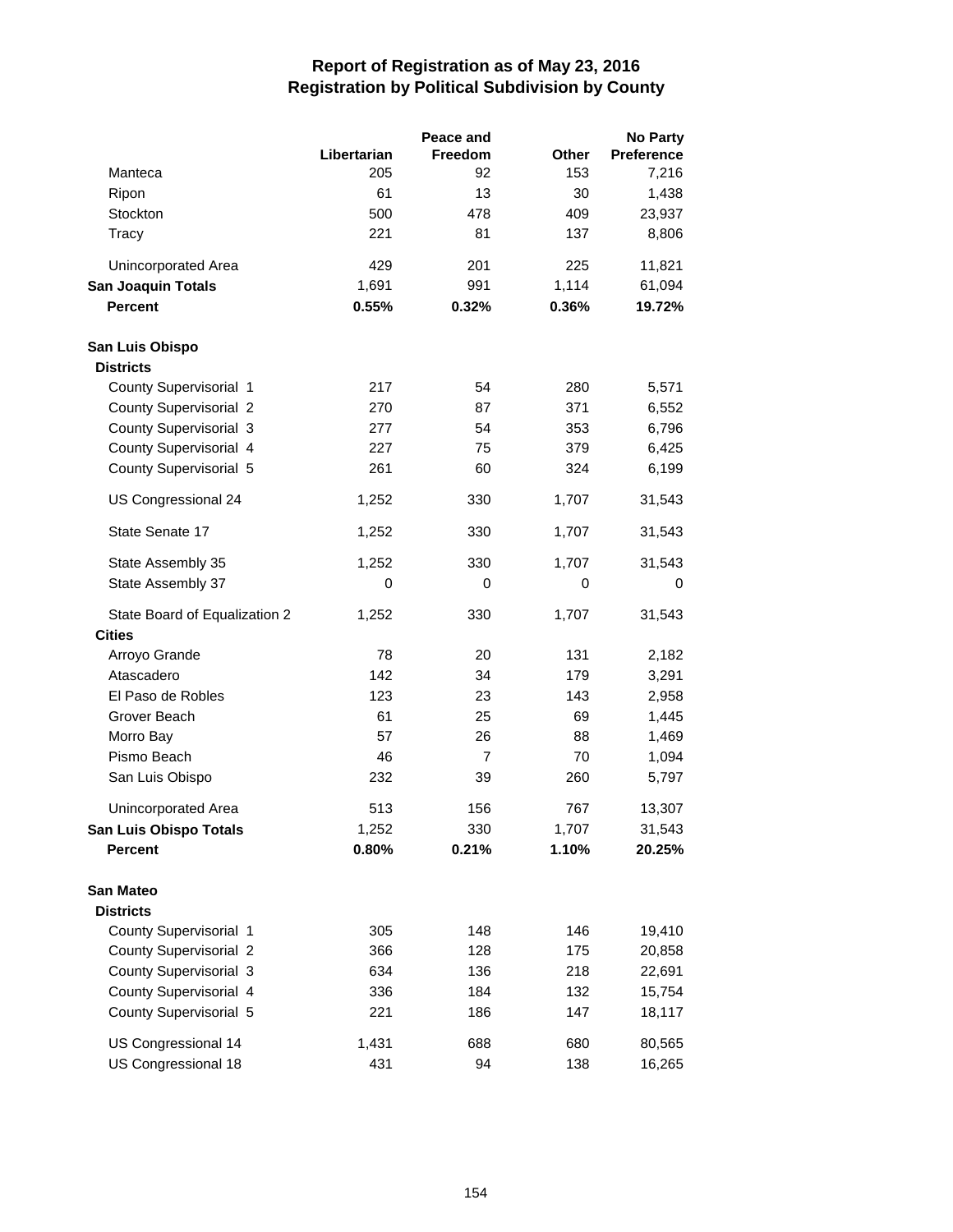|                               | <b>Total</b>      |                   |            | American    |             |
|-------------------------------|-------------------|-------------------|------------|-------------|-------------|
|                               | <b>Registered</b> | <b>Democratic</b> | Republican | Independent | Green       |
| State Senate 11               | 52,047            | 28,893            | 6,094      | 864         | 196         |
| State Senate 13               | 315,108           | 162,233           | 60,270     | 6,672       | 1,641       |
| State Assembly 19             | 53,842            | 29,935            | 6,321      | 895         | 199         |
| State Assembly 22             | 248,848           | 128,122           | 47,029     | 5,394       | 1,232       |
| State Assembly 24             | 64,465            | 33,069            | 13,014     | 1,247       | 406         |
| State Board of Equalization 2 | 367,155           | 191,126           | 66,364     | 7,536       | 1,837       |
| <b>Cities</b>                 |                   |                   |            |             |             |
| Atherton                      | 4,702             | 1,565             | 1,814      | 101         | 8           |
| <b>Belmont</b>                | 14,874            | 7,445             | 2,931      | 340         | 73          |
| <b>Brisbane</b>               | 2,523             | 1,394             | 312        | 57          | 22          |
| Burlingame                    | 16,208            | 7,975             | 3,374      | 364         | 80          |
| Colma                         | 633               | 360               | 72         | 18          | $\mathbf 0$ |
| Daly City                     | 40,533            | 22,399            | 4,680      | 660         | 144         |
| East Palo Alto                | 9,105             | 5,704             | 717        | 126         | 38          |
| <b>Foster City</b>            | 15,189            | 6,934             | 3,078      | 238         | 44          |
| Half Moon Bay                 | 6,754             | 3,297             | 1,435      | 204         | 62          |
| Hillsborough                  | 7,287             | 2,403             | 2,654      | 169         | 17          |
| Menlo Park                    | 17,757            | 9,312             | 3,477      | 274         | 102         |
| Millbrae                      | 11,614            | 5,607             | 2,233      | 245         | 50          |
| Pacifica                      | 23,028            | 12,983            | 3,531      | 600         | 164         |
| Portola Valley                | 3,294             | 1,565             | 890        | 51          | 12          |
| <b>Redwood City</b>           | 37,525            | 19,526            | 7,036      | 723         | 192         |
| San Bruno                     | 20,688            | 11,556            | 3,160      | 453         | 82          |
| San Carlos                    | 18,625            | 9,264             | 4,183      | 454         | 81          |
| San Mateo                     | 50,209            | 26,149            | 9,458      | 1,089       | 251         |
| South San Francisco           | 28,860            | 16,431            | 3,697      | 545         | 106         |
| Woodside                      | 3,859             | 1,513             | 1,248      | 79          | 17          |
| Unincorporated Area           | 33,888            | 17,744            | 6,384      | 746         | 292         |
| <b>San Mateo Totals</b>       | 367,155           | 191,126           | 66,364     | 7,536       | 1,837       |
| <b>Percent</b>                |                   | 52.06%            | 18.08%     | 2.05%       | 0.50%       |
| Santa Barbara                 |                   |                   |            |             |             |
| <b>Districts</b>              |                   |                   |            |             |             |
| County Supervisorial 1        | 43,971            | 22,150            | 9,577      | 1,031       | 317         |
| County Supervisorial 2        | 49,843            | 23,495            | 12,993     | 1,132       | 318         |
| County Supervisorial 3        | 45,006            | 18,558            | 12,309     | 1,026       | 217         |
| County Supervisorial 4        | 38,067            | 11,956            | 16,008     | 1,186       | 84          |
| County Supervisorial 5        | 24,978            | 10,021            | 7,690      | 701         | 52          |
| US Congressional 24           | 201,865           | 86,180            | 58,577     | 5,076       | 988         |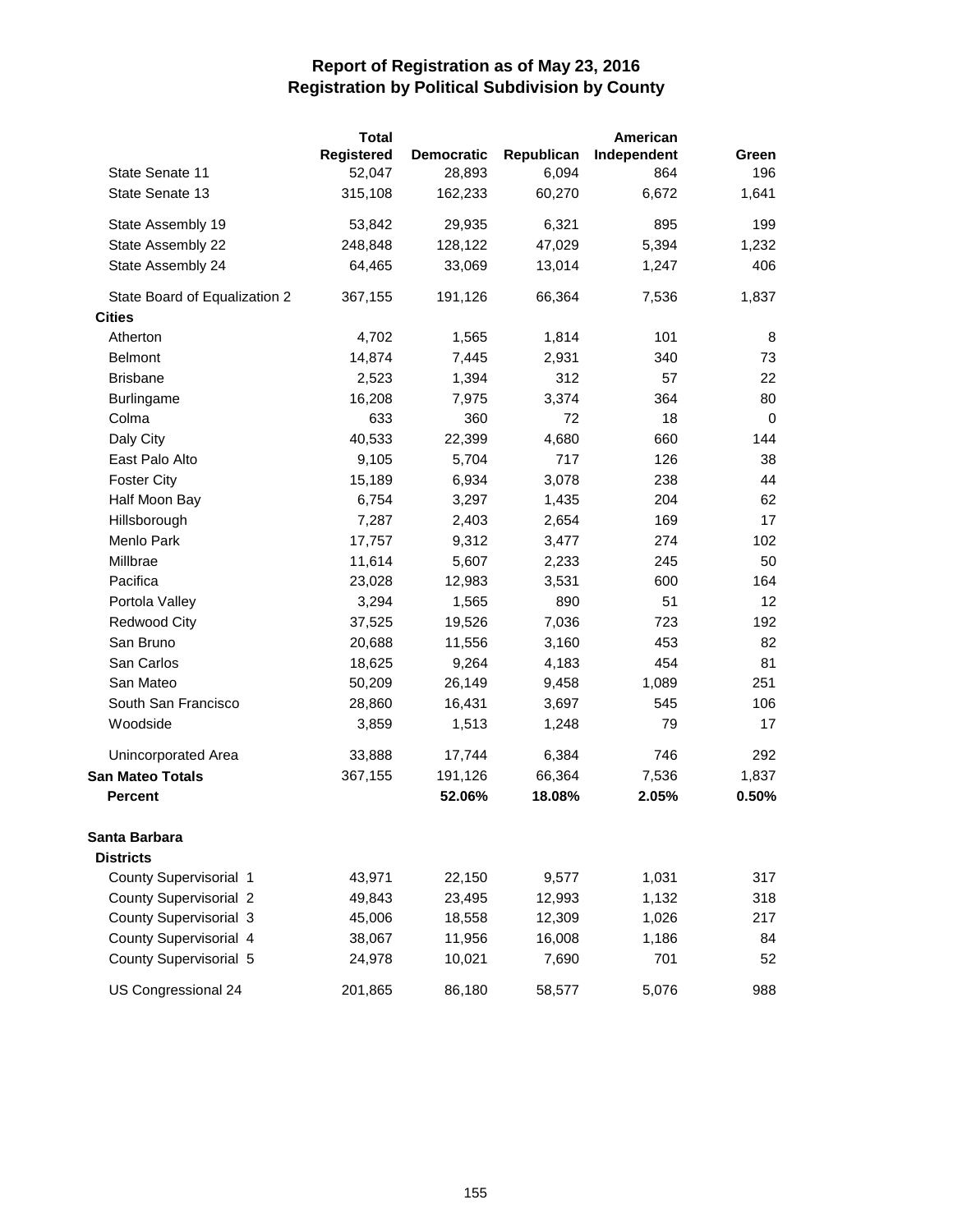|                               |             | Peace and      |                | <b>No Party</b>   |
|-------------------------------|-------------|----------------|----------------|-------------------|
|                               | Libertarian | <b>Freedom</b> | <b>Other</b>   | <b>Preference</b> |
| State Senate 11               | 181         | 163            | 115            | 15,541            |
| State Senate 13               | 1,681       | 619            | 703            | 81,289            |
| State Assembly 19             | 186         | 166            | 117            | 16,023            |
| State Assembly 22             | 1,260       | 457            | 555            | 64,799            |
| State Assembly 24             | 416         | 159            | 146            | 16,008            |
| State Board of Equalization 2 | 1,862       | 782            | 818            | 96,830            |
| <b>Cities</b>                 |             |                |                |                   |
| Atherton                      | 33          | 4              | 9              | 1,168             |
| <b>Belmont</b>                | 86          | 26             | 35             | 3,938             |
| <b>Brisbane</b>               | 13          | $\overline{7}$ | 12             | 706               |
| <b>Burlingame</b>             | 80          | 19             | 31             | 4,285             |
| Colma                         | 1           | 3              | $\overline{2}$ | 177               |
| Daly City                     | 140         | 133            | 94             | 12,283            |
| East Palo Alto                | 36          | 66             | 23             | 2,395             |
| <b>Foster City</b>            | 70          | 19             | 39             | 4,767             |
| Half Moon Bay                 | 60          | 16             | 18             | 1,662             |
| Hillsborough                  | 40          | 5              | 16             | 1,983             |
| Menlo Park                    | 105         | 25             | 26             | 4,436             |
| Millbrae                      | 34          | 18             | 18             | 3,409             |
| Pacifica                      | 137         | 58             | 59             | 5,496             |
| Portola Valley                | 27          | 5              | 8              | 736               |
| Redwood City                  | 218         | 70             | 77             | 9,683             |
| San Bruno                     | 85          | 61             | 52             | 5,239             |
| San Carlos                    | 100         | 17             | 33             | 4,493             |
| San Mateo                     | 229         | 86             | 105            | 12,842            |
| South San Francisco           | 109         | 76             | 63             | 7,833             |
| Woodside                      | 28          | $\mathbf{1}$   | 12             | 961               |
| Unincorporated Area           | 231         | 67             | 86             | 8,338             |
| <b>San Mateo Totals</b>       | 1,862       | 782            | 818            | 96,830            |
| <b>Percent</b>                | 0.51%       | 0.21%          | 0.22%          | 26.37%            |
| Santa Barbara                 |             |                |                |                   |
| <b>Districts</b>              |             |                |                |                   |
| County Supervisorial 1        | 295         | 94             | 369            | 10,138            |
| <b>County Supervisorial 2</b> | 344         | 95             | 405            | 11,061            |
| County Supervisorial 3        | 374         | 90             | 274            | 12,158            |
| County Supervisorial 4        | 207         | 101            | 250            | 8,275             |
| County Supervisorial 5        | 122         | 89             | 165            | 6,138             |
| US Congressional 24           | 1,342       | 469            | 1,463          | 47,770            |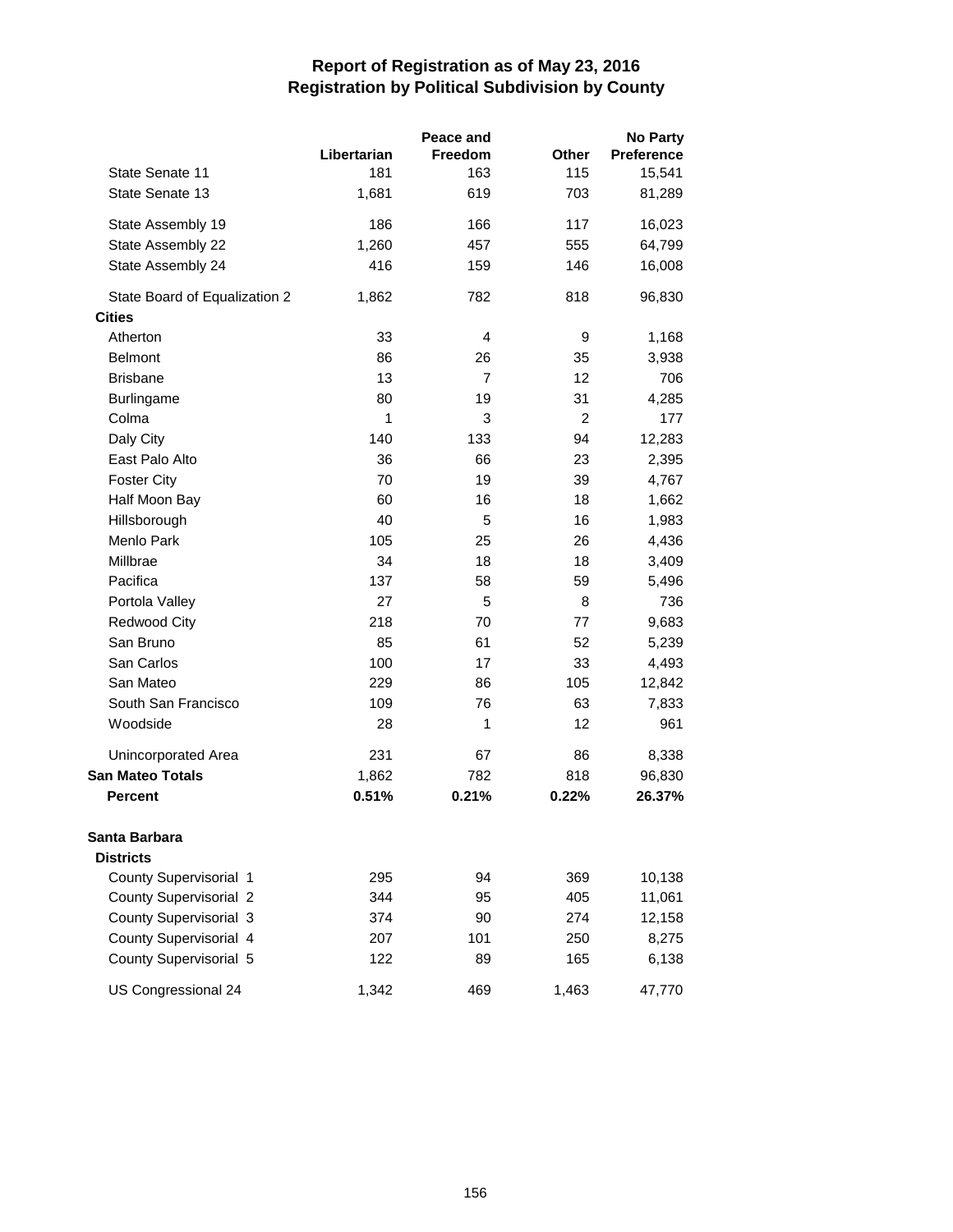|                               | <b>Total</b> |                   |            | American    |       |
|-------------------------------|--------------|-------------------|------------|-------------|-------|
|                               | Registered   | <b>Democratic</b> | Republican | Independent | Green |
| State Senate 19               | 201,865      | 86,180            | 58,577     | 5,076       | 988   |
| State Assembly 35             | 72,551       | 25,312            | 27,204     | 2,154       | 167   |
| State Assembly 37             | 129,314      | 60,868            | 31,373     | 2,922       | 821   |
| State Board of Equalization 2 | 201,865      | 86,180            | 58,577     | 5,076       | 988   |
| <b>Cities</b>                 |              |                   |            |             |       |
| <b>Buellton</b>               | 2,654        | 895               | 1,089      | 72          | 10    |
| Carpinteria                   | 6,688        | 3,232             | 1,632      | 149         | 52    |
| Goleta                        | 16,404       | 7,571             | 4,249      | 366         | 95    |
| Guadalupe                     | 2,031        | 1,070             | 312        | 42          | 9     |
| Lompoc                        | 15,151       | 5,714             | 4,926      | 502         | 35    |
| Santa Barbara                 | 46,544       | 24,661            | 8,777      | 1,093       | 327   |
| Santa Maria                   | 28,878       | 11,405            | 9,081      | 785         | 55    |
| Solvang                       | 3,182        | 991               | 1,421      | 74          | 11    |
| Unincorporated Area           | 80,333       | 30,641            | 27,090     | 1,993       | 394   |
| Santa Barbara Totals          | 201,865      | 86,180            | 58,577     | 5,076       | 988   |
| <b>Percent</b>                |              | 42.69%            | 29.02%     | 2.51%       | 0.49% |
| Santa Clara                   |              |                   |            |             |       |
| <b>Districts</b>              |              |                   |            |             |       |
| County Supervisorial 1        | 172,293      | 76,140            | 47,689     | 4,304       | 621   |
| County Supervisorial 2        | 115,598      | 60,121            | 18,333     | 2,287       | 441   |
| County Supervisorial 3        | 149,900      | 68,858            | 29,017     | 2,873       | 433   |
| County Supervisorial 4        | 165,966      | 80,439            | 35,450     | 3,643       | 734   |
| County Supervisorial 5        | 184,306      | 84,603            | 36,110     | 2,605       | 703   |
| US Congressional 17           | 209,014      | 93,981            | 38,871     | 3,761       | 662   |
| US Congressional 18           | 273,399      | 127,752           | 62,071     | 5,217       | 1,131 |
| US Congressional 19           | 300,047      | 145,326           | 64,734     | 6,601       | 1,113 |
| US Congressional 20           | 5,603        | 3,102             | 923        | 133         | 26    |
| State Senate 10               | 123,414      | 57,424            | 23,031     | 2,470       | 410   |
| State Senate 13               | 154,709      | 76,154            | 28,225     | 2,281       | 669   |
| State Senate 15               | 415,994      | 193,599           | 90,792     | 8,477       | 1,521 |
| State Senate 17               | 93,946       | 42,984            | 24,551     | 2,484       | 332   |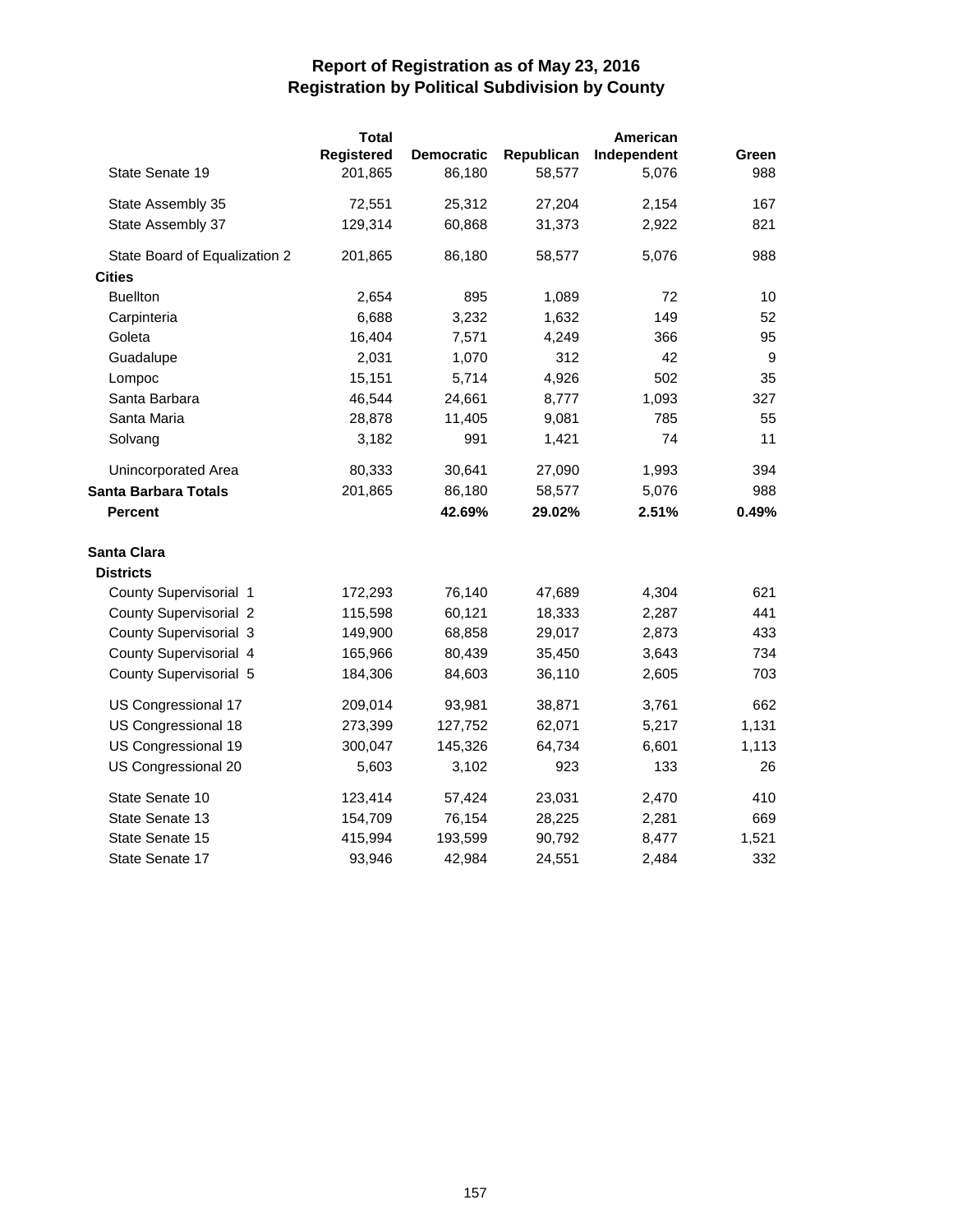|                               | Libertarian | Peace and<br><b>Freedom</b> | Other | <b>No Party</b><br>Preference |
|-------------------------------|-------------|-----------------------------|-------|-------------------------------|
| State Senate 19               | 1,342       | 469                         | 1,463 | 47,770                        |
| State Assembly 35             | 389         | 228                         | 485   | 16,612                        |
| State Assembly 37             | 953         | 241                         | 978   | 31,158                        |
| State Board of Equalization 2 | 1,342       | 469                         | 1,463 | 47,770                        |
| <b>Cities</b>                 |             |                             |       |                               |
| <b>Buellton</b>               | 20          | 5                           | 17    | 546                           |
| Carpinteria                   | 32          | 7                           | 57    | 1,527                         |
| Goleta                        | 109         | 34                          | 128   | 3,852                         |
| Guadalupe                     | 10          | 19                          | 13    | 556                           |
| Lompoc                        | 102         | 56                          | 104   | 3,712                         |
| Santa Barbara                 | 331         | 114                         | 383   | 10,858                        |
| Santa Maria                   | 137         | 102                         | 173   | 7,140                         |
| Solvang                       | 26          | 3                           | 26    | 630                           |
| Unincorporated Area           | 575         | 129                         | 562   | 18,949                        |
| Santa Barbara Totals          | 1,342       | 469                         | 1,463 | 47,770                        |
| Percent                       | 0.66%       | 0.23%                       | 0.72% | 23.66%                        |
| Santa Clara                   |             |                             |       |                               |
| <b>Districts</b>              |             |                             |       |                               |
| County Supervisorial 1        | 1,117       | 351                         | 237   | 41,834                        |
| <b>County Supervisorial 2</b> | 617         | 549                         | 172   | 33,078                        |
| <b>County Supervisorial 3</b> | 752         | 401                         | 237   | 47,329                        |
| County Supervisorial 4        | 1,177       | 334                         | 295   | 43,894                        |
| County Supervisorial 5        | 972         | 170                         | 295   | 58,848                        |
| US Congressional 17           | 1,144       | 422                         | 360   | 69,813                        |
| US Congressional 18           | 1,740       | 384                         | 429   | 74,675                        |
| US Congressional 19           | 1,721       | 971                         | 439   | 79,142                        |
| US Congressional 20           | 30          | 28                          | 8     | 1,353                         |
| State Senate 10               | 710         | 301                         | 213   | 38,855                        |
| State Senate 13               | 938         | 182                         | 240   | 46,020                        |
| State Senate 15               | 2,366       | 1,063                       | 643   | 117,533                       |
| State Senate 17               | 621         | 259                         | 140   | 22,575                        |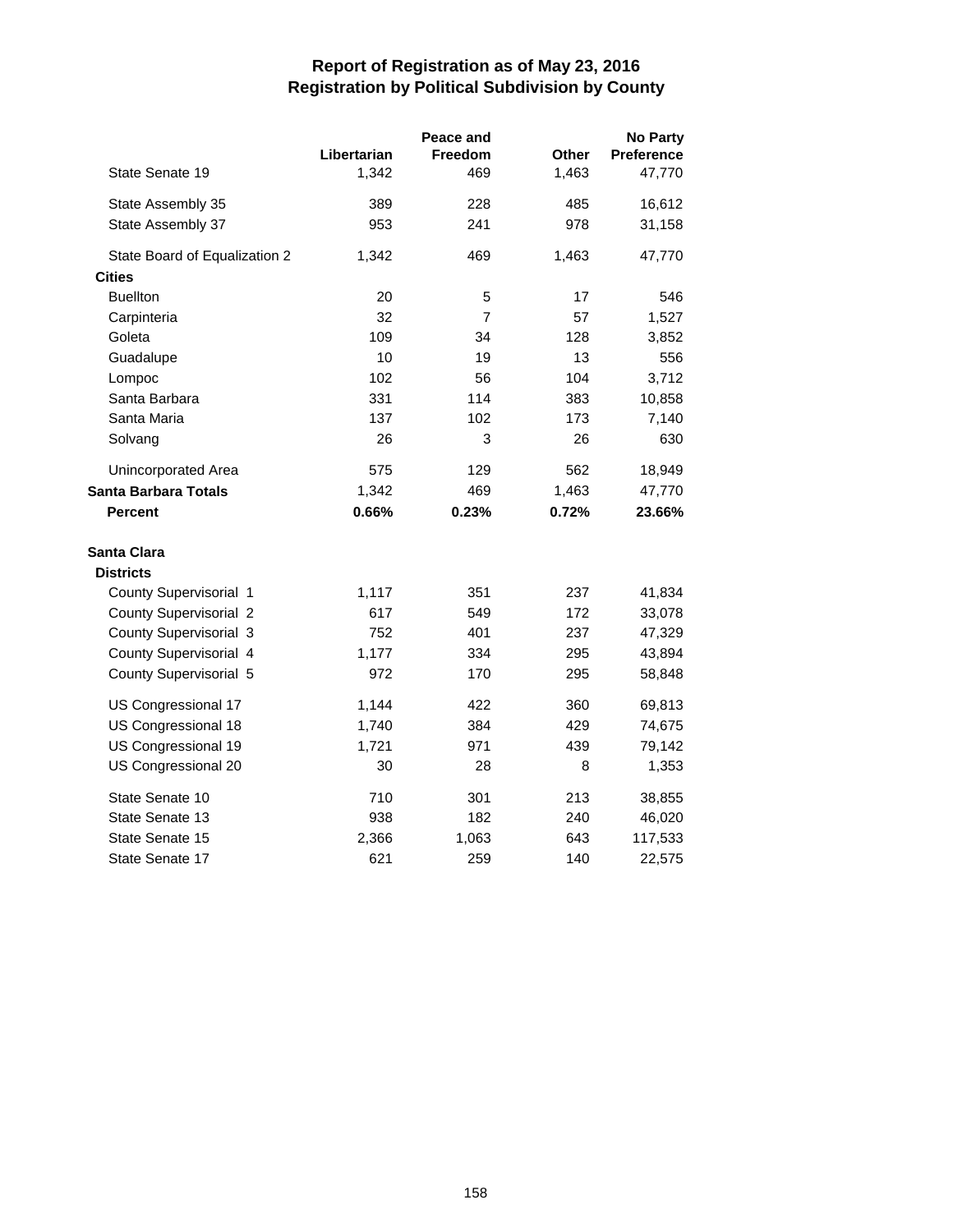|                               | <b>Total</b> |                   |            | American    |       |
|-------------------------------|--------------|-------------------|------------|-------------|-------|
|                               | Registered   | <b>Democratic</b> | Republican | Independent | Green |
| State Assembly 24             | 157,049      | 77,067            | 28,836     | 2,319       | 670   |
| State Assembly 25             | 123,383      | 56,844            | 23,276     | 2,461       | 381   |
| State Assembly 27             | 174,803      | 87,338            | 31,478     | 3,483       | 606   |
| State Assembly 28             | 235,535      | 105,802           | 56,075     | 4,908       | 923   |
| State Assembly 29             | 47,426       | 21,084            | 12,346     | 1,121       | 173   |
| State Assembly 30             | 49,867       | 22,026            | 14,588     | 1,420       | 179   |
| State Board of Equalization 2 | 788,063      | 370,161           | 166,599    | 15,712      | 2,932 |
| <b>Cities</b>                 |              |                   |            |             |       |
| Campbell                      | 20,955       | 9,856             | 4,750      | 511         | 108   |
| Cupertino                     | 26,471       | 10,355            | 4,954      | 351         | 70    |
| Gilroy                        | 20,797       | 10,120            | 5,217      | 554         | 73    |
| Los Altos                     | 18,779       | 8,297             | 5,053      | 271         | 63    |
| Los Altos Hills               | 5,452        | 2,000             | 1,718      | 95          | 15    |
| Los Gatos                     | 18,274       | 7,763             | 5,492      | 438         | 71    |
| Milpitas                      | 25,672       | 11,245            | 4,718      | 496         | 67    |
| Monte Sereno                  | 2,321        | 893               | 829        | 55          | 3     |
| Morgan Hill                   | 20,258       | 8,360             | 6,370      | 621         | 74    |
| <b>Mountain View</b>          | 32,671       | 16,902            | 4,826      | 514         | 172   |
| Palo Alto                     | 36,506       | 19,905            | 5,307      | 394         | 194   |
| San Jose                      | 402,985      | 192,678           | 82,902     | 8,474       | 1,463 |
| Santa Clara                   | 45,359       | 21,818            | 8,656      | 902         | 162   |
| Saratoga                      | 18,798       | 6,847             | 5,523      | 275         | 41    |
| Sunnyvale                     | 54,622       | 25,536            | 10,178     | 905         | 208   |
| Unincorporated Area           | 38,143       | 17,586            | 10,106     | 856         | 148   |
| <b>Santa Clara Totals</b>     | 788,063      | 370,161           | 166,599    | 15,712      | 2,932 |
| <b>Percent</b>                |              | 46.97%            | 21.14%     | 1.99%       | 0.37% |
| <b>Santa Cruz</b>             |              |                   |            |             |       |
| <b>Districts</b>              |              |                   |            |             |       |
| County Supervisorial 1        | 32,848       | 18,389            | 5,663      | 692         | 309   |
| <b>County Supervisorial 2</b> | 31,355       | 16,992            | 6,322      | 666         | 263   |
| <b>County Supervisorial 3</b> | 31,471       | 20,485            | 2,687      | 516         | 457   |
| County Supervisorial 4        | 17,160       | 10,463            | 2,281      | 293         | 89    |
| County Supervisorial 5        | 32,975       | 17,185            | 6,518      | 863         | 421   |
| US Congressional 18           | 33,659       | 17,020            | 7,089      | 885         | 434   |
| US Congressional 20           | 112,150      | 66,494            | 16,382     | 2,145       | 1,105 |
| State Senate 17               | 145,809      | 83,514            | 23,471     | 3,030       | 1,539 |
| State Assembly 29             | 123,967      | 70,110            | 20,677     | 2,675       | 1,428 |
| State Assembly 30             | 21,842       | 13,404            | 2,794      | 355         | 111   |
| State Board of Equalization 2 | 145,809      | 83,514            | 23,471     | 3,030       | 1,539 |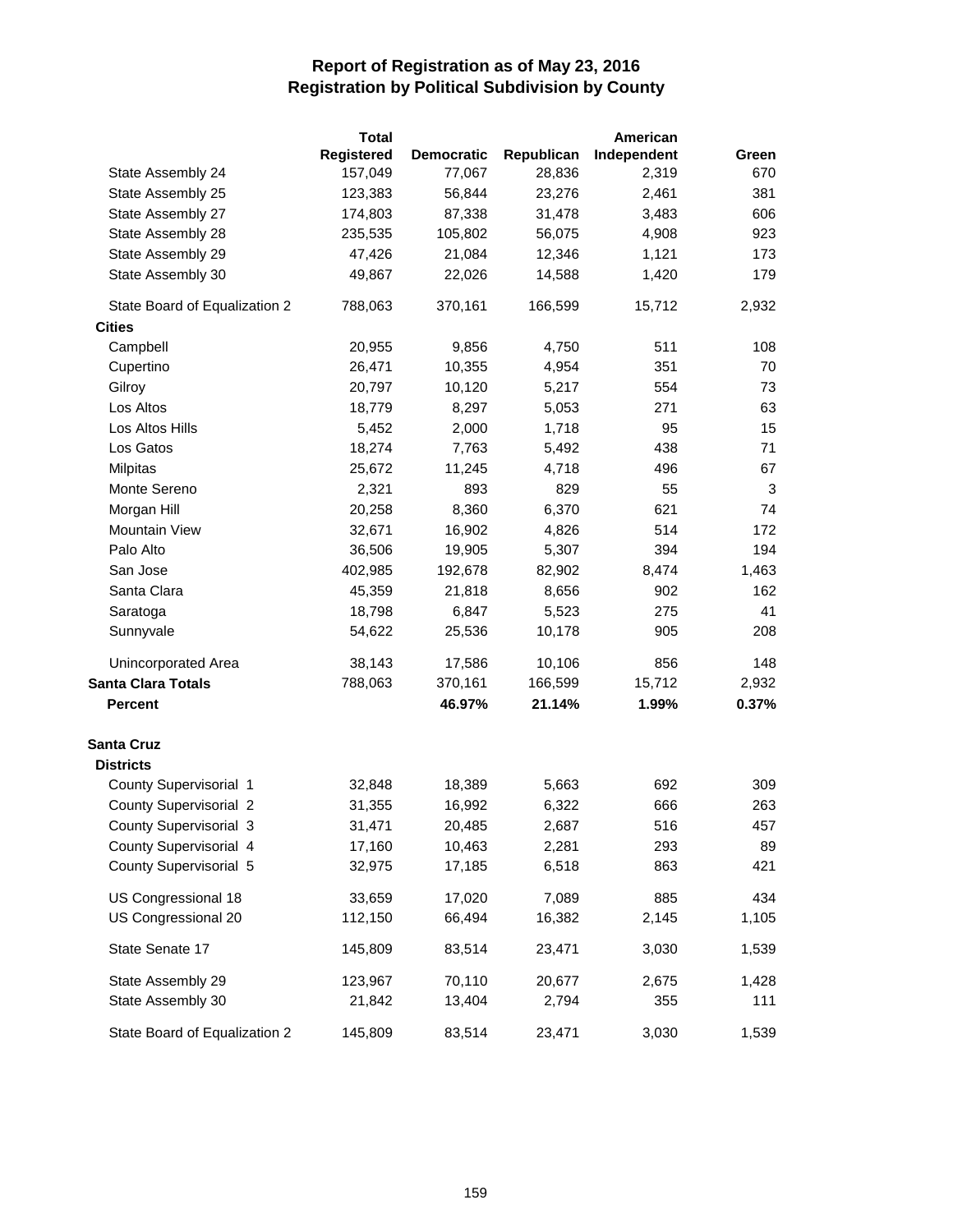|                               |             | Peace and      |              | <b>No Party</b>   |
|-------------------------------|-------------|----------------|--------------|-------------------|
|                               | Libertarian | Freedom        | <b>Other</b> | <b>Preference</b> |
| State Assembly 24             | 948         | 184            | 243          | 46,782            |
| State Assembly 25             | 669         | 314            | 213          | 39,225            |
| State Assembly 27             | 844         | 716            | 266          | 50,072            |
| State Assembly 28             | 1,514       | 369            | 386          | 65,558            |
| State Assembly 29             | 323         | 105            | 59           | 12,215            |
| State Assembly 30             | 337         | 117            | 69           | 11,131            |
| State Board of Equalization 2 | 4,635       | 1,805          | 1,236        | 224,983           |
| <b>Cities</b>                 |             |                |              |                   |
| Campbell                      | 172         | 41             | 56           | 5,461             |
| Cupertino                     | 99          | 18             | 47           | 10,577            |
| Gilroy                        | 124         | 58             | 27           | 4,624             |
| Los Altos                     | 106         | 16             | 31           | 4,942             |
| Los Altos Hills               | 33          | $\overline{4}$ | 8            | 1,579             |
| Los Gatos                     | 122         | 25             | 19           | 4,344             |
| <b>Milpitas</b>               | 100         | 81             | 43           | 8,922             |
| Monte Sereno                  | 11          | $\mathbf 0$    | 5            | 525               |
| Morgan Hill                   | 146         | 33             | 28           | 4,626             |
| Mountain View                 | 225         | 40             | 54           | 9,938             |
| Palo Alto                     | 178         | 27             | 48           | 10,453            |
| San Jose                      | 2,314       | 1,184          | 596          | 113,374           |
| Santa Clara                   | 282         | 90             | 87           | 13,362            |
| Saratoga                      | 80          | 19             | 29           | 5,984             |
| Sunnyvale                     | 365         | 90             | 93           | 17,247            |
| Unincorporated Area           | 278         | 79             | 65           | 9,025             |
| <b>Santa Clara Totals</b>     | 4,635       | 1,805          | 1,236        | 224,983           |
| <b>Percent</b>                | 0.59%       | 0.23%          | 0.16%        | 28.55%            |
| <b>Santa Cruz</b>             |             |                |              |                   |
| <b>Districts</b>              |             |                |              |                   |
| County Supervisorial 1        | 253         | 88             | 202          | 7,252             |
| <b>County Supervisorial 2</b> | 243         | 84             | 157          | 6,628             |
| County Supervisorial 3        | 202         | 90             | 197          | 6,837             |
| County Supervisorial 4        | 72          | 60             | 48           | 3,854             |
| County Supervisorial 5        | 370         | 81             | 178          | 7,359             |
| US Congressional 18           | 383         | 77             | 177          | 7,594             |
| US Congressional 20           | 757         | 326            | 605          | 24,336            |
| State Senate 17               | 1,140       | 403            | 782          | 31,930            |
| State Assembly 29             | 1,044       | 318            | 725          | 26,990            |
| State Assembly 30             | 96          | 85             | 57           | 4,940             |
| State Board of Equalization 2 | 1,140       | 403            | 782          | 31,930            |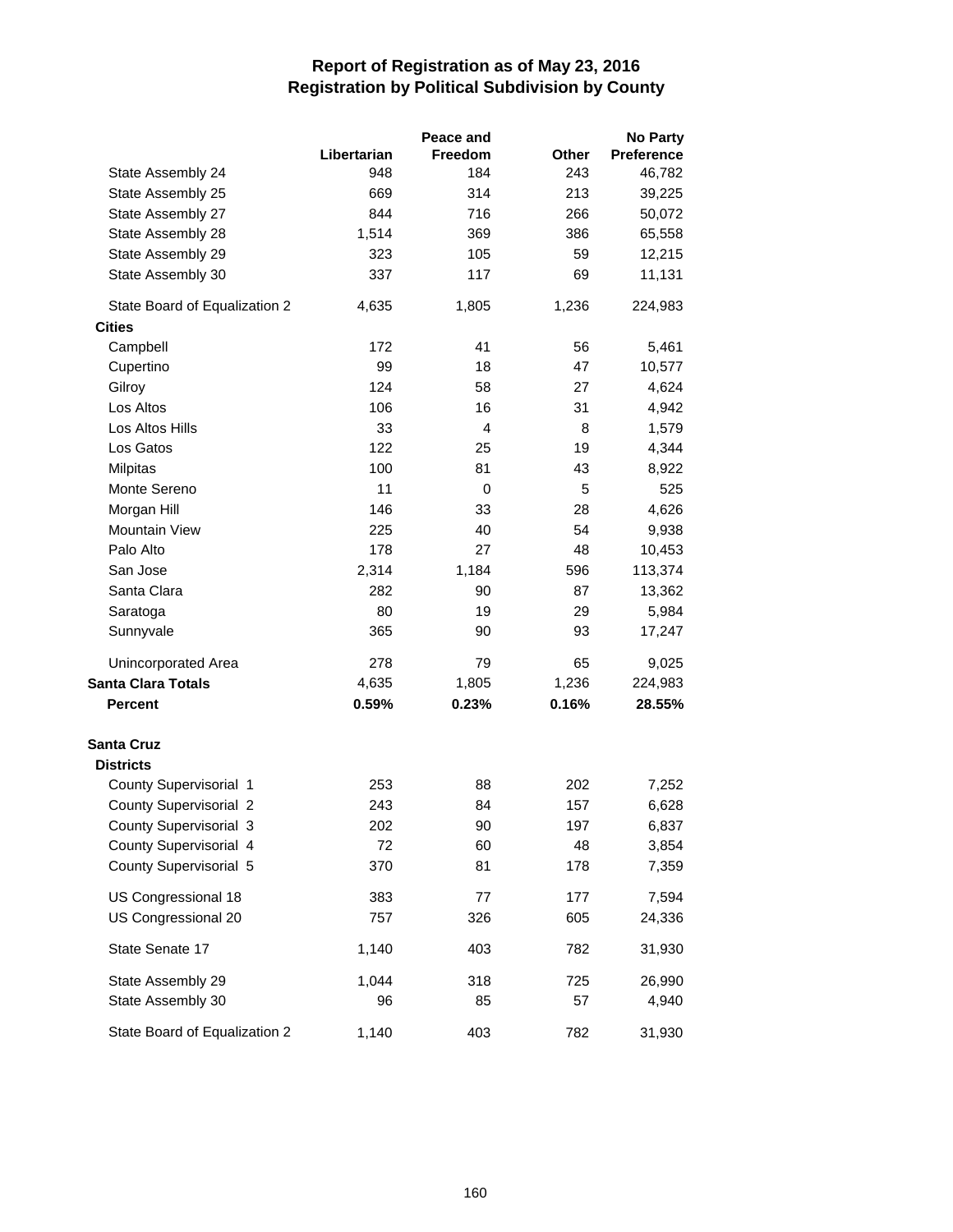|                               | <b>Total</b> |                   |            | American    |                         |
|-------------------------------|--------------|-------------------|------------|-------------|-------------------------|
|                               | Registered   | <b>Democratic</b> | Republican | Independent | Green                   |
| <b>Cities</b>                 |              |                   |            |             |                         |
| Capitola                      | 5,842        | 3,300             | 953        | 135         | 57                      |
| Santa Cruz                    | 35,056       | 22,758            | 3,106      | 609         | 468                     |
| <b>Scotts Valley</b>          | 7,576        | 3,432             | 2,118      | 233         | 47                      |
| Watsonville                   | 16,152       | 10,203            | 1,843      | 262         | 65                      |
| Unincorporated Area           | 81,183       | 43,821            | 15,451     | 1,791       | 902                     |
| <b>Santa Cruz Totals</b>      | 145,809      | 83,514            | 23,471     | 3,030       | 1,539                   |
| <b>Percent</b>                |              | 57.28%            | 16.10%     | 2.08%       | 1.06%                   |
| <b>Shasta</b>                 |              |                   |            |             |                         |
| <b>Districts</b>              |              |                   |            |             |                         |
| County Supervisorial 1        | 18,928       | 5,410             | 8,055      | 757         | 96                      |
| <b>County Supervisorial 2</b> | 19,365       | 5,026             | 8,926      | 726         | 68                      |
| County Supervisorial 3        | 18,978       | 4,703             | 9,349      | 742         | 60                      |
| County Supervisorial 4        | 19,322       | 4,736             | 9,404      | 717         | 61                      |
| County Supervisorial 5        | 19,717       | 4,760             | 9,885      | 820         | 48                      |
| US Congressional 1            | 96,310       | 24,635            | 45,619     | 3,762       | 333                     |
| State Senate 1                | 96,310       | 24,635            | 45,619     | 3,762       | 333                     |
| State Assembly 1              | 96,310       | 24,635            | 45,619     | 3,762       | 333                     |
| State Board of Equalization 1 | 96,310       | 24,635            | 45,619     | 3,762       | 333                     |
| <b>Cities</b>                 |              |                   |            |             |                         |
| Anderson                      | 4,595        | 1,293             | 1,858      | 220         | 13                      |
| Redding                       | 47,411       | 12,511            | 22,041     | 1,770       | 181                     |
| Shasta Lake                   | 5,110        | 1,411             | 2,065      | 231         | 18                      |
| Unincorporated Area           | 39,194       | 9,420             | 19,655     | 1,541       | 121                     |
| <b>Shasta Totals</b>          | 96,310       | 24,635            | 45,619     | 3,762       | 333                     |
| <b>Percent</b>                |              | 25.58%            | 47.37%     | 3.91%       | 0.35%                   |
| <b>Sierra</b>                 |              |                   |            |             |                         |
| <b>Districts</b>              |              |                   |            |             |                         |
| County Supervisorial 1        | 517          | 166               | 180        | 26          | 8                       |
| <b>County Supervisorial 2</b> | 431          | 149               | 173        | 19          | 3                       |
| County Supervisorial 3        | 485          | 132               | 227        | 27          | $\overline{\mathbf{c}}$ |
| County Supervisorial 4        | 431          | 126               | 179        | 30          | 1                       |
| County Supervisorial 5        | 353          | 80                | 163        | 25          | 4                       |
| US Congressional 1            | 2,217        | 653               | 922        | 127         | 18                      |
| State Senate 1                | 2,217        | 653               | 922        | 127         | 18                      |
| State Assembly 1              | 2,217        | 653               | 922        | 127         | 18                      |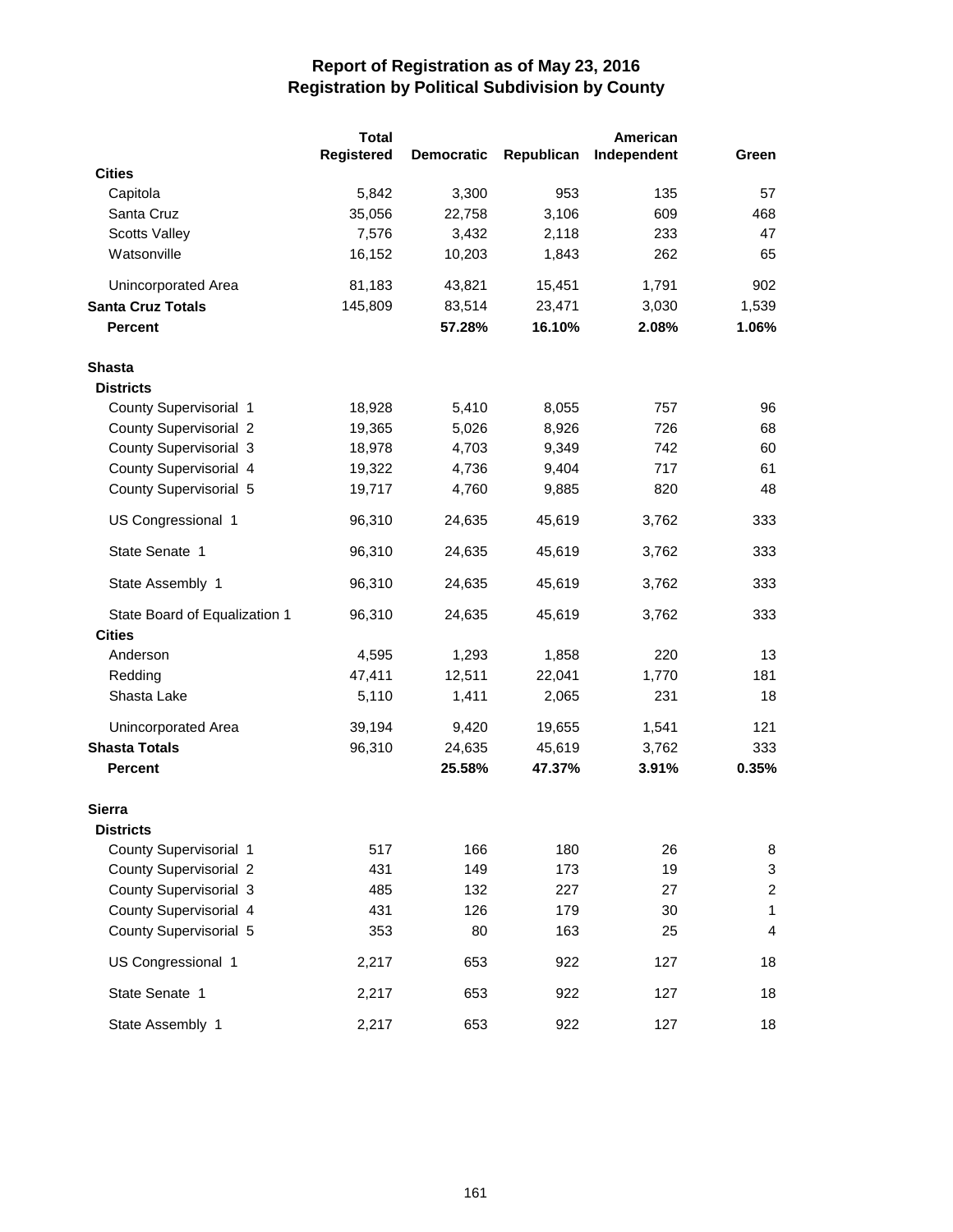|                               |                | Peace and |       | <b>No Party</b>   |  |
|-------------------------------|----------------|-----------|-------|-------------------|--|
|                               | Libertarian    | Freedom   | Other | <b>Preference</b> |  |
| <b>Cities</b>                 |                |           |       |                   |  |
| Capitola                      | 53             | 13        | 44    | 1,287             |  |
| Santa Cruz                    | 217            | 104       | 217   | 7,577             |  |
| <b>Scotts Valley</b>          | 54             | 7         | 42    | 1,643             |  |
| Watsonville                   | 61             | 62        | 40    | 3,616             |  |
| Unincorporated Area           | 755            | 217       | 439   | 17,807            |  |
| <b>Santa Cruz Totals</b>      | 1,140          | 403       | 782   | 31,930            |  |
| <b>Percent</b>                | 0.78%          | 0.28%     | 0.54% | 21.90%            |  |
| <b>Shasta</b>                 |                |           |       |                   |  |
| <b>Districts</b>              |                |           |       |                   |  |
| County Supervisorial 1        | 194            | 82        | 62    | 4,272             |  |
| <b>County Supervisorial 2</b> | 189            | 63        | 71    | 4,296             |  |
| County Supervisorial 3        | 180            | 65        | 71    | 3,808             |  |
| County Supervisorial 4        | 172            | 58        | 54    | 4,120             |  |
| County Supervisorial 5        | 178            | 49        | 53    | 3,924             |  |
| US Congressional 1            | 913            | 317       | 311   | 20,420            |  |
| State Senate 1                | 913            | 317       | 311   | 20,420            |  |
| State Assembly 1              | 913            | 317       | 311   | 20,420            |  |
| State Board of Equalization 1 | 913            | 317       | 311   | 20,420            |  |
| <b>Cities</b>                 |                |           |       |                   |  |
| Anderson                      | 52             | 16        | 15    | 1,128             |  |
| Redding                       | 434            | 153       | 136   | 10,185            |  |
| Shasta Lake                   | 50             | 27        | 29    | 1,279             |  |
| Unincorporated Area           | 377            | 121       | 131   | 7,828             |  |
| <b>Shasta Totals</b>          | 913            | 317       | 311   | 20,420            |  |
| <b>Percent</b>                | 0.95%          | 0.33%     | 0.32% | 21.20%            |  |
| Sierra                        |                |           |       |                   |  |
| <b>Districts</b>              |                |           |       |                   |  |
| County Supervisorial 1        | 12             | 0         | 13    | 112               |  |
| <b>County Supervisorial 2</b> | 4              | 1         | 8     | 74                |  |
| County Supervisorial 3        | $\overline{7}$ | 1         | 6     | 83                |  |
| County Supervisorial 4        | $\overline{4}$ | 0         | 10    | 81                |  |
| County Supervisorial 5        | $\overline{c}$ | 1         | 5     | 73                |  |
| US Congressional 1            | 29             | 3         | 42    | 423               |  |
| State Senate 1                | 29             | 3         | 42    | 423               |  |
| State Assembly 1              | 29             | 3         | 42    | 423               |  |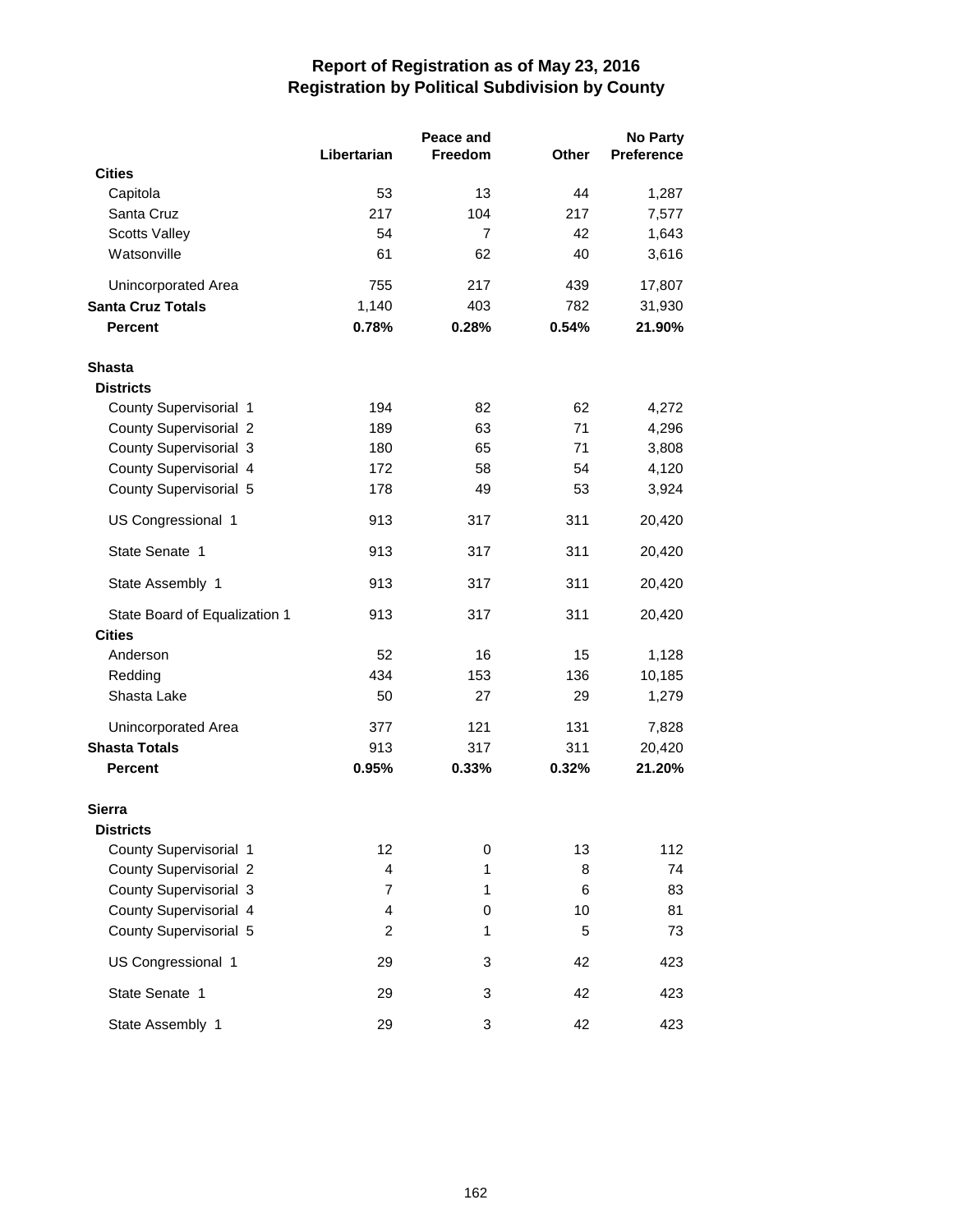|                               | <b>Total</b> |                   |            | American    |                |
|-------------------------------|--------------|-------------------|------------|-------------|----------------|
|                               | Registered   | <b>Democratic</b> | Republican | Independent | Green          |
| State Board of Equalization 1 | 2,217        | 653               | 922        | 127         | 18             |
| <b>Cities</b>                 |              |                   |            |             |                |
| Loyalton                      | 440          | 129               | 179        | 31          | 1              |
| Unincorporated Area           | 1,777        | 524               | 743        | 96          | 17             |
| <b>Sierra Totals</b>          | 2,217        | 653               | 922        | 127         | 18             |
| <b>Percent</b>                |              | 29.45%            | 41.59%     | 5.73%       | 0.81%          |
| <b>Siskiyou</b>               |              |                   |            |             |                |
| <b>Districts</b>              |              |                   |            |             |                |
| County Supervisorial 1        | 4,590        | 1,222             | 2,055      | 210         | 21             |
| County Supervisorial 2        | 5,566        | 2,319             | 1,551      | 204         | 66             |
| County Supervisorial 3        | 5,517        | 1,927             | 1,946      | 247         | 30             |
| County Supervisorial 4        | 5,507        | 1,466             | 2,447      | 283         | 23             |
| County Supervisorial 5        | 5,300        | 1,413             | 2,341      | 243         | 38             |
| US Congressional 1            | 26,480       | 8,347             | 10,340     | 1,187       | 178            |
| State Senate 1                | 26,480       | 8,347             | 10,340     | 1,187       | 178            |
| State Assembly 1              | 26,480       | 8,347             | 10,340     | 1,187       | 178            |
| State Board of Equalization 1 | 26,480       | 8,347             | 10,340     | 1,187       | 178            |
| <b>Cities</b>                 |              |                   |            |             |                |
| Dorris                        | 373          | 108               | 156        | 11          | 0              |
| Dunsmuir                      | 942          | 390               | 236        | 38          | 20             |
| Etna                          | 433          | 120               | 189        | 19          | 4              |
| Fort Jones                    | 372          | 102               | 161        | 17          | 1              |
| Montague                      | 737          | 173               | 325        | 43          | $\overline{c}$ |
| Mt. Shasta                    | 2,112        | 949               | 480        | 75          | 19             |
| Tulelake                      | 261          | 50                | 133        | 12          | 0              |
| Weed                          | 1,216        | 544               | 279        | 46          | 11             |
| Yreka                         | 4,245        | 1,217             | 1,750      | 233         | 17             |
| Unincorporated Area           | 15,789       | 4,694             | 6,631      | 693         | 104            |
| <b>Siskiyou Totals</b>        | 26,480       | 8,347             | 10,340     | 1,187       | 178            |
| <b>Percent</b>                |              | 31.52%            | 39.05%     | 4.48%       | 0.67%          |
| Solano                        |              |                   |            |             |                |
| <b>Districts</b>              |              |                   |            |             |                |
| County Supervisorial 1        | 41,257       | 24,590            | 5,323      | 964         | 163            |
| County Supervisorial 2        | 47,070       | 24,509            | 9,801      | 1,277       | 182            |
| County Supervisorial 3        | 37,537       | 18,514            | 8,591      | 1,008       | 119            |
| County Supervisorial 4        | 38,681       | 14,944            | 13,459     | 1,308       | 113            |
| County Supervisorial 5        | 44,794       | 19,177            | 13,641     | 1,423       | 98             |
| US Congressional 3            | 131,824      | 57,719            | 38,386     | 4,050       | 351            |
| US Congressional 5            | 77,515       | 44,015            | 12,429     | 1,930       | 324            |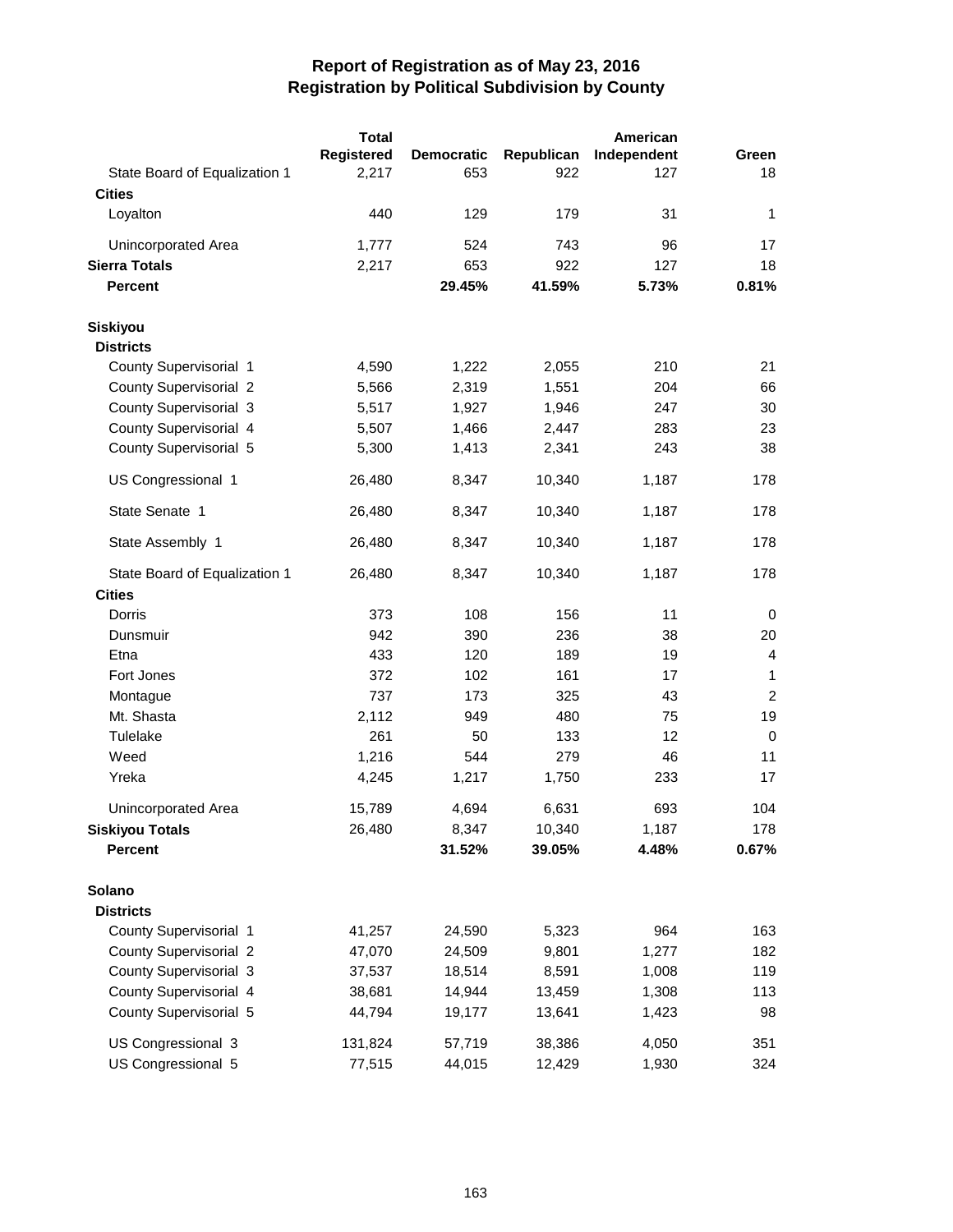|                               |             | Peace and      | <b>No Party</b> |            |  |
|-------------------------------|-------------|----------------|-----------------|------------|--|
|                               | Libertarian | Freedom        | <b>Other</b>    | Preference |  |
| State Board of Equalization 1 | 29          | 3              | 42              | 423        |  |
| <b>Cities</b>                 |             |                |                 |            |  |
| Loyalton                      | 5           | $\mathbf{1}$   | 10              | 84         |  |
| Unincorporated Area           | 24          | $\overline{2}$ | 32              | 339        |  |
| <b>Sierra Totals</b>          | 29          | 3              | 42              | 423        |  |
| <b>Percent</b>                | 1.31%       | 0.14%          | 1.89%           | 19.08%     |  |
| <b>Siskiyou</b>               |             |                |                 |            |  |
| <b>Districts</b>              |             |                |                 |            |  |
| County Supervisorial 1        | 34          | 16             | 9               | 1,023      |  |
| <b>County Supervisorial 2</b> | 61          | 22             | 16              | 1,327      |  |
| County Supervisorial 3        | 52          | 21             | 13              | 1,281      |  |
| County Supervisorial 4        | 58          | 21             | 4               | 1,205      |  |
| County Supervisorial 5        | 81          | 26             | 4               | 1,154      |  |
| US Congressional 1            | 286         | 106            | 46              | 5,990      |  |
| State Senate 1                | 286         | 106            | 46              | 5,990      |  |
| State Assembly 1              | 286         | 106            | 46              | 5,990      |  |
| State Board of Equalization 1 | 286         | 106            | 46              | 5,990      |  |
| <b>Cities</b>                 |             |                |                 |            |  |
| Dorris                        | 1           | 0              | 3               | 94         |  |
| Dunsmuir                      | 16          | 3              | 2               | 237        |  |
| Etna                          | 3           | 3              | 0               | 95         |  |
| Fort Jones                    | 5           | 1              | 0               | 85         |  |
| Montague                      | 4           | 3              | 1               | 186        |  |
| Mt. Shasta                    | 21          | 8              | 4               | 556        |  |
| Tulelake                      | $\mathbf 0$ | $\overline{2}$ | 0               | 64         |  |
| Weed                          | 16          | 4              | 2               | 314        |  |
| Yreka                         | 43          | 19             | 3               | 963        |  |
| Unincorporated Area           | 177         | 63             | 31              | 3,396      |  |
| <b>Siskiyou Totals</b>        | 286         | 106            | 46              | 5,990      |  |
| <b>Percent</b>                | 1.08%       | 0.40%          | 0.17%           | 22.62%     |  |
| Solano                        |             |                |                 |            |  |
| <b>Districts</b>              |             |                |                 |            |  |
| County Supervisorial 1        | 164         | 139            | 170             | 9,744      |  |
| <b>County Supervisorial 2</b> | 314         | 123            | 243             | 10,621     |  |
| County Supervisorial 3        | 218         | 127            | 181             | 8,779      |  |
| County Supervisorial 4        | 264         | 89             | 166             | 8,338      |  |
| County Supervisorial 5        | 316         | 98             | 206             | 9,835      |  |
| US Congressional 3            | 867         | 345            | 608             | 29,498     |  |
| US Congressional 5            | 409         | 231            | 358             | 17,819     |  |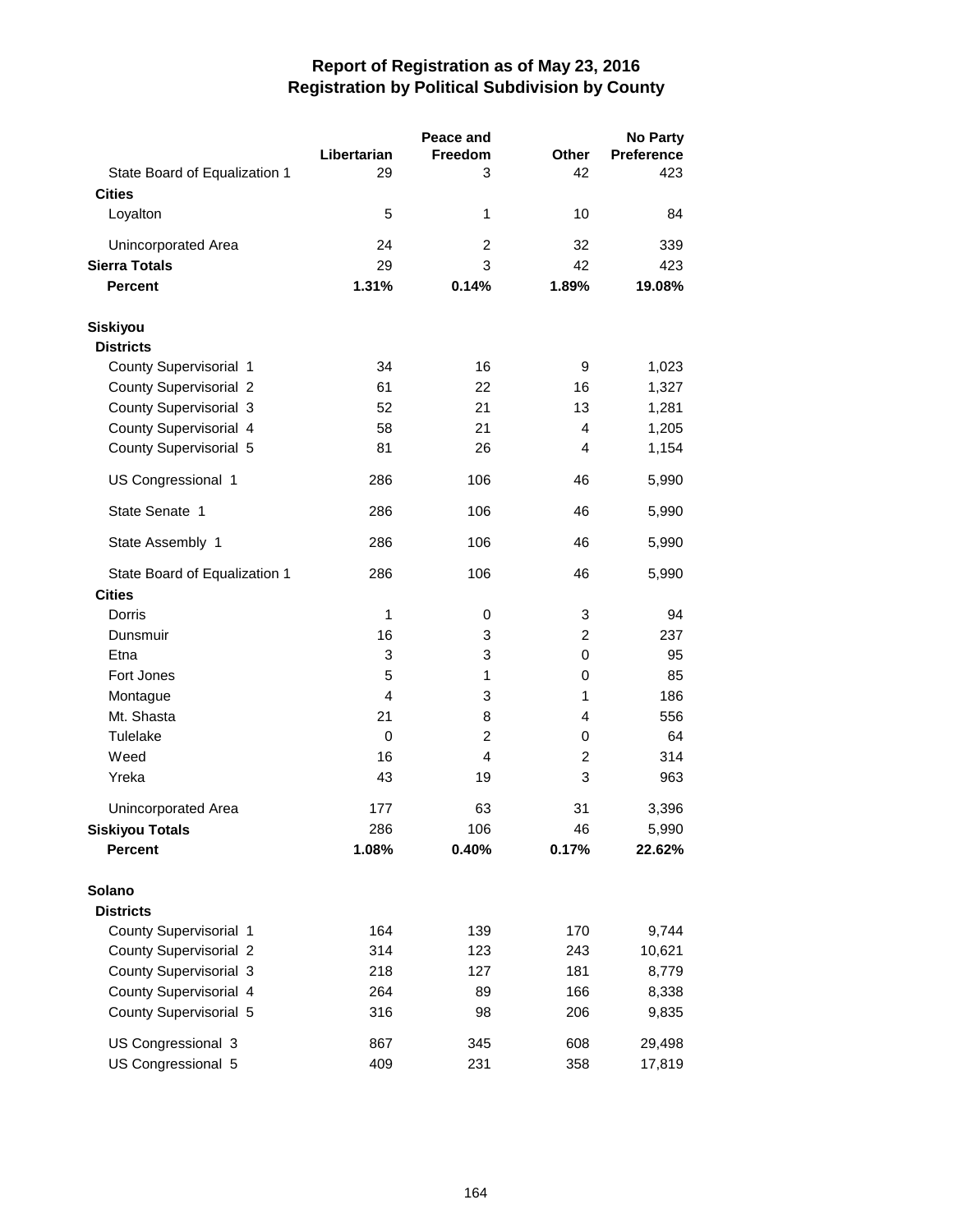|                               | <b>Total</b> |                   |            | American    |       |
|-------------------------------|--------------|-------------------|------------|-------------|-------|
|                               | Registered   | <b>Democratic</b> | Republican | Independent | Green |
| State Senate 3                | 209,339      | 101,734           | 50,815     | 5,980       | 675   |
| State Assembly 4              | 16,445       | 5,882             | 6,420      | 502         | 41    |
| State Assembly 11             | 115,371      | 51,835            | 31,962     | 3,548       | 310   |
| State Assembly 14             | 77,523       | 44,017            | 12,433     | 1,930       | 324   |
| State Board of Equalization 2 | 209,339      | 101,734           | 50,815     | 5,980       | 675   |
| <b>Cities</b>                 |              |                   |            |             |       |
| Benicia                       | 17,824       | 8,739             | 4,372      | 534         | 85    |
| Dixon                         | 9,066        | 3,567             | 3,110      | 264         | 22    |
| Fairfield                     | 49,522       | 23,967            | 11,807     | 1,333       | 123   |
| Rio Vista                     | 5,473        | 2,382             | 1,868      | 214         | 8     |
| Suisun City                   | 13,541       | 7,044             | 2,625      | 356         | 35    |
| Vacaville                     | 44,774       | 17,789            | 14,802     | 1,580       | 131   |
| Vallejo                       | 58,295       | 34,429            | 7,872      | 1,368       | 231   |
| Unincorporated Area           | 10,844       | 3,817             | 4,359      | 331         | 40    |
| <b>Solano Totals</b>          | 209,339      | 101,734           | 50,815     | 5,980       | 675   |
| <b>Percent</b>                |              | 48.60%            | 24.27%     | 2.86%       | 0.32% |
| Sonoma                        |              |                   |            |             |       |
| <b>Districts</b>              |              |                   |            |             |       |
| County Supervisorial 1        | 57,480       | 30,345            | 13,518     | 1,326       | 460   |
| <b>County Supervisorial 2</b> | 53,245       | 28,351            | 10,996     | 1,294       | 575   |
| County Supervisorial 3        | 43,738       | 24,245            | 7,817      | 1,080       | 446   |
| County Supervisorial 4        | 49,746       | 24,934            | 12,264     | 1,236       | 377   |
| County Supervisorial 5        | 49,651       | 29,218            | 7,605      | 950         | 831   |
| US Congressional 2            | 107,226      | 58,351            | 21,958     | 2,356       | 1,340 |
| US Congressional 5            | 146,634      | 78,742            | 30,242     | 3,530       | 1,349 |
| State Senate 2                | 180,281      | 98,022            | 36,920     | 3,975       | 2,001 |
| State Senate 3                | 73,579       | 39,071            | 15,280     | 1,911       | 688   |
| State Assembly 2              | 110,026      | 58,431            | 24,540     | 2,443       | 1,102 |
| State Assembly 4              | 33,550       | 17,763            | 6,845      | 898         | 280   |
| State Assembly 10             | 110,284      | 60,899            | 20,815     | 2,545       | 1,307 |
| State Board of Equalization 2 | 253,860      | 137,093           | 52,200     | 5,886       | 2,689 |
| <b>Cities</b>                 |              |                   |            |             |       |
| Cloverdale                    | 4,224        | 2,160             | 1,010      | 100         | 40    |
| Cotati                        | 4,008        | 2,168             | 731        | 104         | 67    |
| Healdsburg                    | 6,254        | 3,391             | 1,279      | 138         | 61    |
| Petaluma                      | 32,322       | 17,623            | 6,330      | 773         | 307   |
| <b>Rohnert Park</b>           | 19,205       | 10,015            | 3,919      | 559         | 148   |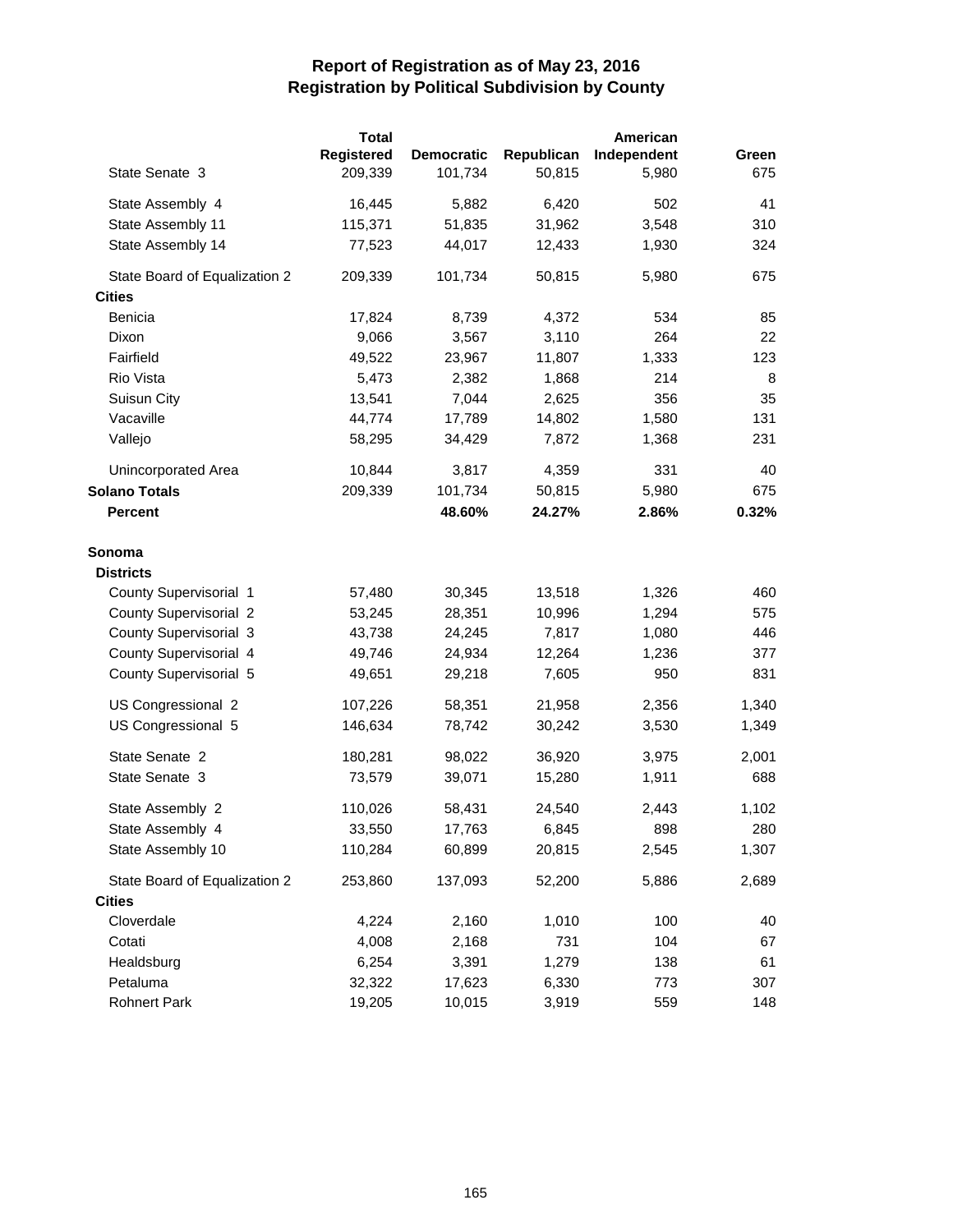|                               |             | Peace and      |              | <b>No Party</b> |
|-------------------------------|-------------|----------------|--------------|-----------------|
|                               | Libertarian | Freedom        | <b>Other</b> | Preference      |
| State Senate 3                | 1,276       | 576            | 966          | 47,317          |
| State Assembly 4              | 121         | 26             | 83           | 3,370           |
| State Assembly 11             | 746         | 319            | 525          | 26,126          |
| State Assembly 14             | 409         | 231            | 358          | 17,821          |
| State Board of Equalization 2 | 1,276       | 576            | 966          | 47,317          |
| <b>Cities</b>                 |             |                |              |                 |
| <b>Benicia</b>                | 125         | 35             | 101          | 3,833           |
| Dixon                         | 65          | 16             | 45           | 1,977           |
| Fairfield                     | 305         | 153            | 227          | 11,607          |
| Rio Vista                     | 37          | $\overline{7}$ | 17           | 940             |
| Suisun City                   | 79          | 42             | 57           | 3,303           |
| Vacaville                     | 312         | 109            | 211          | 9,840           |
| Vallejo                       | 274         | 193            | 250          | 13,678          |
| <b>Unincorporated Area</b>    | 79          | 21             | 58           | 2,139           |
| <b>Solano Totals</b>          | 1,276       | 576            | 966          | 47,317          |
| <b>Percent</b>                | 0.61%       | 0.28%          | 0.46%        | 22.60%          |
| Sonoma                        |             |                |              |                 |
| <b>Districts</b>              |             |                |              |                 |
| County Supervisorial 1        | 361         | 106            | 206          | 11,158          |
| <b>County Supervisorial 2</b> | 377         | 102            | 220          | 11,330          |
| <b>County Supervisorial 3</b> | 340         | 119            | 201          | 9,490           |
| County Supervisorial 4        | 368         | 117            | 157          | 10,293          |
| County Supervisorial 5        | 336         | 183            | 177          | 10,351          |
| US Congressional 2            | 728         | 276            | 399          | 21,818          |
| US Congressional 5            | 1,054       | 351            | 562          | 30,804          |
| State Senate 2                | 1,299       | 475            | 654          | 36,935          |
| State Senate 3                | 483         | 152            | 307          | 15,687          |
| State Assembly 2              | 769         | 259            | 411          | 22,071          |
| State Assembly 4              | 239         | 79             | 136          | 7,310           |
| State Assembly 10             | 774         | 289            | 414          | 23,241          |
| State Board of Equalization 2 | 1,782       | 627            | 961          | 52,622          |
| <b>Cities</b>                 |             |                |              |                 |
| Cloverdale                    | 27          | 13             | 10           | 864             |
| Cotati                        | 29          | 7              | 14           | 888             |
| Healdsburg                    | 49          | 25             | 28           | 1,283           |
| Petaluma                      | 213         | 62             | 139          | 6,875           |
| <b>Rohnert Park</b>           | 128         | 40             | 92           | 4,304           |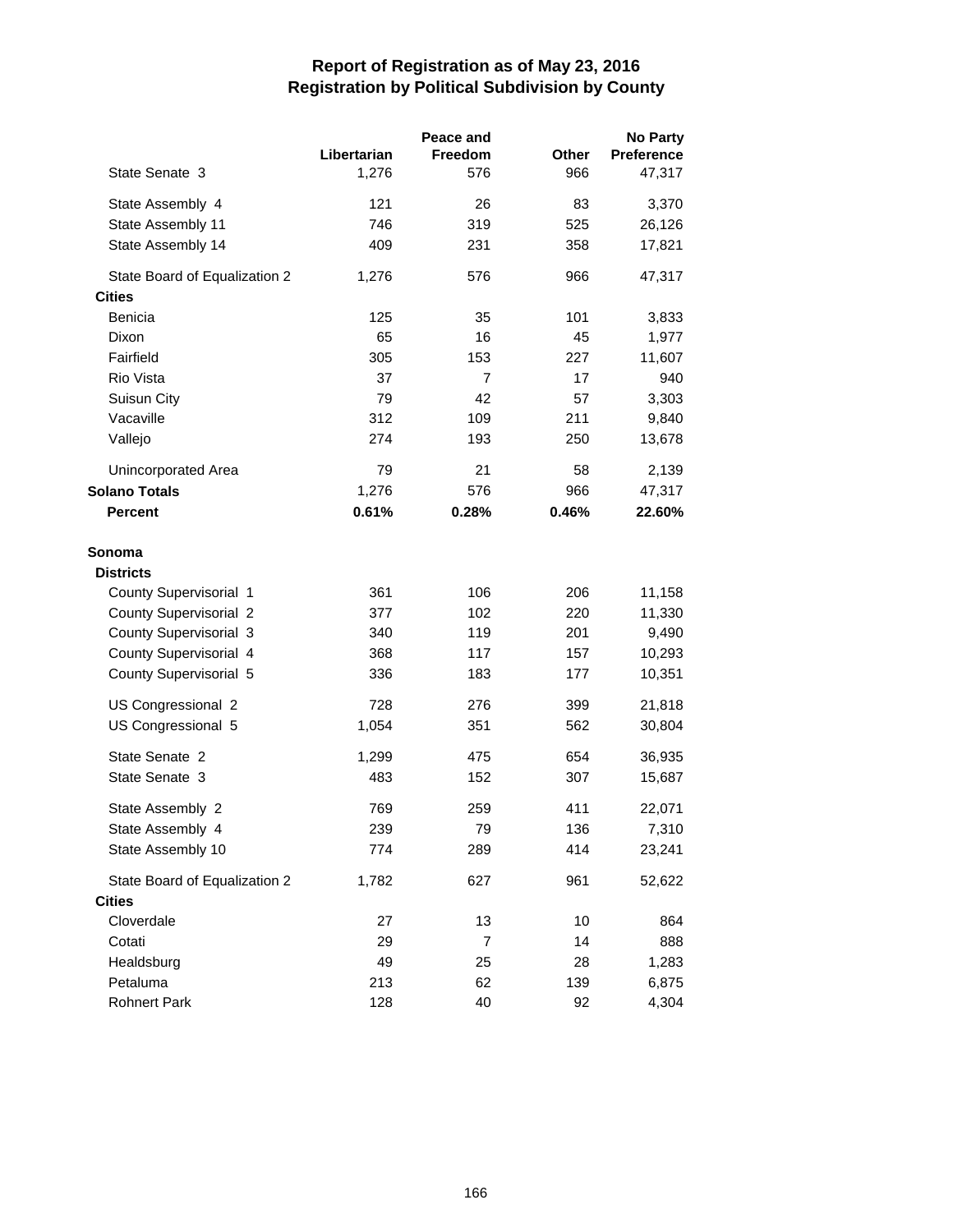|                               | <b>Total</b>    |                   |                 | American    |                      |
|-------------------------------|-----------------|-------------------|-----------------|-------------|----------------------|
|                               | Registered      | <b>Democratic</b> | Republican      | Independent | Green                |
| Santa Rosa                    | 82,543          | 45,013            | 16,590          | 1,863       | 731                  |
| Sebastopol                    | 5,015           | 3,307             | 541             | 71          | 105                  |
| Sonoma                        | 6,631           | 3,519             | 1,439           | 174         | 57                   |
| Windsor                       | 13,776          | 6,661             | 3,619           | 349         | 82                   |
| Unincorporated Area           | 79,882          | 43,236            | 16,742          | 1,755       | 1,091                |
| <b>Sonoma Totals</b>          | 253,860         | 137,093           | 52,200          | 5,886       | 2,689                |
| <b>Percent</b>                |                 | 54.00%            | 20.56%          | 2.32%       | 1.06%                |
| <b>Stanislaus</b>             |                 |                   |                 |             |                      |
| <b>Districts</b>              |                 |                   |                 |             |                      |
| County Supervisorial 1        | 46,935          | 15,924            | 20,518          | 1,474       | 89                   |
| <b>County Supervisorial 2</b> | 43,834          | 15,055            | 18,619          | 1,279       | 112                  |
| County Supervisorial 3        | 41,456          | 16,501            | 15,585          | 1,169       | 78                   |
| County Supervisorial 4        | 50,165          | 19,104            | 20,319          | 1,457       | 137                  |
| County Supervisorial 5        | 37,074          | 16,584            | 12,052          | 965         | 83                   |
| US Congressional 10           | 219,464         | 83,168            | 87,093          | 6,344       | 499                  |
| State Senate 5                | 105,632         | 40,670            | 41,617          | 3,097       | 226                  |
| State Senate 8                | 64,331          | 20,850            | 28,685          | 1,990       | 156                  |
| State Senate 12               | 49,501          | 21,648            | 16,791          | 1,257       | 117                  |
| State Assembly 12             | 140,333         | 49,641            | 58,841          | 4,241       | 284                  |
| State Assembly 21             | 79,131          | 33,527            | 28,252          | 2,103       | 215                  |
| State Board of Equalization 1 | 219,464         | 83,168            | 87,093          | 6,344       | 499                  |
| <b>Cities</b>                 |                 |                   |                 |             |                      |
| Ceres                         | 18,043          | 8,358             | 5,848           | 466         | 36                   |
| Hughson                       | 3,083           | 951               | 1,466           | 94          | 6                    |
| Modesto                       | 92,378          | 36,444            | 35,751          | 2,650       | 200                  |
| Newman                        | 3,558           | 1,496             | 1,136           | 114         | 7                    |
| Oakdale                       | 9,660           | 2,901             | 4,393           | 376         | 25                   |
| Patterson                     | 7,678           | 3,687             | 1,934           | 224         | 21                   |
| Riverbank                     | 8,975           | 3,422             | 3,358           | 267         | 13                   |
| Turlock<br>Waterford          | 29,562<br>3,329 | 10,772<br>975     | 11,570<br>1,482 | 849<br>126  | 90<br>$\overline{7}$ |
| <b>Unincorporated Area</b>    | 43,198          | 14,162            | 20,155          | 1,178       | 94                   |
| <b>Stanislaus Totals</b>      | 219,464         | 83,168            | 87,093          | 6,344       | 499                  |
| <b>Percent</b>                |                 | 37.90%            | 39.68%          | 2.89%       | 0.23%                |
|                               |                 |                   |                 |             |                      |
| <b>Sutter</b>                 |                 |                   |                 |             |                      |
| <b>Districts</b>              |                 |                   |                 |             |                      |
| County Supervisorial 1        | 8,317           | 2,856             | 3,479           | 224         | 20                   |
| <b>County Supervisorial 2</b> | 6,156           | 2,095             | 2,225           | 273         | 27                   |
| County Supervisorial 3        | 10,157          | 2,768             | 5,176           | 306         | 26                   |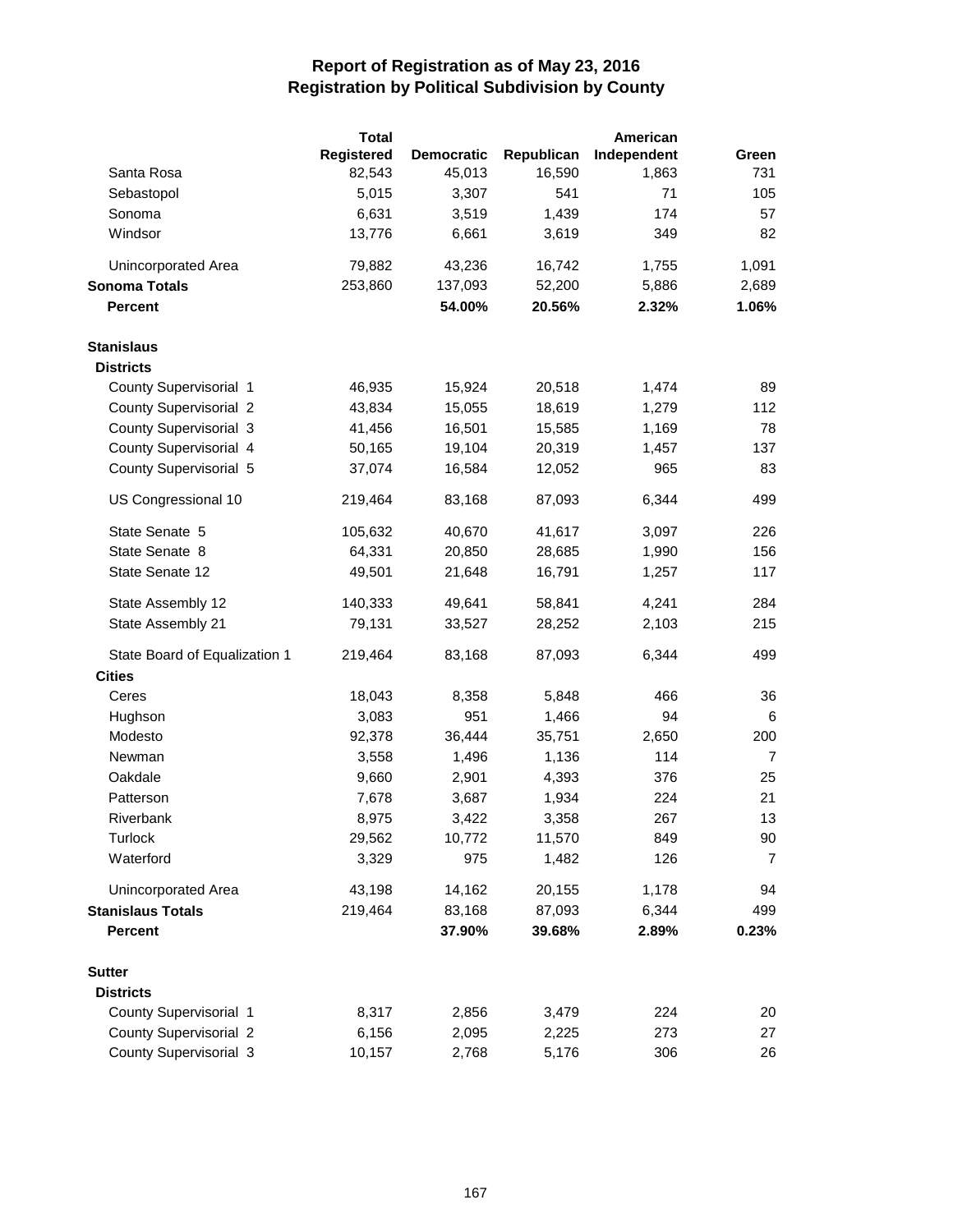|                               |             | Peace and      |       | <b>No Party</b> |
|-------------------------------|-------------|----------------|-------|-----------------|
|                               | Libertarian | Freedom        | Other | Preference      |
| Santa Rosa                    | 605         | 190            | 313   | 17,238          |
| Sebastopol                    | 26          | 18             | 9     | 938             |
| Sonoma                        | 30          | 14             | 21    | 1,377           |
| Windsor                       | 113         | 31             | 30    | 2,891           |
| Unincorporated Area           | 562         | 227            | 305   | 15,964          |
| <b>Sonoma Totals</b>          | 1,782       | 627            | 961   | 52,622          |
| Percent                       | 0.70%       | 0.25%          | 0.38% | 20.73%          |
| <b>Stanislaus</b>             |             |                |       |                 |
| <b>Districts</b>              |             |                |       |                 |
| County Supervisorial 1        | 285         | 121            | 501   | 8,023           |
| <b>County Supervisorial 2</b> | 296         | 123            | 448   | 7,902           |
| County Supervisorial 3        | 234         | 147            | 450   | 7,292           |
| County Supervisorial 4        | 322         | 139            | 602   | 8,085           |
| County Supervisorial 5        | 190         | 140            | 402   | 6,658           |
| US Congressional 10           | 1,327       | 670            | 2,403 | 37,960          |
| State Senate 5                | 644         | 312            | 1,183 | 17,883          |
| State Senate 8                | 442         | 171            | 689   | 11,348          |
| State Senate 12               | 241         | 187            | 531   | 8,729           |
| State Assembly 12             | 889         | 380            | 1,535 | 24,522          |
| State Assembly 21             | 438         | 290            | 868   | 13,438          |
| State Board of Equalization 1 | 1,327       | 670            | 2,403 | 37,960          |
| <b>Cities</b>                 |             |                |       |                 |
| Ceres                         | 83          | 66             | 183   | 3,003           |
| Hughson                       | 23          | $\overline{7}$ | 34    | 502             |
| Modesto                       | 553         | 271            | 1,071 | 15,438          |
| Newman                        | 19          | 15             | 59    | 712             |
| Oakdale                       | 84          | 26             | 137   | 1,718           |
| Patterson                     | 37          | 35             | 66    | 1,674           |
| Riverbank                     | 62          | 29             | 81    | 1,743           |
| Turlock                       | 207         | 86             | 326   | 5,662           |
| Waterford                     | 16          | 7              | 25    | 691             |
| Unincorporated Area           | 243         | 128            | 421   | 6,817           |
| <b>Stanislaus Totals</b>      | 1,327       | 670            | 2,403 | 37,960          |
| <b>Percent</b>                | 0.60%       | 0.31%          | 1.09% | 17.30%          |
| <b>Sutter</b>                 |             |                |       |                 |
| <b>Districts</b>              |             |                |       |                 |
| County Supervisorial 1        | 60          | 31             | 162   | 1,485           |
| <b>County Supervisorial 2</b> | 48          | 33             | 161   | 1,294           |
| County Supervisorial 3        | 64          | 27             | 176   | 1,614           |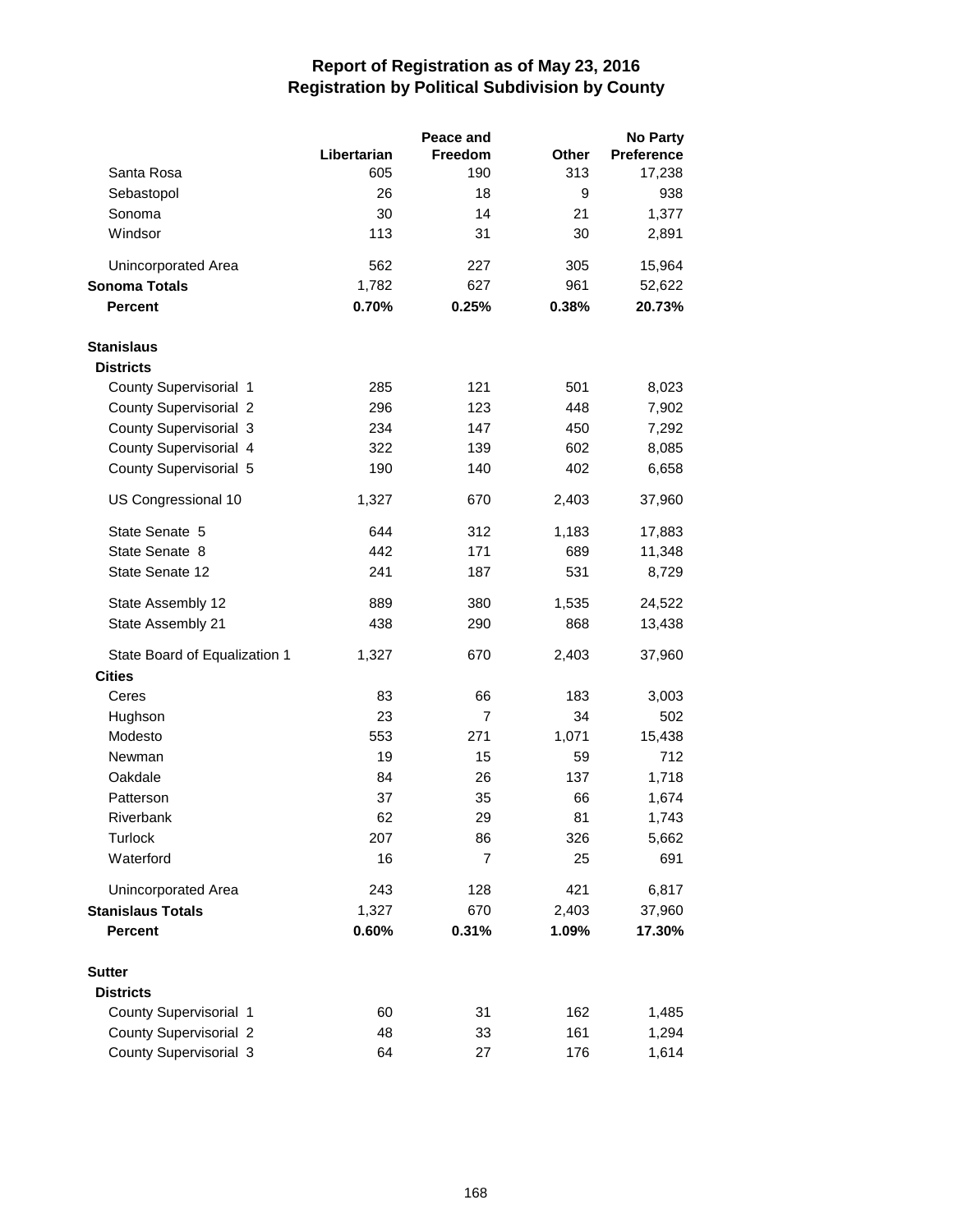|                               | <b>Total</b> |                   |            | American    |       |
|-------------------------------|--------------|-------------------|------------|-------------|-------|
|                               | Registered   | <b>Democratic</b> | Republican | Independent | Green |
| County Supervisorial 4        | 8,935        | 3,276             | 3,114      | 294         | 17    |
| County Supervisorial 5        | 8,786        | 2,561             | 4,114      | 304         | 16    |
| US Congressional 3            | 42,351       | 13,556            | 18,108     | 1,401       | 106   |
| State Senate 4                | 42,351       | 13,556            | 18,108     | 1,401       | 106   |
| State Assembly 3              | 42,351       | 13,556            | 18,108     | 1,401       | 106   |
| State Board of Equalization 1 | 42,351       | 13,556            | 18,108     | 1,401       | 106   |
| <b>Cities</b>                 |              |                   |            |             |       |
| Live Oak                      | 3,009        | 1,283             | 889        | 83          | 8     |
| Yuba City                     | 28,615       | 9,717             | 11,251     | 1,007       | 78    |
| Unincorporated Area           | 10,727       | 2,556             | 5,968      | 311         | 20    |
| <b>Sutter Totals</b>          | 42,351       | 13,556            | 18,108     | 1,401       | 106   |
| <b>Percent</b>                |              | 32.01%            | 42.76%     | 3.31%       | 0.25% |
| Tehama                        |              |                   |            |             |       |
| <b>Districts</b>              |              |                   |            |             |       |
| County Supervisorial 1        | 6,995        | 1,800             | 3,353      | 336         | 24    |
| <b>County Supervisorial 2</b> | 6,068        | 1,696             | 2,658      | 311         | 14    |
| County Supervisorial 3        | 6,677        | 1,747             | 3,147      | 335         | 19    |
| County Supervisorial 4        | 5,345        | 1,646             | 2,133      | 282         | 25    |
| County Supervisorial 5        | 5,639        | 1,677             | 2,391      | 248         | 23    |
| US Congressional 1            | 30,724       | 8,566             | 13,682     | 1,512       | 105   |
| State Senate 4                | 30,724       | 8,566             | 13,682     | 1,512       | 105   |
| State Assembly 3              | 30,724       | 8,566             | 13,682     | 1,512       | 105   |
| State Board of Equalization 2 | 30,724       | 8,566             | 13,682     | 1,512       | 105   |
| <b>Cities</b>                 |              |                   |            |             |       |
| Corning                       | 2,702        | 915               | 903        | 118         | 7     |
| <b>Red Bluff</b>              | 6,199        | 1,919             | 2,304      | 316         | 21    |
| Tehama                        | 200          | 64                | 81         | 12          | 1     |
| Unincorporated Area           | 21,623       | 5,668             | 10,394     | 1,066       | 76    |
| <b>Tehama Totals</b>          | 30,724       | 8,566             | 13,682     | 1,512       | 105   |
| <b>Percent</b>                |              | 27.88%            | 44.53%     | 4.92%       | 0.34% |
| <b>Trinity</b>                |              |                   |            |             |       |
| <b>Districts</b>              |              |                   |            |             |       |
| County Supervisorial 1        | 1,581        | 555               | 601        | 79          | 14    |
| <b>County Supervisorial 2</b> | 1,556        | 468               | 566        | 71          | 19    |
| County Supervisorial 3        | 1,553        | 554               | 469        | 81          | 23    |
| County Supervisorial 4        | 1,524        | 599               | 465        | 78          | 20    |
| County Supervisorial 5        | 1,487        | 453               | 439        | 84          | 20    |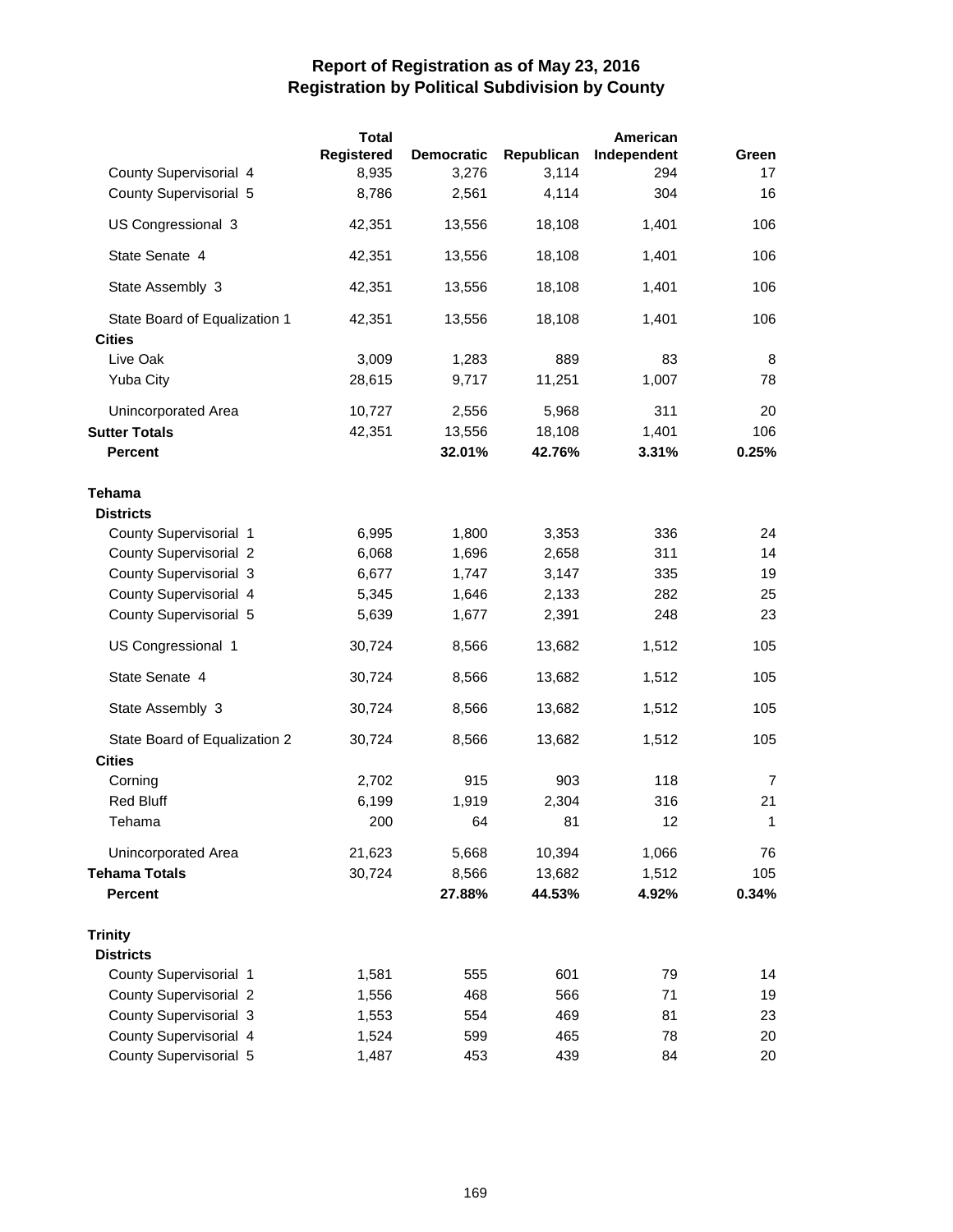|                               |             | Peace and |       | <b>No Party</b>   |
|-------------------------------|-------------|-----------|-------|-------------------|
|                               | Libertarian | Freedom   | Other | <b>Preference</b> |
| County Supervisorial 4        | 63          | 37        | 145   | 1,989             |
| County Supervisorial 5        | 64          | 23        | 149   | 1,555             |
| US Congressional 3            | 299         | 151       | 793   | 7,937             |
| State Senate 4                | 299         | 151       | 793   | 7,937             |
| State Assembly 3              | 299         | 151       | 793   | 7,937             |
| State Board of Equalization 1 | 299         | 151       | 793   | 7,937             |
| <b>Cities</b>                 |             |           |       |                   |
| Live Oak                      | 18          | 17        | 72    | 639               |
| <b>Yuba City</b>              | 201         | 108       | 562   | 5,691             |
| Unincorporated Area           | 80          | 26        | 159   | 1,607             |
| <b>Sutter Totals</b>          | 299         | 151       | 793   | 7,937             |
| <b>Percent</b>                | 0.71%       | 0.36%     | 1.87% | 18.74%            |
| <b>Tehama</b>                 |             |           |       |                   |
| <b>Districts</b>              |             |           |       |                   |
| County Supervisorial 1        | 68          | 23        | 19    | 1,372             |
| <b>County Supervisorial 2</b> | 60          | 19        | 12    | 1,298             |
| County Supervisorial 3        | 62          | 15        | 23    | 1,329             |
| County Supervisorial 4        | 49          | 20        | 14    | 1,176             |
| County Supervisorial 5        | 46          | 19        | 22    | 1,213             |
| US Congressional 1            | 285         | 96        | 90    | 6,388             |
| State Senate 4                | 285         | 96        | 90    | 6,388             |
| State Assembly 3              | 285         | 96        | 90    | 6,388             |
| State Board of Equalization 2 | 285         | 96        | 90    | 6,388             |
| <b>Cities</b>                 |             |           |       |                   |
| Corning                       | 20          | 13        | 6     | 720               |
| <b>Red Bluff</b>              | 63          | 30        | 13    | 1,533             |
| Tehama                        | 1           | 0         | 1     | 40                |
| Unincorporated Area           | 201         | 53        | 70    | 4,095             |
| <b>Tehama Totals</b>          | 285         | 96        | 90    | 6,388             |
| <b>Percent</b>                | 0.93%       | 0.31%     | 0.29% | 20.79%            |
| <b>Trinity</b>                |             |           |       |                   |
| <b>Districts</b>              |             |           |       |                   |
| County Supervisorial 1        | 14          | 4         | 24    | 290               |
| <b>County Supervisorial 2</b> | 25          | 5         | 12    | 390               |
| County Supervisorial 3        | 17          | 8         | 23    | 378               |
| County Supervisorial 4        | 10          | 4         | 26    | 322               |
| County Supervisorial 5        | 19          | 8         | 21    | 443               |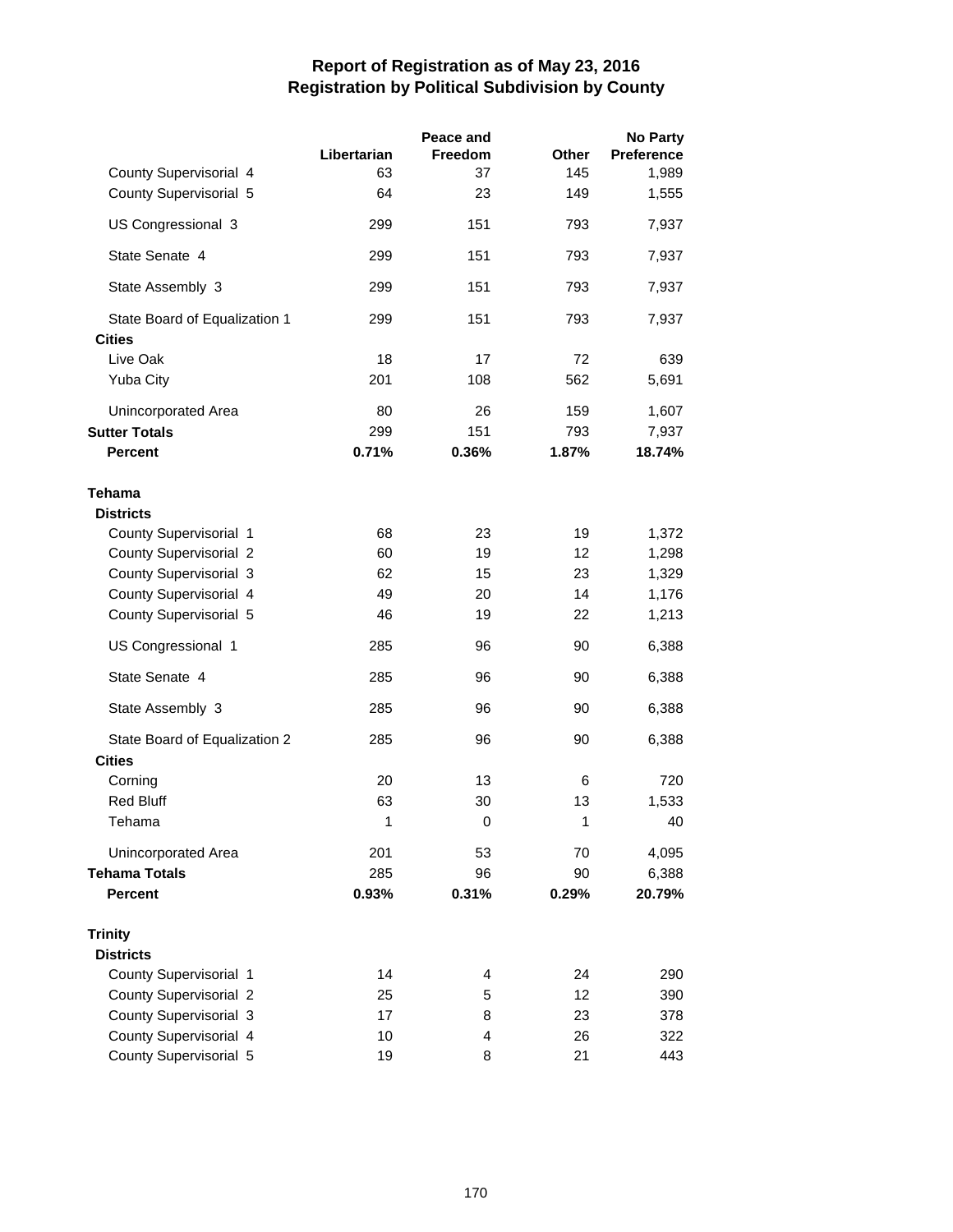|                               | <b>Total</b> |                   |            | American    |       |
|-------------------------------|--------------|-------------------|------------|-------------|-------|
|                               | Registered   | <b>Democratic</b> | Republican | Independent | Green |
| US Congressional 2            | 7,701        | 2,629             | 2,540      | 393         | 96    |
| State Senate 2                | 7,701        | 2,629             | 2,540      | 393         | 96    |
| State Assembly 2              | 7,701        | 2,629             | 2,540      | 393         | 96    |
| State Board of Equalization 2 | 7,701        | 2,629             | 2,540      | 393         | 96    |
| <b>Cities</b>                 |              |                   |            |             |       |
| <b>Unincorporated Area</b>    | 7,701        | 2,629             | 2,540      | 393         | 96    |
| <b>Trinity Totals</b>         | 7,701        | 2,629             | 2,540      | 393         | 96    |
| <b>Percent</b>                |              | 34.14%            | 32.98%     | 5.10%       | 1.25% |
| <b>Tulare</b>                 |              |                   |            |             |       |
| <b>Districts</b>              |              |                   |            |             |       |
| County Supervisorial 1        | 29,936       | 9,231             | 13,357     | 1,043       | 89    |
| County Supervisorial 2        | 26,275       | 8,824             | 11,051     | 818         | 56    |
| County Supervisorial 3        | 37,146       | 10,848            | 17,661     | 1,278       | 114   |
| County Supervisorial 4        | 24,113       | 8,488             | 10,143     | 609         | 34    |
| County Supervisorial 5        | 24,956       | 8,104             | 10,724     | 809         | 64    |
| US Congressional 21           | 5,721        | 2,308             | 1,926      | 176         | 12    |
| US Congressional 22           | 107,765      | 34,119            | 48,098     | 3,453       | 261   |
| US Congressional 23           | 28,940       | 9,068             | 12,912     | 928         | 84    |
| State Senate 8                | 2,355        | 733               | 1,095      | 77          | 11    |
| State Senate 14               | 53,131       | 19,150            | 20,754     | 1,493       | 100   |
| State Senate 16               | 86,940       | 25,612            | 41,087     | 2,987       | 246   |
| State Assembly 23             | 3,205        | 922               | 1,585      | 109         | 10    |
| State Assembly 26             | 139,221      | 44,573            | 61,351     | 4,448       | 347   |
| State Board of Equalization 1 | 142,426      | 45,495            | 62,936     | 4,557       | 357   |
| <b>Cities</b>                 |              |                   |            |             |       |
| Dinuba                        | 6,227        | 2,546             | 2,354      | 125         | 6     |
| Exeter                        | 3,932        | 1,004             | 2,013      | 178         | 11    |
| Farmersville                  | 2,473        | 1,010             | 657        | 76          | 4     |
| Lindsay                       | 2,424        | 1,091             | 606        | 59          | 4     |
| Porterville                   | 15,897       | 5,476             | 6,288      | 521         | 36    |
| Tulare                        | 20,102       | 6,717             | 8,473      | 656         | 44    |
| Visalia                       | 51,654       | 15,438            | 23,933     | 1,821       | 163   |
| Woodlake                      | 1,762        | 831               | 448        | 48          | 3     |
| Unincorporated Area           | 37,955       | 11,382            | 18,164     | 1,073       | 86    |
| <b>Tulare Totals</b>          | 142,426      | 45,495            | 62,936     | 4,557       | 357   |
| Percent                       |              | 31.94%            | 44.19%     | 3.20%       | 0.25% |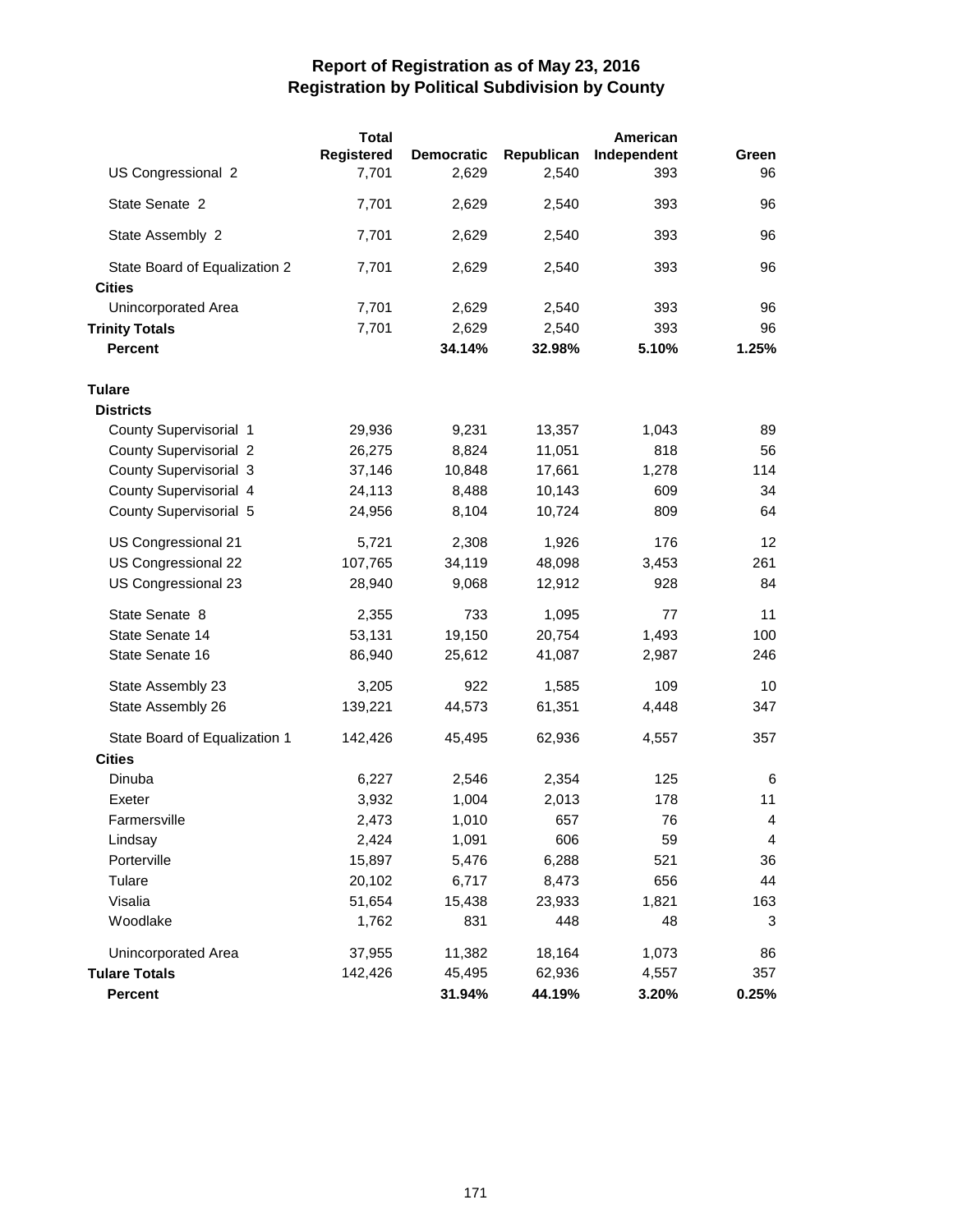|                                                |                   | Peace and     |                         | <b>No Party</b>            |
|------------------------------------------------|-------------------|---------------|-------------------------|----------------------------|
| US Congressional 2                             | Libertarian<br>85 | Freedom<br>29 | Other<br>106            | <b>Preference</b><br>1,823 |
| State Senate 2                                 | 85                | 29            | 106                     | 1,823                      |
| State Assembly 2                               | 85                | 29            | 106                     | 1,823                      |
| State Board of Equalization 2<br><b>Cities</b> | 85                | 29            | 106                     | 1,823                      |
| Unincorporated Area                            | 85                | 29            | 106                     | 1,823                      |
| <b>Trinity Totals</b>                          | 85                | 29            | 106                     | 1,823                      |
| <b>Percent</b>                                 | 1.10%             | 0.38%         | 1.38%                   | 23.67%                     |
| <b>Tulare</b>                                  |                   |               |                         |                            |
| <b>Districts</b>                               |                   |               |                         |                            |
| County Supervisorial 1                         | 196               | 92            | 51                      | 5,877                      |
| <b>County Supervisorial 2</b>                  | 137               | 67            | 22                      | 5,300                      |
| County Supervisorial 3                         | 268               | 91            | 43                      | 6,843                      |
| County Supervisorial 4                         | 123               | 67            | 31                      | 4,618                      |
| County Supervisorial 5                         | 152               | 97            | 38                      | 4,968                      |
| US Congressional 21                            | 35                | 21            | $\overline{7}$          | 1,236                      |
| US Congressional 22                            | 651               | 285           | 125                     | 20,773                     |
| US Congressional 23                            | 190               | 108           | 53                      | 5,597                      |
| State Senate 8                                 | 17                | 11            | 13                      | 398                        |
| State Senate 14                                | 285               | 188           | 70                      | 11,091                     |
| State Senate 16                                | 574               | 215           | 102                     | 16,117                     |
| State Assembly 23                              | 29                | 11            | 13                      | 526                        |
| State Assembly 26                              | 847               | 403           | 172                     | 27,080                     |
| State Board of Equalization 1                  | 876               | 414           | 185                     | 27,606                     |
| <b>Cities</b>                                  |                   |               |                         |                            |
| Dinuba                                         | 20                | 15            | 9                       | 1,152                      |
| Exeter                                         | 24                | 17            | 8                       | 677                        |
| Farmersville                                   | 15                | 8             | 4                       | 699                        |
| Lindsay                                        | 17                | 13            | $\overline{\mathbf{c}}$ | 632                        |
| Porterville                                    | 85                | 66            | 25                      | 3,400                      |
| Tulare                                         | 103               | 52            | 16                      | 4,041                      |
| Visalia                                        | 367               | 130           | 64                      | 9,738                      |
| Woodlake                                       | 10                | 8             | 3                       | 411                        |
| Unincorporated Area                            | 235               | 105           | 54                      | 6,856                      |
| <b>Tulare Totals</b>                           | 876               | 414           | 185                     | 27,606                     |
| Percent                                        | 0.62%             | 0.29%         | 0.13%                   | 19.38%                     |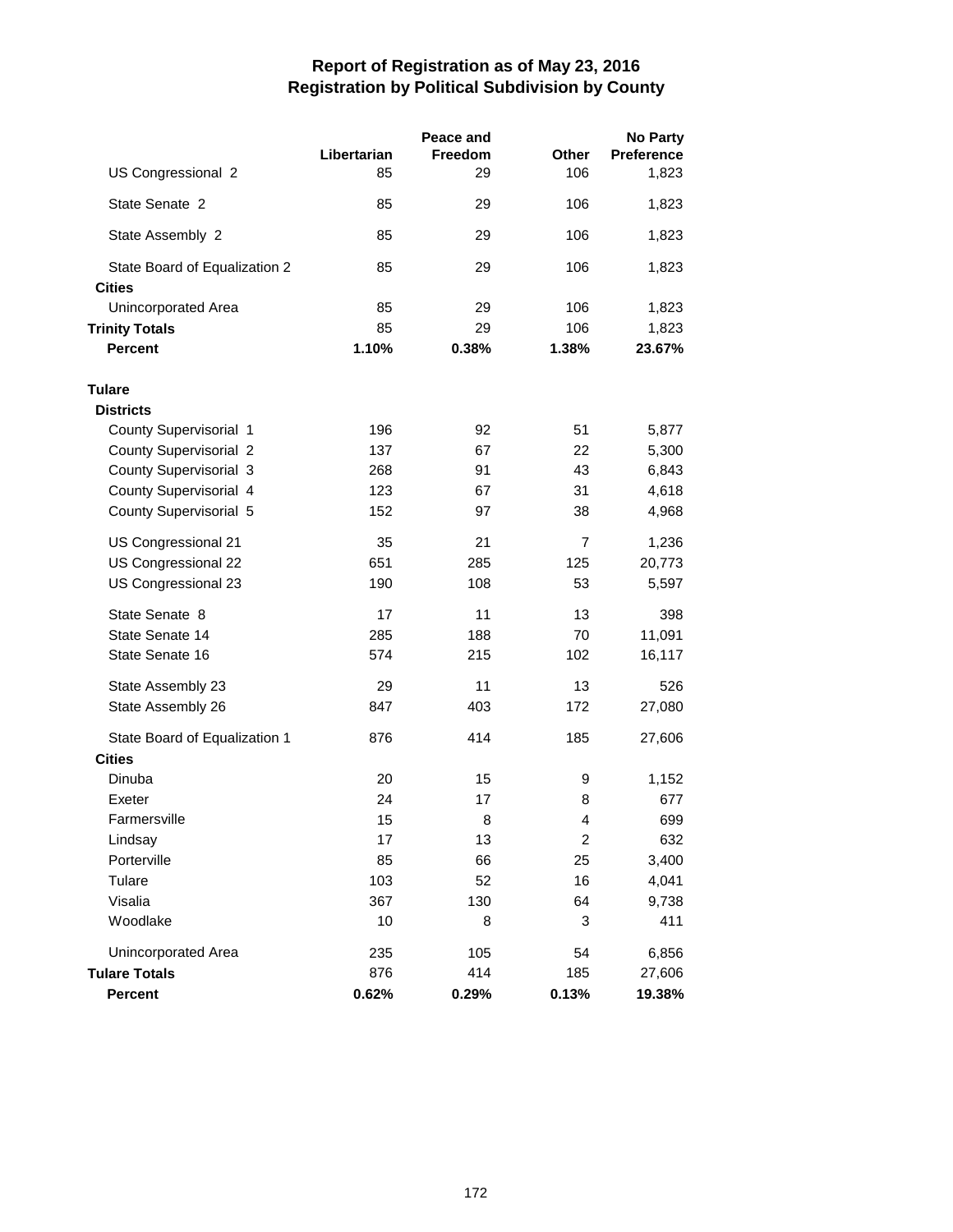|                               | <b>Total</b> |                   |            | American    |                |
|-------------------------------|--------------|-------------------|------------|-------------|----------------|
|                               | Registered   | <b>Democratic</b> | Republican | Independent | Green          |
| <b>Tuolumne</b>               |              |                   |            |             |                |
| <b>Districts</b>              |              |                   |            |             |                |
| County Supervisorial 1        | 5,820        | 2,090             | 2,256      | 234         | 36             |
| <b>County Supervisorial 2</b> | 5,911        | 1,823             | 2,635      | 225         | 25             |
| County Supervisorial 3        | 5,838        | 1,872             | 2,551      | 252         | 26             |
| County Supervisorial 4        | 5,962        | 1,763             | 2,754      | 240         | 32             |
| County Supervisorial 5        | 5,941        | 1,891             | 2,547      | 234         | 39             |
| US Congressional 4            | 29,472       | 9,439             | 12,743     | 1,185       | 158            |
| State Senate 8                | 29,472       | 9,439             | 12,743     | 1,185       | 158            |
| State Assembly 5              | 29,472       | 9,439             | 12,743     | 1,185       | 158            |
| State Board of Equalization 1 | 29,472       | 9,439             | 12,743     | 1,185       | 158            |
| <b>Cities</b>                 |              |                   |            |             |                |
| Sonora                        | 2,410        | 962               | 784        | 97          | 17             |
| Unincorporated Area           | 27,062       | 8,477             | 11,959     | 1,088       | 141            |
| <b>Tuolumne Totals</b>        | 29,472       | 9,439             | 12,743     | 1,185       | 158            |
| <b>Percent</b>                |              | 32.03%            | 43.24%     | 4.02%       | 0.54%          |
| Ventura                       |              |                   |            |             |                |
| <b>Districts</b>              |              |                   |            |             |                |
| County Supervisorial 1        | 89,982       | 39,526            | 26,340     | 2,282       | 609            |
| <b>County Supervisorial 2</b> | 93,130       | 31,089            | 37,595     | 2,307       | 302            |
| County Supervisorial 3        | 78,737       | 32,921            | 26,177     | 1,906       | 214            |
| County Supervisorial 4        | 88,174       | 27,908            | 37,402     | 2,330       | 262            |
| County Supervisorial 5        | 63,022       | 38,245            | 11,091     | 1,023       | 178            |
| US Congressional 24           | 5,302        | 2,386             | 1,315      | 140         | 60             |
| US Congressional 25           | 63,612       | 19,354            | 27,797     | 1,649       | 191            |
| US Congressional 26           | 342,908      | 147,491           | 109,027    | 8,037       | 1,312          |
| US Congressional 30           | 1,223        | 458               | 466        | 22          | $\overline{c}$ |
| State Senate 19               | 234,853      | 111,803           | 64,798     | 5,302       | 1,021          |
| State Senate 27               | 178,192      | 57,886            | 73,807     | 4,546       | 544            |
| State Assembly 37             | 124,937      | 55,240            | 36,491     | 3,120       | 735            |
| State Assembly 38             | 68,030       | 20,854            | 29,407     | 1,784       | 204            |
| State Assembly 44             | 218,855      | 93,137            | 72,241     | 4,922       | 624            |
| State Assembly 45             | 1,223        | 458               | 466        | 22          | 2              |
| State Board of Equalization 3 | 413,045      | 169,689           | 138,605    | 9,848       | 1,565          |
| <b>Cities</b>                 |              |                   |            |             |                |
| Camarillo                     | 39,011       | 13,000            | 16,197     | 1,052       | 94             |
| Fillmore                      | 6,005        | 2,734             | 1,575      | 147         | 17             |
| Moorpark                      | 19,170       | 6,732             | 7,552      | 525         | 56             |
| Ojai                          | 4,753        | 2,327             | 1,195      | 105         | 53             |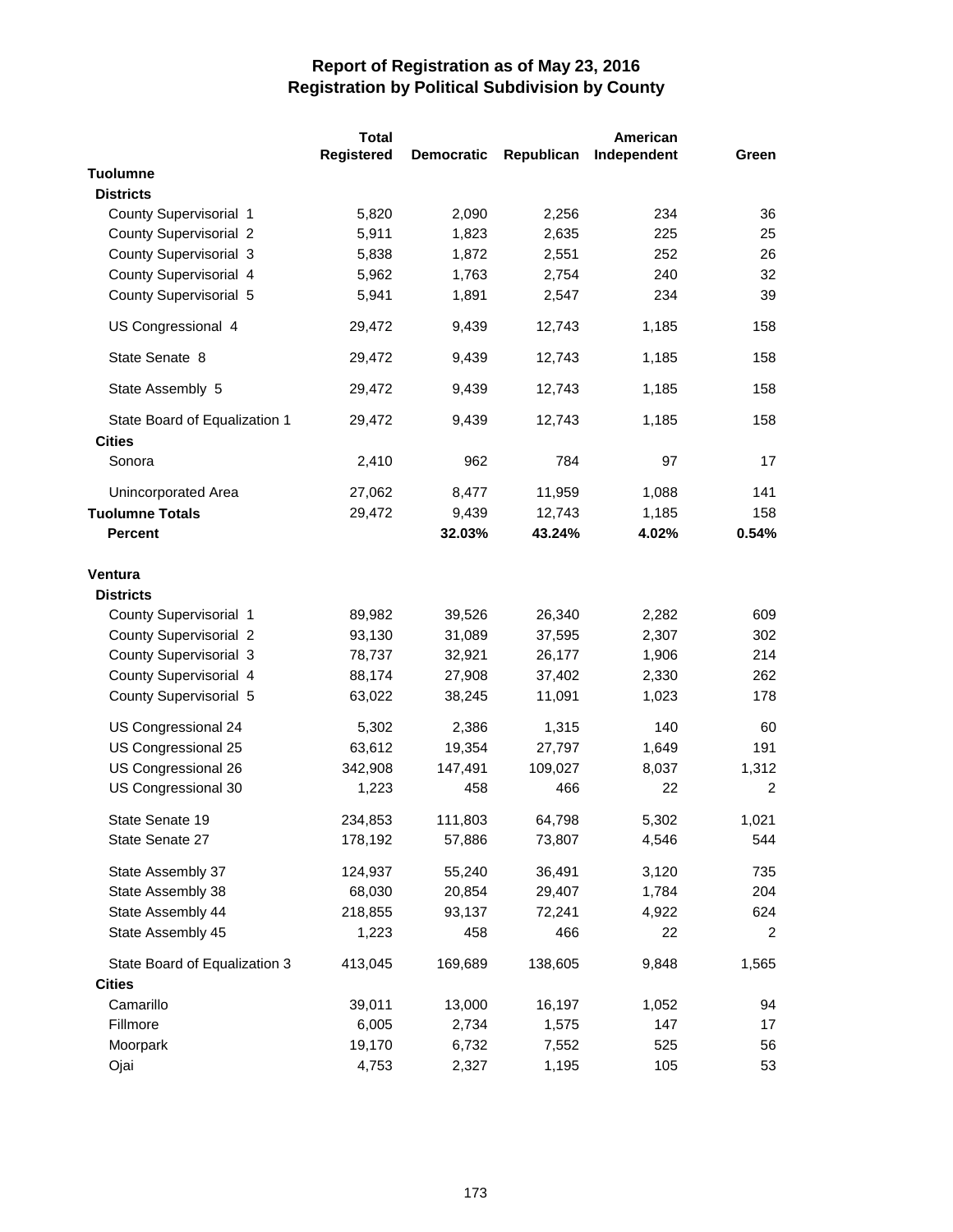|                                                |             | Peace and      |              | <b>No Party</b>   |  |
|------------------------------------------------|-------------|----------------|--------------|-------------------|--|
|                                                | Libertarian | <b>Freedom</b> | <b>Other</b> | <b>Preference</b> |  |
| <b>Tuolumne</b>                                |             |                |              |                   |  |
| <b>Districts</b>                               |             |                |              |                   |  |
| County Supervisorial 1                         | 45          | 23             | 10           | 1,126             |  |
| <b>County Supervisorial 2</b>                  | 66          | 21             | 16           | 1,100             |  |
| County Supervisorial 3                         | 56          | 14             | 11           | 1,056             |  |
| County Supervisorial 4                         | 36          | 12             | 10           | 1,115             |  |
| County Supervisorial 5                         | 54          | 16             | 5            | 1,155             |  |
| US Congressional 4                             | 257         | 86             | 52           | 5,552             |  |
| State Senate 8                                 | 257         | 86             | 52           | 5,552             |  |
| State Assembly 5                               | 257         | 86             | 52           | 5,552             |  |
| State Board of Equalization 1<br><b>Cities</b> | 257         | 86             | 52           | 5,552             |  |
| Sonora                                         | 23          | 10             | 3            | 514               |  |
| Unincorporated Area                            | 234         | 76             | 49           | 5,038             |  |
| <b>Tuolumne Totals</b>                         | 257         | 86             | 52           | 5,552             |  |
| <b>Percent</b>                                 | 0.87%       | 0.29%          | 0.18%        | 18.84%            |  |
|                                                |             |                |              |                   |  |
| Ventura                                        |             |                |              |                   |  |
| <b>Districts</b>                               |             |                |              |                   |  |
| County Supervisorial 1                         | 660         | 242            | 1,258        | 19,065            |  |
| County Supervisorial 2                         | 710         | 114            | 1,305        | 19,708            |  |
| County Supervisorial 3                         | 487         | 210            | 943          | 15,879            |  |
| County Supervisorial 4                         | 648         | 170            | 1,048        | 18,406            |  |
| County Supervisorial 5                         | 275         | 213            | 512          | 11,485            |  |
| US Congressional 24                            | 51          | 16             | 98           | 1,236             |  |
| US Congressional 25                            | 468         | 120            | 733          | 13,300            |  |
| US Congressional 26                            | 2,253       | 810            | 4,220        | 69,758            |  |
| US Congressional 30                            | 8           | 3              | 15           | 249               |  |
| State Senate 19                                | 1,451       | 673            | 2,762        | 47,043            |  |
| State Senate 27                                | 1,329       | 276            | 2,304        | 37,500            |  |
| State Assembly 37                              | 871         | 355            | 1,653        | 26,472            |  |
| State Assembly 38                              | 515         | 134            | 809          | 14,323            |  |
| State Assembly 44                              | 1,386       | 457            | 2,589        | 43,499            |  |
| State Assembly 45                              | 8           | 3              | 15           | 249               |  |
| State Board of Equalization 3                  | 2,780       | 949            | 5,066        | 84,543            |  |
| <b>Cities</b>                                  |             |                |              |                   |  |
| Camarillo                                      | 263         | 62             | 515          | 7,828             |  |
| Fillmore                                       | 33          | 27             | 64           | 1,408             |  |
| Moorpark                                       | 129         | 32             | 227          | 3,917             |  |
| Ojai                                           | 28          | 5              | 91           | 949               |  |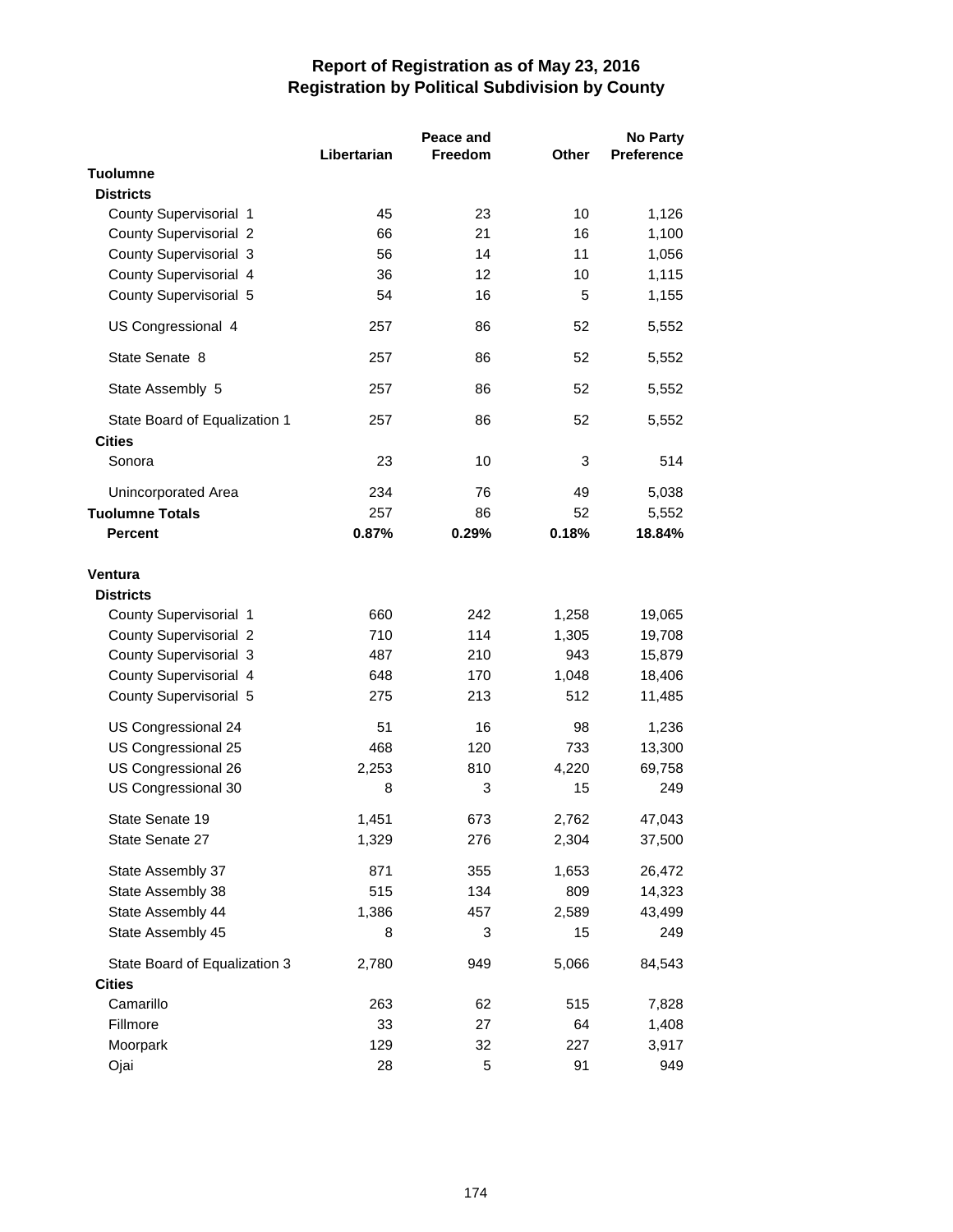|                               | <b>Total</b> |                   |            | American    |       |
|-------------------------------|--------------|-------------------|------------|-------------|-------|
|                               | Registered   | <b>Democratic</b> | Republican | Independent | Green |
| Oxnard                        | 73,505       | 43,873            | 13,014     | 1,216       | 203   |
| Port Hueneme                  | 8,844        | 4,799             | 1,880      | 197         | 27    |
| San Buenaventura              | 61,297       | 26,408            | 18,680     | 1,595       | 365   |
| Santa Paula                   | 11,232       | 5,862             | 2,495      | 225         | 37    |
| Simi Valley                   | 66,232       | 20,271            | 28,678     | 1,734       | 192   |
| <b>Thousand Oaks</b>          | 72,796       | 24,057            | 29,458     | 1,811       | 246   |
| Unincorporated Area           | 50,200       | 19,626            | 17,881     | 1,241       | 275   |
| <b>Ventura Totals</b>         | 413,045      | 169,689           | 138,605    | 9,848       | 1,565 |
| <b>Percent</b>                |              | 41.08%            | 33.56%     | 2.38%       | 0.38% |
| Yolo                          |              |                   |            |             |       |
| <b>Districts</b>              |              |                   |            |             |       |
| County Supervisorial 1        | 20,490       | 9,115             | 5,147      | 726         | 87    |
| <b>County Supervisorial 2</b> | 20,015       | 11,539            | 2,851      | 407         | 190   |
| County Supervisorial 3        | 19,193       | 7,931             | 5,996      | 602         | 85    |
| County Supervisorial 4        | 22,935       | 12,906            | 3,553      | 435         | 230   |
| County Supervisorial 5        | 17,530       | 7,743             | 4,835      | 486         | 77    |
| US Congressional 3            | 76,911       | 38,778            | 16,804     | 1,845       | 562   |
| US Congressional 6            | 23,252       | 10,456            | 5,578      | 811         | 107   |
| State Senate 3                | 76,911       | 38,778            | 16,804     | 1,845       | 562   |
| State Senate 6                | 23,252       | 10,456            | 5,578      | 811         | 107   |
| State Assembly 4              | 76,911       | 38,778            | 16,804     | 1,845       | 562   |
| State Assembly 7              | 23,252       | 10,456            | 5,578      | 811         | 107   |
| State Board of Equalization 2 | 100,163      | 49,234            | 22,382     | 2,656       | 669   |
| <b>Cities</b>                 |              |                   |            |             |       |
| Davis                         | 36,153       | 21,171            | 4,791      | 683         | 371   |
| <b>West Sacramento</b>        | 23,252       | 10,456            | 5,578      | 811         | 107   |
| Winters                       | 3,365        | 1,542             | 860        | 90          | 29    |
| Woodland                      | 26,412       | 11,630            | 7,439      | 777         | 111   |
| Unincorporated Area           | 10,981       | 4,435             | 3,714      | 295         | 51    |
| <b>Yolo Totals</b>            | 100,163      | 49,234            | 22,382     | 2,656       | 669   |
| <b>Percent</b>                |              | 49.15%            | 22.35%     | 2.65%       | 0.67% |
| Yuba                          |              |                   |            |             |       |
| <b>Districts</b>              |              |                   |            |             |       |
| County Supervisorial 1        | 5,313        | 1,637             | 1,532      | 296         | 12    |
| County Supervisorial 2        | 5,781        | 1,891             | 1,881      | 295         | 13    |
| County Supervisorial 3        | 5,428        | 1,803             | 1,614      | 297         | 19    |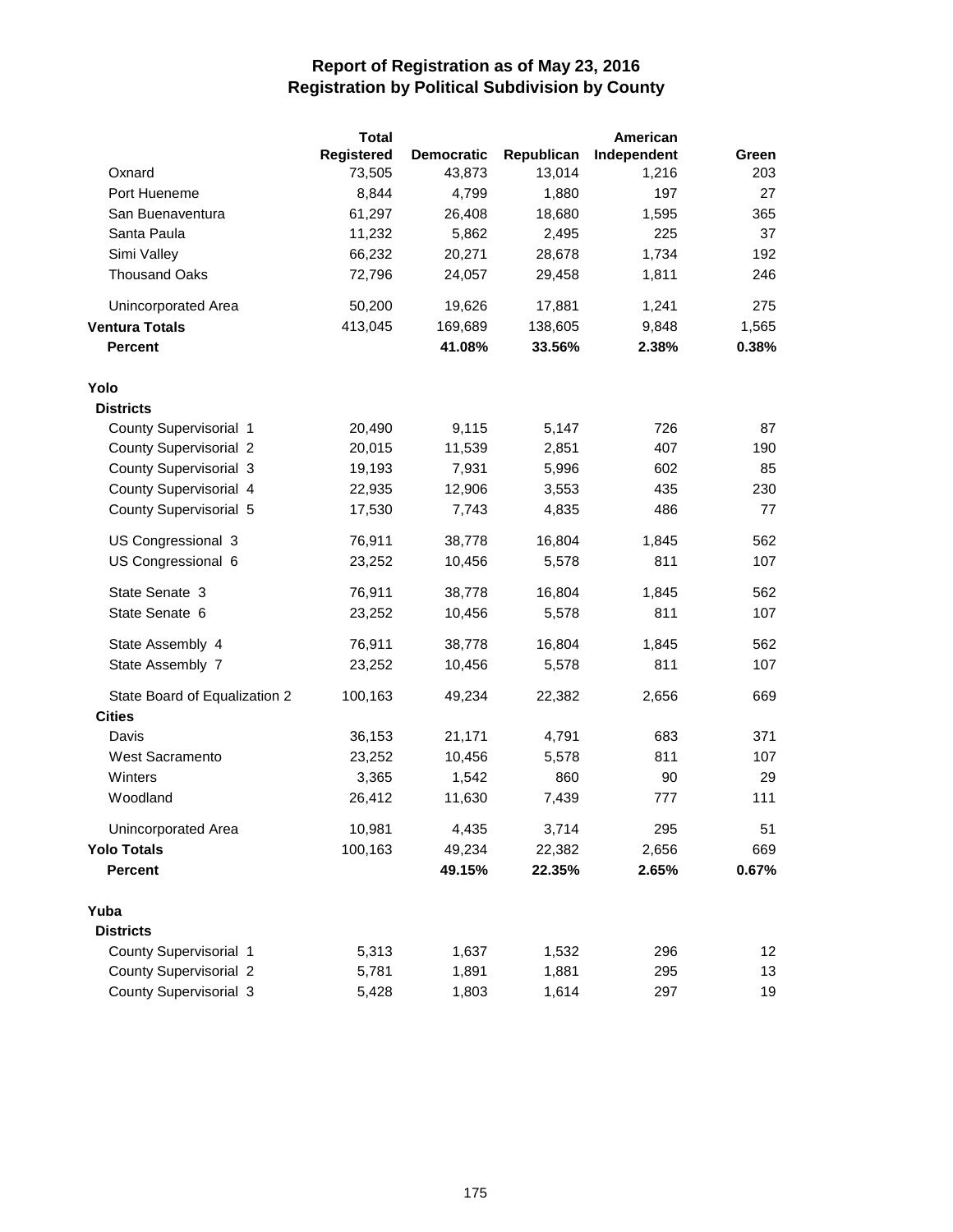|                               |             | Peace and |       | <b>No Party</b> |
|-------------------------------|-------------|-----------|-------|-----------------|
|                               | Libertarian | Freedom   | Other | Preference      |
| Oxnard                        | 316         | 264       | 621   | 13,998          |
| Port Hueneme                  | 65          | 40        | 121   | 1,715           |
| San Buenaventura              | 466         | 166       | 857   | 12,760          |
| Santa Paula                   | 52          | 35        | 117   | 2,409           |
| Simi Valley                   | 499         | 130       | 781   | 13,947          |
| <b>Thousand Oaks</b>          | 532         | 89        | 1,041 | 15,562          |
| Unincorporated Area           | 397         | 99        | 631   | 10,050          |
| <b>Ventura Totals</b>         | 2,780       | 949       | 5,066 | 84,543          |
| <b>Percent</b>                | 0.67%       | 0.23%     | 1.23% | 20.47%          |
| Yolo                          |             |           |       |                 |
| <b>Districts</b>              |             |           |       |                 |
| County Supervisorial 1        | 139         | 139       | 110   | 5,027           |
| <b>County Supervisorial 2</b> | 128         | 44        | 86    | 4,770           |
| County Supervisorial 3        | 136         | 89        | 102   | 4,252           |
| County Supervisorial 4        | 143         | 38        | 82    | 5,548           |
| County Supervisorial 5        | 129         | 69        | 84    | 4,107           |
| US Congressional 3            | 523         | 205       | 321   | 17,873          |
| US Congressional 6            | 152         | 174       | 143   | 5,831           |
| State Senate 3                | 523         | 205       | 321   | 17,873          |
| State Senate 6                | 152         | 174       | 143   | 5,831           |
| State Assembly 4              | 523         | 205       | 321   | 17,873          |
| State Assembly 7              | 152         | 174       | 143   | 5,831           |
| State Board of Equalization 2 | 675         | 379       | 464   | 23,704          |
| <b>Cities</b>                 |             |           |       |                 |
| Davis                         | 213         | 61        | 141   | 8,722           |
| <b>West Sacramento</b>        | 152         | 174       | 143   | 5,831           |
| Winters                       | 24          | 10        | 16    | 794             |
| Woodland                      | 199         | 101       | 123   | 6,032           |
| Unincorporated Area           | 87          | 33        | 41    | 2,325           |
| <b>Yolo Totals</b>            | 675         | 379       | 464   | 23,704          |
| <b>Percent</b>                | 0.67%       | 0.38%     | 0.46% | 23.67%          |
| Yuba                          |             |           |       |                 |
| <b>Districts</b>              |             |           |       |                 |
| County Supervisorial 1        | 40          | 43        | 16    | 1,737           |
| County Supervisorial 2        | 56          | 41        | 9     | 1,595           |
| County Supervisorial 3        | 43          | 31        | 18    | 1,603           |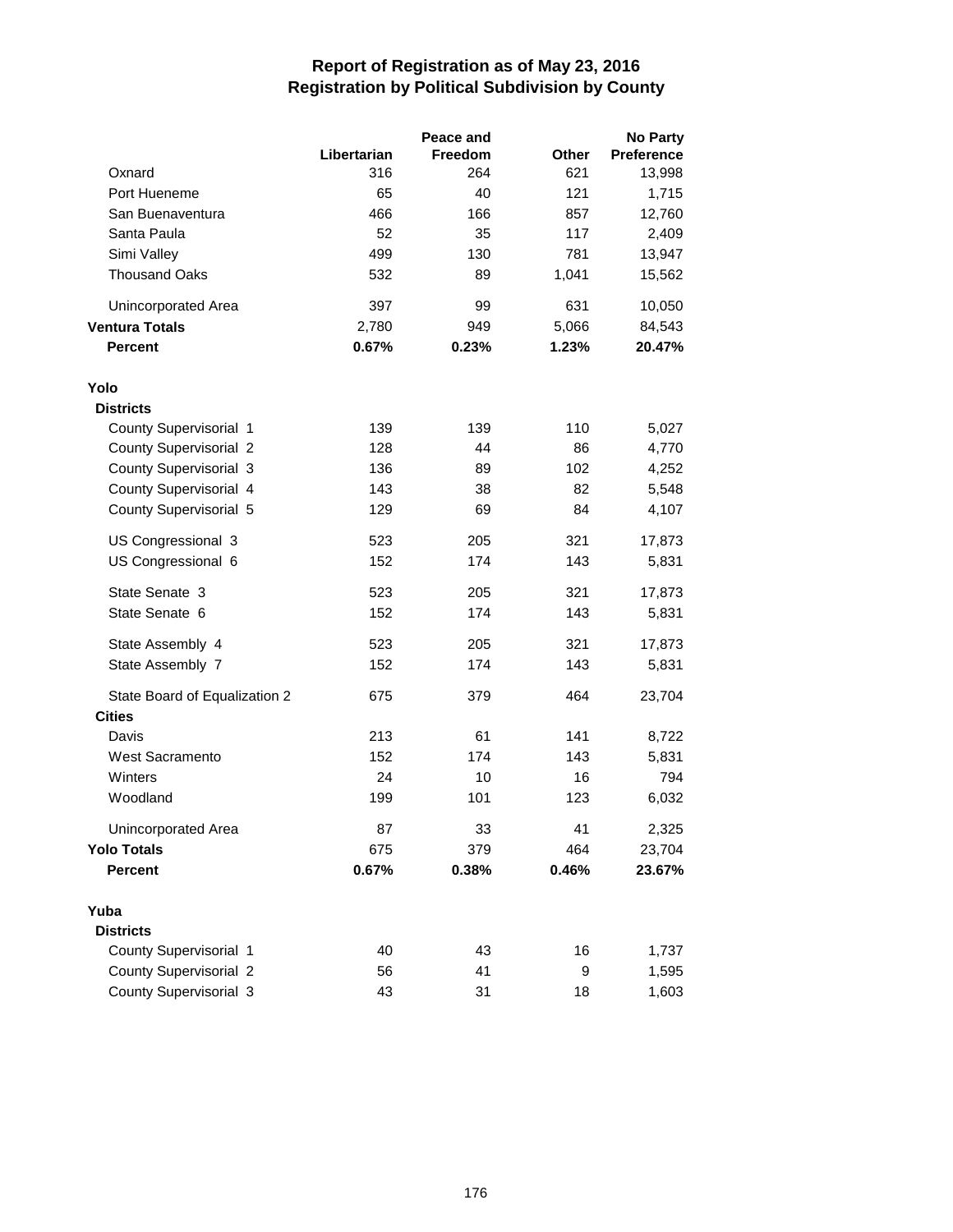|                               | <b>Total</b> |                   |            | American    |                |
|-------------------------------|--------------|-------------------|------------|-------------|----------------|
|                               | Registered   | <b>Democratic</b> | Republican | Independent | Green          |
| County Supervisorial 4        | 5,974        | 1,622             | 2,619      | 276         | 11             |
| County Supervisorial 5        | 8,508        | 2,031             | 3,803      | 397         | 61             |
| US Congressional 3            | 31,004       | 8,984             | 11,449     | 1,561       | 116            |
| State Senate 4                | 31,004       | 8,984             | 11,449     | 1,561       | 116            |
| State Assembly 3              | 31,004       | 8,984             | 11,449     | 1,561       | 116            |
| State Board of Equalization 1 | 31,004       | 8,984             | 11,449     | 1,561       | 116            |
| <b>Cities</b>                 |              |                   |            |             |                |
| Marysville                    | 4,901        | 1,602             | 1,680      | 242         | 13             |
| Wheatland                     | 1,591        | 392               | 750        | 79          | $\overline{4}$ |
| Unincorporated Area           | 24,512       | 6,990             | 9,019      | 1,240       | 99             |
| <b>Yuba Totals</b>            | 31,004       | 8,984             | 11,449     | 1,561       | 116            |
| <b>Percent</b>                |              | 28.98%            | 36.93%     | 5.03%       | 0.37%          |
| <b>Incorporated Total</b>     | 14,333,756   | 6,551,743         | 3,755,669  | 356,005     | 57,448         |
| <b>Unincorporated Total</b>   | 3,118,370    | 1,209,511         | 1,096,005  | 93,444      | 15,855         |
| <b>State Total</b>            | 17,915,053   | 8,029,130         | 4,888,771  | 457,173     | 77,868         |